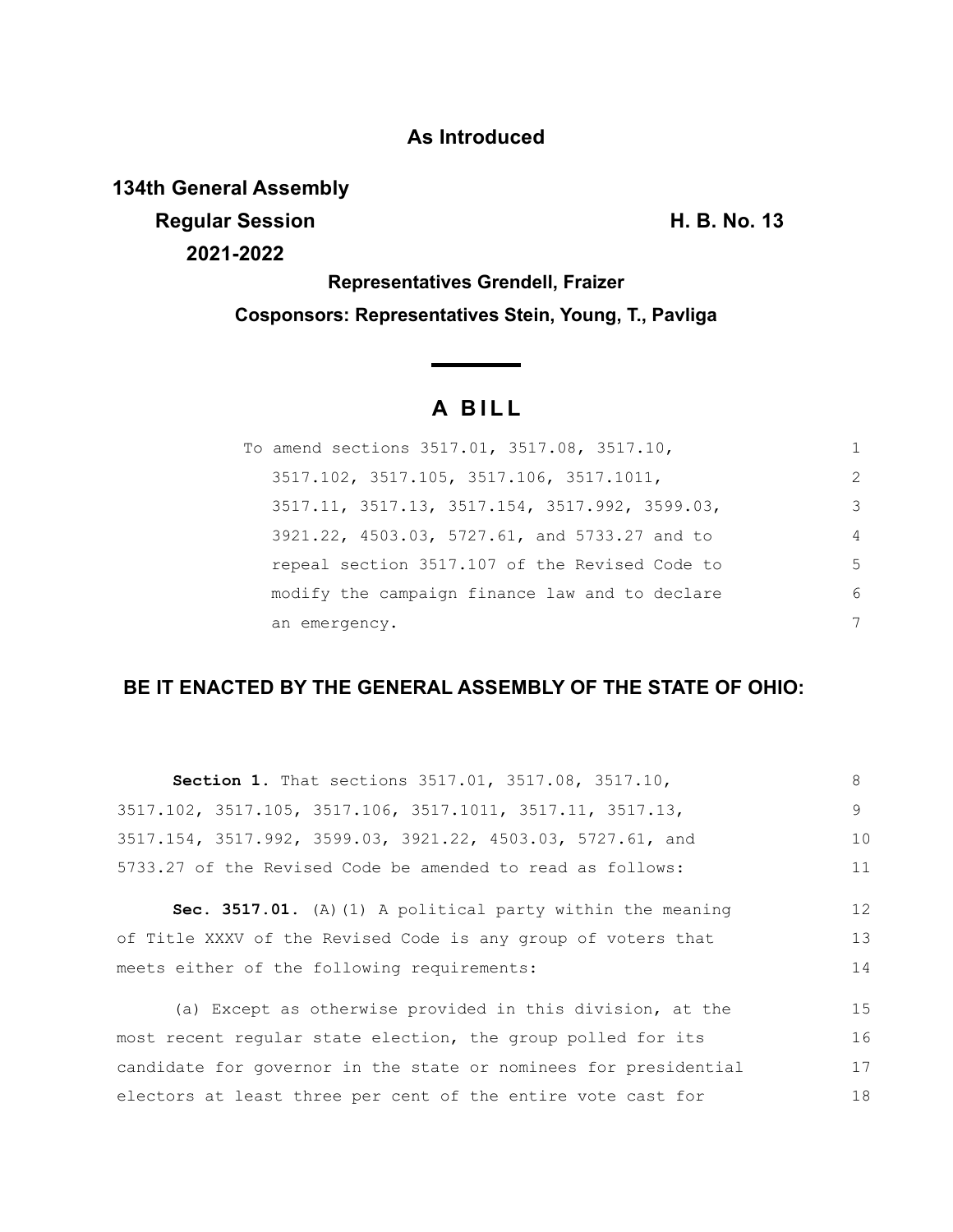that office. A group that meets the requirements of this division remains a political party for a period of four years after meeting those requirements.

(b) The group filed with the secretary of state, subsequent to its failure to meet the requirements of division (A)(1)(a) of this section, a party formation petition that meets all of the following requirements:

(i) The petition is signed by qualified electors equal in number to at least one per cent of the total vote for governor or nominees for presidential electors at the most recent election for such office. 26 27 28 29

(ii) The petition is signed by not fewer than five hundred qualified electors from each of at least a minimum of one-half of the congressional districts in this state. If an odd number of congressional districts exists in this state, the number of districts that results from dividing the number of congressional districts by two shall be rounded up to the next whole number.

(iii) The petition declares the petitioners' intention of organizing a political party, the name of which shall be stated in the declaration, and of participating in the succeeding general election, held in even-numbered years, that occurs more than one hundred twenty-five days after the date of filing. 36 37 38 39 40

(iv) The petition designates a committee of not less than three nor more than five individuals of the petitioners, who shall represent the petitioners in all matters relating to the petition. Notice of all matters or proceedings pertaining to the petition may be served on the committee, or any of them, either personally or by registered mail, or by leaving such notice at the usual place of residence of each of them. 41 42 43 44 45 46 47

19 20 21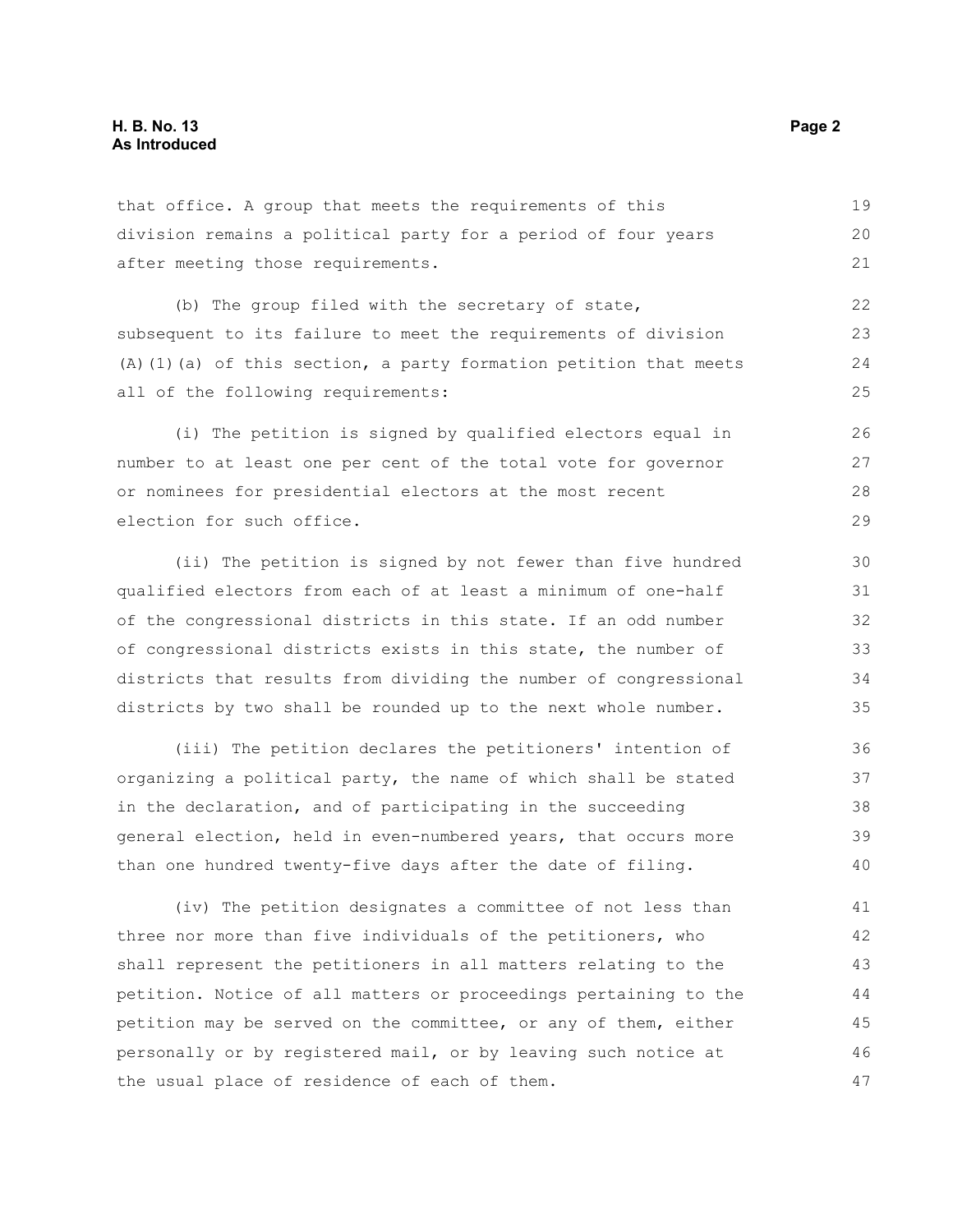(2) No such group of electors shall assume a name or designation that is similar, in the opinion of the secretary of state, to that of an existing political party as to confuse or mislead the voters at an election. (B) A campaign committee shall be legally liable for any debts, contracts, or expenditures incurred or executed in its name. (C) Notwithstanding the definitions found in section 3501.01 of the Revised Code, as used in this section and sections 3517.08 to 3517.14, 3517.99, and 3517.992 of the Revised Code: (1) "Campaign committee" means a candidate or a combination of two or more persons authorized by a candidate under section 3517.081 of the Revised Code to receive contributions and make expenditures. (2) "Campaign treasurer" means an individual appointed by a candidate under section 3517.081 of the Revised Code. (3) "Candidate" has the same meaning as in division (H) of section 3501.01 of the Revised Code and also includes any person who, at any time before or after an election, receives contributions or makes expenditures or other use of contributions, has given consent for another to receive contributions or make expenditures or other use of contributions, or appoints a campaign treasurer, for the purpose of bringing about the person's nomination or election to public office. When two persons jointly seek the offices of governor and lieutenant governor, "candidate" means the pair of candidates jointly. "Candidate" does not include candidates for election to the offices of member of a county or state central 48 49 50 51 52 53 54 55 56 57 58 59 60 61 62 63 64 65 66 67 68 69 70 71 72 73 74 75 76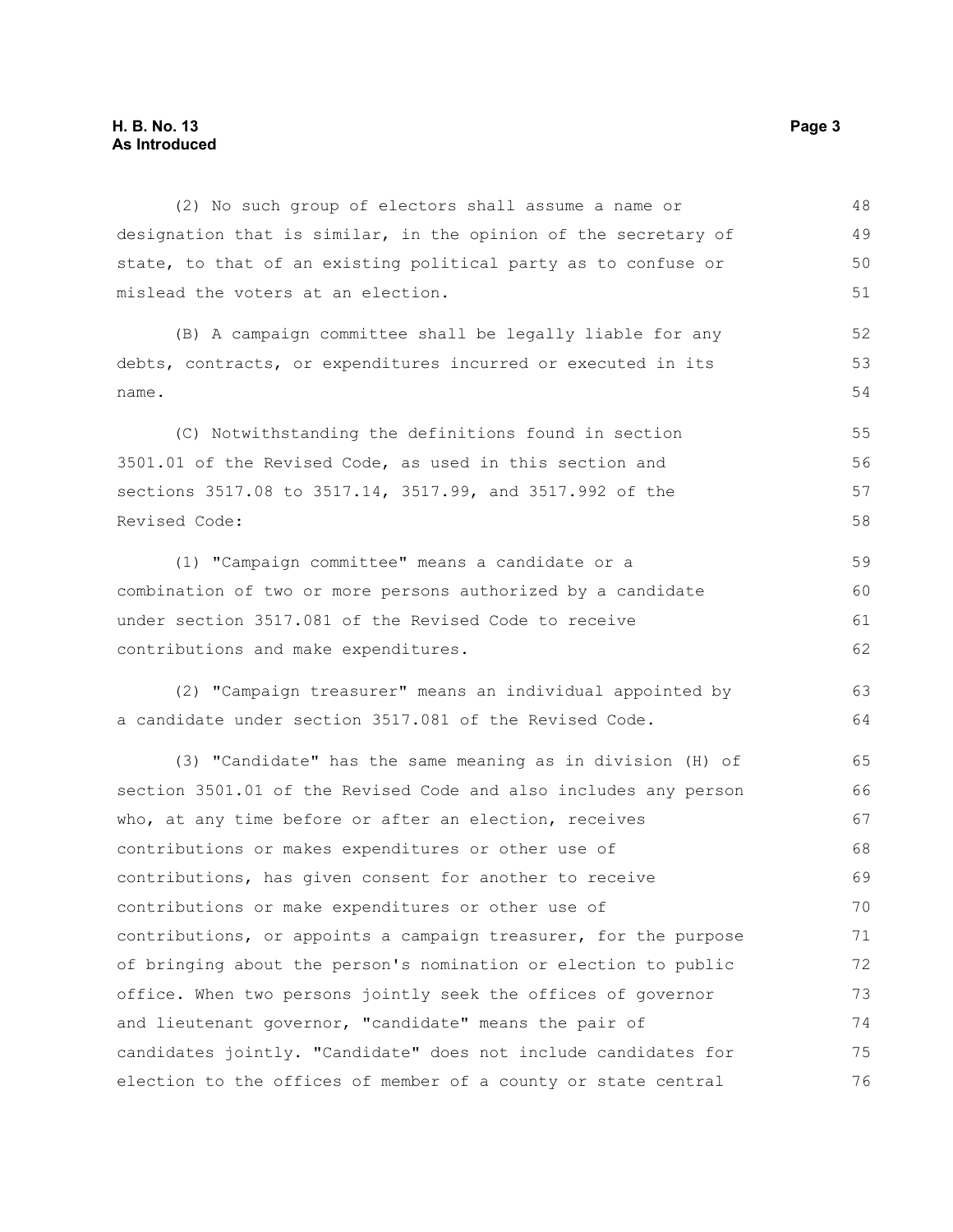committee, presidential elector, and delegate to a national convention or conference of a political party. (4) "Continuing association" means an association, otherthan a campaign committee, political party, legislative campaign fund, political contributing entity, or labor organization, that is intended to be a permanent organization that has a primarypurpose other than supporting or opposing specific candidates,political parties, or ballot issues, and that functions on a regular basis throughout the year. "Continuing association" includes organizations that are determined to be not organized for profit under subsection 501 and that are described in subsection  $501(c)$  (3),  $501(c)$  (4), or  $501(c)$  (6) of the Internal Revenue Code. 77 78 79 80 81 82 83 84 85 86 87 88 89

(5) "Contribution" (a) Except as otherwise provided in divisions (C)(4)(b) to (d) of this section, "contribution" means a loan, gift, deposit, forgiveness of indebtedness, donation, advance, payment, or transfer of funds or anything of value, including a transfer of funds from an inter vivos or testamentary trust or decedent's estate, and the payment by any person other than the person to whom the services are rendered for the personal services of another person, which contribution is made, received, or used for the purpose of influencing the results of an election. Any-90 91 92 93 94 95 96 97 98 99

(b) Any loan, gift, deposit, forgiveness of indebtedness, donation, advance, payment, or transfer of funds or of anything of value, including a transfer of funds from an inter vivos or testamentary trust or decedent's estate, and the payment by any campaign committee, political action committee, legislative campaign fund, political party, political contributing entity, or person other than the person to whom the services are 100 101 102 103 104 105 106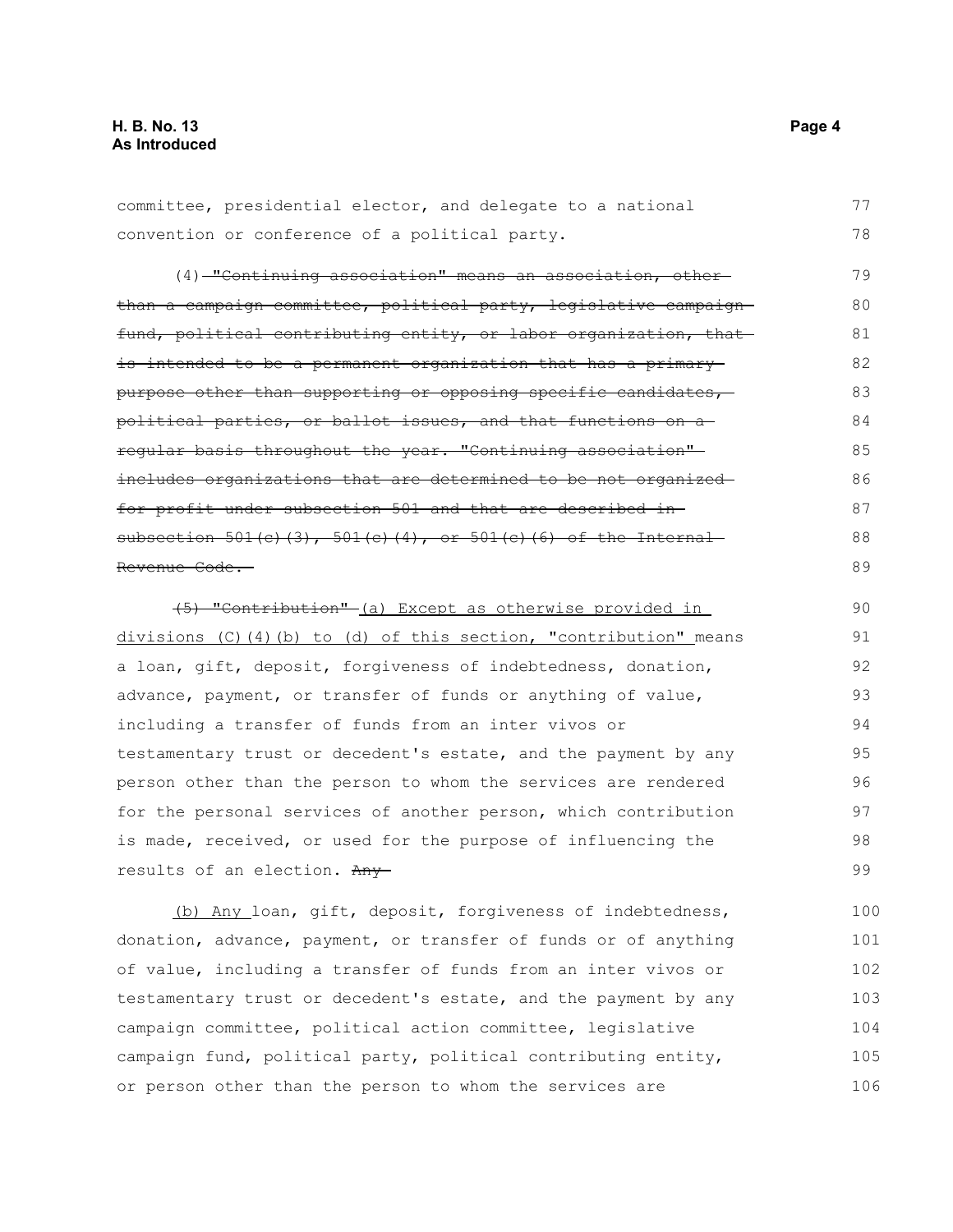rendered for the personal services of another person, that is made, received, or used by a state or county political party, other than the moneys an entity may receive under sections 3517.101, 3517.1012, and 3517.1013 of the Revised Code, shall be considered to be a "contribution" for the purpose of section 3517.10 of the Revised Code and shall be included on a statement of contributions filed under that section. 107 108 109 110 111 112 113

(c)(i) "Contribution" does not include any has the meaning defined in division  $(C)$  (4)(a) of this section with respect to contributions made to or received by a political contributing entity if that political contributing entity does all of the following: 114 115 116 117 118

(I) Deposits in a separate account from its general funds all loans, gifts, deposits, donations, advances, payments, or transfers of funds or anything of value, including a transfer of funds from an inter vivos or testamentary trust or decedent's estate and the payment by any person other than the person to whom the services are rendered for the personal services of another person, that are made to or received by the political contributing entity for the purpose of influencing the results of an election; 119 120 121 122 123 124 125 126 127

(II) Does not transfer to that separate account any other loans, gifts, deposits, donations, advances, payments, or transfers of funds or anything of value, including a transfer of funds from an inter vivos or testamentary trust or decedent's estate and the payment by any person other than the person to whom the services are rendered for the personal services of another person, that are made to or received by the political contributing entity; 128 129 130 131 132 133 134 135

(III) Makes contributions and expenditures only from that 136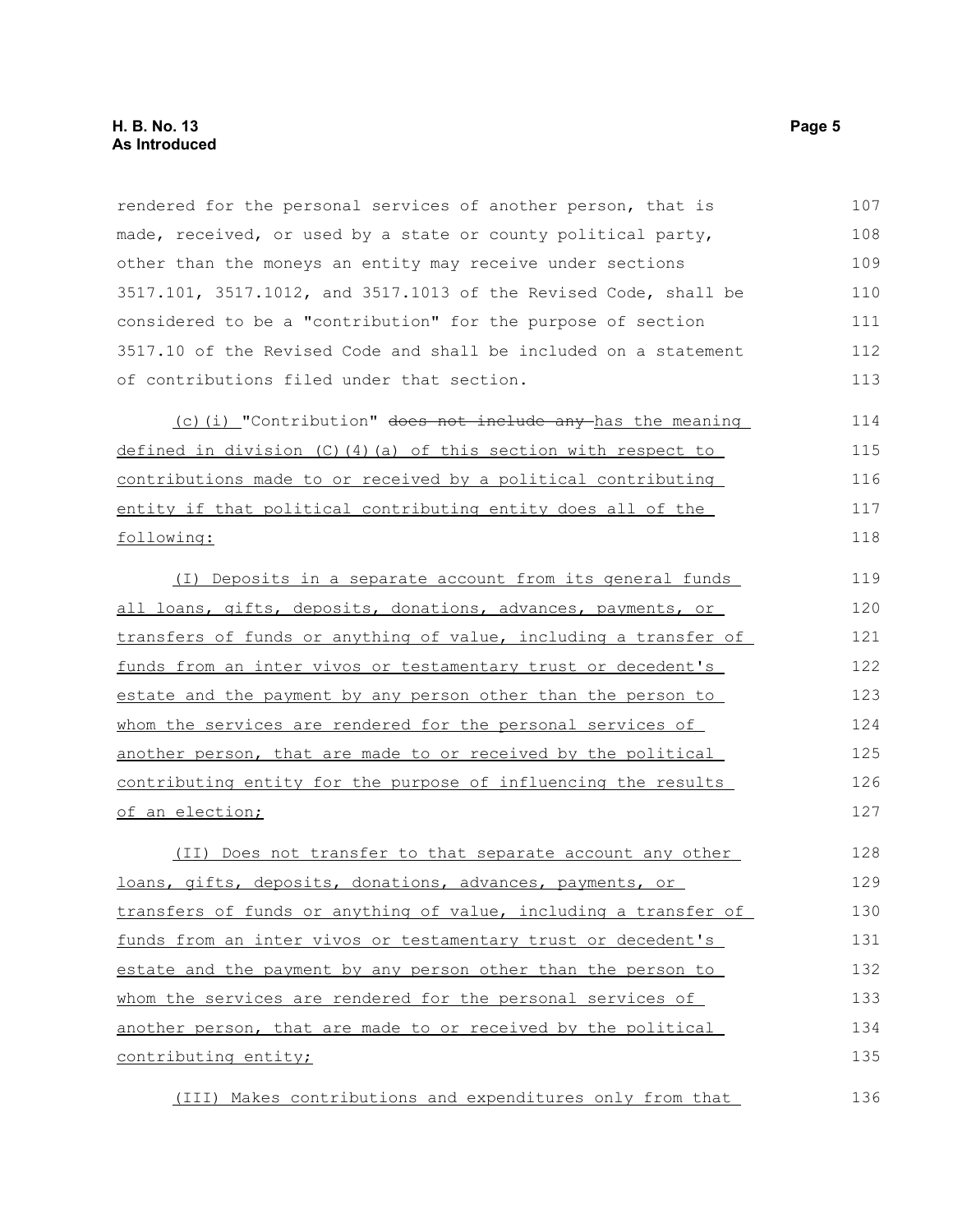137

150 151

152 153 154

155

156 157

158 159

| separate account.                                                   |
|---------------------------------------------------------------------|
| (ii) If a political contributing entity does not follow             |
| the procedure described in division $(C)$ $(4)$ $(c)$ $(i)$ of this |
| section, then any loan, gift, deposit, forgiveness of               |
| indebtedness, donation, advance, payment, or transfer of funds      |
| or anything of value, including a transfer of funds from an         |
| inter vivos or testamentary trust or decedent's estate and the      |
| payment by any person other than the person to whom the services    |
| are rendered for the personal services of another person, that      |
| is made to or received by the political contributing entity is      |
| considered a contribution, regardless of whether it is made or      |
| received for the purpose of influencing the results of an           |
| election.                                                           |
| (d) None of the following are considered a contribution             |
| under divisions (C) (4) (a) to (c) of this section:                 |
| $\frac{a}{b}$ (i) Services provided without compensation by         |
| individuals volunteering a portion or all of their time on          |
| behalf of a person;                                                 |
| (b) (ii) Ordinary home hospitality;                                 |
| (e) (iii) The personal expenses of a volunteer paid for by          |
| that volunteer campaign worker;                                     |
| (d) (iv) Any gift given to an entity pursuant to section            |
| 3517.101 of the Revised Code;                                       |

 $(e)$  (v) Any contribution as defined in section 3517.1011 of the Revised Code that is made, received, or used to pay the direct costs of producing or airing an electioneering communication; 160 161 162 163

(f) (vi) Any gift given to a state or county political 164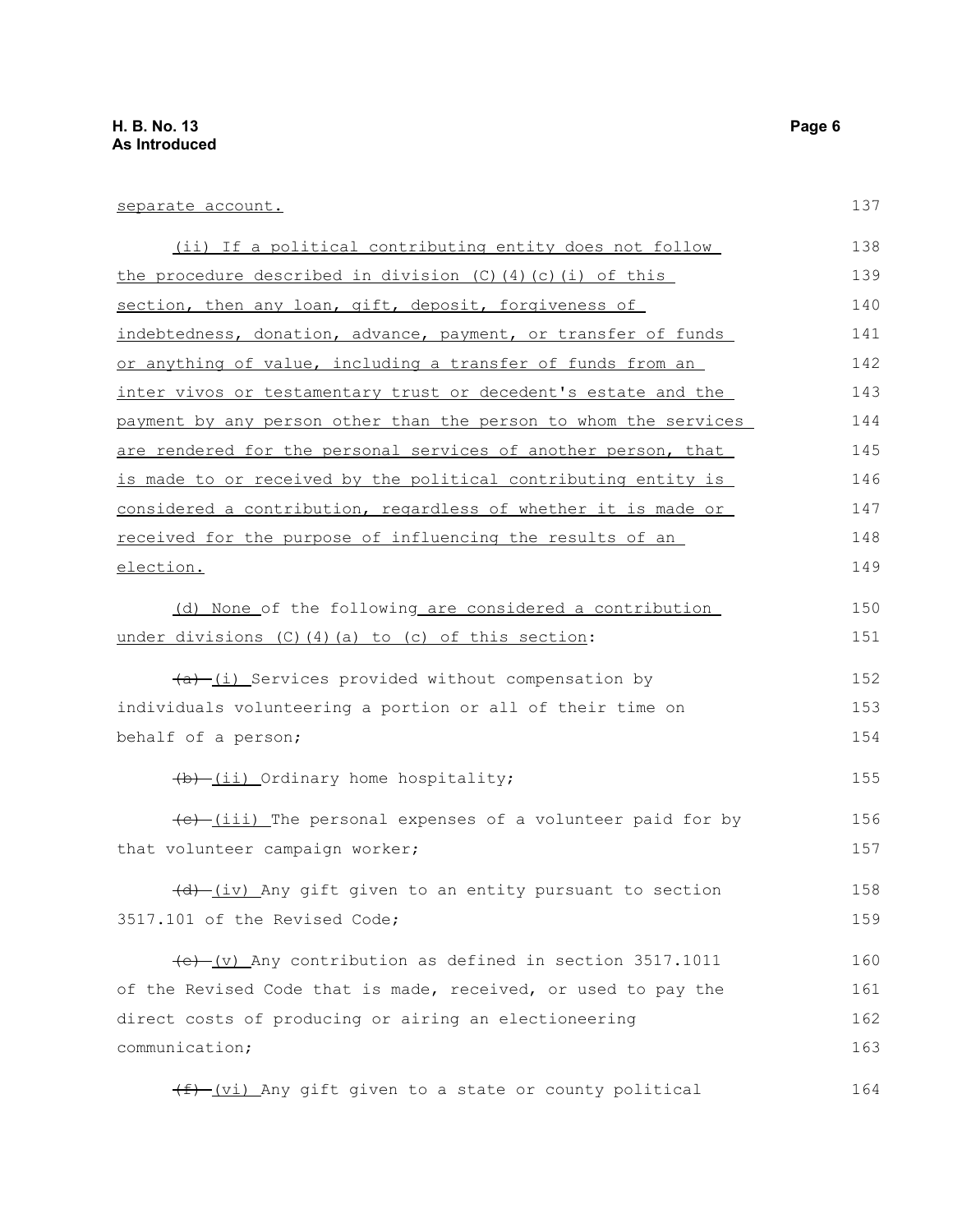#### **H. B. No. 13 Page 7 As Introduced**

party for the party's restricted fund under division (A)(2) of section 3517.1012 of the Revised Code;

(g) (vii) Any gift given to a state political party for deposit in a Levin account pursuant to section 3517.1013 of the Revised Code. As used in this division, "Levin account" has the same meaning as in that section.

(h) (viii) Any donation given to a transition fund under section 3517.1014 of the Revised Code.

 $(6)$  (5) "Expenditure" means the disbursement or use of a contribution for the purpose of influencing the results of an election or of making a charitable donation under division (G) of section 3517.08 of the Revised Code. Any disbursement or use of a contribution by a state or county political party is an expenditure and shall be considered either to be made for the purpose of influencing the results of an election or to be made as a charitable donation under division (G) of section 3517.08 of the Revised Code and shall be reported on a statement of expenditures filed under section 3517.10 of the Revised Code. During the thirty days preceding a primary or general election, any disbursement to pay the direct costs of producing or airing a broadcast, cable, or satellite communication that refers to a clearly identified candidate shall be considered to be made for the purpose of influencing the results of that election and shall be reported as an expenditure or as an independent expenditure under section 3517.10 or 3517.105 of the Revised Code, as applicable, except that the information required to be reported regarding contributors for those expenditures or independent expenditures shall be the same as the information required to be reported under divisions (D)(1) and (2) of section 3517.1011 of the Revised Code. 173 174 175 176 177 178 179 180 181 182 183 184 185 186 187 188 189 190 191 192 193 194

165 166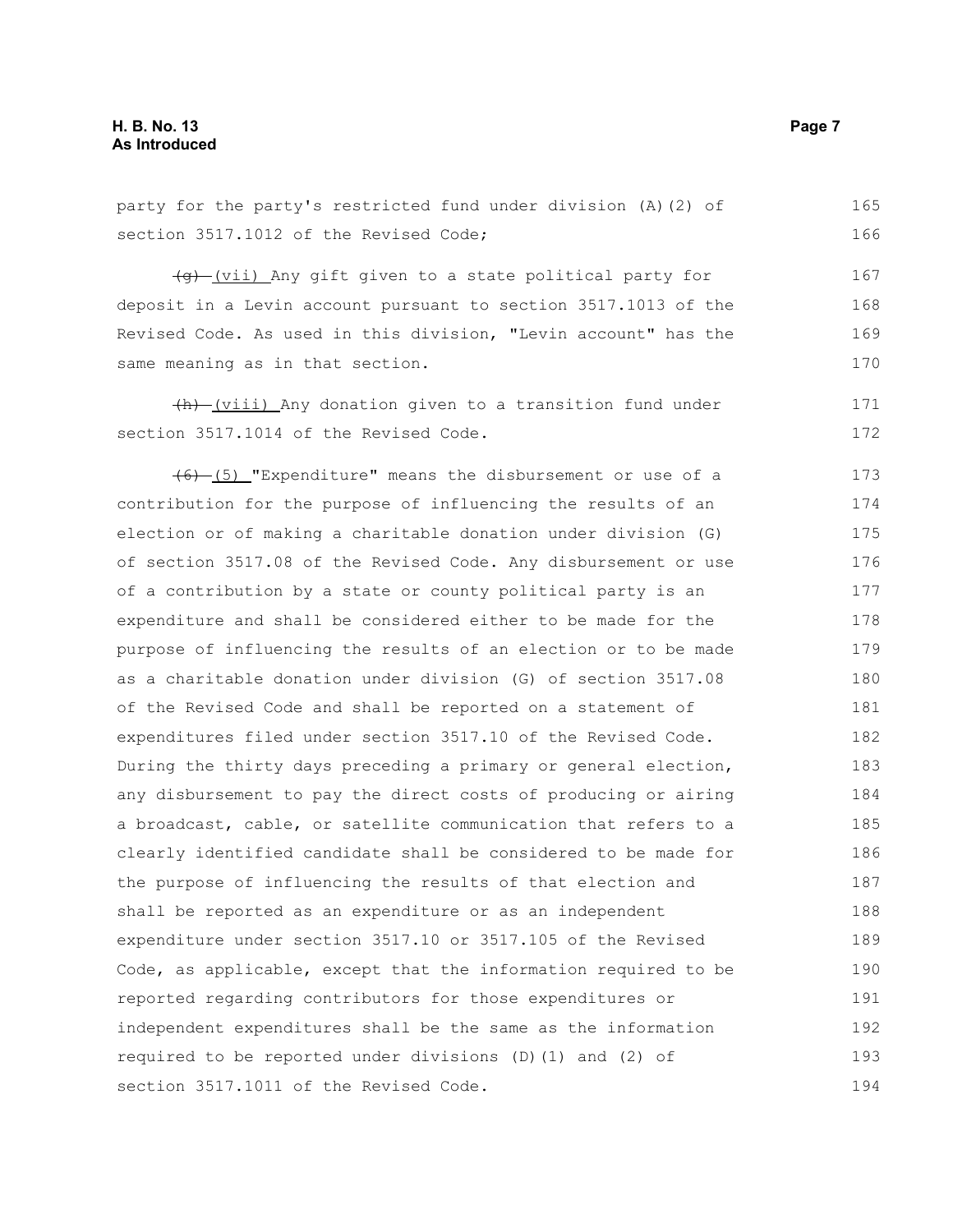As used in this division, "broadcast, cable, or satellite communication" and "refers to a clearly identified candidate" have the same meanings as in section 3517.1011 of the Revised Code. 195 196 197 198

(7) (6) "Personal expenses" includes, but is not limited to, ordinary expenses for accommodations, clothing, food, personal motor vehicle or airplane, and home telephone. 199 200 201

 $(8)$  (7) "Political action committee" means a combination of two or more persons, the primary or major purpose of which is to support or oppose any candidate, political party, or issue, or to influence the result of any election through express advocacy, and that is not a political party, a campaign committee, a political contributing entity, or a legislative campaign fund. "Political action committee" does not include either of the following: 202 203 204 205 206 207 208 209

(a) A continuing association that makes disbursements for the direct costs of producing or airing electioneering communications and that does not engage in express advocacy; 210 211 212

(b) A a political club that is formed primarily for social purposes and that consists of one hundred members or less, has officers and periodic meetings, has less than two thousand five hundred dollars in its treasury at all times, and makes an aggregate total contribution of one thousand dollars or less per calendar year. 213 214 215 216 217 218

 $(9)$  (8) "Public office" means any state, county, municipal, township, or district office, except an office of a political party, that is filled by an election and the offices of United States senator and representative. 219 220 221 222

(10) (9) "Anything of value" has the same meaning as in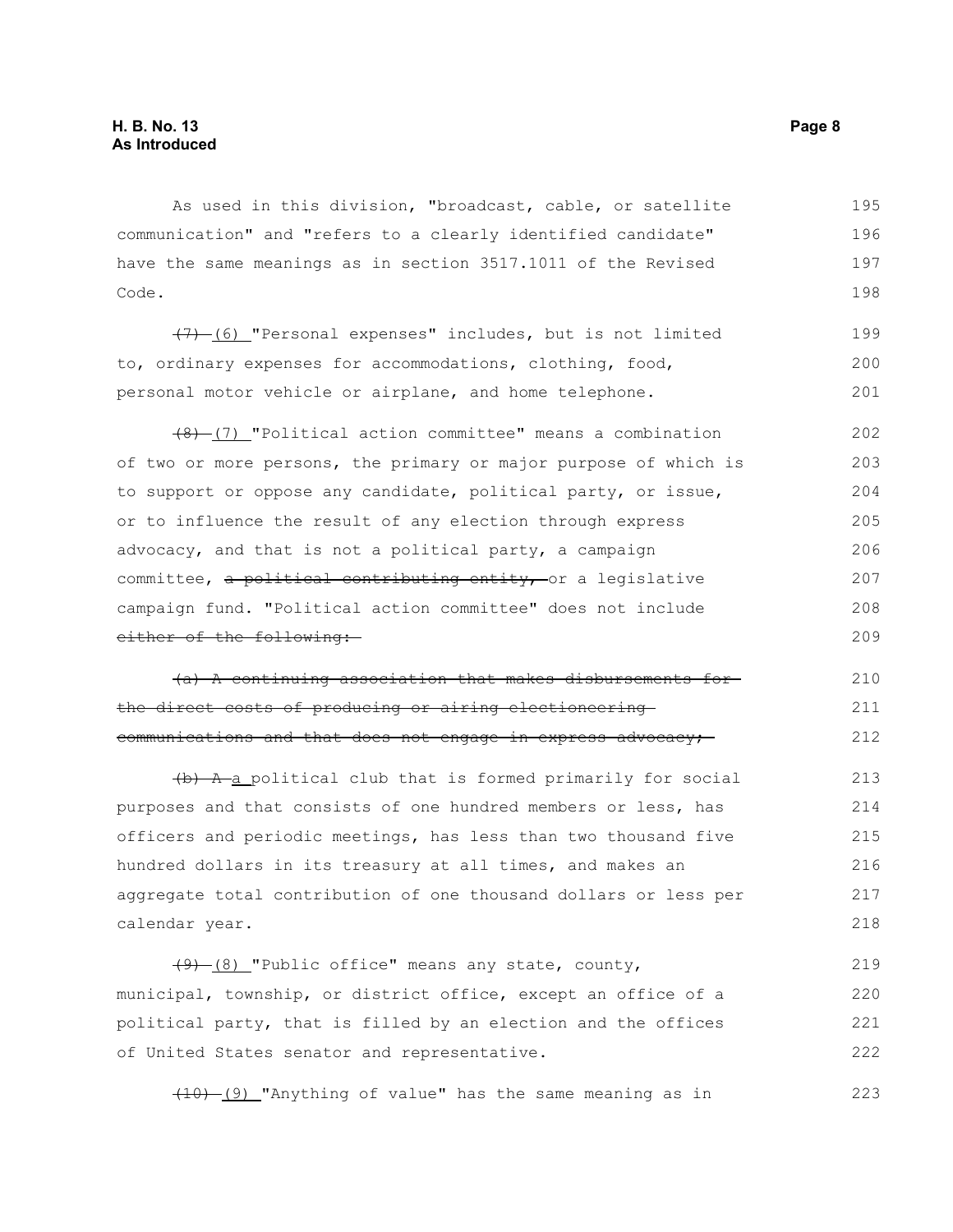section 1.03 of the Revised Code.

(11) (10) "Beneficiary of a campaign fund" means a candidate, a public official or employee for whose benefit a campaign fund exists, and any other person who has ever been a candidate or public official or employee and for whose benefit a campaign fund exists.

(12) (11) "Campaign fund" means money or other property, including contributions. 230 231

(13) (12) "Public official or employee" has the same meaning as in section 102.01 of the Revised Code. 232 233

 $(14)$  (13) "Caucus" means all of the members of the house of representatives or all of the members of the senate of the general assembly who are members of the same political party. 234 235 236

 $(15)$  (14) "Legislative campaign fund" means a fund that is established as an auxiliary of a state political party and associated with one of the houses of the general assembly.

(16) (15) "In-kind contribution" means anything of value other than money that is used to influence the results of an election or is transferred to or used in support of or in opposition to a candidate, campaign committee, legislative campaign fund, political party, political action committee, or political contributing entity and that is made with the consent of, in coordination, cooperation, or consultation with, or at the request or suggestion of the benefited candidate, committee, fund, party, or entity. The financing of the dissemination, distribution, or republication, in whole or part, of any broadcast or of any written, graphic, or other form of campaign materials prepared by the candidate, the candidate's campaign committee, or their authorized agents is an in-kind contribution 240 241 242 243 244 245 246 247 248 249 250 251 252

224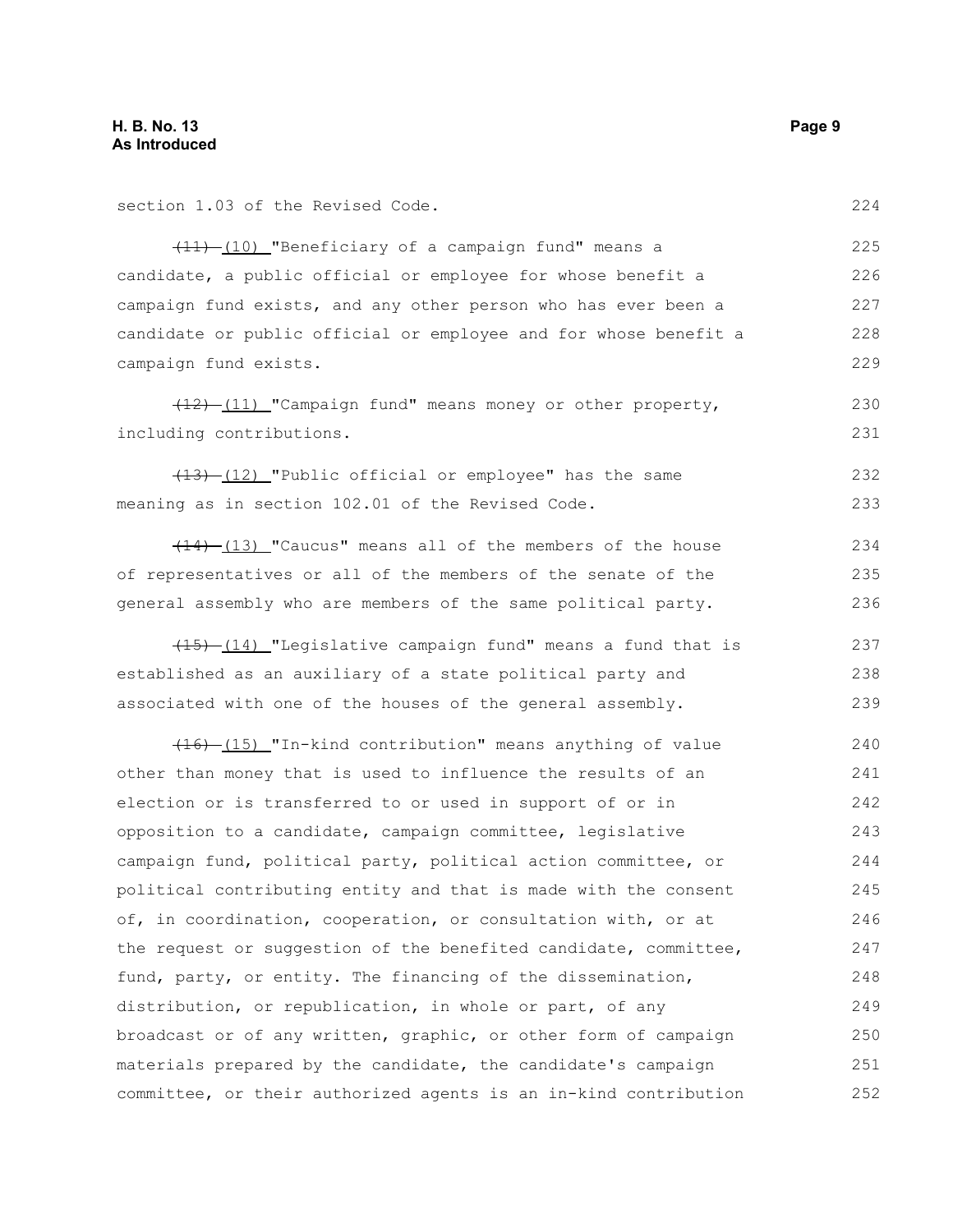to the candidate and an expenditure by the candidate. (17) (16) (a) "Independent expenditure" means an either of the following: (i) An expenditure or other use of funds or anything of value by a person advocating to advocate the election or defeat of an identified candidate or candidates, that is not made with the consent of, in coordination, cooperation, or consultation with, or at the request or suggestion of any candidate or candidates or of the campaign committee or agent of the candidate or candidates; (ii) An expenditure or other use of funds or things of value by a person to advocate support of or opposition to an identified ballot issue or question. As (b) As used in division  $\left(\frac{C}{17}\right) - \left(\frac{C}{16}\right)$  of this section:  $(a)$  (i) "Person" means an individual, partnership, unincorporated business organization or association, candidate, campaign committee, political party, legislative campaign fund, political action committee, political contributing entity, separate segregated fund, association, or other organization or group of persons, but not a labor organization or a corporation unless the labor organization or corporation is a political contributing entity. (b) "Advocating" (ii) "Advocate" means to make any communication containing a message advocating the election or defeat of an identified candidate or candidates or advocating support of or opposition to an identified ballot issue or question. 253 254 255 256 257 258 259 260 261 262 263 264 265 266 267 268 269 270 271 272 273 274 275 276 277 278 279

(e) (iii) "Identified candidate" means that the name of the candidate appears, a photograph or drawing of the candidate 280 281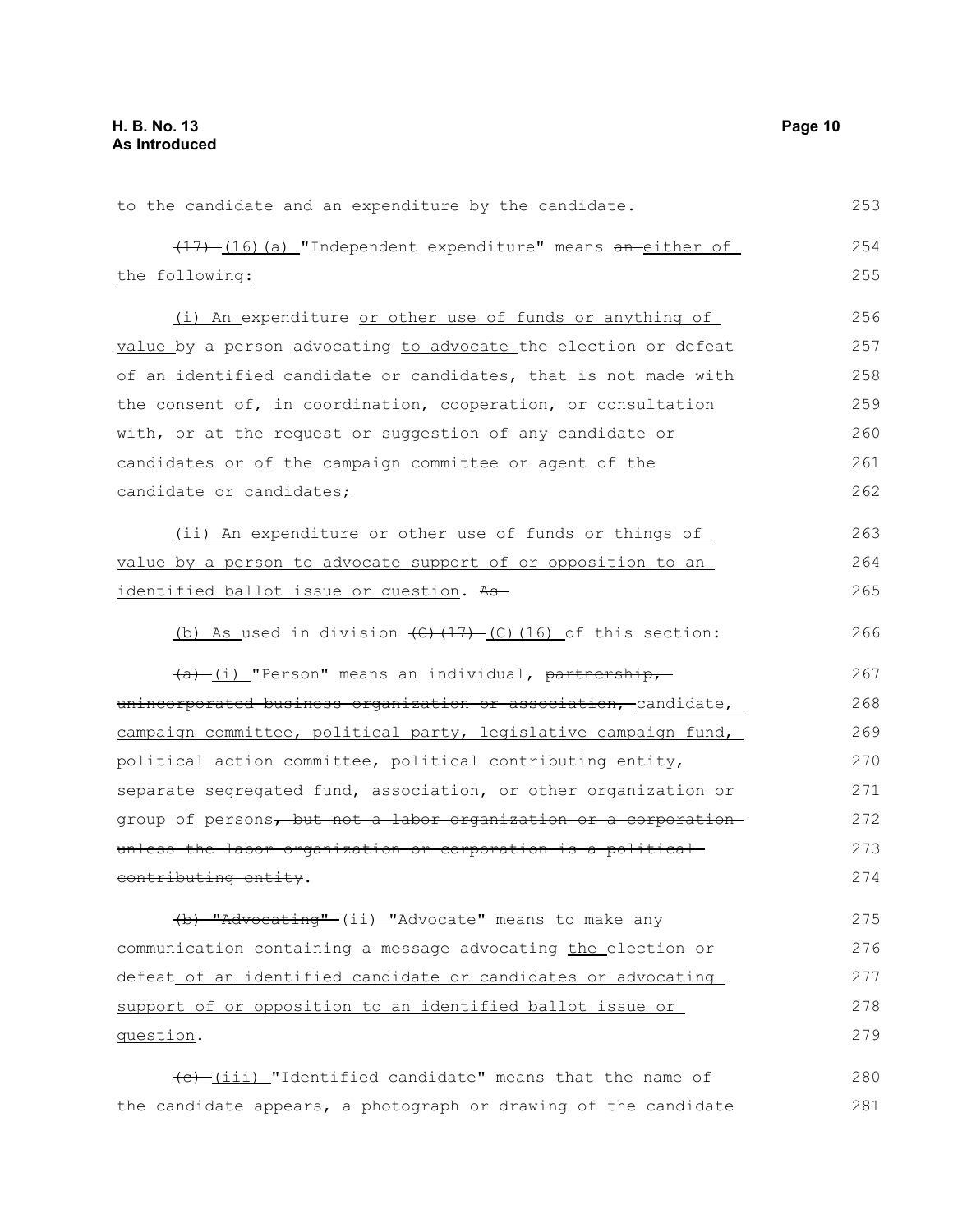appears, or the identity of the candidate is otherwise apparent by unambiguous reference. 282 283

 $\overline{(d)}$  (iv) "Made in coordination, cooperation, or consultation with, or at the request or suggestion of, any candidate or the campaign committee or agent of the candidate" means made pursuant to any arrangement, coordination, or direction by the candidate, the candidate's campaign committee, or the candidate's agent prior to the publication, distribution, display, or broadcast of the communication. An expenditure is presumed to be so made when it is any of the following: 284 285 286 287 288 289 290 291

 $\frac{1}{i}$  (I) Based on information about the candidate's plans, projects, or needs provided to the person making the expenditure by the candidate, or by the candidate's campaign committee or agent, with a view toward having an expenditure made; 292 293 294 295

 $\overline{(11)}$  Made by or through any person who is, or has been, authorized to raise or expend funds, who is, or has been, an officer of the candidate's campaign committee, or who is, or has been, receiving any form of compensation or reimbursement from the candidate or the candidate's campaign committee or agent;

 $\overline{(111)}$  Except as otherwise provided in division  $\overline{(D)}$ (F) of section 3517.105 of the Revised Code, made by a political party in support of a candidate, unless the expenditure is made by a political party to conduct voter registration or voter education efforts.

 $(e)$  (v) "Agent" means any person who has actual oral or written authority, either express or implied, to make or to authorize the making of expenditures on behalf of a candidate, or means any person who has been placed in a position with the 307 308 309 310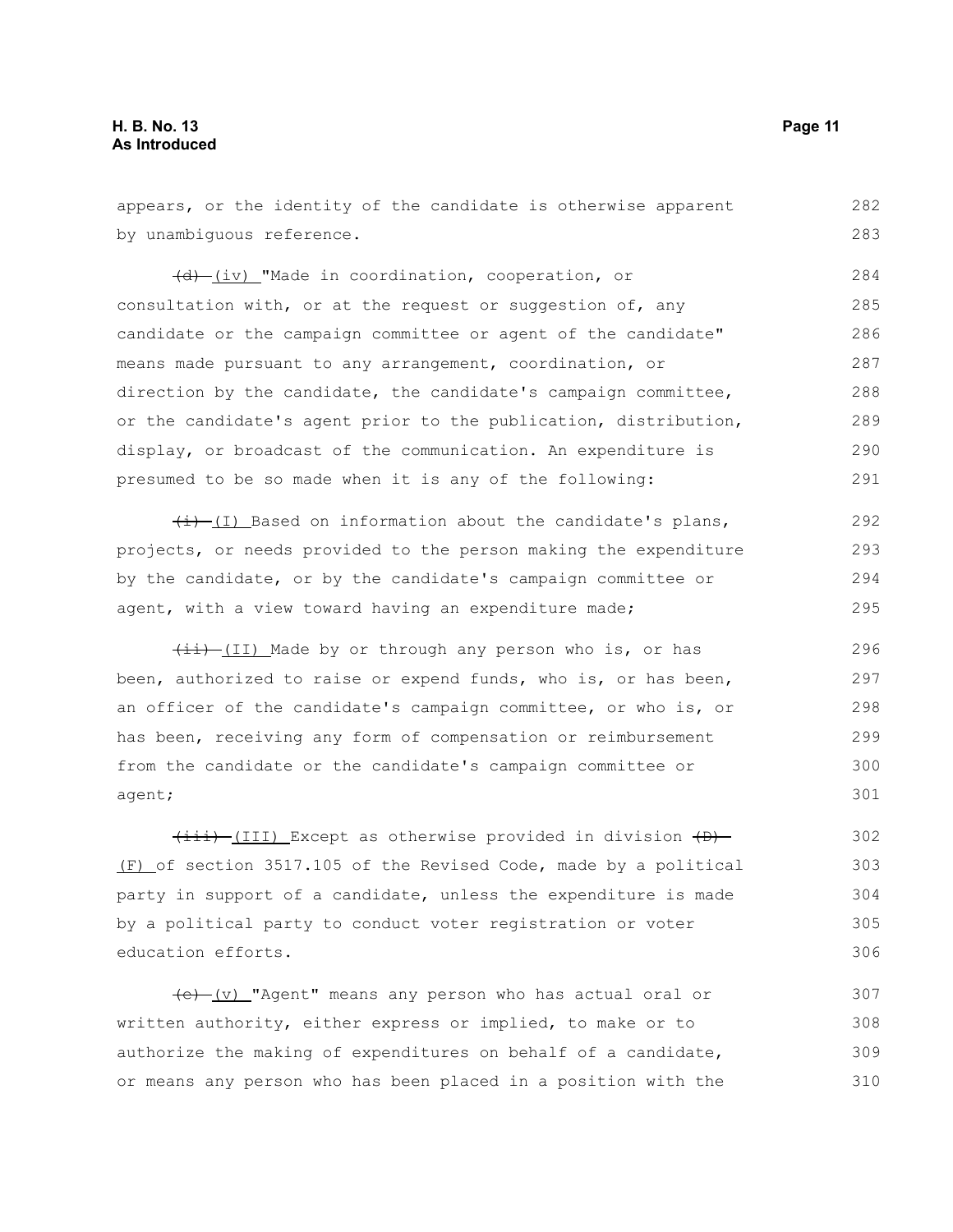#### **H. B. No. 13 Page 12 As Introduced**

candidate's campaign committee or organization such that it would reasonably appear that in the ordinary course of campaignrelated activities the person may authorize expenditures. 311 312 313

(18) (17) "Labor organization" means a labor union; an employee organization; a federation of labor unions, groups, locals, or other employee organizations; an auxiliary of a labor union, employee organization, or federation of labor unions, groups, locals, or other employee organizations; or any other bona fide organization in which employees participate and that exists for the purpose, in whole or in part, of dealing with employers concerning grievances, labor disputes, wages, hours, and other terms and conditions of employment. 314 315 316 317 318 319 320 321 322

(19) (18) "Separate segregated fund" means a separate segregated fund established pursuant to the Federal Election Campaign Act. 323 324 325

 $(20)$  (19) "Federal Election Campaign Act" means the "Federal Election Campaign Act of 1971," 86 Stat. 11, 2 U.S.C.A. 431, et seq., as amended.

 $(21)$   $(20)$  "Restricted fund" means the fund a state or county political party must establish under division (A)(1) of section 3517.1012 of the Revised Code. 329 330 331

(22) (21) "Electioneering communication" has the same meaning as in section 3517.1011 of the Revised Code. 332 333

 $(23)$   $(22)$  "Express advocacy" means a communication that contains express words advocating the nomination, election, or defeat of a candidate or that contains express words advocating the adoption or defeat of a question or issue, as determined by a final judgment of a court of competent jurisdiction. 334 335 336 337 338

 $(24)$   $(23)$  "Political committee" has the same meaning as in 339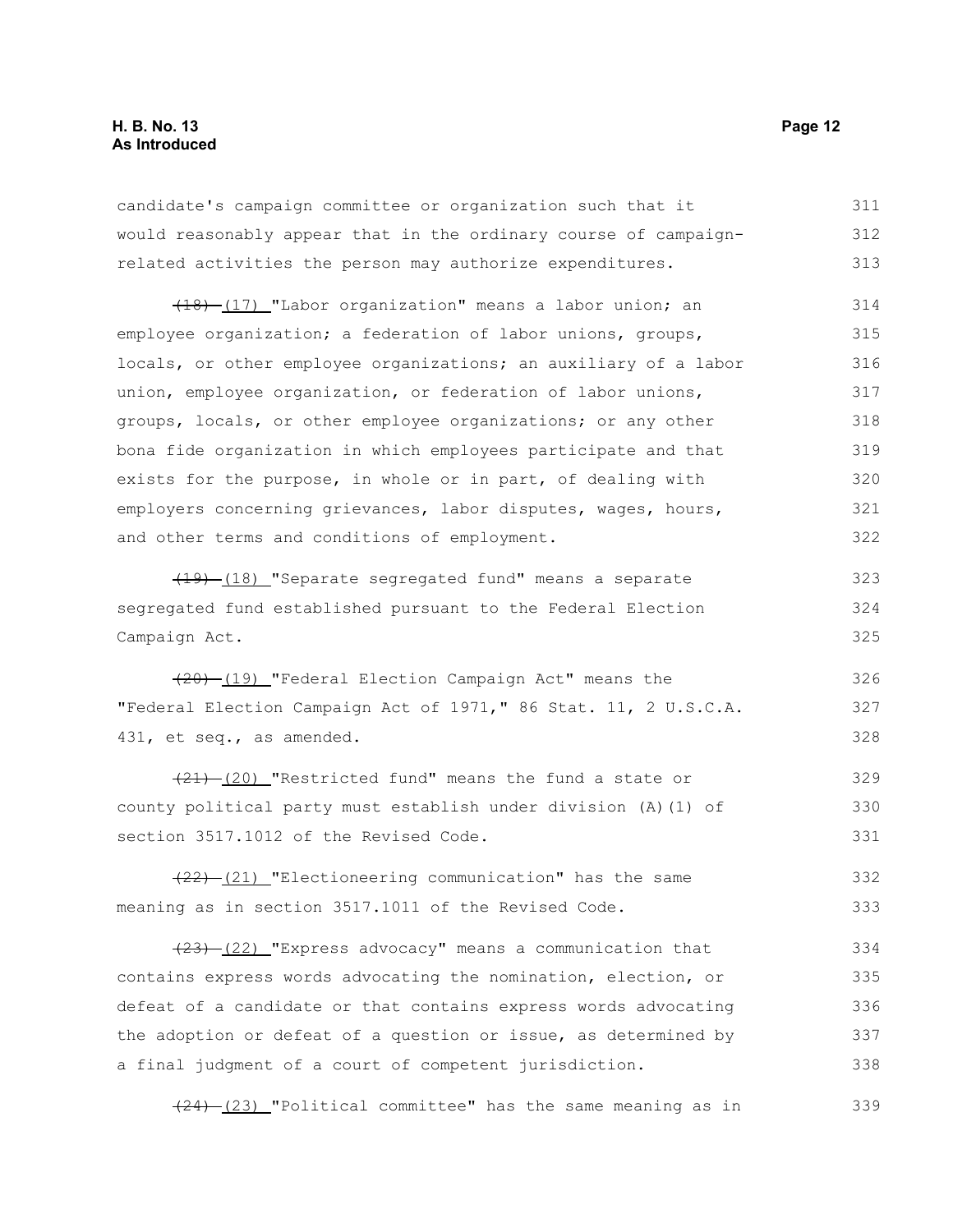section 3517.1011 of the Revised Code.

 $(25)$   $(24)$  "Political contributing entity" means any entity, including a corporation- $\Theta_{L}$  labor organization, partnership, or unincorporated business organization or association, that may lawfully make makes contributions and or expenditures and that is not an individual $-$ or, a political action committee, continuing association, campaign committee, political party, legislative campaign fund, designated state campaign committee, or state candidate fund, or a political club described in division (C)(7) of this section. For purposes of this division, "lawfully" means not prohibited by any section of the Revised Code, or authorized by a final judgment of a courtof competent jurisdiction. A political committee, as defined in the Federal Election Campaign Act, that is registered with the federal election commission under that act and that makes a contribution or expenditure from its federal account in connection with any state or local election in this state is considered a political contributing entity under this chapter with respect to all such contributions and expenditures. 341 342 343 344 345 346 347 348 349 350 351 352 353 354 355 356 357 358

 $(25)$  "Internet identifier of record" has the same meaning as in section 9.312 of the Revised Code.

**Sec. 3517.08.** (A) The personal expenses of a candidate paid for by the candidate, from the candidate's personal funds, shall not be considered as a contribution by or an expenditure by the candidate and shall not be reported under section 3517.10 of the Revised Code. 361 362 363 364 365

(B)(1) An expenditure by a political action committee or a political contributing entity shall not be considered a contribution by the political action committee or the political contributing entity or an expenditure by or on behalf of the 366 367 368 369

340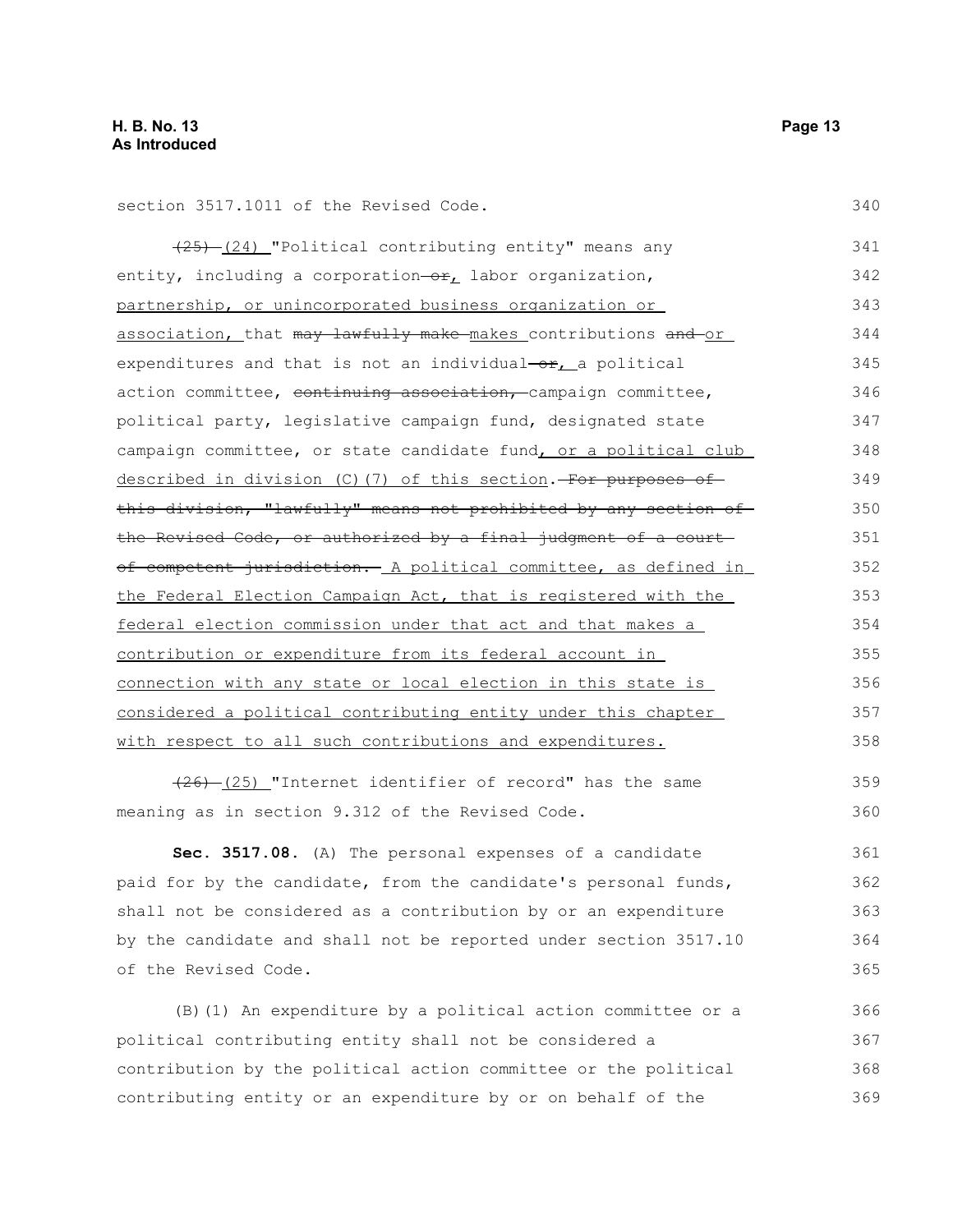candidate if the purpose of the expenditure is to inform only its members by means of mailed publications of its activities or endorsements. 370 371 372

(2) An expenditure by a political party shall not be considered a contribution by the political party or an expenditure by or on behalf of the candidate if the purpose of the expenditure is to inform predominantly the party's members by means of mailed publications or other direct communication of its activities or endorsements, or for voter contact such as sample ballots, absent voter's ballots application mailings, voter registration, or get-out-the-vote activities. 373 374 375 376 377 378 379 380

(C) An expenditure by a continuing association, political contributing entity $\tau$  or political party shall not be considered a contribution to any campaign committee or an expenditure by or on behalf of any campaign committee if the purpose of the expenditure is for the staff and maintenance of the continuing  $\alpha$ ssociation's, political contributing entity's, or political party's headquarters, or for a political poll, survey, index, or other type of measurement not on behalf of a specific candidate. 381 382 383 384 385 386 387 388

(D) The expenses of maintaining a constituent office paid for, from the candidate's personal funds, by a candidate who is a member of the general assembly at the time of the election shall not be considered a contribution by or an expenditure by or on behalf of the candidate, and shall not be reported, if the constituent office is not used for any candidate's campaign activities. 389 390 391 392 393 394 395

(E) The net contribution of each social or fund-raising activity shall be calculated by totaling all contributions to the activity minus the expenditures made for the activity. 396 397 398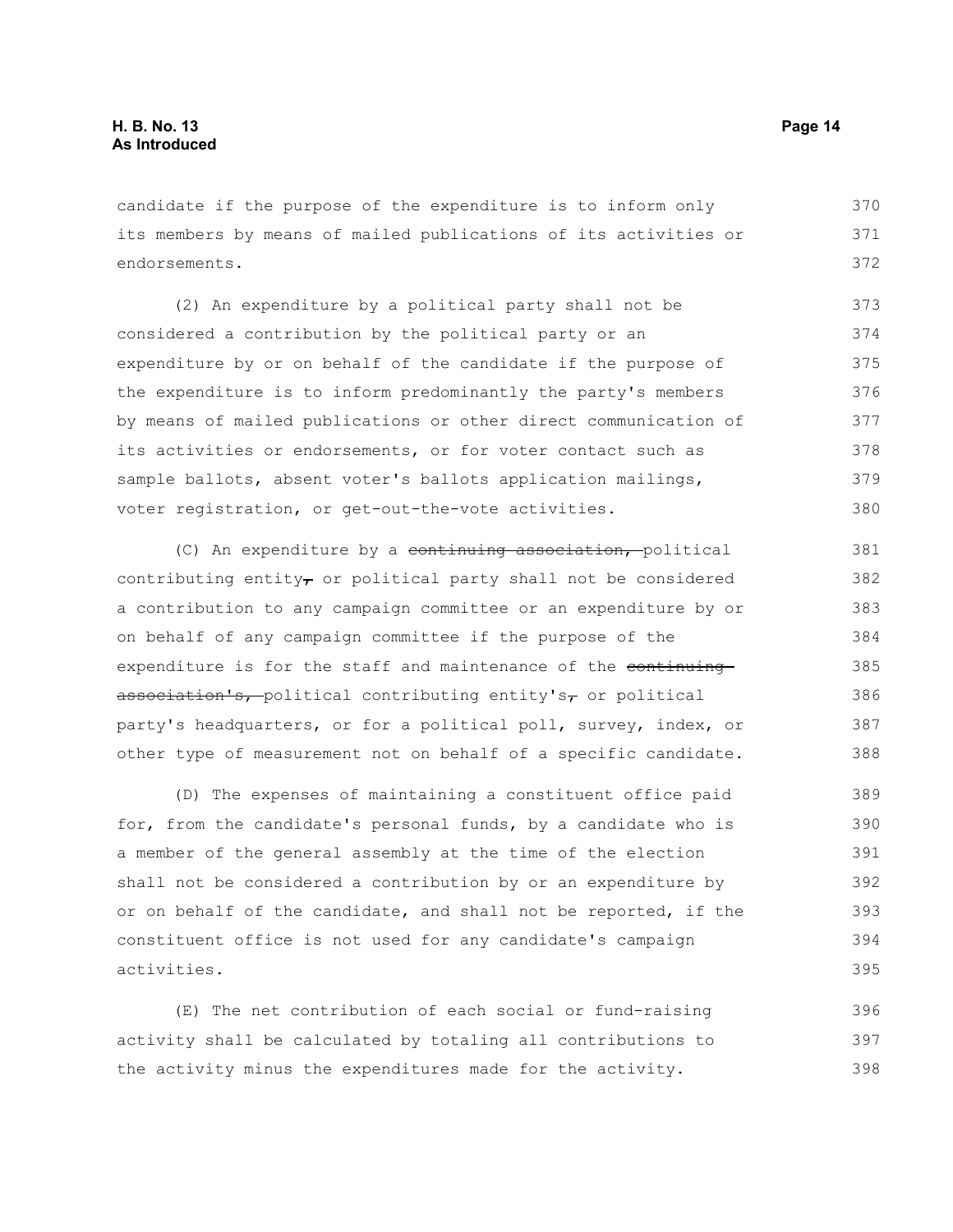#### **H. B. No. 13 Page 15 As Introduced**

(F) An expenditure that purchases goods or services shall be attributed to an election when the disbursement of funds is made, rather than at the time the goods or services are used. The secretary of state, under the procedures of Chapter 119. of the Revised Code, shall establish rules for the attribution of expenditures to a candidate when the candidate is a candidate for more than one office during a reporting period and for expenditures made in a year in which no election is held. The secretary of state shall further define by rule those expenditures that are or are not by or on behalf of a candidate. 399 400 401 402 403 404 405 406 407 408

(G) An expenditure for the purpose of a charitable donation may be made if it is made to an organization that is exempt from federal income taxation under subsection 501(a) and described in subsection  $501(c)(3)$ ,  $501(c)(4)$ ,  $501(c)(8)$ ,  $501(c)$ (10), or 501(c)(19) of the Internal Revenue Code or is approved by advisory opinion of the Ohio elections commission as a legitimate charitable organization. Each expenditure under this division shall be separately itemized on statements made pursuant to section 3517.10 of the Revised Code. 409 410 411 412 413 414 415 416 417

**Sec. 3517.10.** (A) Except as otherwise provided in this division, every campaign committee, political action committee, legislative campaign fund, political party, and political contributing entity that made or received a contribution or made an expenditure in connection with the nomination or election of any candidate or in connection with any ballot issue or question at any election held or to be held in this state shall file, on a form prescribed under this section or by electronic means of transmission as provided in this section and section 3517.106 of the Revised Code, a full, true, and itemized statement, made under penalty of election falsification, setting forth in detail the contributions and expenditures, not later than four p.m. of 418 419 420 421 422 423 424 425 426 427 428 429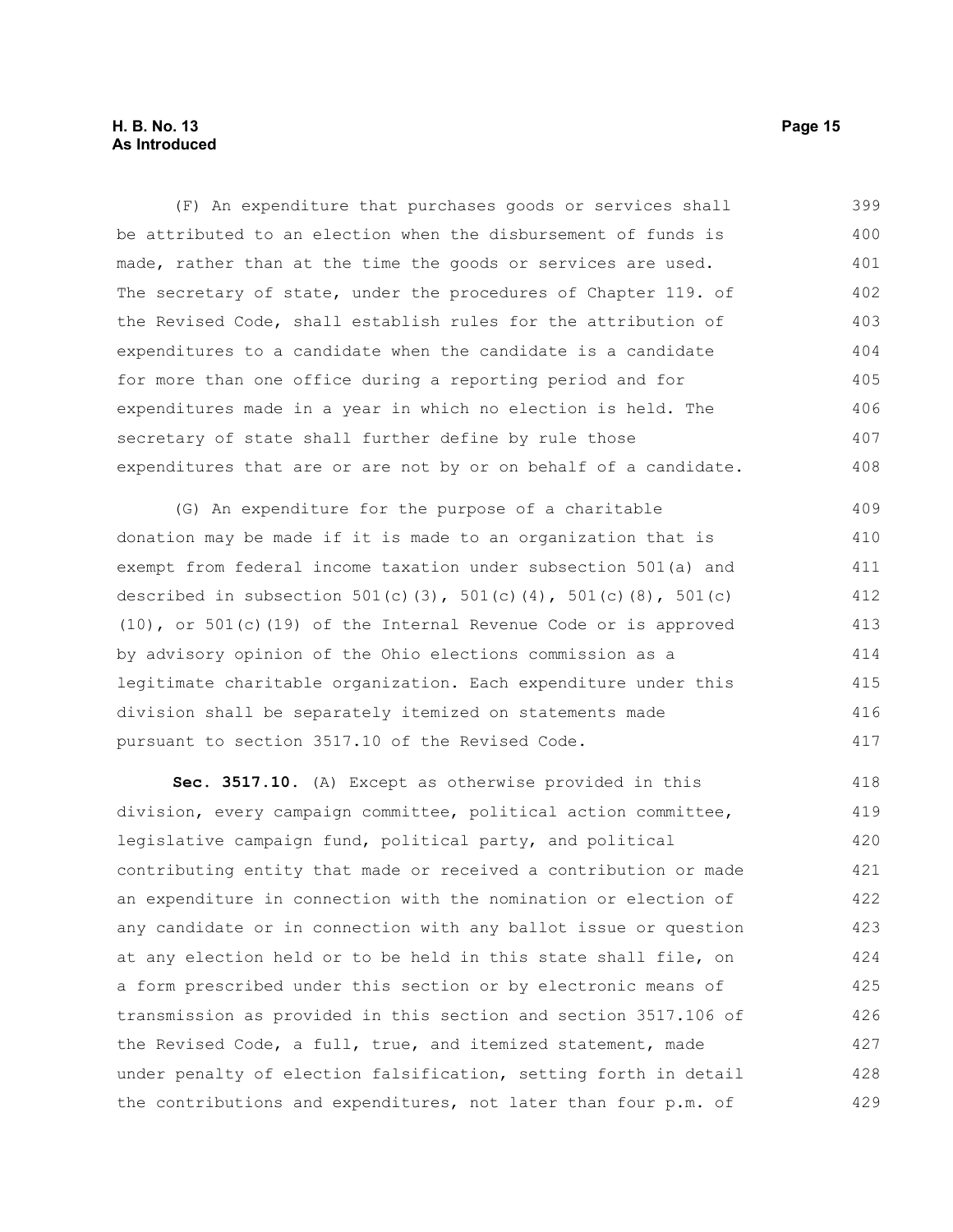the following dates:

(1) The twelfth day before the election to reflect contributions received and expenditures made from the close of business on the last day reflected in the last previously filed statement, if any, to the close of business on the twentieth day before the election; 431 432 433 434

(2) The thirty-eighth day after the election to reflect the contributions received and expenditures made from the close of business on the last day reflected in the last previously filed statement, if any, to the close of business on the seventh day before the filing of the statement; 436 437 438 439 440

(3) The last business day of January of every year to reflect the contributions received and expenditures made from the close of business on the last day reflected in the last previously filed statement, if any, to the close of business on the last day of December of the previous year; 441 442 443 444 445

(4) The last business day of July of every year to reflect the contributions received and expenditures made from the close of business on the last day reflected in the last previously filed statement, if any, to the close of business on the last day of June of that year. 446 447 448 449 450

A campaign committee shall only be required to file the statements prescribed under divisions (A)(1) and (2) of this section in connection with the nomination or election of the committee's candidate. 451 452 453 454

The statement required under division (A)(1) of this section shall not be required of any campaign committee, political action committee, legislative campaign fund, political party, or political contributing entity that has received 455 456 457 458

430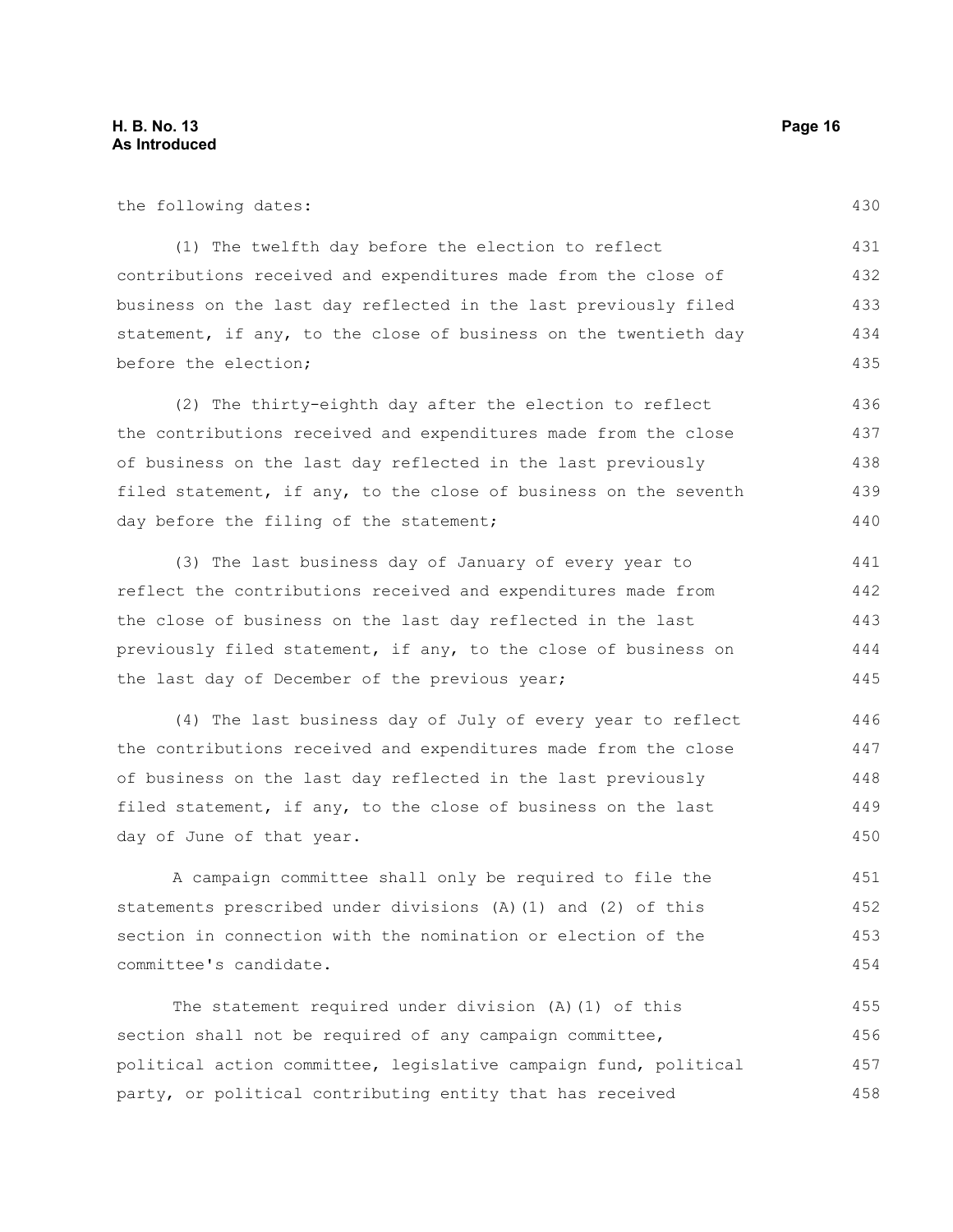#### **H. B. No. 13 Page 17 As Introduced**

contributions of less than one thousand dollars and has made expenditures of less than one thousand dollars at the close of business on the twentieth day before the election. Those contributions and expenditures shall be reported in the statement required under division (A)(2) of this section. 459 460 461 462 463

If an election to select candidates to appear on the general election ballot is held within sixty days before a general election, the campaign committee of a successful candidate in the earlier election may file the statement required by division (A)(1) of this section for the general election instead of the statement required by division (A)(2) of this section for the earlier election if the pregeneral election statement reflects the status of contributions and expenditures for the period twenty days before the earlier election to twenty days before the general election. 464 465 466 467 468 469 470 471 472 473

If a person becomes a candidate less than twenty days before an election, the candidate's campaign committee is not required to file the statement required by division (A)(1) of this section.

No statement under division (A)(3) of this section shall be required for any year in which a campaign committee, political action committee, legislative campaign fund, political party, or political contributing entity is required to file a postgeneral election statement under division (A)(2) of this section. However, a statement under division (A)(3) of this section may be filed, at the option of the campaign committee, political action committee, legislative campaign fund, political party, or political contributing entity. 478 479 480 481 482 483 484 485 486

No campaign committee of a candidate for the office of chief justice or justice of the supreme court, and no campaign 487 488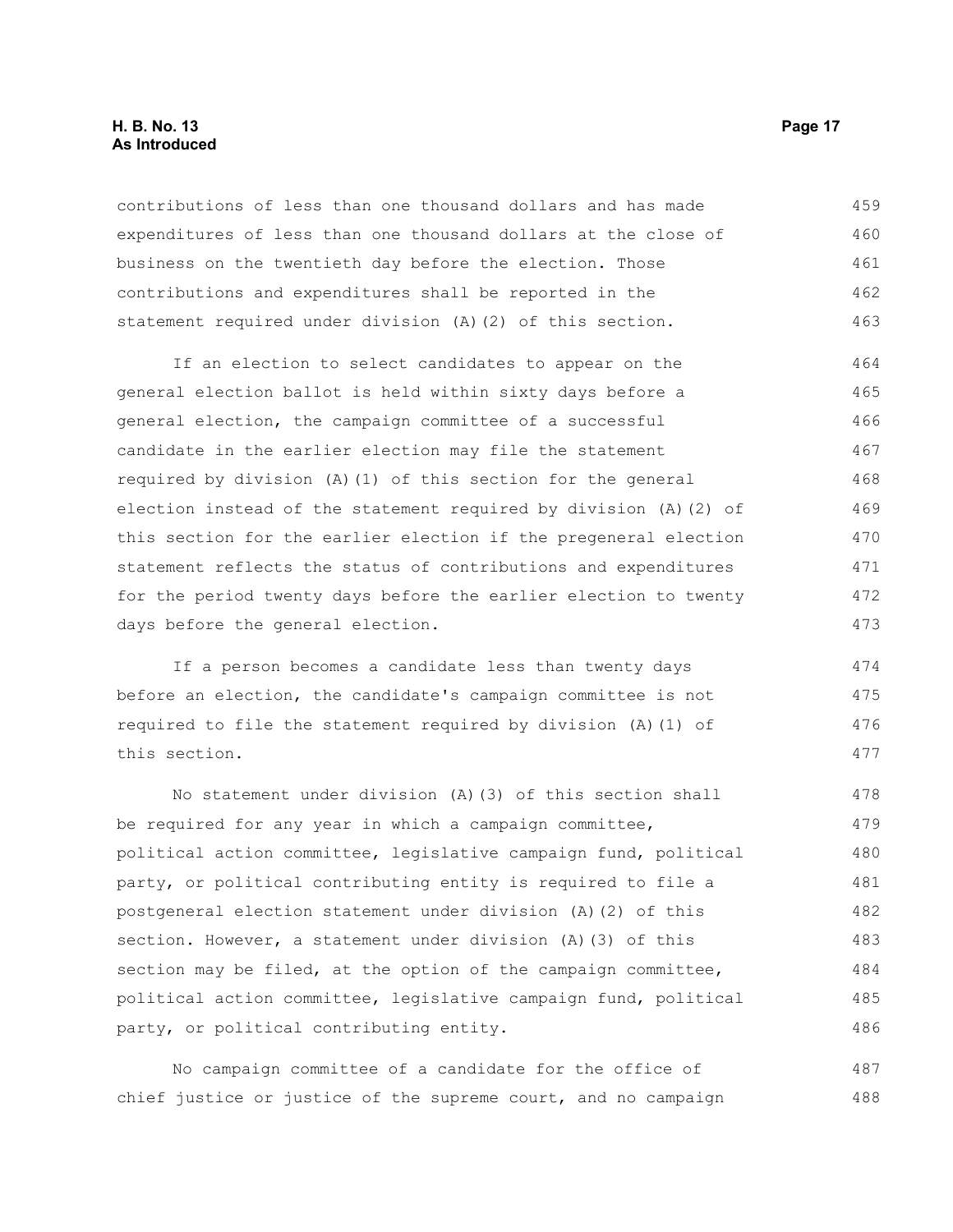committee of a candidate for the office of judge of any court in this state, shall be required to file a statement under division (A)(4) of this section. 489 490 491

Except as otherwise provided in this paragraph and in the next paragraph of this section, the only campaign committees required to file a statement under division (A)(4) of this section are the campaign committee of a statewide candidate and the campaign committee of a candidate for county office. The campaign committee of a candidate for any other nonjudicial office is required to file a statement under division (A)(4) of this section if that campaign committee receives, during that period, contributions exceeding ten thousand dollars. 492 493 494 495 496 497 498 499 500

No statement under division (A)(4) of this section shall be required of a campaign committee, a political action committee, a legislative campaign fund, a political party, or a political contributing entity for any year in which the campaign committee, political action committee, legislative campaign fund, political party, or political contributing entity is required to file a postprimary election statement under division (A)(2) of this section. However, a statement under division (A) (4) of this section may be filed at the option of the campaign committee, political action committee, legislative campaign fund, political party, or political contributing entity. 501 502 503 504 505 506 507 508 509 510 511

No statement under division (A)(3) or (4) of this section shall be required if the campaign committee, political action committee, legislative campaign fund, political party, or political contributing entity has no contributions that it has received and no expenditures that it has made since the last date reflected in its last previously filed statement. However, the campaign committee, political action committee, legislative 512 513 514 515 516 517 518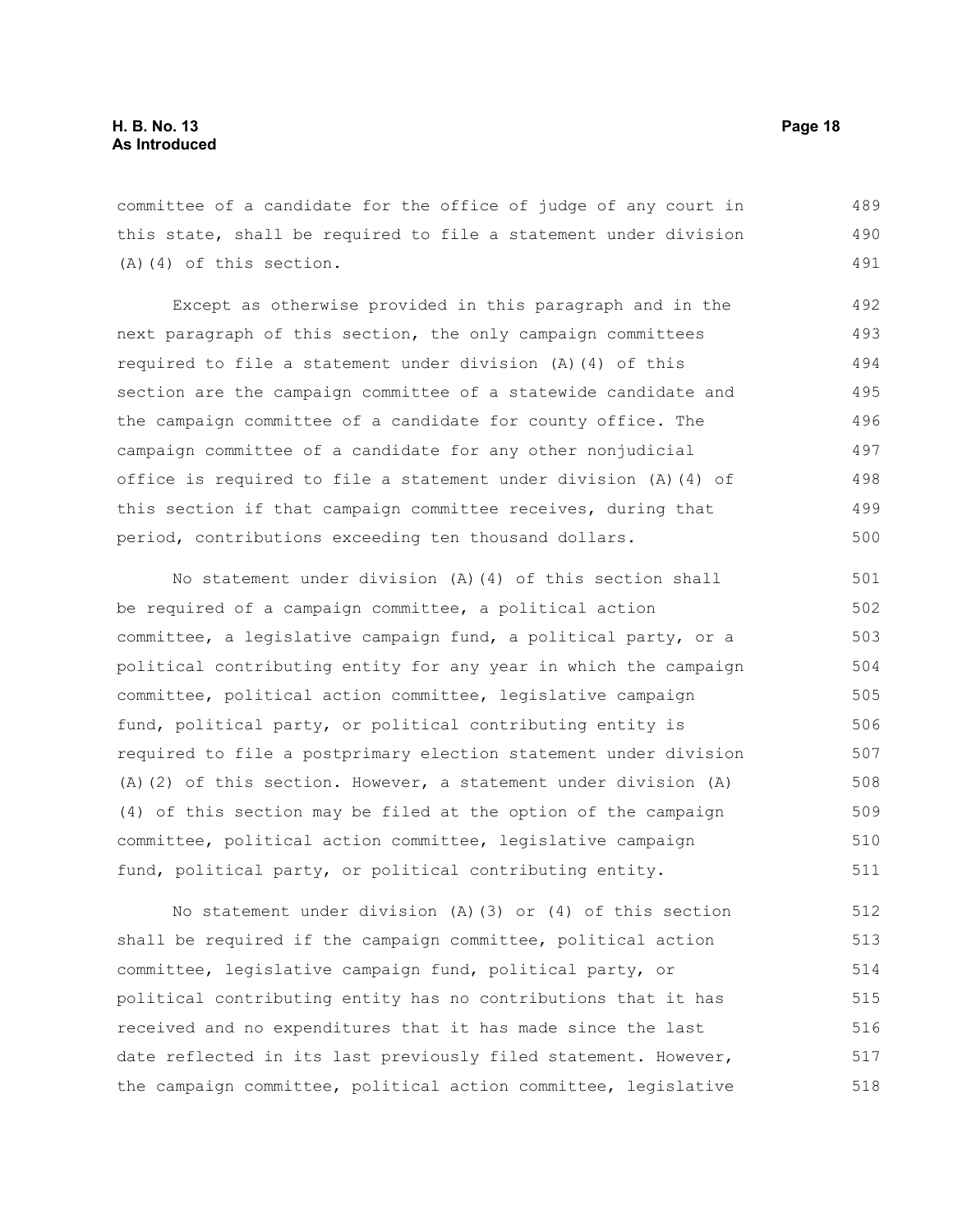#### **H. B. No. 13 Page 19 As Introduced**

campaign fund, political party, or political contributing entity shall file a statement to that effect, on a form prescribed under this section and made under penalty of election falsification, on the date required in division (A)(3) or (4) of this section, as applicable. 519 520 521 522 523

The campaign committee of a statewide candidate shall file a monthly statement of contributions received during each of the months of July, August, and September in the year of the general election in which the candidate seeks office. The campaign committee of a statewide candidate shall file the monthly statement not later than three business days after the last day of the month covered by the statement. During the period beginning on the nineteenth day before the general election in which a statewide candidate seeks election to office and extending through the day of that general election, each time the campaign committee of the joint candidates for the offices of governor and lieutenant governor or of a candidate for the office of secretary of state, auditor of state, treasurer of state, or attorney general receives a contribution from a contributor that causes the aggregate amount of contributions received from that contributor during that period to equal or exceed ten thousand dollars and each time the campaign committee of a candidate for the office of chief justice or justice of the supreme court receives a contribution from a contributor that causes the aggregate amount of contributions received from that contributor during that period to exceed ten thousand dollars, the campaign committee shall file a two-business-day statement reflecting that contribution. Contributions reported on a twobusiness-day statement required to be filed by a campaign committee of a statewide candidate in a primary election shall also be included in the postprimary election statement required 524 525 526 527 528 529 530 531 532 533 534 535 536 537 538 539 540 541 542 543 544 545 546 547 548 549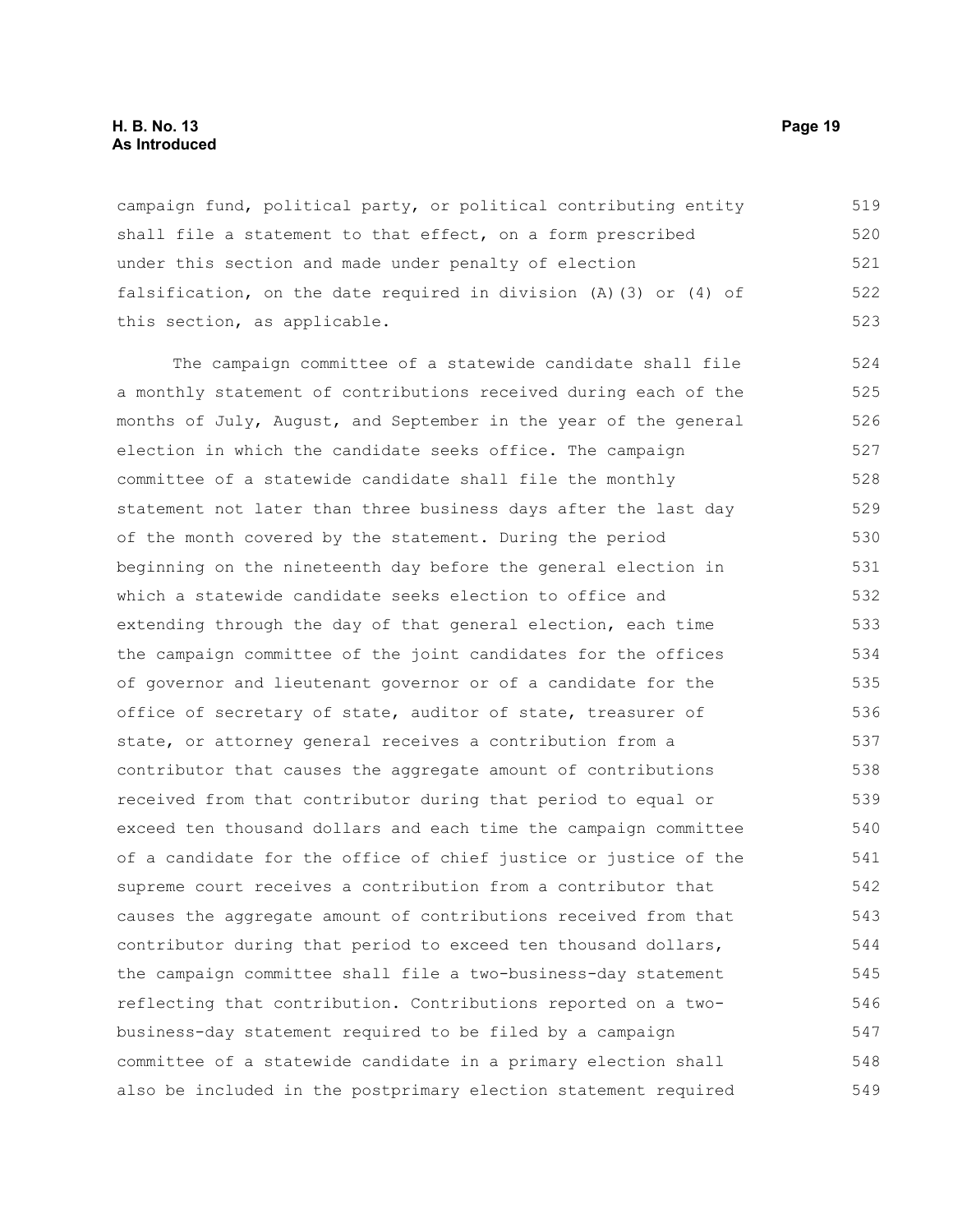#### **H. B. No. 13 Page 20 As Introduced**

to be filed by that campaign committee under division (A)(2) of this section. A two-business-day statement required by this paragraph shall be filed not later than two business days after receipt of the contribution. The statements required by this paragraph shall be filed in addition to any other statements required by this section. 550 551 552 553 554 555

Subject to the secretary of state having implemented, tested, and verified the successful operation of any system the secretary of state prescribes pursuant to divisions (C)(6)(b) and (D)(6) of this section and division (F)(1) of section 3517.106 of the Revised Code for the filing of campaign finance statements by electronic means of transmission, a campaign committee of a statewide candidate shall file a two-business-day statement under the preceding paragraph by electronic means of transmission if the campaign committee is required to file a pre-election, postelection, or monthly statement of contributions and expenditures by electronic means of transmission under this section or section 3517.106 of the Revised Code. 556 557 558 559 560 561 562 563 564 565 566 567 568

If a campaign committee or political action committee has no balance on hand and no outstanding obligations and desires to terminate itself, it shall file a statement to that effect, on a form prescribed under this section and made under penalty of election falsification, with the official with whom it files a statement under division (A) of this section after filing a final statement of contributions and a final statement of expenditures, if contributions have been received or expenditures made since the period reflected in its last previously filed statement. 569 570 571 572 573 574 575 576 577 578

(B) Except as otherwise provided in division (C)(7) of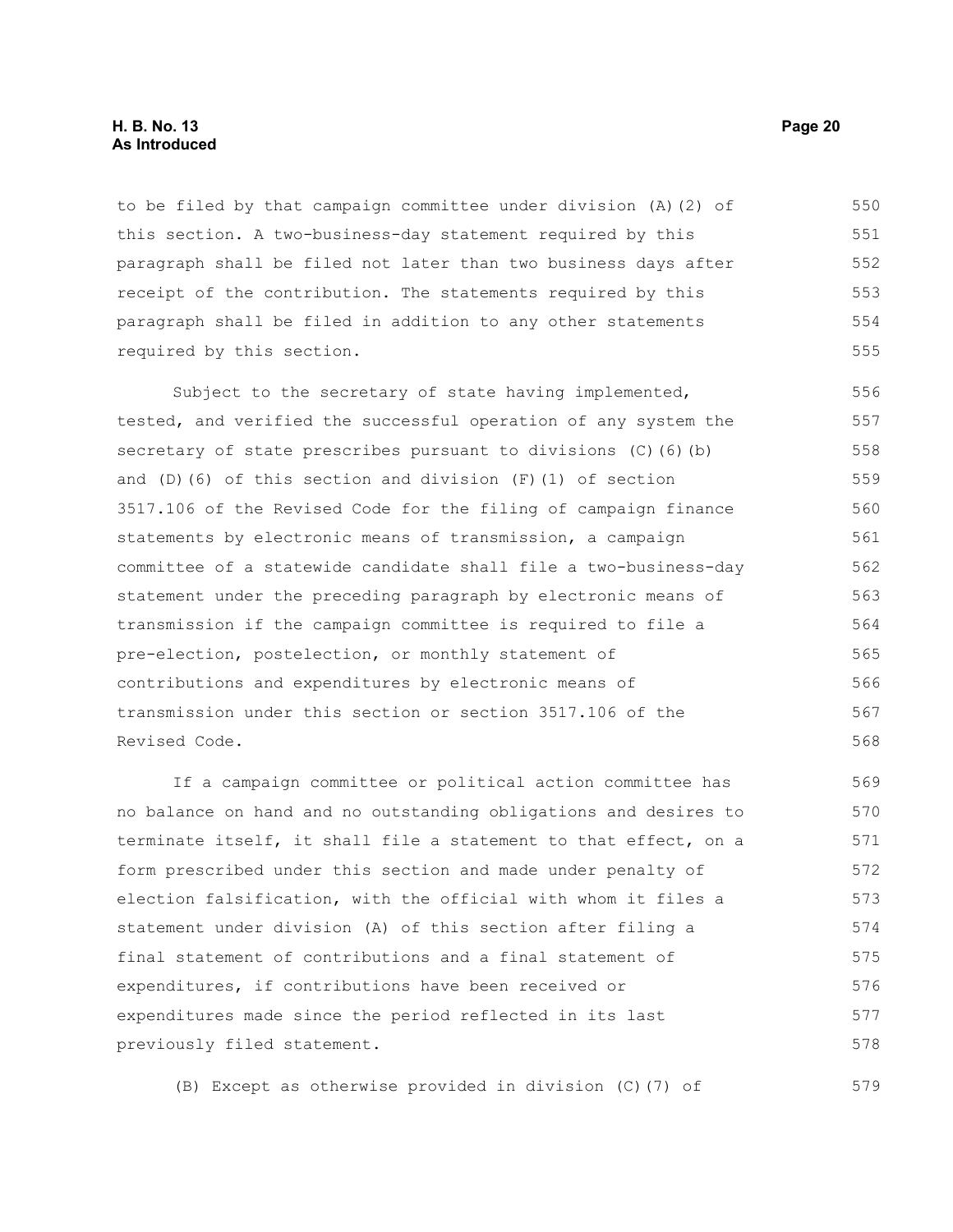this section, each statement required by division (A) of this section shall contain the following information: (1) The full name and address of each campaign committee, political action committee, legislative campaign fund, political party, or political contributing entity, including any treasurer of the committee, fund, party, or entity, filing a contribution and expenditure statement; (2)(a) In the case of a campaign committee, the candidate's full name and address; (b) In the case of a political action committee, the registration number assigned to the committee under division (D) (1) of this section. (3) The date of the election and whether it was or will be a general, primary, or special election; (4) A statement of contributions received, which shall include the following information: (a) The month, day, and year of the contribution; (b)(i) The full name and address of each person, political party, campaign committee, legislative campaign fund, political action committee, or political contributing entity from whom contributions are received and the registration number assigned to the political action committee under division (D)(1) of this section. The requirement of filing the full address does not apply to any statement filed by a state or local committee of a political party, to a finance committee of such committee, or to a committee recognized by a state or local committee as its fund-raising auxiliary. Notwithstanding division (F) of this section, the requirement of filing the full address shall be considered as being met if the address filed is the same address 581 582 583 584 585 586 587 588 589 590 591 592 593 594 595 596 597 598 599 600 601 602 603 604 605 606 607 608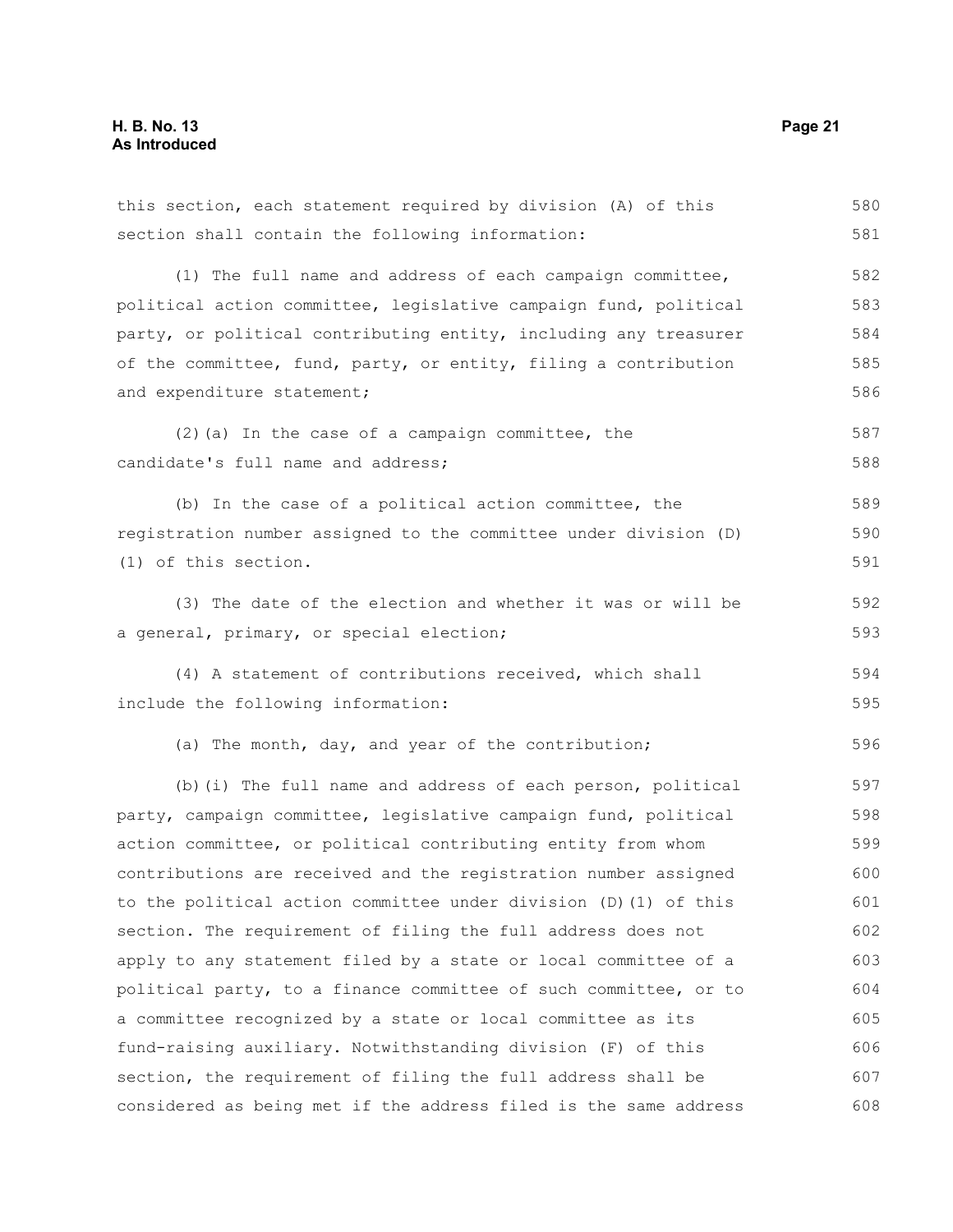| (ii) If a political action committee, political<br>contributing entity, legislative campaign fund, or political | 610<br>611<br>612 |
|-----------------------------------------------------------------------------------------------------------------|-------------------|
|                                                                                                                 |                   |
|                                                                                                                 |                   |
| party that is required to file campaign finance statements by                                                   |                   |
| electronic means of transmission under section 3517.106 of the<br>613                                           |                   |
| Revised Code or a campaign committee of a statewide candidate or                                                | 614               |
| candidate for the office of member of the general assembly                                                      | 615               |
| receives a contribution from an individual that exceeds one                                                     | 616               |
| hundred dollars, the name of the individual's current employer,                                                 | 617               |
| if any, or, if the individual is self-employed, the individual's                                                | 618               |
| occupation and the name of the individual's business, if any;                                                   | 619               |
| (iii) If a campaign committee of a statewide candidate or                                                       | 620               |
| candidate for the office of member of the general assembly                                                      | 621               |
| receives a contribution transmitted pursuant to section 3599.031                                                |                   |
| of the Revised Code from amounts deducted from the wages and                                                    |                   |
| salaries of two or more employees that exceeds in the aggregate                                                 | 624               |
| one hundred dollars during any one filing period under division                                                 | 625               |
| $(A)$ $(1)$ , $(2)$ , $(3)$ , or $(4)$ of this section, the full name of the                                    | 626               |
| employees' employer and the full name of the labor organization                                                 | 627               |
| of which the employees are members, if any.                                                                     | 628               |
| (c) A description of the contribution received, if other                                                        | 629               |
| than money;                                                                                                     | 630               |
| (d) The value in dollars and cents of the contribution;                                                         | 631               |
| (e) A separately itemized account of all contributions and                                                      | 632               |
| expenditures regardless of the amount, except a receipt of a                                                    | 633               |
| contribution from a person in the sum of twenty-five dollars or                                                 | 634               |
| less at one social or fund-raising activity and a receipt of a                                                  | 635               |
| contribution transmitted pursuant to section 3599.031 of the                                                    | 636               |
| Revised Code from amounts deducted from the wages and salaries                                                  | 637               |
|                                                                                                                 |                   |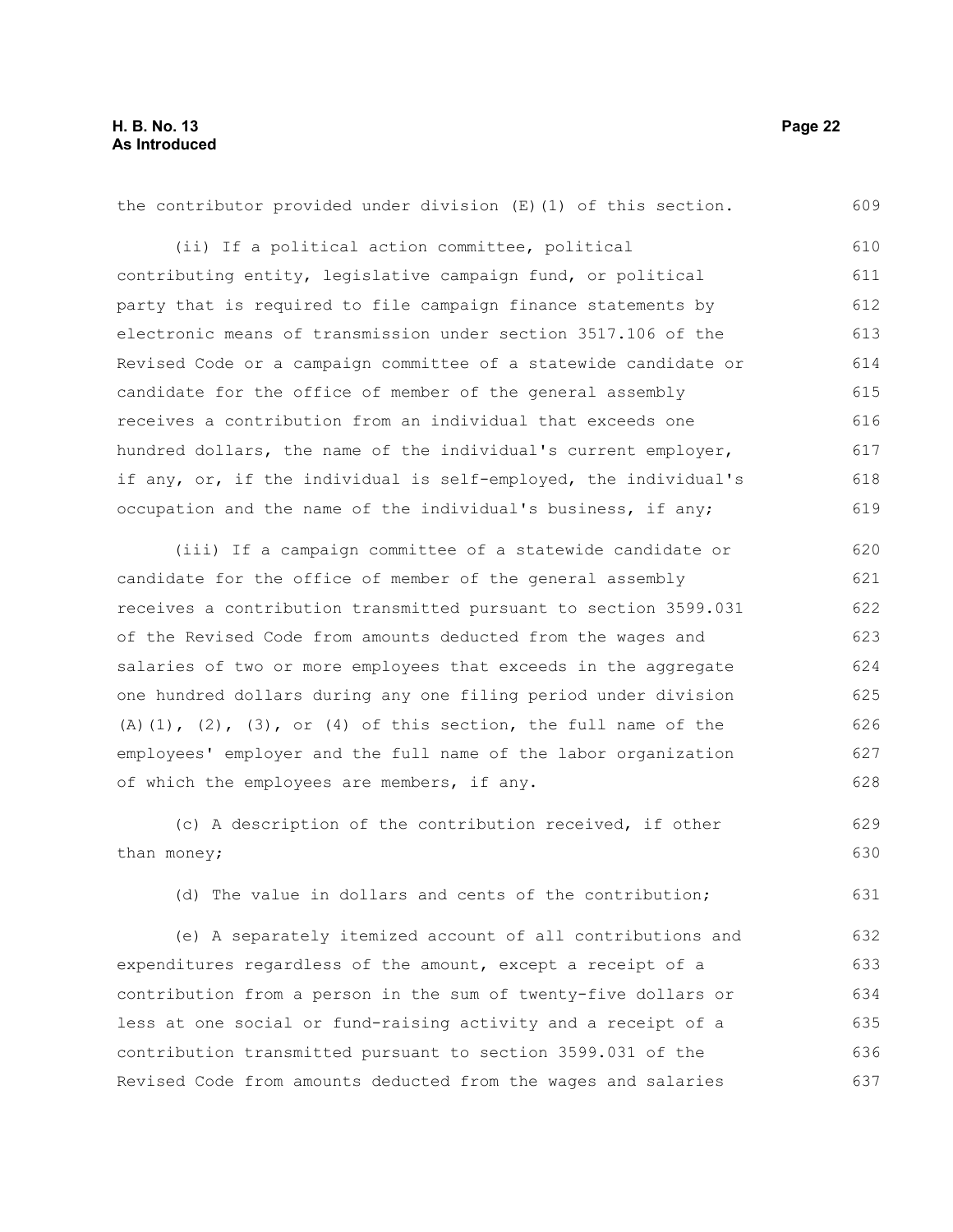#### **H. B. No. 13 Page 23 As Introduced**

of employees if the contribution from the amount deducted from the wages and salary of any one employee is twenty-five dollars or less aggregated in a calendar year. An account of the total contributions from each social or fund-raising activity shall include a description of and the value of each in-kind contribution received at that activity from any person who made one or more such contributions whose aggregate value exceeded two hundred fifty dollars and shall be listed separately, together with the expenses incurred and paid in connection with that activity. A campaign committee, political action committee, legislative campaign fund, political party, or political contributing entity shall keep records of contributions from each person in the amount of twenty-five dollars or less at one social or fund-raising activity and contributions from amounts deducted under section 3599.031 of the Revised Code from the wages and salary of each employee in the amount of twenty-five dollars or less aggregated in a calendar year. No continuing association political contributing entity that is recognized by a state or local committee of a political party as an auxiliary of the party and that makes a contribution from funds derived solely from regular dues paid by members of the auxiliary shall be required to list the name or address of any members who paid those dues. 638 639 640 641 642 643 644 645 646 647 648 649 650 651 652 653 654 655 656 657 658 659 660

Contributions that are other income shall be itemized separately from all other contributions. The information required under division (B)(4) of this section shall be provided for all other income itemized. As used in this paragraph, "other income" means a loan, investment income, or interest income. 661 662 663 664 665

(f) In the case of a campaign committee of a state elected officer, if a person doing business with the state elected officer in the officer's official capacity makes a contribution 666 667 668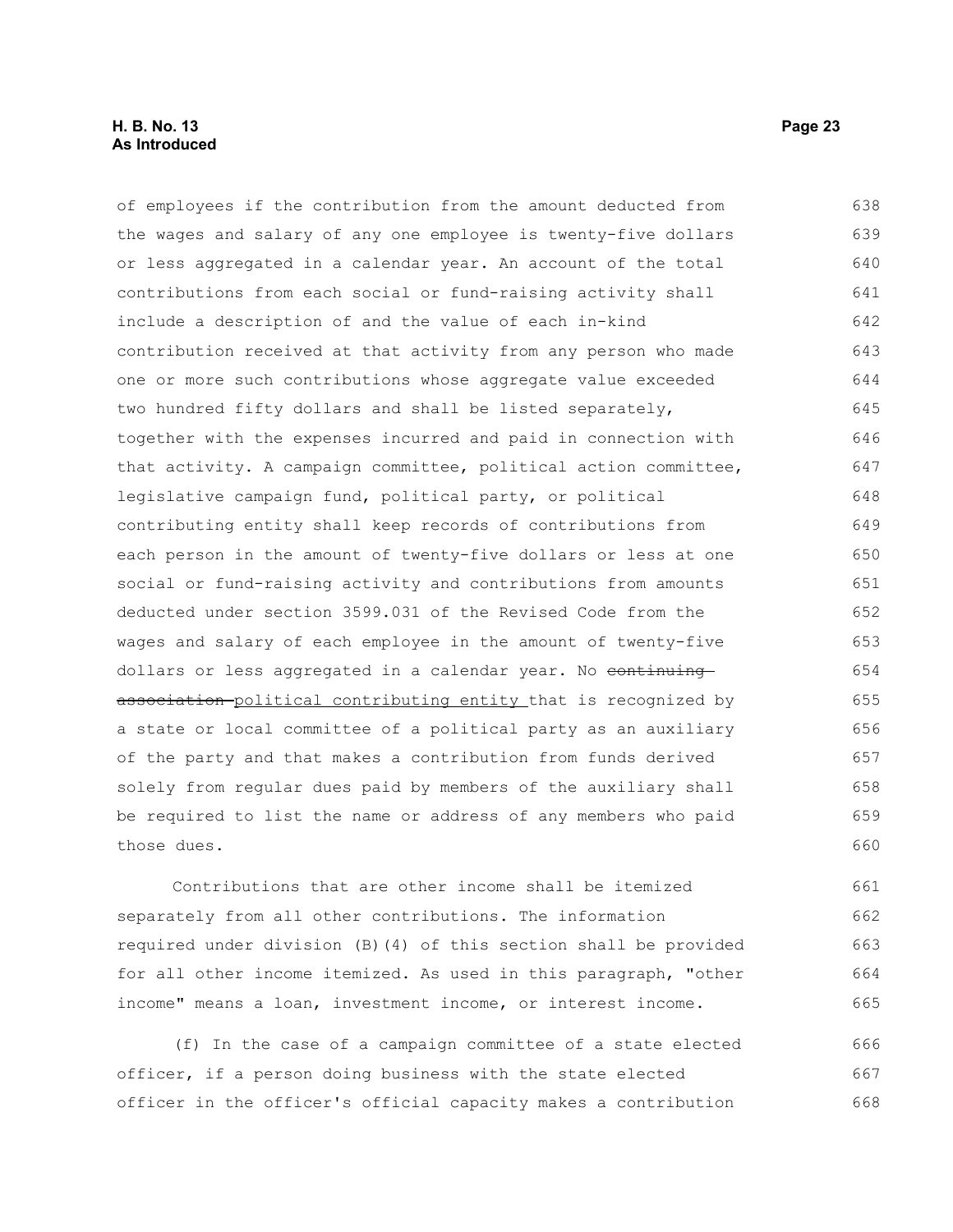#### **H. B. No. 13 Page 24 As Introduced**

to the campaign committee of that officer, the information required under division (B)(4) of this section in regard to that contribution, which shall be filed together with and considered a part of the committee's statement of contributions as required under division (A) of this section but shall be filed on a separate form provided by the secretary of state. As used in this division: 669 670 671 672 673 674 675

(i) "State elected officer" has the same meaning as in section 3517.092 of the Revised Code. 676 677

(ii) "Person doing business" means a person or an officer of an entity who enters into one or more contracts with a state elected officer or anyone authorized to enter into contracts on behalf of that officer to receive payments for goods or services, if the payments total, in the aggregate, more than five thousand dollars during a calendar year. 678 679 680 681 682 683

(5) A statement of expenditures which shall include the following information: 684 685

(a) The month, day, and year of the expenditure;

(b) The full name and address of each person, political party, campaign committee, legislative campaign fund, political action committee, or political contributing entity to whom the expenditure was made and the registration number assigned to the political action committee under division (D)(1) of this section; 687 688 689 690 691 692

(c) The object or purpose for which the expenditure was made; (d) The amount of each expenditure. 693 694 695

(C)(1) The statement of contributions and expenditures 696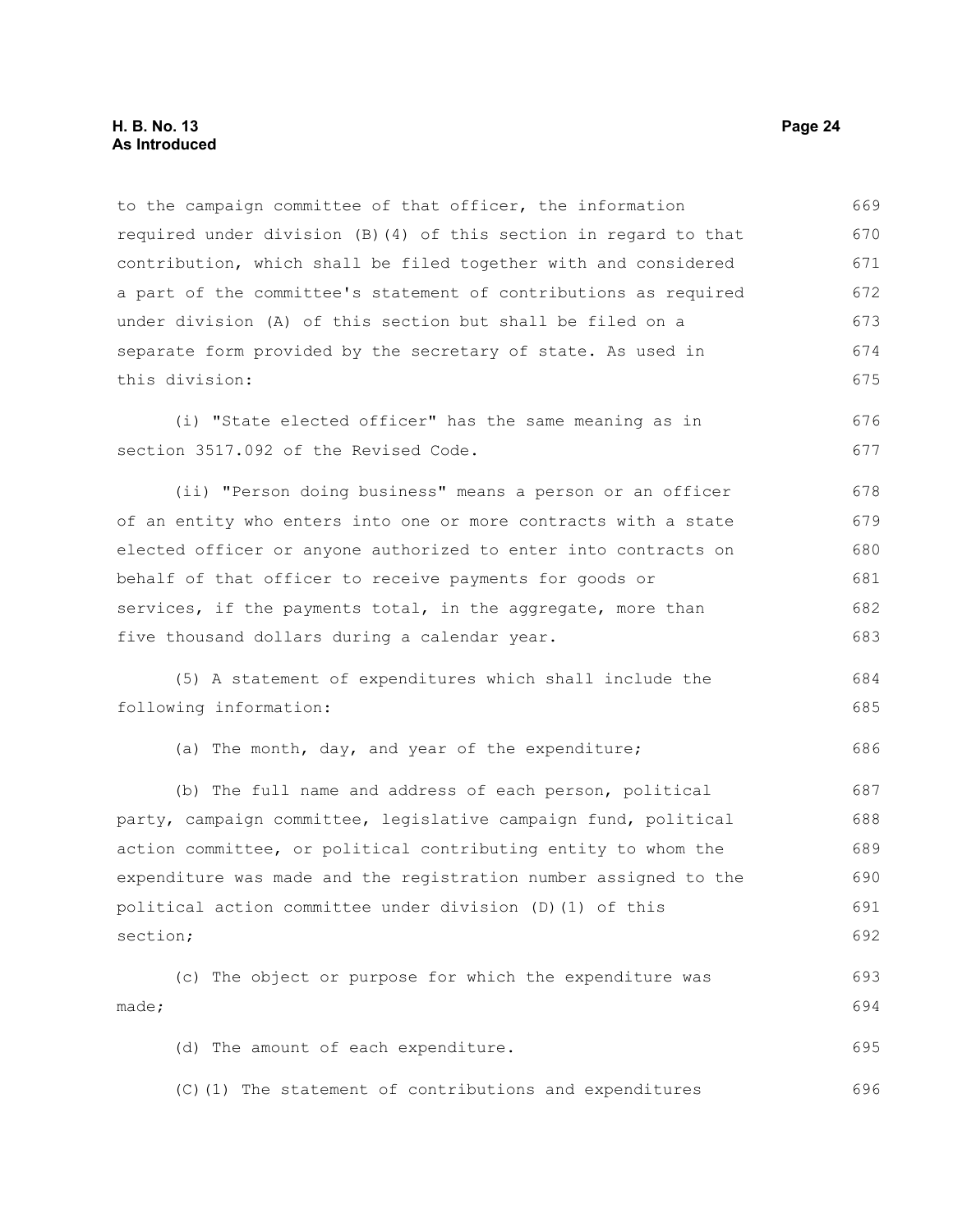shall be signed by the person completing the form. If a statement of contributions and expenditures is filed by electronic means of transmission pursuant to this section or section 3517.106 of the Revised Code, the electronic signature of the person who executes the statement and transmits the statement by electronic means of transmission, as provided in division (F) of section 3517.106 of the Revised Code, shall be attached to or associated with the statement and shall be binding on all persons and for all purposes under the campaign finance reporting law as if the signature had been handwritten in ink on a printed form. (2) The person filing the statement, under penalty of election falsification, shall include with it a list of each anonymous contribution, the circumstances under which it was received, and the reason it cannot be attributed to a specific donor. (3) Each statement of a campaign committee of a candidate who holds public office shall contain a designation of each contributor who is an employee in any unit or department under the candidate's direct supervision and control. In a space provided in the statement, the person filing the statement shall affirm that each such contribution was voluntarily made. (4) A campaign committee that did not receive contributions or make expenditures in connection with the nomination or election of its candidate shall file a statement to that effect, on a form prescribed under this section and made under penalty of election falsification, on the date required in division (A)(2) of this section. (5) The campaign committee of any person who attempts to 697 698 699 700 701 702 703 704 705 706 707 708 709 710 711 712 713 714 715 716 717 718 719 720 721 722 723 724 725

become a candidate and who, for any reason, does not become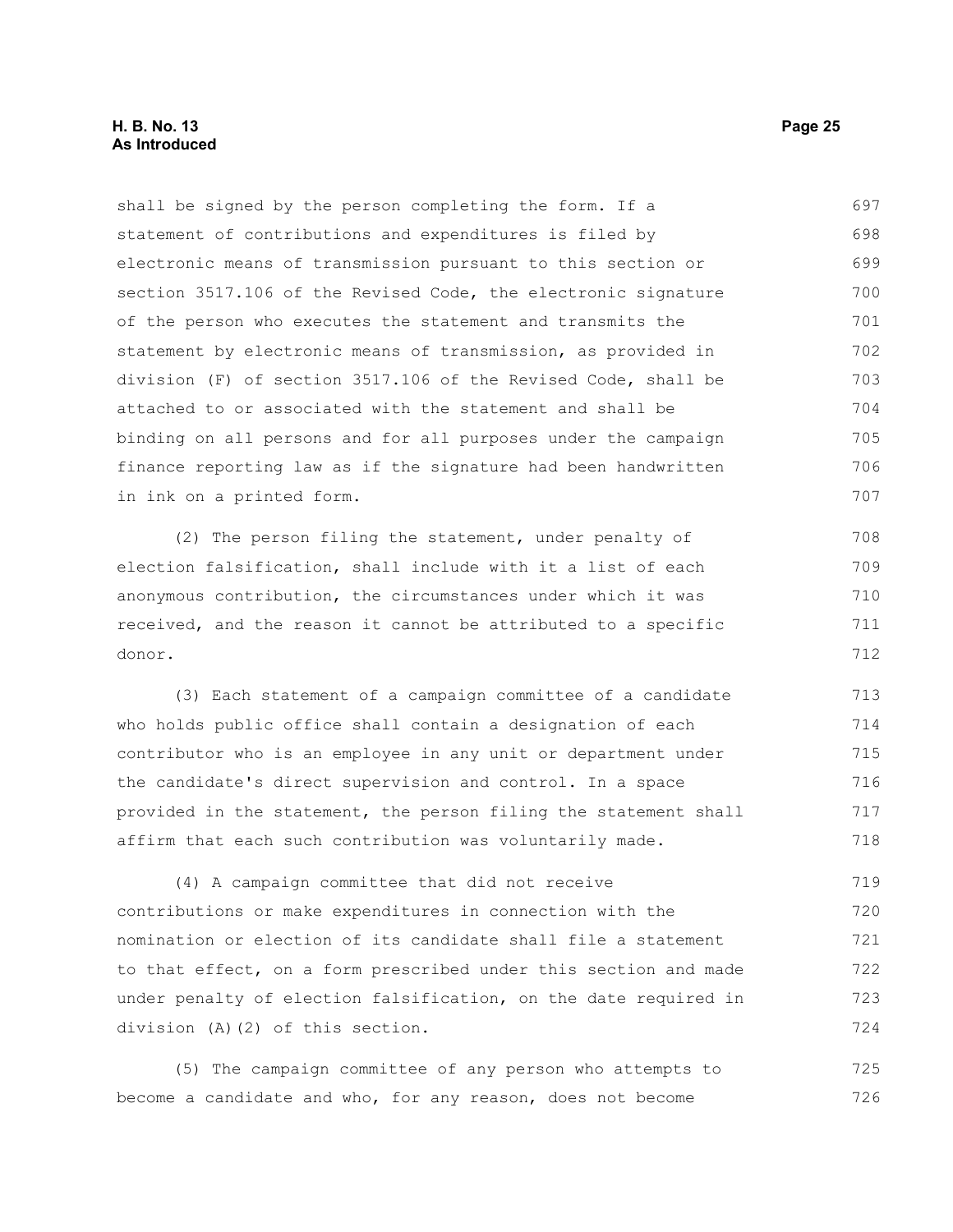#### **H. B. No. 13 Page 26 As Introduced**

certified in accordance with Title XXXV of the Revised Code for placement on the official ballot of a primary, general, or special election to be held in this state, and who, at any time prior to or after an election, receives contributions or makes expenditures, or has given consent for another to receive contributions or make expenditures, for the purpose of bringing about the person's nomination or election to public office, shall file the statement or statements prescribed by this section and a termination statement, if applicable. Division (C) (5) of this section does not apply to any person with respect to an election to the offices of member of a county or state central committee, presidential elector, or delegate to a national convention or conference of a political party. 727 728 729 730 731 732 733 734 735 736 737 738 739

(6)(a) The statements required to be filed under this section shall specify the balance in the hands of the campaign committee, political action committee, legislative campaign fund, political party, or political contributing entity and the disposition intended to be made of that balance. 740 741 742 743 744

(b) The secretary of state shall prescribe the form for all statements required to be filed under this section and shall furnish the forms to the boards of elections in the several counties. The boards of elections shall supply printed copies of those forms without charge. The secretary of state shall prescribe the appropriate methodology, protocol, and data file structure for statements required or permitted to be filed by electronic means of transmission to the secretary of state or a board of elections under division (A) of this section, division (E) of section 3517.106, division (D) of section 3517.1011, division (B) of section 3517.1012, division (C) of section 3517.1013, and divisions (D) and (I) of section 3517.1014 of the Revised Code. Subject to division (A) of this section, division 745 746 747 748 749 750 751 752 753 754 755 756 757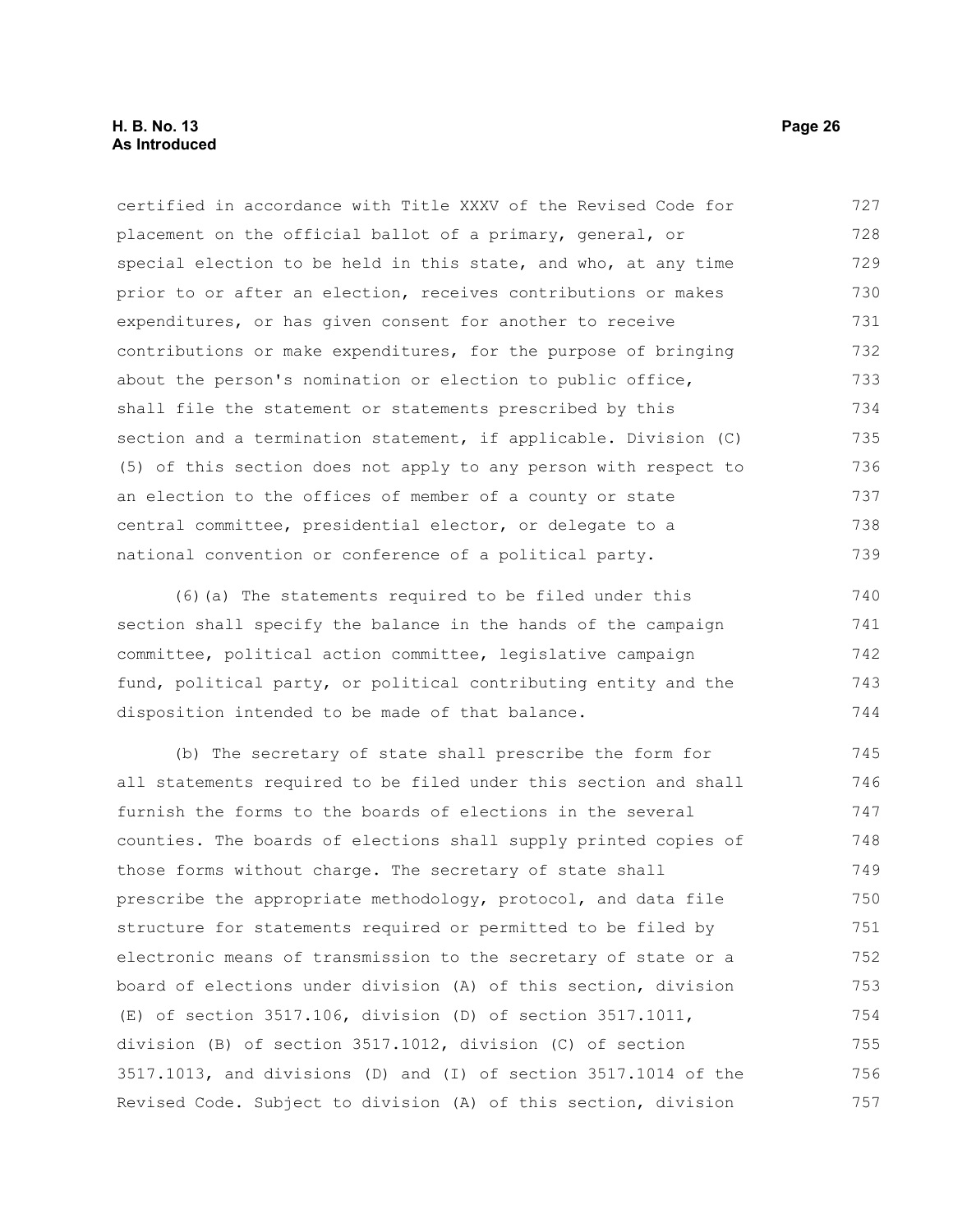(E) of section 3517.106, division (D) of section 3517.1011, division (B) of section 3517.1012, division (C) of section 3517.1013, and divisions (D) and (I) of section 3517.1014 of the Revised Code, the statements required to be stored on computer by the secretary of state under division (B) of section 3517.106 of the Revised Code shall be filed in whatever format the secretary of state considers necessary to enable the secretary of state to store the information contained in the statements on computer. Any such format shall be of a type and nature that is readily available to whoever is required to file the statements in that format. 758 759 760 761 762 763 764 765 766 767 768

(c) The secretary of state shall assess the need for training regarding the filing of campaign finance statements by electronic means of transmission and regarding associated technologies for candidates, campaign committees, political action committees, legislative campaign funds, political parties,  $\Theta$ <sup>+</sup> political contributing entities,  $\Theta$ <sup>+</sup> individuals, partnerships, or other entities, for persons making disbursements to pay the direct costs of producing or airing electioneering communications, or for treasurers of transition funds, required or permitted to file statements by electronic means of transmission under this section or section 3517.105, 3517.106, 3517.1011, 3517.1012, 3517.1013, or 3517.1014 of the Revised Code. If, in the opinion of the secretary of state, training in these areas is necessary, the secretary of state shall arrange for the provision of voluntary training programs for candidates, campaign committees, political action committees, legislative campaign funds, political parties,  $\theta$ <sup>-</sup> political contributing entities, for-individuals, partnerships, and other entities, for persons making disbursements to pay the direct costs of producing or airing electioneering 769 770 771 772 773 774 775 776 777 778 779 780 781 782 783 784 785 786 787 788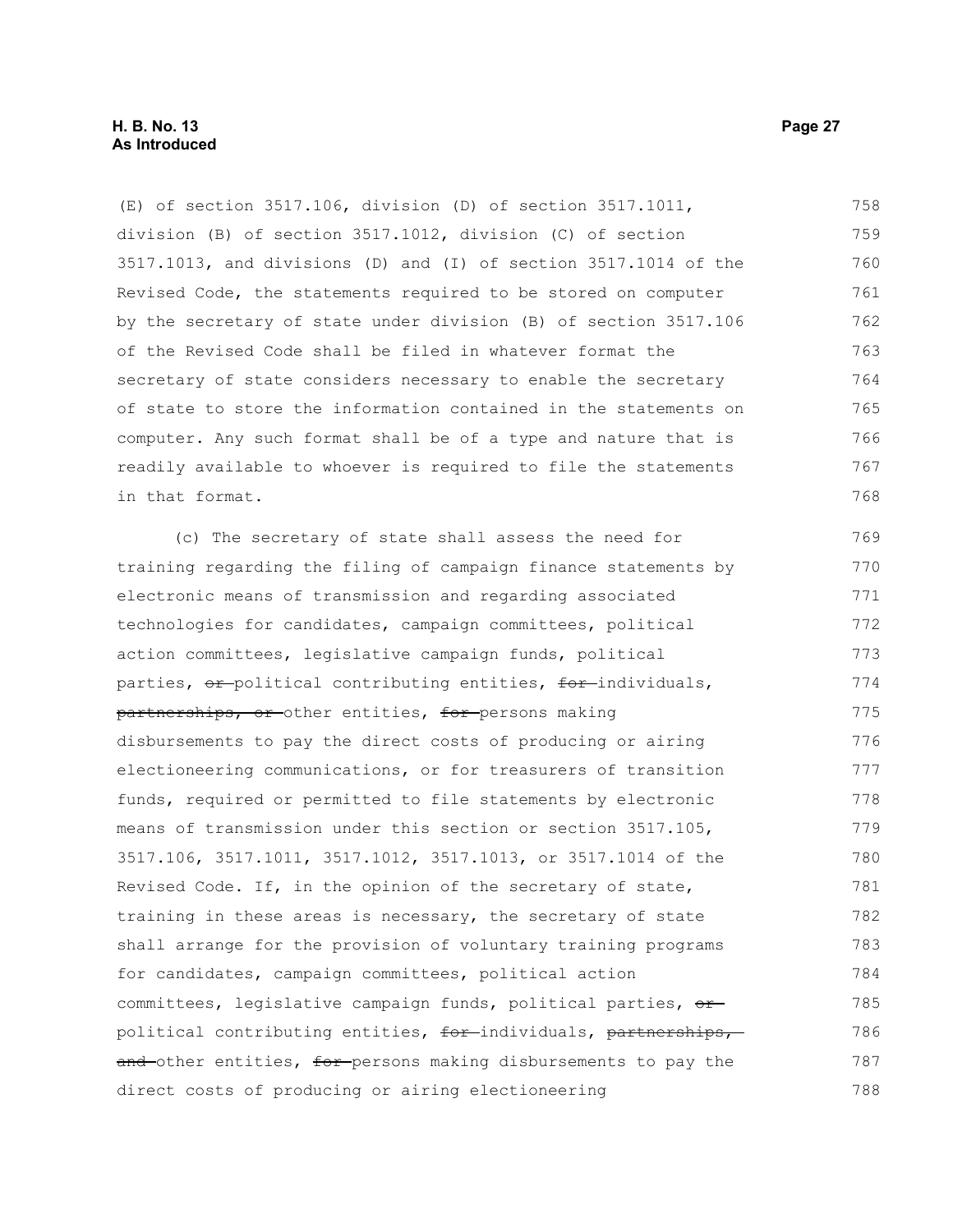communications, or for treasurers of transition funds, as appropriate. 789 790

(7) Each monthly statement and each two-business-day statement required by division (A) of this section shall contain the information required by divisions  $(B)$  (1) to  $(4)$ ,  $(C)$  (2), and, if appropriate, (C)(3) of this section. Each statement shall be signed as required by division (C)(1) of this section. 791 792 793 794 795

(D)(1) Prior to receiving a contribution or making an expenditure, every campaign committee, political action committee, legislative campaign fund, political party, or political contributing entity shall appoint a treasurer and shall file, on a form prescribed by the secretary of state, a designation of that appointment, including the full name and address of the treasurer and of the campaign committee, political action committee, legislative campaign fund, political party, or political contributing entity. That designation shall be filed with the official with whom the campaign committee, political action committee, legislative campaign fund, political party, or political contributing entity is required to file statements under section 3517.11 of the Revised Code. The name of a campaign committee shall include at least the last name of the campaign committee's candidate. If two or more candidates are the beneficiaries of a single campaign committee under division (B) of section 3517.081 of the Revised Code, the name of the campaign committee shall include at least the last name of each candidate who is a beneficiary of that campaign committee. The secretary of state shall assign a registration number to each political action committee that files a designation of the appointment of a treasurer under this division if the political action committee is required by division (A)(1) of section 3517.11 of the Revised Code to file 796 797 798 799 800 801 802 803 804 805 806 807 808 809 810 811 812 813 814 815 816 817 818 819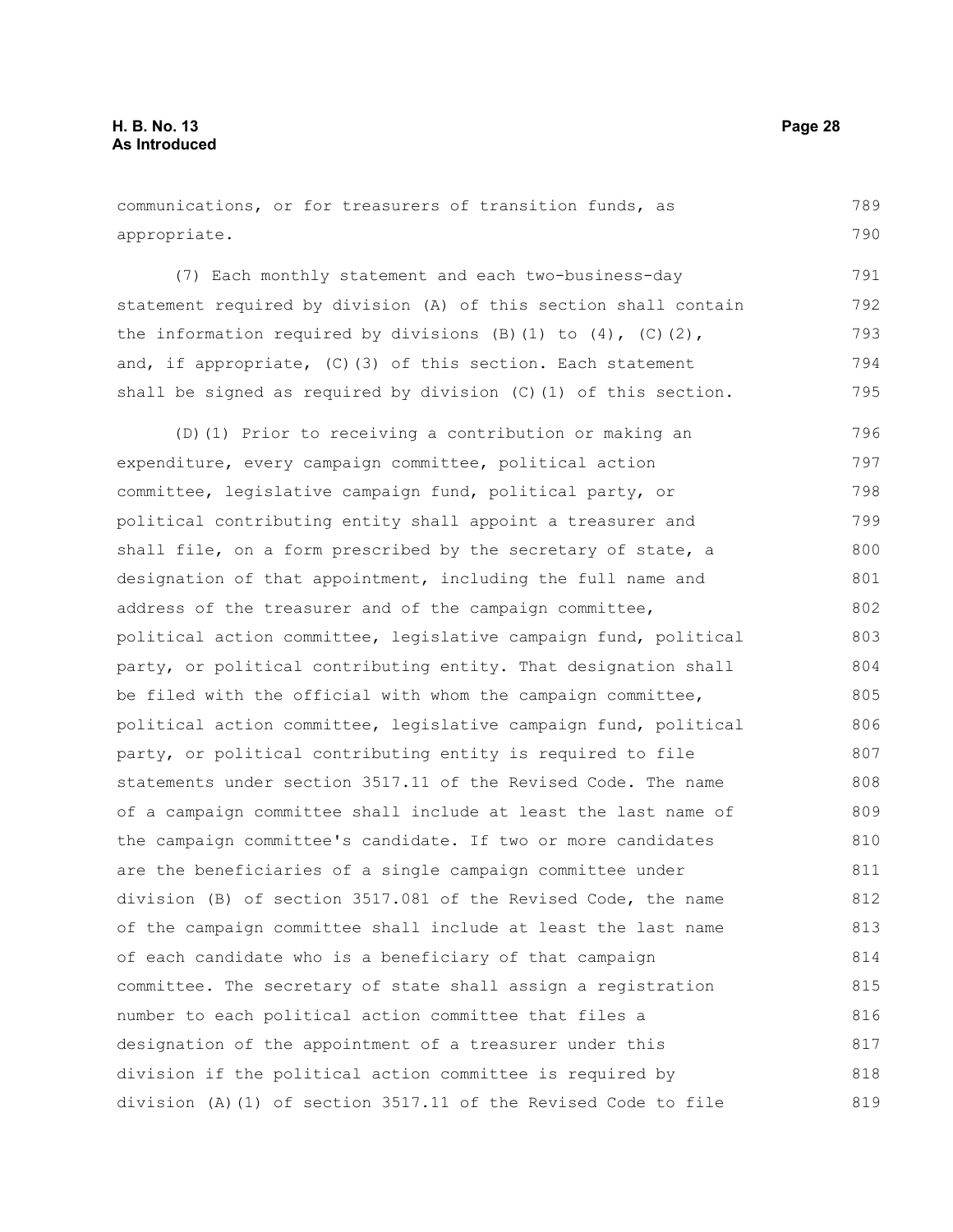the statements prescribed by this section with the secretary of state. (2) The treasurer appointed under division (D)(1) of this section shall keep a strict account of all contributions, from whom received and the purpose for which they were disbursed. (3)(a) Except as otherwise provided in section 3517.108 of the Revised Code, a campaign committee shall deposit all monetary contributions received by the committee into an account separate from a personal or business account of the candidate or campaign committee. (b) A political action committee shall deposit all monetary contributions received by the committee into an account separate from all other funds. (c) A state or county political party may establish a state candidate fund that is separate from all other funds. A state or county political party may deposit into its state candidate fund any amounts of monetary contributions that are made to or accepted by the political party subject to the applicable limitations, if any, prescribed in section 3517.102 of the Revised Code. A state or county political party shall deposit all other monetary contributions received by the party into one or more accounts that are separate from its state candidate fund. 820 821 822 823 824 825 826 827 828 829 830 831 832 833 834 835 836 837 838 839 840 841 842 843

(d) Each state political party shall have only one legislative campaign fund for each house of the general assembly. Each such fund shall be separate from any other funds or accounts of that state party. A legislative campaign fund is authorized to receive contributions and make expenditures for the primary purpose of furthering the election of candidates who 844 845 846 847 848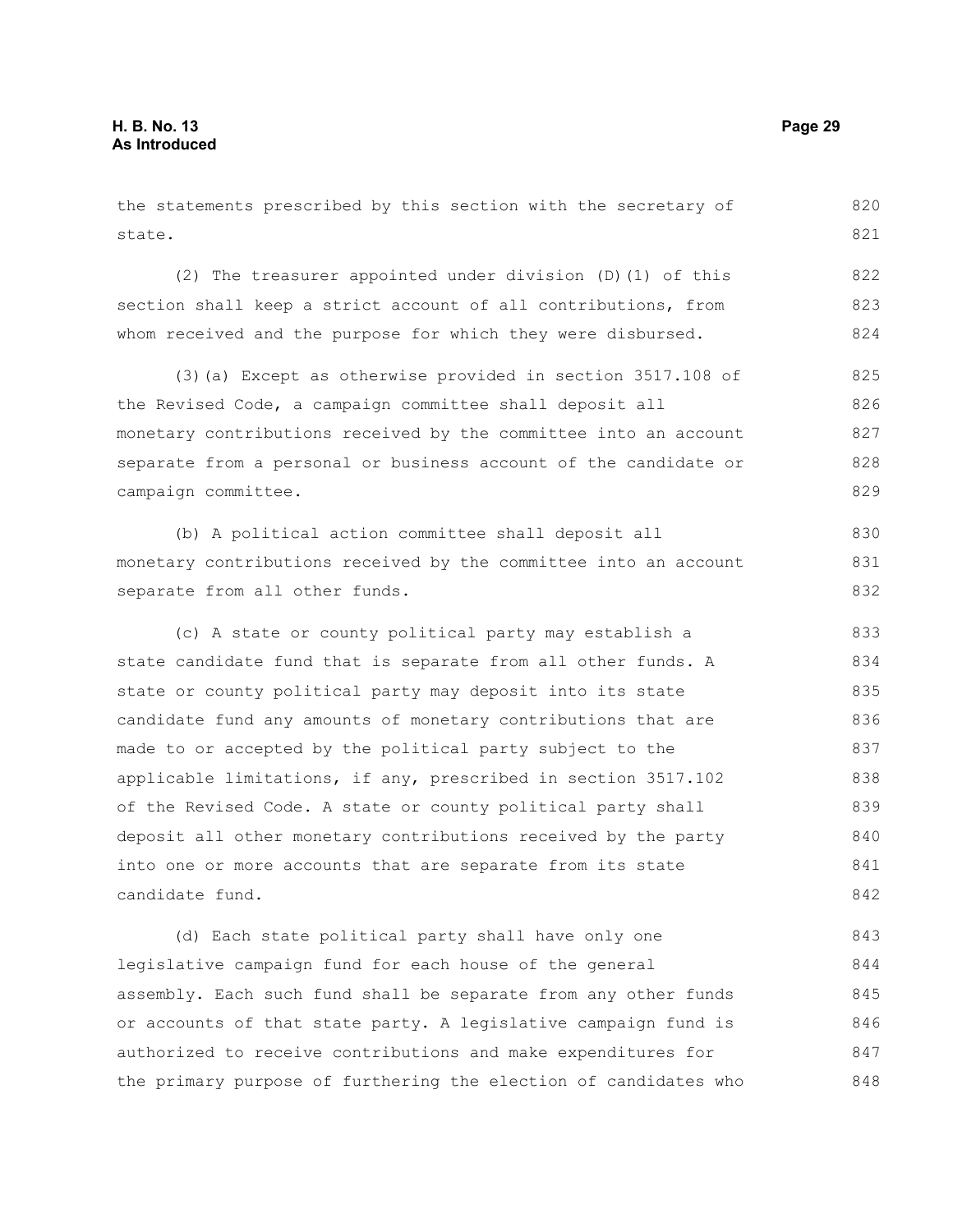#### **H. B. No. 13 Page 30 As Introduced**

are members of that political party to the house of the general assembly with which that legislative campaign fund is associated. Each legislative campaign fund shall be administered and controlled in a manner designated by the caucus. As used in this division, "caucus" has the same meaning as in section 3517.01 of the Revised Code and includes, as an ex officio member, the chairperson of the state political party with which the caucus is associated or that chairperson's designee. 849 850 851 852 853 854 855 856

(4) Every expenditure in excess of twenty-five dollars shall be vouched for by a receipted bill, stating the purpose of the expenditure, that shall be filed with the statement of expenditures. A canceled check with a notation of the purpose of the expenditure is a receipted bill for purposes of division (D) (4) of this section. 857 858 859 860 861 862

(5) The secretary of state or the board of elections, as the case may be, shall issue a receipt for each statement filed under this section and shall preserve a copy of the receipt for a period of at least six years. All statements filed under this section shall be open to public inspection in the office where they are filed and shall be carefully preserved for a period of at least six years after the year in which they are filed. 863 864 865 866 867 868 869

(6) The secretary of state, by rule adopted pursuant to section 3517.23 of the Revised Code, shall prescribe both of the following: 870 871 872

(a) The manner of immediately acknowledging, with date and time received, and preserving the receipt of statements that are transmitted by electronic means of transmission to the secretary of state or a board of elections pursuant to this section or section 3517.106, 3517.1011, 3517.1012, 3517.1013, or 3517.1014 of the Revised Code; 873 874 875 876 877 878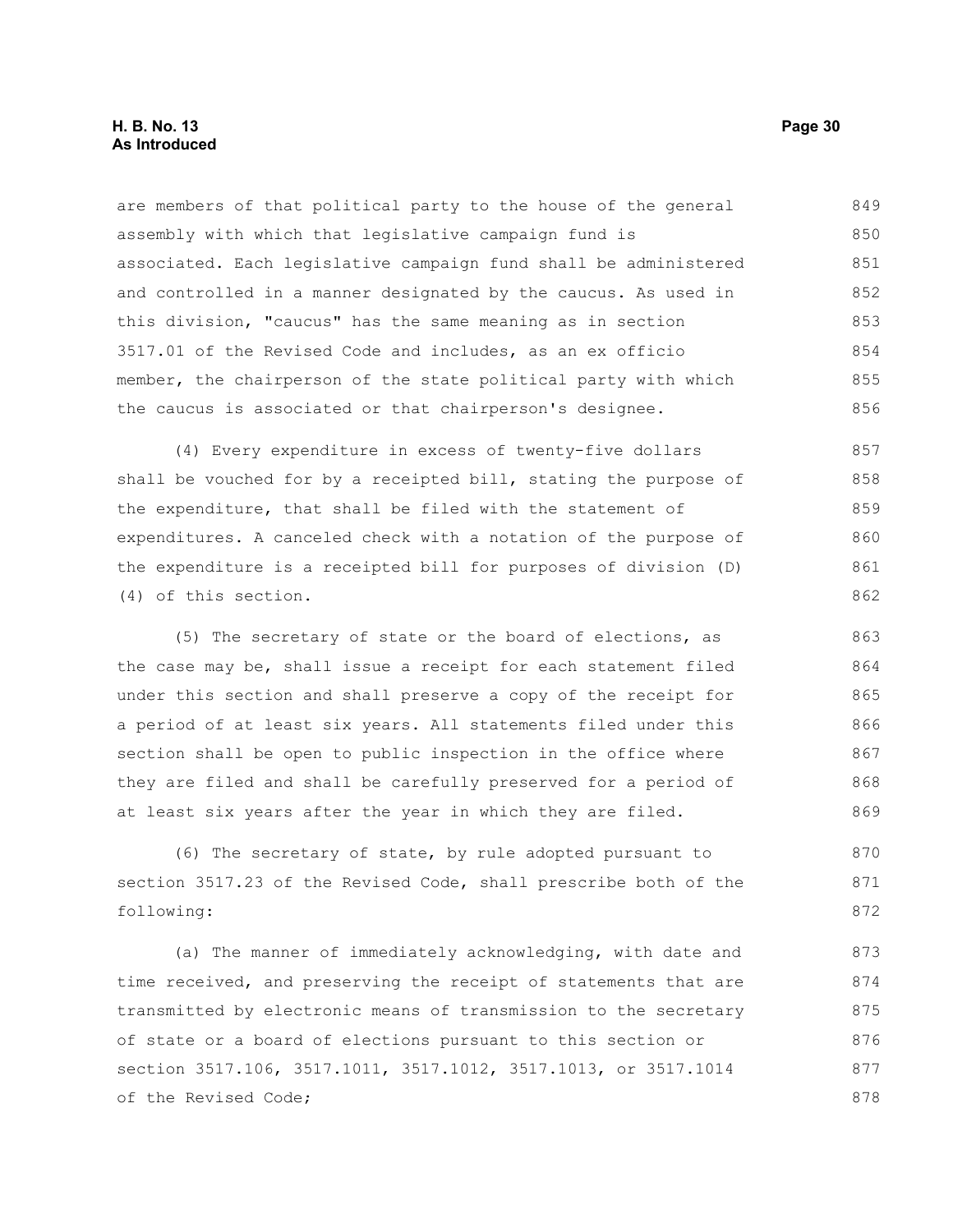#### **H. B. No. 13 Page 31 As Introduced**

(b) The manner of preserving the contribution and expenditure, contribution and disbursement, deposit and disbursement, gift and disbursement, or donation and disbursement information in the statements described in division (D)(6)(a) of this section. The secretary of state shall preserve the contribution and expenditure, contribution and disbursement, deposit and disbursement, gift and disbursement, or donation and disbursement information in those statements for at least ten years after the year in which they are filed by electronic means of transmission. (7)(a) The secretary of state, pursuant to division (G) of section 3517.106 of the Revised Code, shall make available online to the public through the internet the contribution and expenditure, contribution and disbursement, deposit and disbursement, gift and disbursement, or donation and disbursement information in all of the following documents: (i) All statements, all addenda, amendments, or other 879 880 881 882 883 884 885 886 887 888 889 890 891 892 893 894 895 896

corrections to statements, and all amended statements filed with the secretary of state by electronic or other means of transmission under this section, division  $(B)$   $(2)$   $(b)$  or  $(C)$   $(2)$   $(b)$ of section 3517.105, or section 3517.106, 3517.1011, 3517.1012, 3517.1013, 3517.1014, or 3517.11 of the Revised Code; 897 898 899 900

(ii) All statements filed with a board of elections by electronic means of transmission, and all addenda, amendments, corrections, and amended versions of those statements, filed with the board under this section, division  $(B)$  (2)(b) or  $(C)$  (2) (b) of section 3517.105, or section 3517.106, 3517.1012, or 3517.11 of the Revised Code. 901 902 903 904 905 906

(b) The secretary of state may remove the information from the internet after a reasonable period of time. 907 908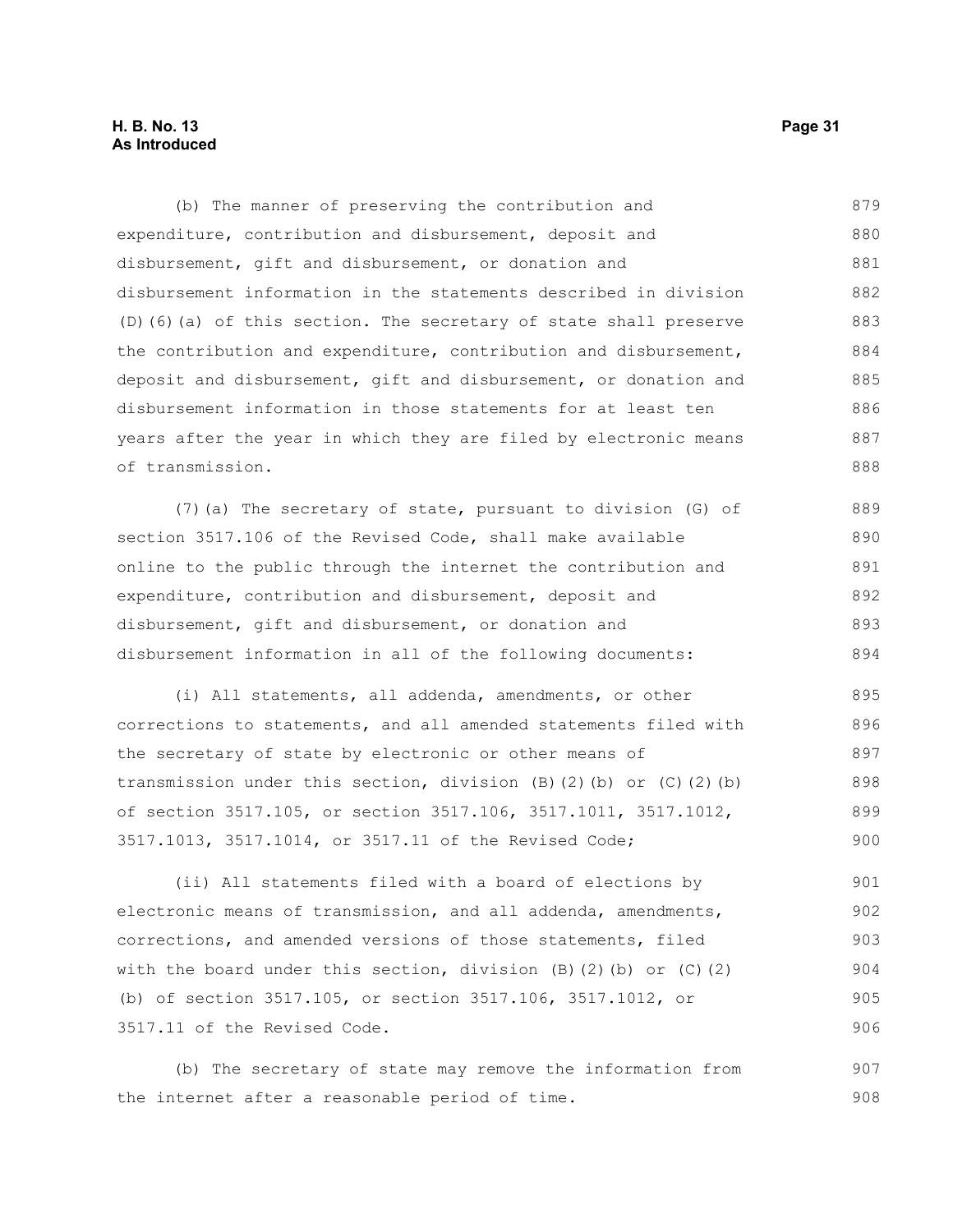#### **H. B. No. 13 Page 32 As Introduced**

(E)(1) Any person, political party, campaign committee, legislative campaign fund, political action committee, or political contributing entity that makes a contribution in connection with the nomination or election of any candidate or in connection with any ballot issue or question at any election held or to be held in this state shall provide its full name and address to the recipient of the contribution at the time the contribution is made. The political action committee also shall provide the registration number assigned to the committee under division (D)(1) of this section to the recipient of the contribution at the time the contribution is made. 909 910 911 912 913 914 915 916 917 918 919

(2) Any individual who makes a contribution that exceeds one hundred dollars to a political action committee, political contributing entity, legislative campaign fund, or political party or to a campaign committee of a statewide candidate or candidate for the office of member of the general assembly shall provide the name of the individual's current employer, if any, or, if the individual is self-employed, the individual's occupation and the name of the individual's business, if any, to the recipient of the contribution at the time the contribution is made. Sections 3599.39 and 3599.40 of the Revised Code do not apply to division (E)(2) of this section. 920 921 922 923 924 925 926 927 928 929 930

(3) If a campaign committee shows that it has exercised its best efforts to obtain, maintain, and submit the information required under divisions  $(B)$  (4)(b)(ii) and (iii) of this section, that committee is considered to have met the requirements of those divisions. A campaign committee shall not be considered to have exercised its best efforts unless, in connection with written solicitations, it regularly includes a written request for the information required under division (B) (4)(b)(ii) of this section from the contributor or the 931 932 933 934 935 936 937 938 939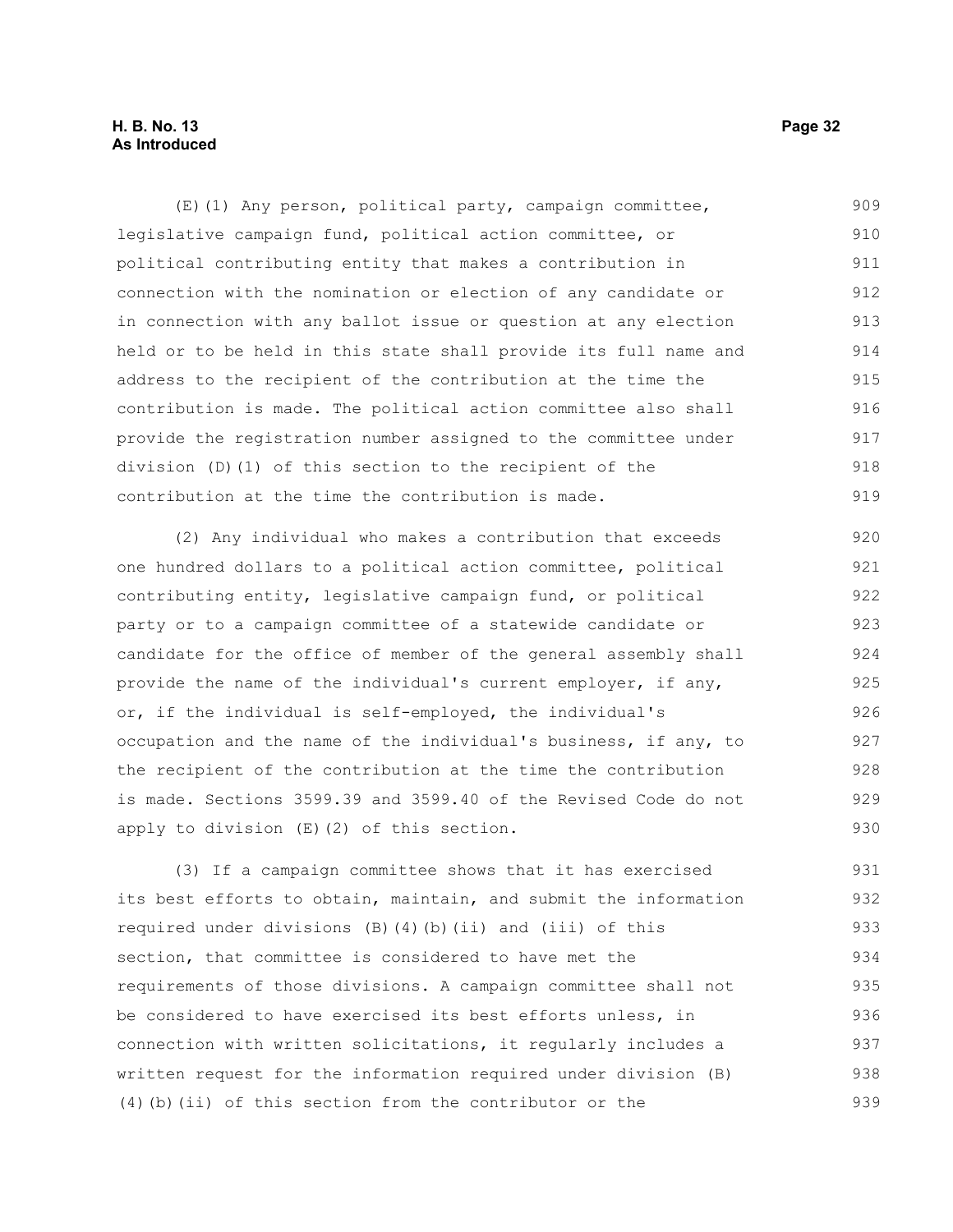information required under division (B)(4)(b)(iii) of this section from whoever transmits the contribution. (4) Any check that a political action committee uses to make a contribution or an expenditure shall contain the full name and address of the committee and the registration number assigned to the committee under division (D)(1) of this section. (F) As used in this section: (1)(a) Except as otherwise provided in division (F)(1) of this section, "address" means all of the following if they exist: apartment number, street, road, or highway name and number, rural delivery route number, city or village, state, and zip code as used in a person's post-office address, but not post-office box. (b) Except as otherwise provided in division (F)(1) of 941 942 943 944 945 946 947 948 949 950 951 952 953

this section, if an address is required in this section, a postoffice box and office, room, or suite number may be included in addition to, but not in lieu of, an apartment, street, road, or highway name and number. 954 955 956 957

(c) If an address is required in this section, a campaign committee, political action committee, legislative campaign fund, political party, or political contributing entity may use the business or residence address of its treasurer or deputy treasurer. The post-office box number of the campaign committee, political action committee, legislative campaign fund, political party, or political contributing entity may be used in addition to that address. 958 959 960 961 962 963 964 965

(d) For the sole purpose of a campaign committee's reporting of contributions on a statement of contributions received under division (B)(4) of this section, "address" has 966 967 968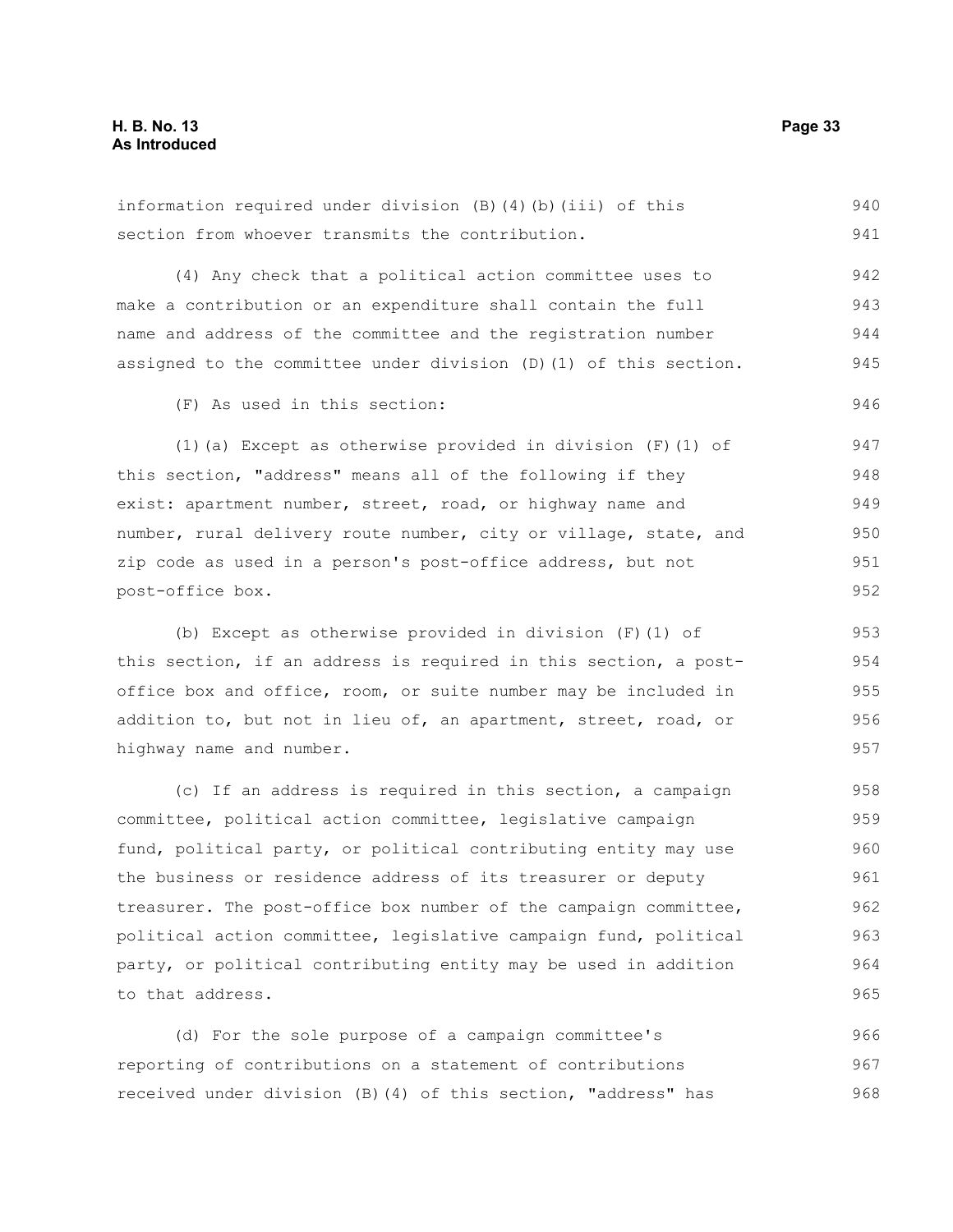one of the following meanings at the option of the campaign committee: (i) The same meaning as in division (F)(1)(a) of this section; (ii) All of the following, if they exist: the contributor's post-office box number and city or village, state, and zip code as used in the contributor's post-office address. (e) As used with regard to the reporting under this section of any expenditure, "address" means all of the following if they exist: apartment number, street, road, or highway name and number, rural delivery route number, city or village, state, and zip code as used in a person's post-office address, or postoffice box. If an address concerning any expenditure is required in this section, a campaign committee, political action committee, legislative campaign fund, political party, or political contributing entity may use the business or residence address of its treasurer or deputy treasurer or its post-office box number. (2) "Statewide candidate" means the joint candidates for the offices of governor and lieutenant governor or a candidate for the office of secretary of state, auditor of state, treasurer of state, attorney general, member of the state board 969 970 971 972 973 974 975 976 977 978 979 980 981 982 983 984 985 986 987 988 989 990

of education, chief justice of the supreme court, or justice of the supreme court. 991 992

(3) "Candidate for county office" means a candidate for the office of county auditor, county treasurer, clerk of the court of common pleas, judge of the court of common pleas, sheriff, county recorder, county engineer, county commissioner, prosecuting attorney, or coroner. 993 994 995 996 997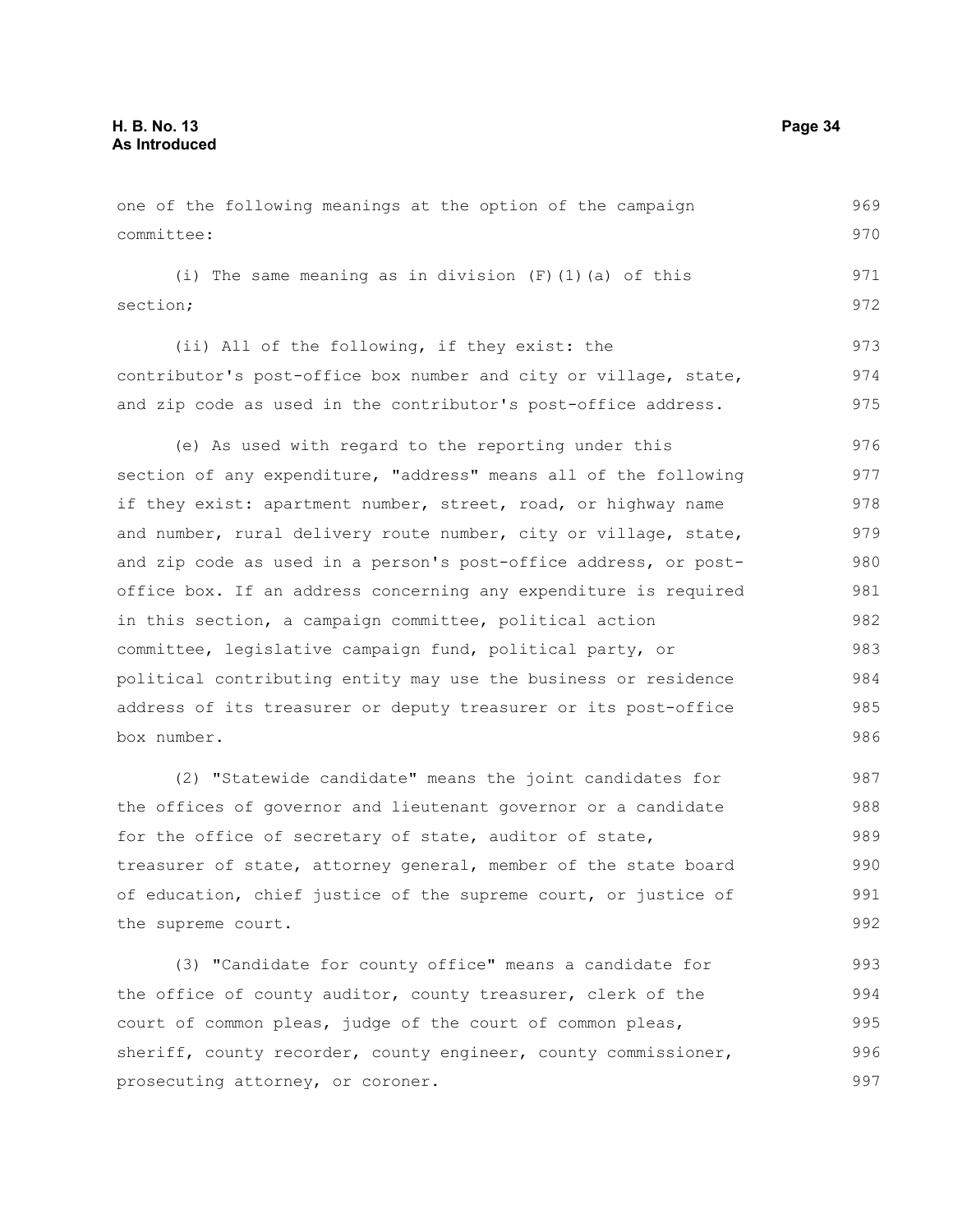(G) An independent expenditure shall be reported whenever and in the same manner that an expenditure is required to be reported under this section and shall be reported pursuant to division (B)(2)(a) or  $(C)$ (2)(a) of section 3517.105 of the Revised Code. 998 999 1000 1001 1002

(H)(1) Except as otherwise provided in division (H)(2) of this section, if, during the combined pre-election and postelection reporting periods for an election, a campaign committee has received contributions of five hundred dollars or less and has made expenditures in the total amount of five hundred dollars or less, it may file a statement to that effect, under penalty of election falsification, in lieu of the statement required by division (A)(2) of this section. The statement shall indicate the total amount of contributions received and the total amount of expenditures made during those combined reporting periods. 1003 1004 1005 1006 1007 1008 1009 1010 1011 1012 1013

(2) In the case of a successful candidate at a primary election, if either the total contributions received by or the total expenditures made by the candidate's campaign committee during the preprimary, postprimary, pregeneral, and postgeneral election periods combined equal more than five hundred dollars, the campaign committee may file the statement under division (H) (1) of this section only for the primary election. The first statement that the campaign committee files in regard to the general election shall reflect all contributions received and all expenditures made during the preprimary and postprimary election periods. 1014 1015 1016 1017 1018 1019 1020 1021 1022 1023 1024

(3) Divisions (H)(1) and (2) of this section do not apply if a campaign committee receives contributions or makes expenditures prior to the first day of January of the year of 1025 1026 1027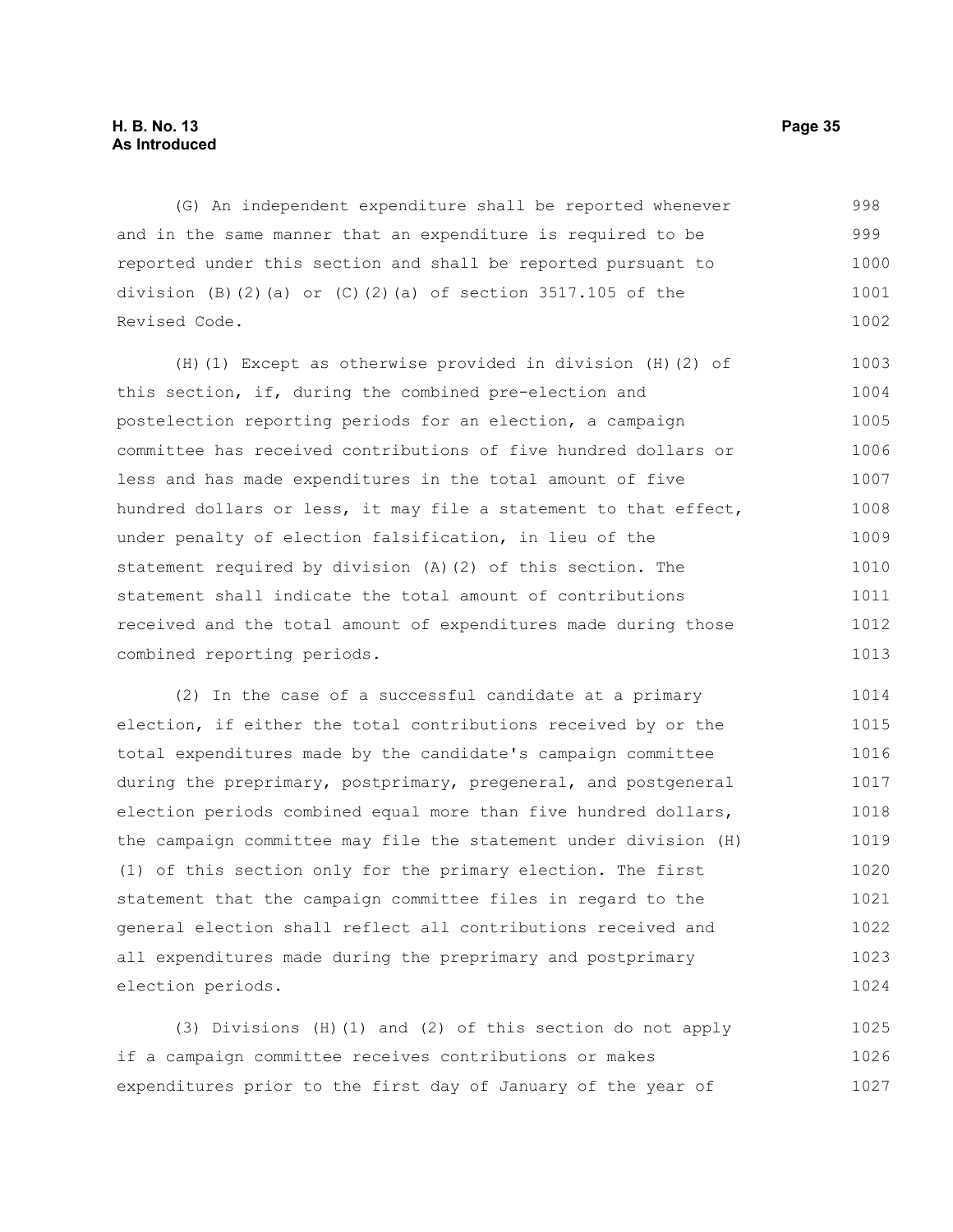#### **H. B. No. 13 Page 36 As Introduced**

the election at which the candidate seeks nomination or election to office or if the campaign committee does not file a termination statement with its postprimary election statement in the case of an unsuccessful primary election candidate or with its postgeneral election statement in the case of other candidates. 1028 1029 1030 1031 1032 1033

(I) In the case of a contribution made by a partner of a partnership or an owner or a member of another unincorporated business from any funds of the partnership or other unincorporated business, all of the following apply: 1034 1035 1036 1037

(1) The recipient of the contribution shall report the contribution by listing both the partnership or other unincorporated business and the name of the partner, owner, or member making the contribution. 1038 1039 1040 1041

(2) In reporting the contribution, the recipient of the contribution shall be entitled to conclusively rely upon the information provided by the partnership or other unincorporated business, provided that the information includes one of the following: 1042 1043 1044 1045 1046

(a) The name of each partner, owner, or member as of the date of the contribution or contributions, and a statement that the total contributions are to be allocated equally among all of the partners, owners, or members; or 1047 1048 1049 1050

(b) The name of each partner, owner, or member as of the date of the contribution or contributions who is participating in the contribution or contributions, and a statement that the contribution or contributions are to be allocated to those individuals in accordance with the information provided by the partnership or other unincorporated business to the recipient of 1051 1052 1053 1054 1055 1056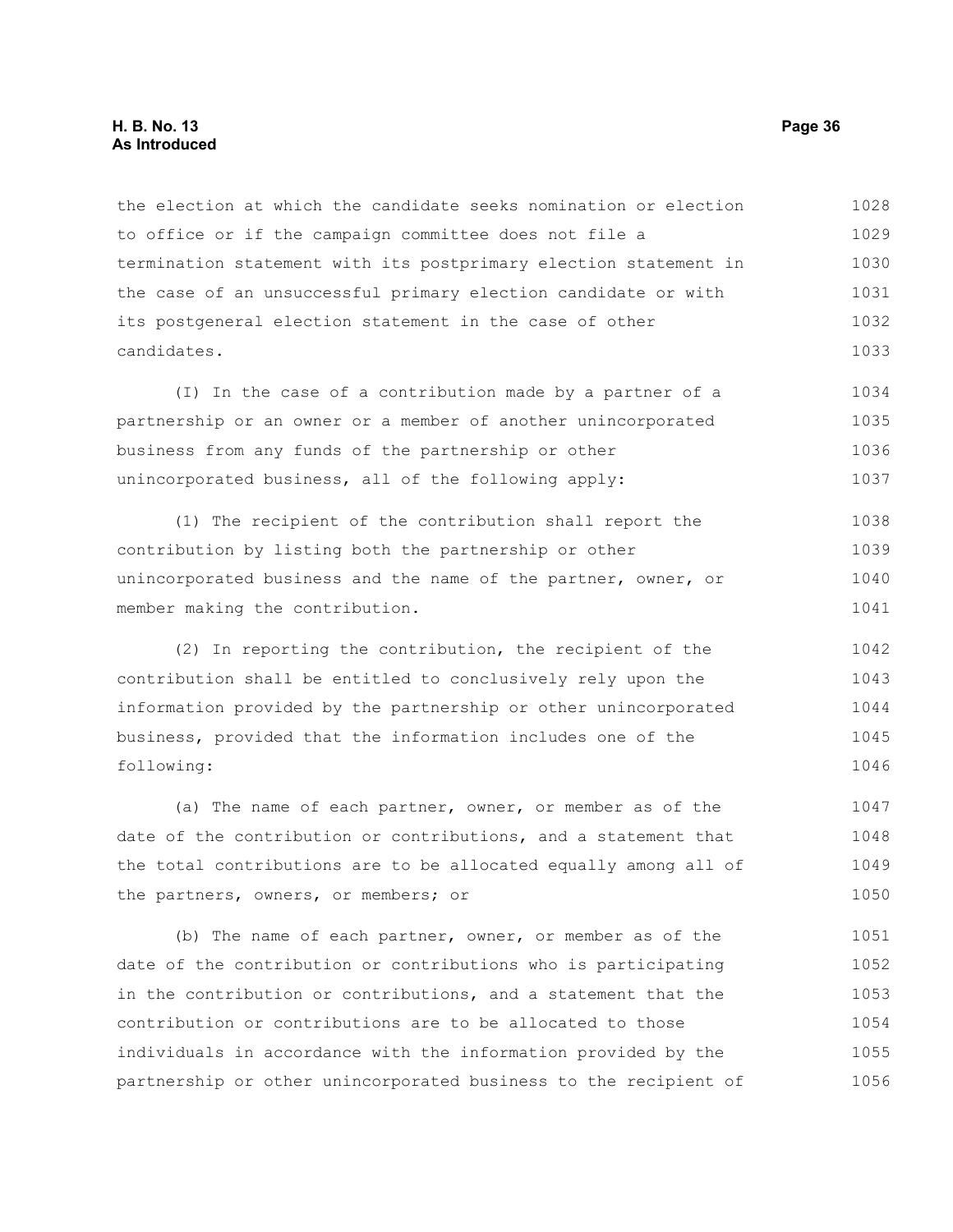1085

| the contribution.                                                 | 1057 |
|-------------------------------------------------------------------|------|
| (3) For purposes of section 3517.102 of the Revised Code,         | 1058 |
| the contribution shall be considered to have been made by the     | 1059 |
| partner, owner, or member reported under division (I) (1) of this | 1060 |
| section.                                                          | 1061 |
| (4) No contribution from a partner of a partnership or an         | 1062 |
| owner or a member of another unincorporated business shall be     | 1063 |
| accepted from any funds of the partnership or other               | 1064 |
| unincorporated business unless the recipient reports the          | 1065 |
| contribution under division (I)(1) of this section together with  | 1066 |
| the information provided under division (I)(2) of this section.   | 1067 |
| (5) No partnership or other unincorporated business shall         | 1068 |
| make a contribution or contributions solely in the name of the    | 1069 |
| partnership or other unincorporated business.                     | 1070 |
| (6) As used in division (I) of this section, "partnership         | 1071 |
| or other unincorporated business" includes, but is not limited    | 1072 |
| to, a cooperative, a sole proprietorship, a general partnership,  | 1073 |
| a limited partnership, a limited partnership association, a       | 1074 |
| limited liability partnership, and a limited liability company.   | 1075 |
| (J) A candidate shall have only one campaign committee at         | 1076 |
| any given time for all of the offices for which the person is a   | 1077 |
| candidate or holds office.                                        | 1078 |
| (K) (1) In addition to filing a designation of appointment        | 1079 |
| of a treasurer under division (D) (1) of this section, the        | 1080 |
| campaign committee of any candidate for an elected municipal      | 1081 |
| office that pays an annual amount of compensation of five         | 1082 |
| thousand dollars or less, the campaign committee of any           | 1083 |
| candidate for member of a board of education except member of     | 1084 |

the state board of education, or the campaign committee of any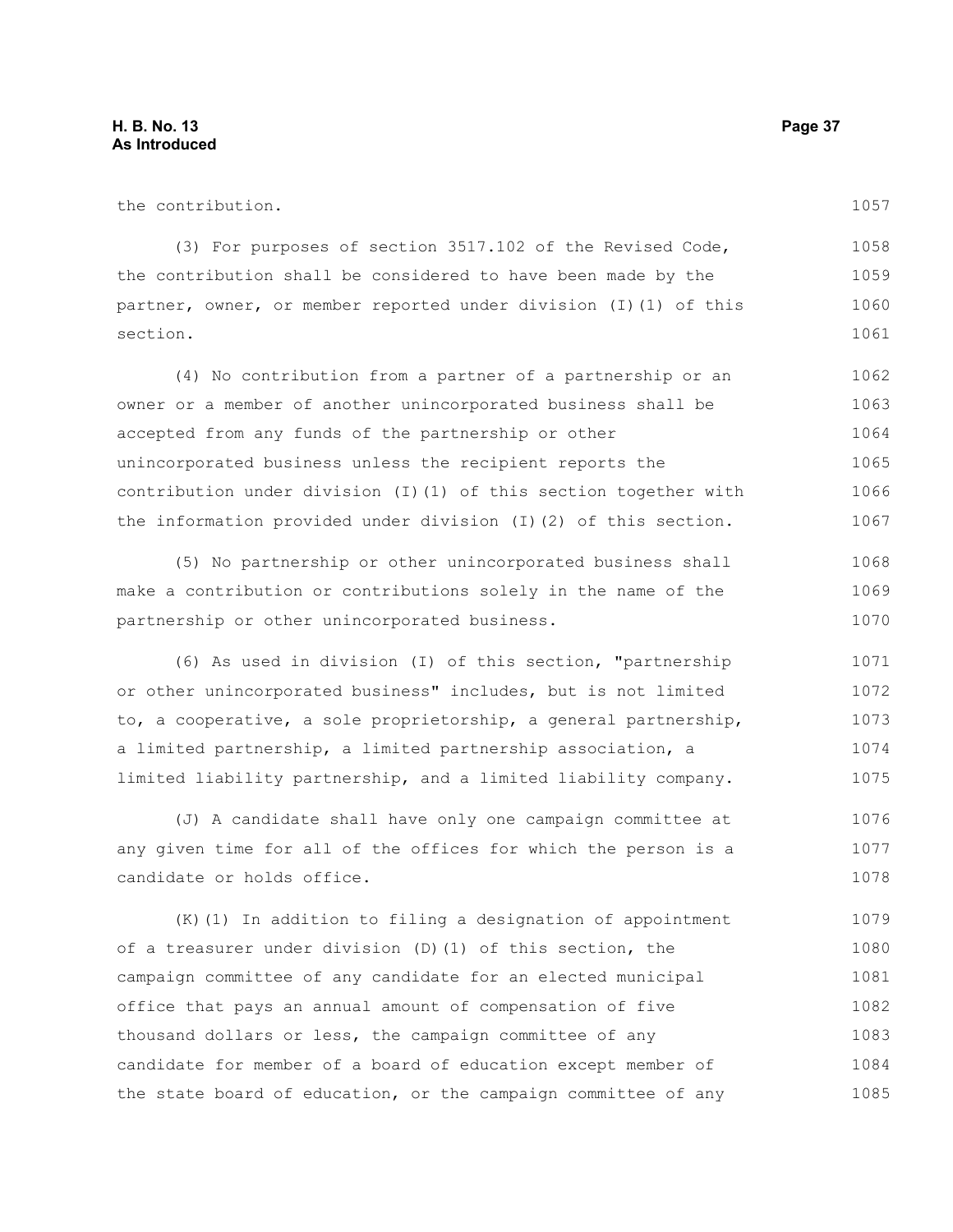## **H. B. No. 13 Page 38 As Introduced**

candidate for township trustee or township fiscal officer may sign, under penalty of election falsification, a certificate attesting that the committee will not accept contributions during an election period that exceed in the aggregate two thousand dollars from all contributors and one hundred dollars from any one individual, and that the campaign committee will not make expenditures during an election period that exceed in the aggregate two thousand dollars. 1086 1087 1088 1089 1090 1091 1092 1093

The certificate shall be on a form prescribed by the secretary of state and shall be filed not later than ten days after the candidate files a declaration of candidacy and petition, a nominating petition, or a declaration of intent to be a write-in candidate. 1094 1095 1096 1097 1098

(2) Except as otherwise provided in division (K)(3) of this section, a campaign committee that files a certificate under division (K)(1) of this section is not required to file the statements required by division (A) of this section. 1099 1100 1101 1102

(3) If, after filing a certificate under division (K)(1) of this section, a campaign committee exceeds any of the limitations described in that division during an election period, the certificate is void and thereafter the campaign committee shall file the statements required by division (A) of this section. If the campaign committee has not previously filed a statement, then on the first statement the campaign committee is required to file under division (A) of this section after the committee's certificate is void, the committee shall report all contributions received and expenditures made from the time the candidate filed the candidate's declaration of candidacy and petition, nominating petition, or declaration of intent to be a write-in candidate. 1103 1104 1105 1106 1107 1108 1109 1110 1111 1112 1113 1114 1115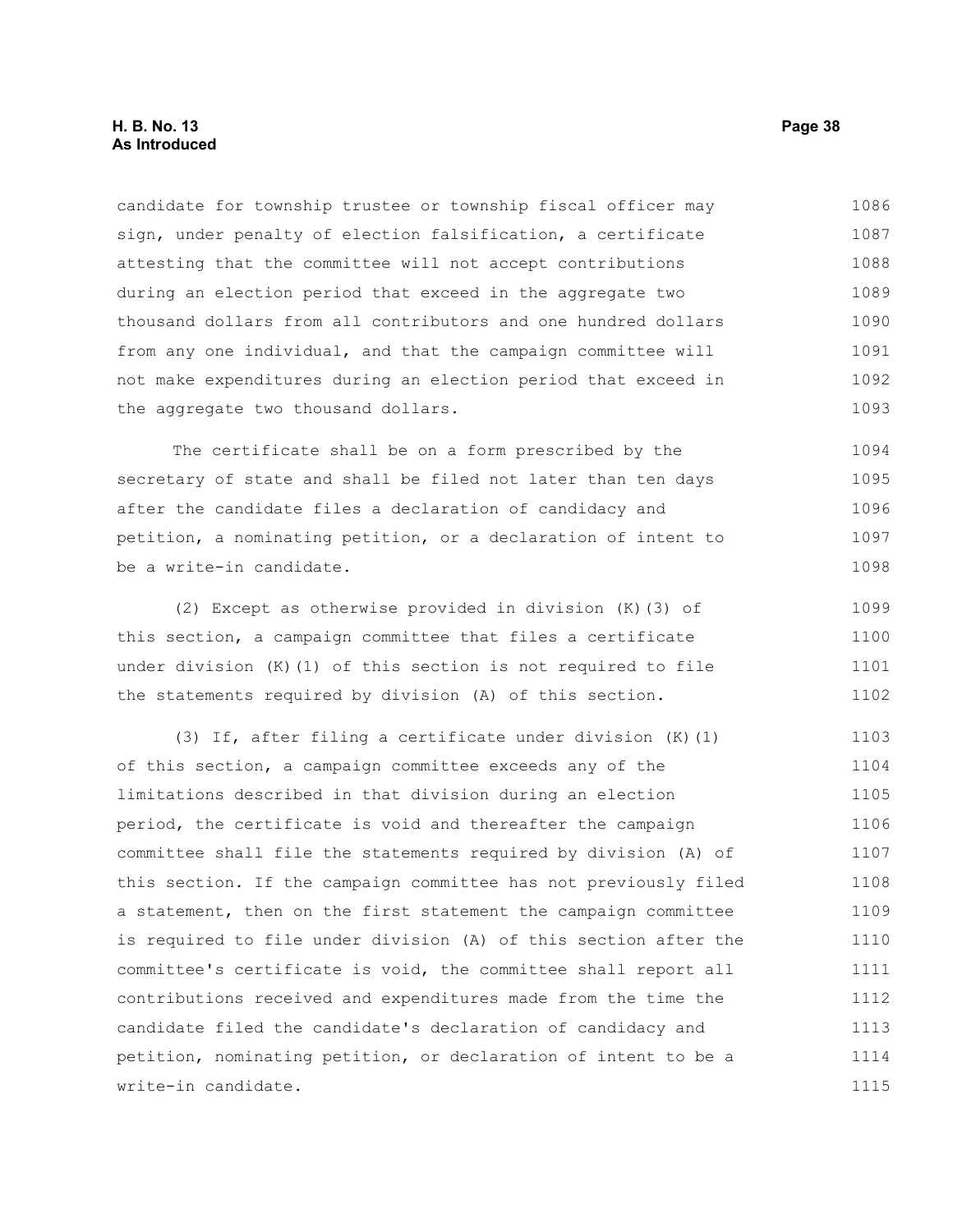### **H. B. No. 13 Page 39 As Introduced**

(4) As used in division (K) of this section, "election period" means the period of time beginning on the day a person files a declaration of candidacy and petition, nominating petition, or declaration of intent to be a write-in candidate through the day of the election at which the person seeks nomination to office if the person is not elected to office, or, if the candidate was nominated in a primary election, the day of the election at which the candidate seeks office. 1116 1117 1118 1119 1120 1121 1122 1123

(L) A political contributing entity that receives contributions from the dues, membership fees, or other assessments of its members or from its officers, shareholders, and employees may report the aggregate amount of contributions received from those contributors and the number of individuals making those contributions, for each filing period under divisions  $(A)$   $(1)$ ,  $(2)$ ,  $(3)$ , and  $(4)$  of this section, rather than reporting information as required under division (B)(4) of this section, including, when applicable, the name of the current employer, if any, of a contributor whose contribution exceeds one hundred dollars or, if such a contributor is self-employed, the contributor's occupation and the name of the contributor's business, if any. Division (B)(4) of this section applies to a political contributing entity with regard to contributions it receives from all other contributors. 1124 1125 1126 1127 1128 1129 1130 1131 1132 1133 1134 1135 1136 1137 1138

**Sec. 3517.102.** (A) Except as otherwise provided in section 3517.103 of the Revised Code, as used in this section and sections 3517.103 and 3517.104 of the Revised Code: 1139 1140 1141

(1) "Candidate" has the same meaning as in section 3517.01 of the Revised Code but includes only candidates for the offices of governor, lieutenant governor, secretary of state, auditor of state, treasurer of state, attorney general, member of the state 1142 1143 1144 1145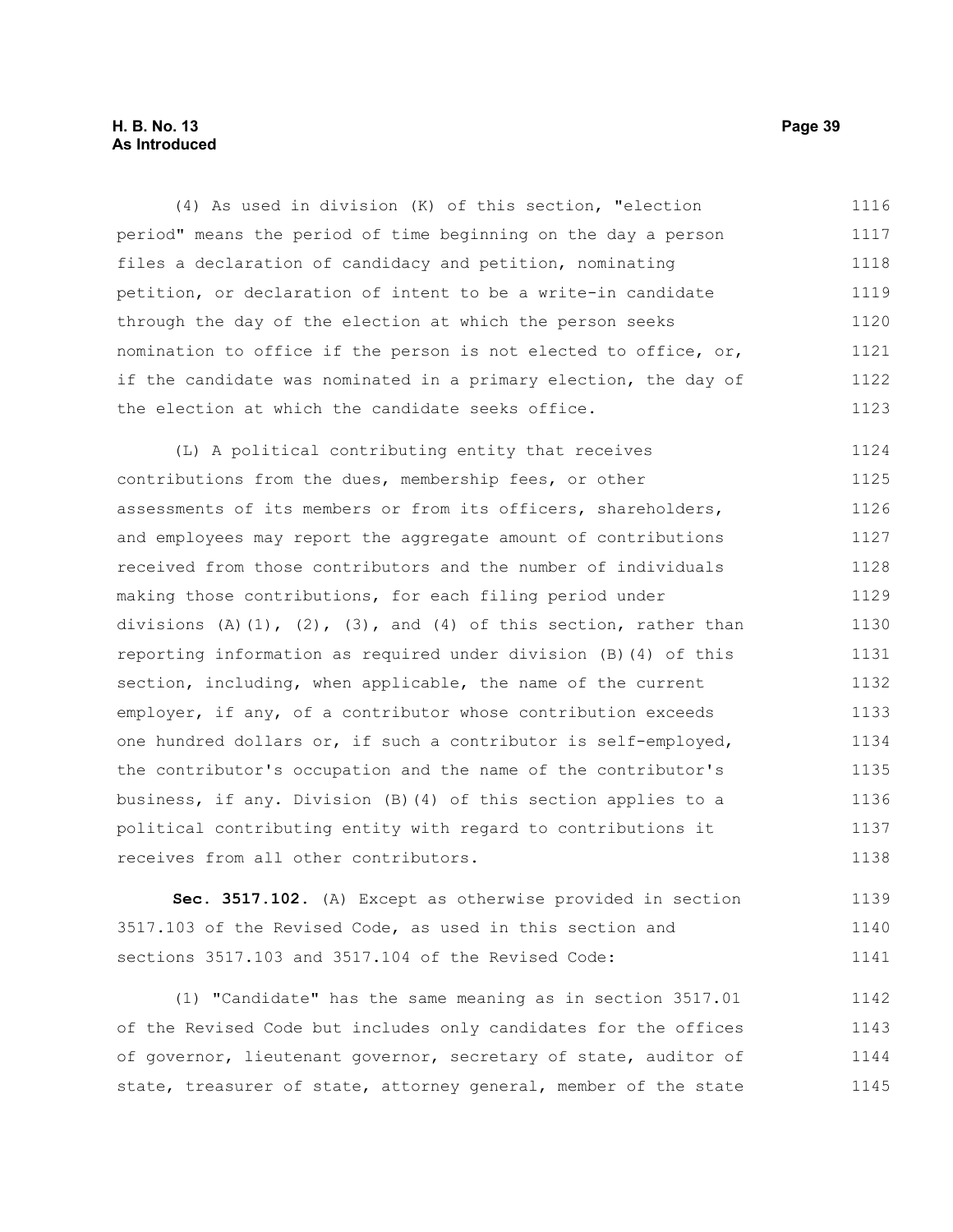board of education, member of the general assembly, chief justice of the supreme court, and justice of the supreme court. (2) "Statewide candidate" or "any one statewide candidate" means the joint candidates for the offices of governor and lieutenant governor or a candidate for the office of secretary of state, auditor of state, treasurer of state, attorney general, member of the state board of education, chief justice of the supreme court, or justice of the supreme court. (3) "Senate candidate" means a candidate for the office of state senator. (4) "House candidate" means a candidate for the office of state representative. (5)(a) "Primary election period" for a candidate begins on the beginning date of the candidate's pre-filing period specified in division (A)(9) of section 3517.109 of the Revised Code and ends on the day of the primary election. (b) In regard to any candidate, the "general election period" begins on the day after the primary election immediately preceding the general election at which the candidate seeks an office specified in division (A)(1) of this section and ends on the thirty-first day of December following that general election. 1146 1147 1148 1149 1150 1151 1152 1153 1154 1155 1156 1157 1158 1159 1160 1161 1162 1163 1164 1165 1166 1167

(6) "State candidate fund" means the state candidate fund established by a state or county political party under division (D)(3)(c) of section 3517.10 of the Revised Code. 1168 1169 1170

(7) "Postgeneral election statement" means the statement filed under division (A)(2) of section 3517.10 of the Revised Code by the campaign committee of a candidate after the general election in which the candidate ran for office or filed by 1171 1172 1173 1174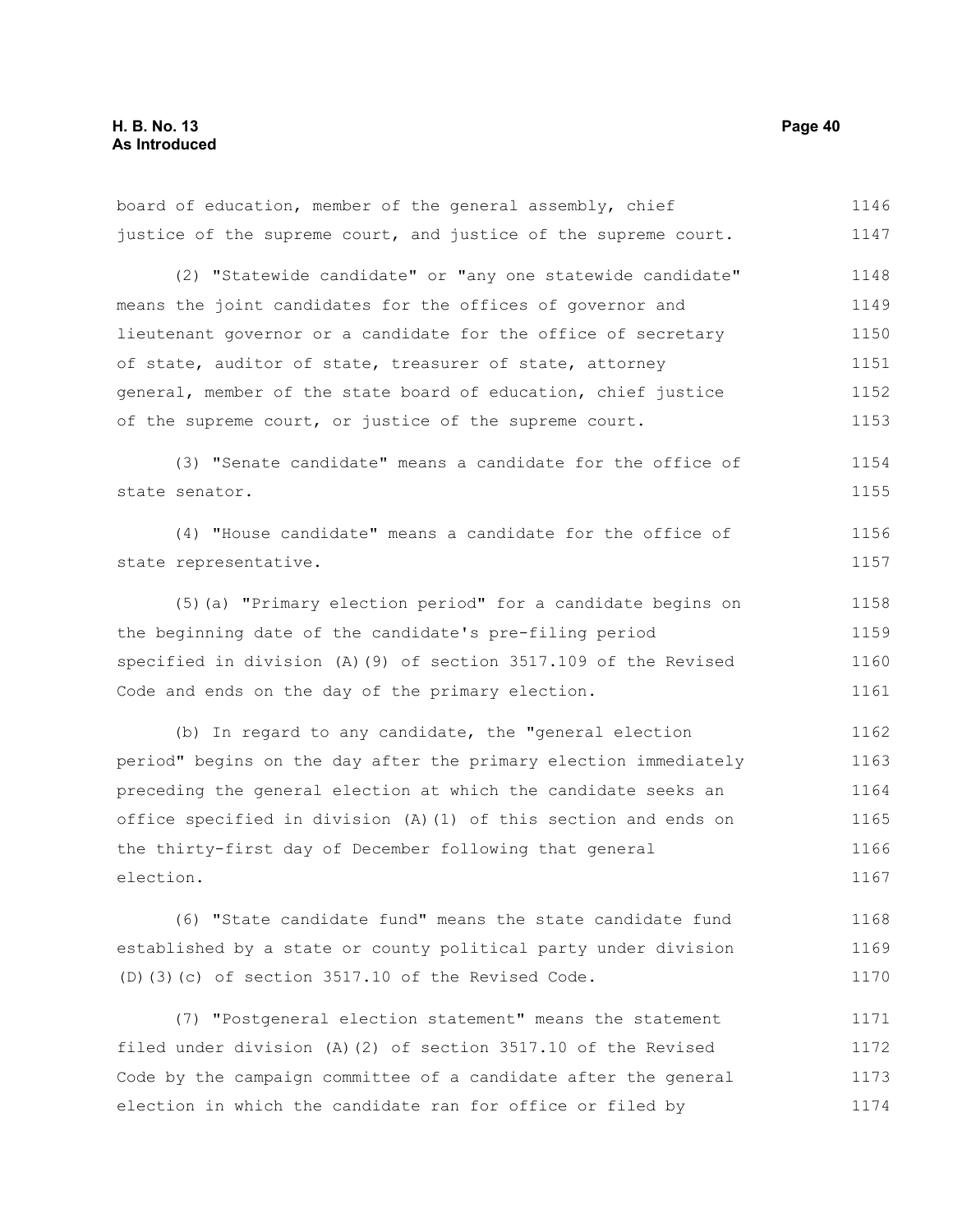legislative campaign fund after the general election in an even-1175

numbered year. 1176

(8) "Contribution" means any contribution that is required to be reported in the statement of contributions under section 3517.10 of the Revised Code. 1177 1178 1179

(9)(a) Except as otherwise provided in division (A)(9)(b) of this section, "designated state campaign committee" means: 1180 1181

(i) In the case of contributions to or from a state political party, a campaign committee of a statewide candidate, statewide officeholder, senate candidate, house candidate, or member of the general assembly. 1182 1183 1184 1185

(ii) In the case of contributions to or from a county political party, a campaign committee of a senate candidate or house candidate whose candidacy is to be submitted to some or all of the electors in that county, or member of the general assembly whose district contains all or part of that county. 1186 1187 1188 1189 1190

(iii) In the case of contributions to or from a legislative campaign fund, a campaign committee of any of the following: 1191 1192 1193

(I) A senate or house candidate who, if elected, will be a member of the same party that established the legislative campaign fund and the same house with which the legislative campaign fund is associated; 1194 1195 1196 1197

(II) A state senator or state representative who is a member of the same party that established the legislative campaign fund and the same house with which the legislative campaign fund is associated. 1198 1199 1200 1201

(b) A campaign committee is no longer a "designated state 1202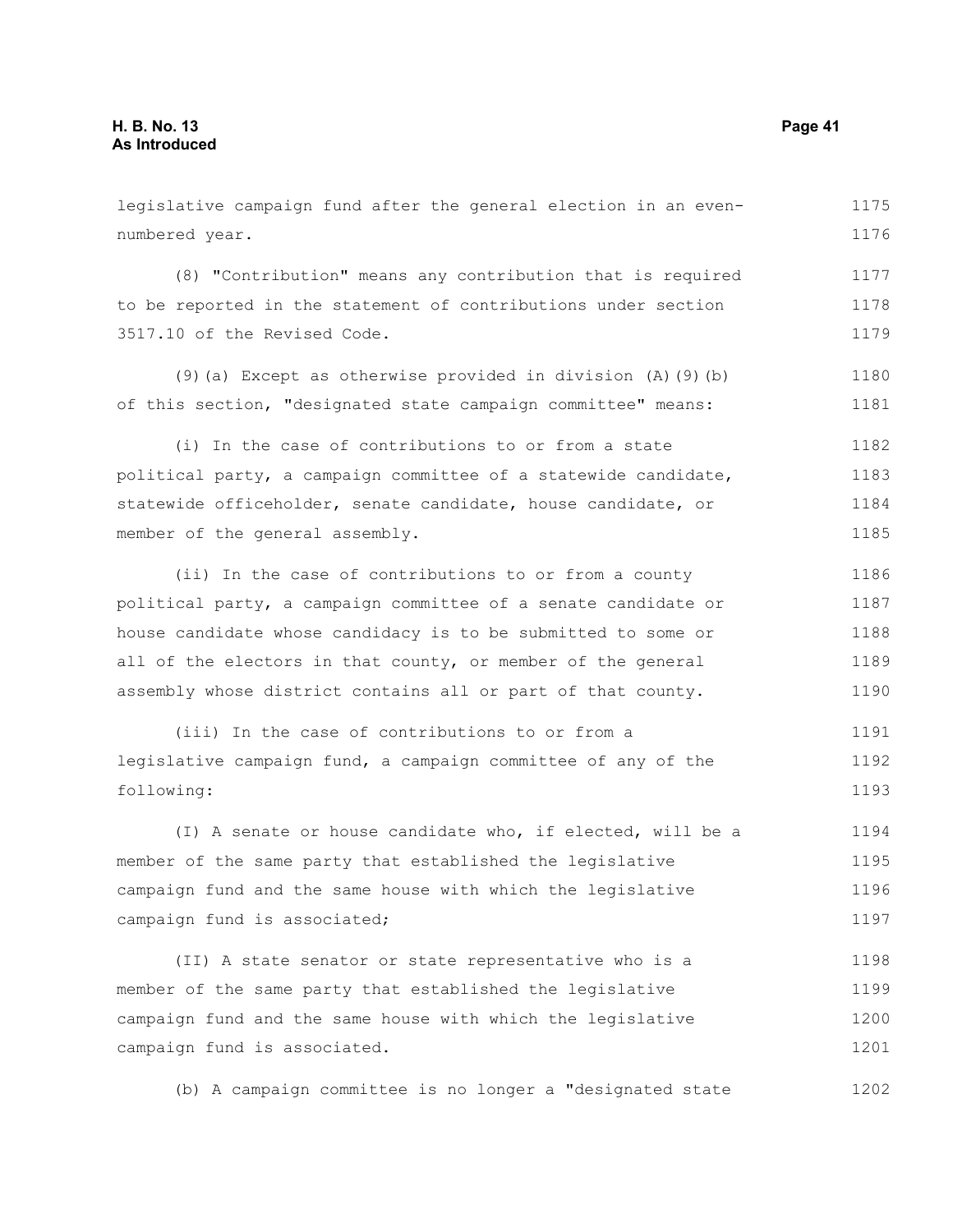campaign committee" after the campaign committee's candidate changes the designation of treasurer required to be filed under division (D)(1) of section 3517.10 of the Revised Code to indicate that the person intends to be a candidate for, or becomes a candidate for nomination or election to, any office that, if elected, would not qualify that candidate's campaign committee as a "designated state campaign committee" under division (A)(9)(a) of this section. 1203 1204 1205 1206 1207 1208 1209 1210

(B)(1)(a) No individual who is seven years of age or older shall make a contribution or contributions aggregating more than: 1211 1212 1213

(i) Ten thousand dollars to the campaign committee of any one statewide candidate in a primary election period or in a general election period; 1214 1215 1216

(ii) Ten thousand dollars to the campaign committee of any one senate candidate in a primary election period or in a general election period; 1217 1218 1219

(iii) Ten thousand dollars to the campaign committee of any one house candidate in a primary election period or in a general election period; 1220 1221 1222

(iv) Ten thousand dollars to a county political party of the county in which the individual's designated Ohio residence is located for the party's state candidate fund in a calendar year; 1223 1224 1225 1226

(v) Fifteen thousand dollars to any one legislative campaign fund in a calendar year; 1227 1228

(vi) Thirty thousand dollars to any one state political party for the party's state candidate fund in a calendar year; 1229 1230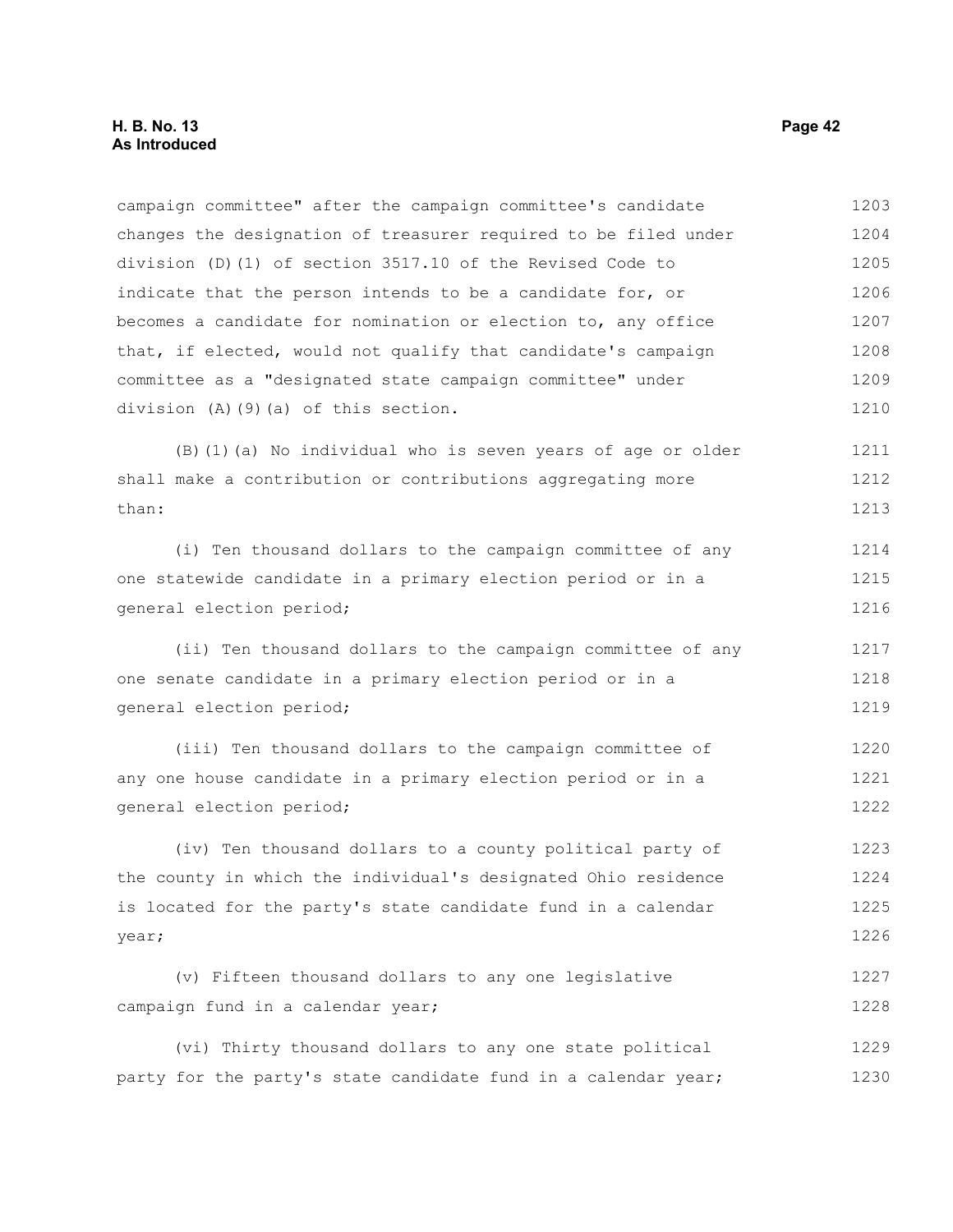# **H. B. No. 13 Page 43 As Introduced**

| (vii) Ten thousand dollars to any one political action          | 1231 |
|-----------------------------------------------------------------|------|
| committee in a calendar year;                                   | 1232 |
| (viii) Ten thousand dollars to any one political                | 1233 |
| contributing entity in a calendar year.                         | 1234 |
| (b) No individual shall make a contribution or                  | 1235 |
| contributions to the state candidate fund of a county political | 1236 |
| party of any county other than the county in which the          | 1237 |
| individual's designated Ohio residence is located.              | 1238 |
| (c) No individual who is under seven years of age shall         | 1239 |
| make any contribution.                                          | 1240 |
| (2) (a) Subject to division (D) (1) of this section, no         | 1241 |
| political action committee shall make a contribution or         | 1242 |
| contributions aggregating more than:                            | 1243 |
| (i) Ten thousand dollars to the campaign committee of any       | 1244 |
| one statewide candidate in a primary election period or in a    | 1245 |
| general election period;                                        | 1246 |
| (ii) Ten thousand dollars to the campaign committee of any      | 1247 |
| one senate candidate in a primary election period or in a       | 1248 |
| general election period;                                        | 1249 |
| (iii) Ten thousand dollars to the campaign committee of         | 1250 |
| any one house candidate in a primary election period or in a    | 1251 |
| general election period;                                        | 1252 |
| (iv) Fifteen thousand dollars to any one legislative            | 1253 |
| campaign fund in a calendar year;                               | 1254 |
| (v) Thirty thousand dollars to any one state political          | 1255 |
| party for the party's state candidate fund in a calendar year;  | 1256 |
| (vi) Ten thousand dollars to another political action           | 1257 |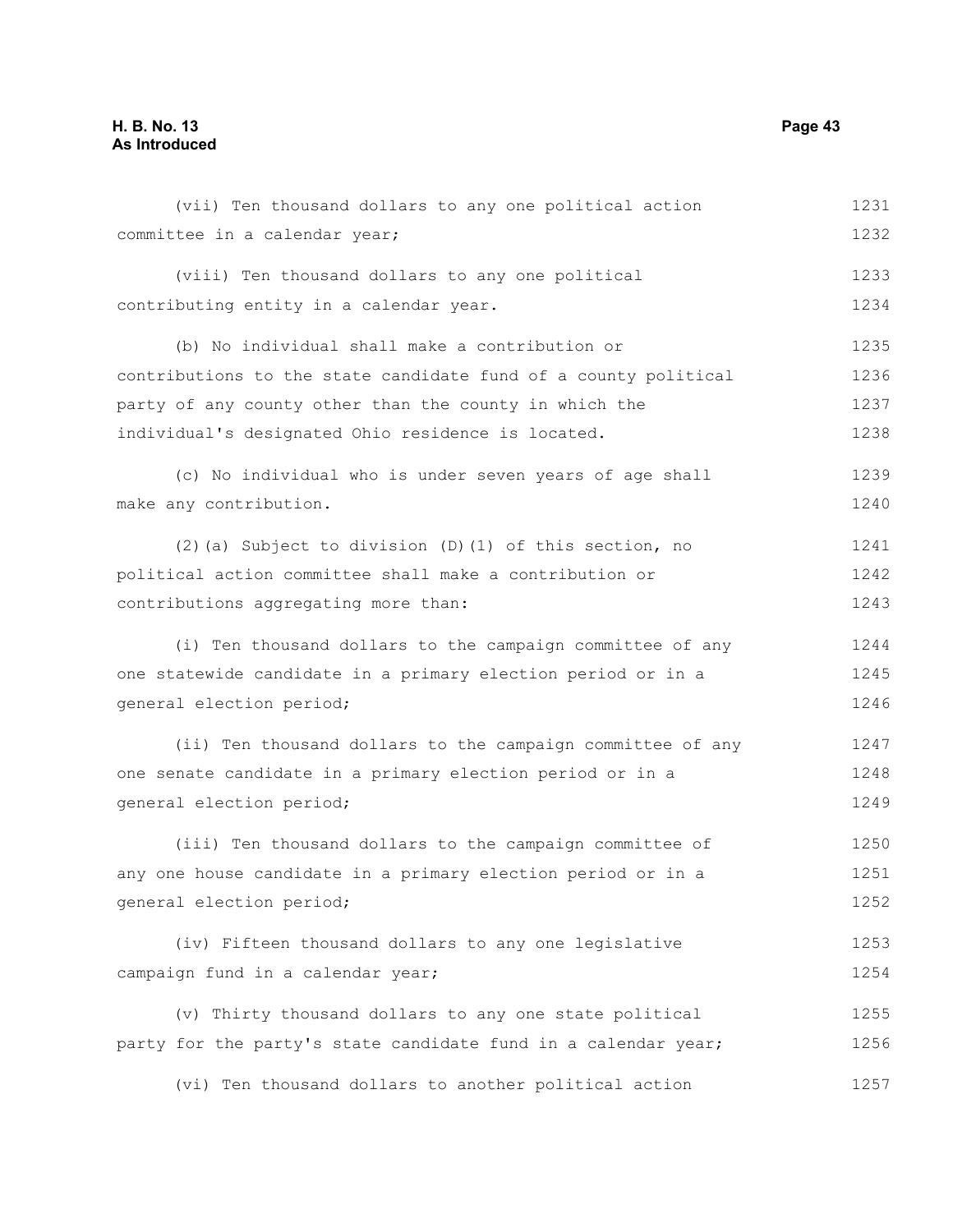committee or to a political contributing entity in a calendar year. This division does not apply to a political action committee that makes a contribution to a political action committee or a political contributing entity affiliated with it. For purposes of this division, a political action committee is affiliated with another political action committee or with a political contributing entity if they are both established, financed, maintained, or controlled by, or if they are, the same corporation, organization, labor organization, continuing association, or other person, including any parent, subsidiary, division, or department of that corporation, organization, labor organization, continuing association, or other person. (b) No political action committee shall make a contribution or contributions to a county political party for the party's state candidate fund. (3) No campaign committee shall make a contribution or contributions aggregating more than: (a) Ten thousand dollars to the campaign committee of any one statewide candidate in a primary election period or in a general election period; (b) Ten thousand dollars to the campaign committee of any one senate candidate in a primary election period or in a general election period; (c) Ten thousand dollars to the campaign committee of any one house candidate in a primary election period or in a general election period; (d) Ten thousand dollars to any one political action committee in a calendar year; (e) Ten thousand dollars to any one political contributing 1258 1259 1260 1261 1262 1263 1264 1265 1266 1267 1268 1269 1270 1271 1272 1273 1274 1275 1276 1277 1278 1279 1280 1281 1282 1283 1284 1285 1286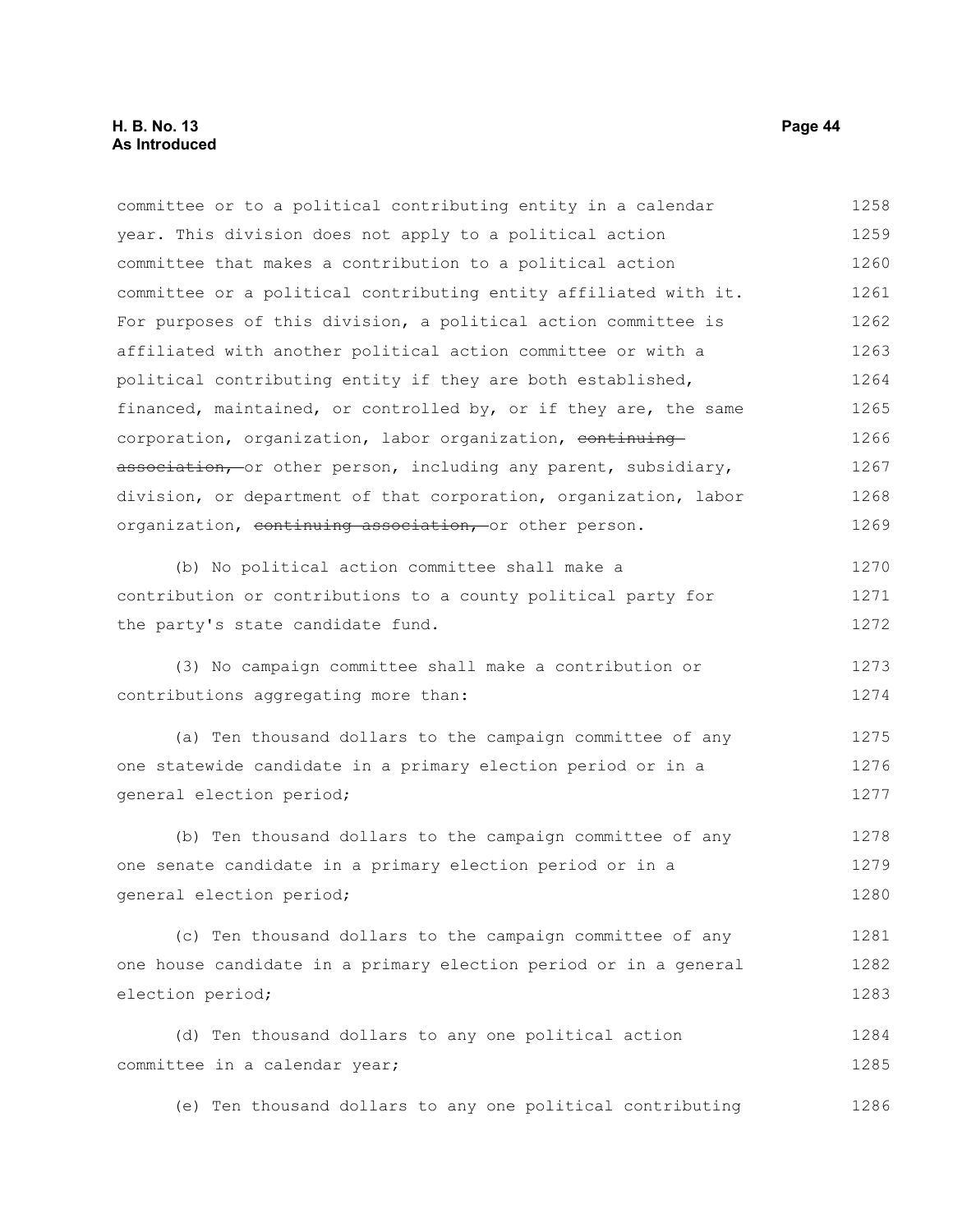| entity in a calendar year.                                        | 1287 |
|-------------------------------------------------------------------|------|
| (4) (a) Subject to division (D) (3) of this section, no           | 1288 |
| political party shall make a contribution or contributions        | 1289 |
| aggregating more than ten thousand dollars to any one political   | 1290 |
| action committee or to any one political contributing entity in   | 1291 |
| a calendar year.                                                  | 1292 |
| (b) No county political party shall make a contribution or        | 1293 |
| contributions to another county political party.                  | 1294 |
| $(5)$ (a) Subject to division $(B)$ $(5)$ (b) of this section, no | 1295 |
| campaign committee, other than a designated state campaign        | 1296 |
| committee, shall make a contribution or contributions             | 1297 |
| aggregating in a calendar year more than:                         | 1298 |
| (i) Thirty thousand dollars to any one state political            | 1299 |
| party for the party's state candidate fund;                       | 1300 |
| (ii) Fifteen thousand dollars to any one legislative              | 1301 |
| campaign fund;                                                    | 1302 |
| (iii) Ten thousand dollars to any one county political            | 1303 |
| party for the party's state candidate fund.                       | 1304 |
| (b) No campaign committee shall make a contribution or            | 1305 |
| contributions to a county political party for the party's state   | 1306 |
| candidate fund unless one of the following applies:               | 1307 |
| (i) The campaign committee's candidate will appear on a           | 1308 |
| ballot in that county.                                            | 1309 |
| (ii) The campaign committee's candidate is the holder of          | 1310 |
| an elected public office that represents all or part of the       | 1311 |
| population of that county at the time the contribution is made.   | 1312 |
| (6) (a) No state candidate fund of a county political party       | 1313 |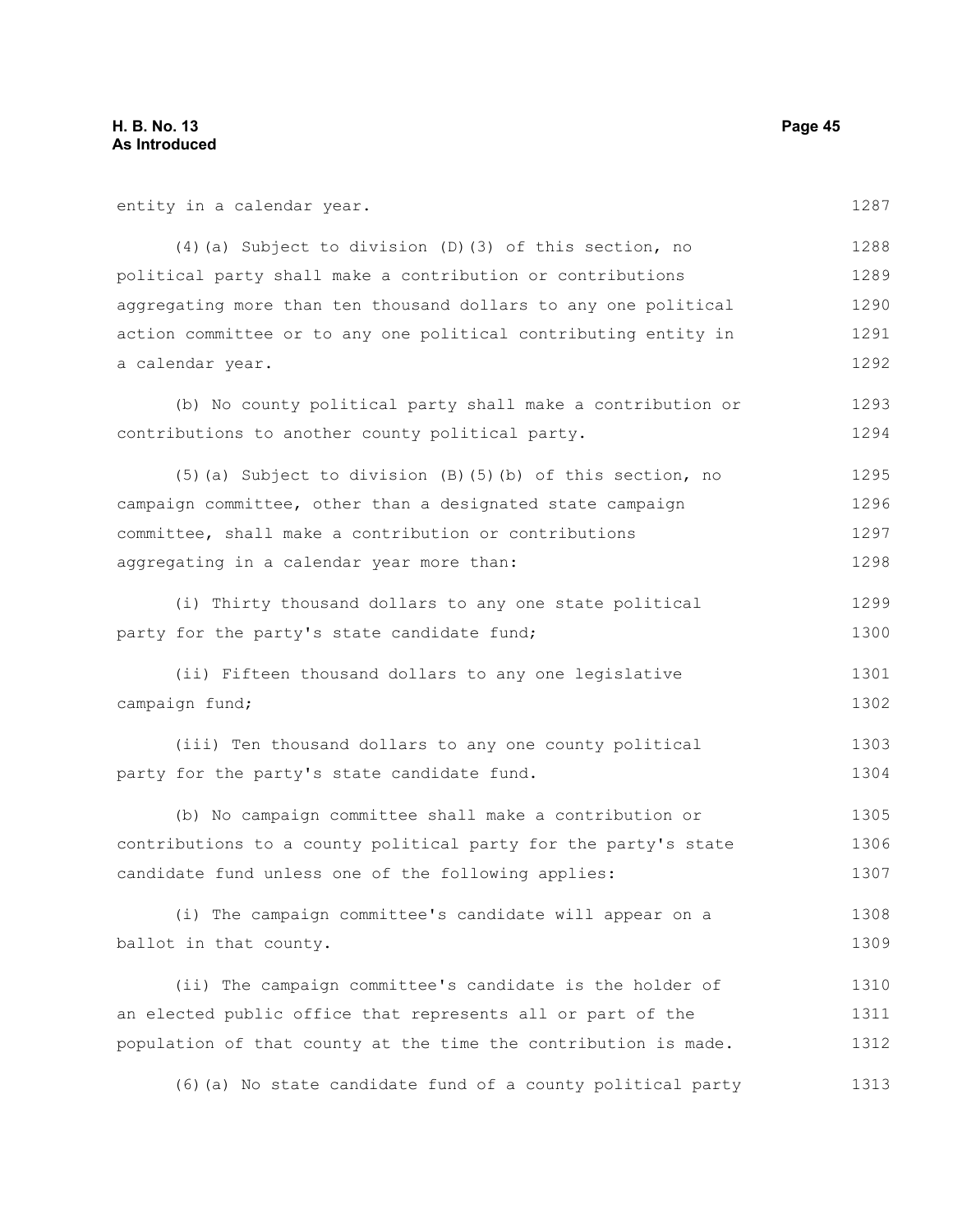| shall make a contribution or contributions, except a             | 1314 |
|------------------------------------------------------------------|------|
| contribution or contributions to a designated state campaign     | 1315 |
| committee, in a primary election period or a general election    | 1316 |
| period, aggregating more than:                                   | 1317 |
| (i) Two hundred fifty thousand dollars to the campaign           | 1318 |
| committee of any one statewide candidate;                        | 1319 |
| (ii) Ten thousand dollars to the campaign committee of any       | 1320 |
| one senate candidate;                                            | 1321 |
| (iii) Ten thousand dollars to the campaign committee of          | 1322 |
| any one house candidate.                                         | 1323 |
| (b) (i) No state candidate fund of a state or county             | 1324 |
| political party shall make a transfer or a contribution or       | 1325 |
| transfers or contributions of cash or cash equivalents to a      | 1326 |
| designated state campaign committee in a primary election period | 1327 |
| or in a general election period aggregating more than:           | 1328 |
| (I) Five hundred thousand dollars to the campaign                | 1329 |
| committee of any one statewide candidate;                        | 1330 |
| (II) One hundred thousand dollars to the campaign                | 1331 |
| committee of any one senate candidate;                           | 1332 |
| (III) Fifty thousand dollars to the campaign committee of        | 1333 |
| any one house candidate.                                         | 1334 |
| (ii) No legislative campaign fund shall make a transfer or       | 1335 |
| a contribution or transfers or contributions of cash or cash     | 1336 |
| equivalents to a designated state campaign committee aggregating | 1337 |
| more than:                                                       | 1338 |
| (I) Fifty thousand dollars in a primary election period or       | 1339 |
| one hundred thousand dollars in a general election period to the | 1340 |
| campaign committee of any one senate candidate;                  | 1341 |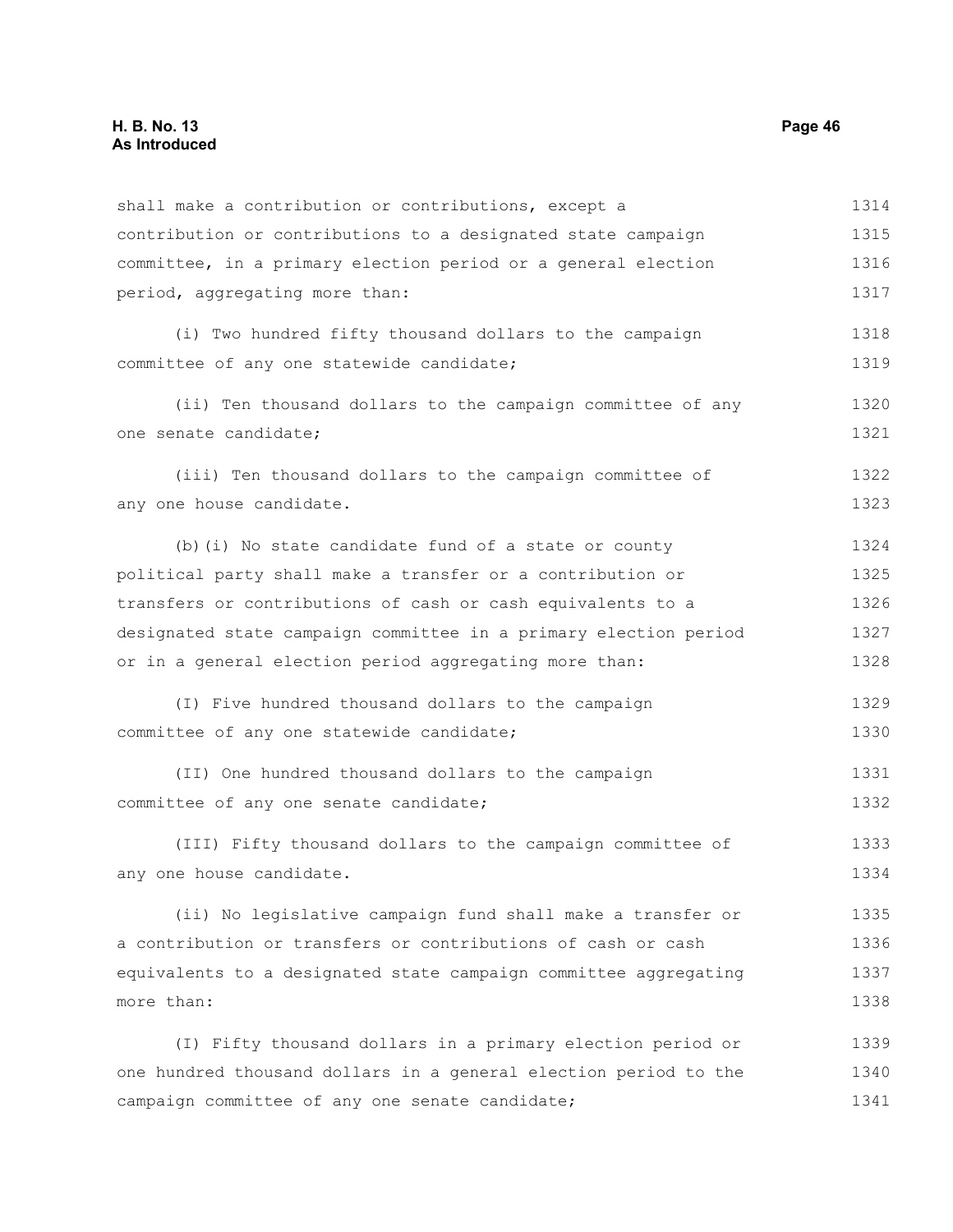## **H. B. No. 13 Page 47 As Introduced**

(II) Twenty-five thousand dollars in a primary election period or fifty thousand dollars in a general election period to the campaign committee of any one house candidate. 1342 1343 1344

(iii) As used in divisions (B)(6)(b) and (C)(6) of this section, "transfer or contribution of cash or cash equivalents" does not include any in-kind contributions. 1345 1346 1347

(c) A county political party that has no state candidate fund and that is located in a county having a population of less than one hundred fifty thousand may make one or more contributions from other accounts to any one statewide candidate or to any one designated state campaign committee that do not exceed, in the aggregate, two thousand five hundred dollars in any primary election period or general election period. 1348 1349 1350 1351 1352 1353 1354

(d) No legislative campaign fund shall make a contribution, other than to a designated state campaign committee or to the state candidate fund of a political party. 1355 1356 1357

(7)(a) Subject to division (D)(1) of this section, no political contributing entity shall make a contribution or contributions aggregating more than: 1358 1359 1360

(i) Ten thousand dollars to the campaign committee of any one statewide candidate in a primary election period or in a general election period; 1361 1362 1363

(ii) Ten thousand dollars to the campaign committee of any one senate candidate in a primary election period or in a general election period; 1364 1365 1366

(iii) Ten thousand dollars to the campaign committee of any one house candidate in a primary election period or in a general election period; 1367 1368 1369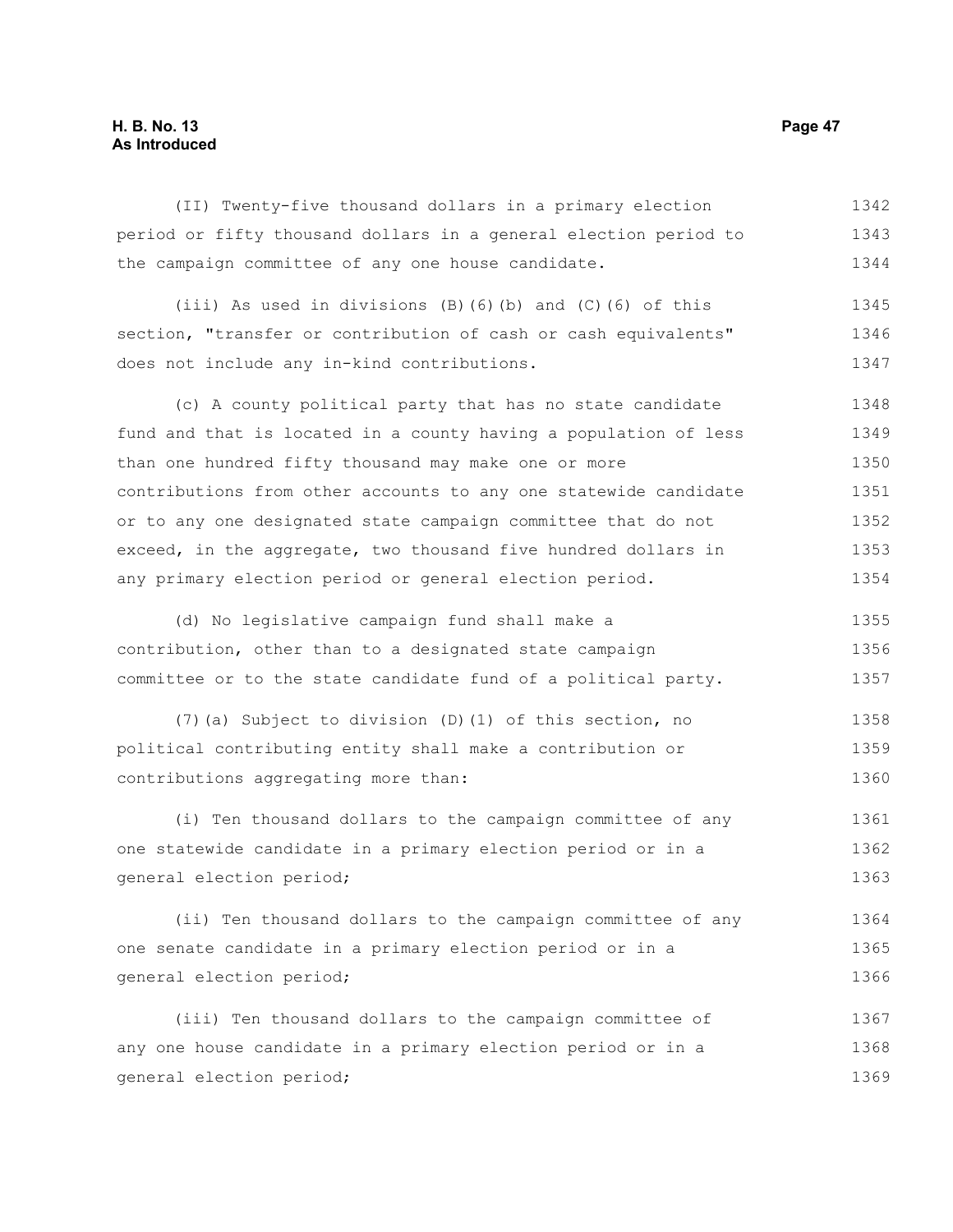## **H. B. No. 13 Page 48 As Introduced**

(iv) Fifteen thousand dollars to any one legislative campaign fund in a calendar year; (v) Thirty thousand dollars to any one state political party for the party's state candidate fund in a calendar year; (vi) Ten thousand dollars to another political contributing entity or to a political action committee in a calendar year. This division does not apply to a political contributing entity that makes a contribution to a political contributing entity or a political action committee affiliated with it. For purposes of this division, a political contributing entity is affiliated with another political contributing entity or with a political action committee if they are both established, financed, maintained, or controlled by, or if they are, the same corporation, organization, labor organization, continuing association, or other person, including any parent, subsidiary, division, or department of that corporation, organization, labor organization, continuing association, or other person. (b) No political contributing entity shall make a contribution or contributions to a county political party for the party's state candidate fund. (C)(1)(a) Subject to division (D)(1) of this section, no campaign committee of a statewide candidate shall do any of the following: (i) Knowingly accept a contribution or contributions from any individual who is under seven years of age; (ii) Accept a contribution or contributions aggregating more than ten thousand dollars from any one individual who is seven years of age or older, from any one political action 1370 1371 1372 1373 1374 1375 1376 1377 1378 1379 1380 1381 1382 1383 1384 1385 1386 1387 1388 1389 1390 1391 1392 1393 1394 1395 1396 1397 1398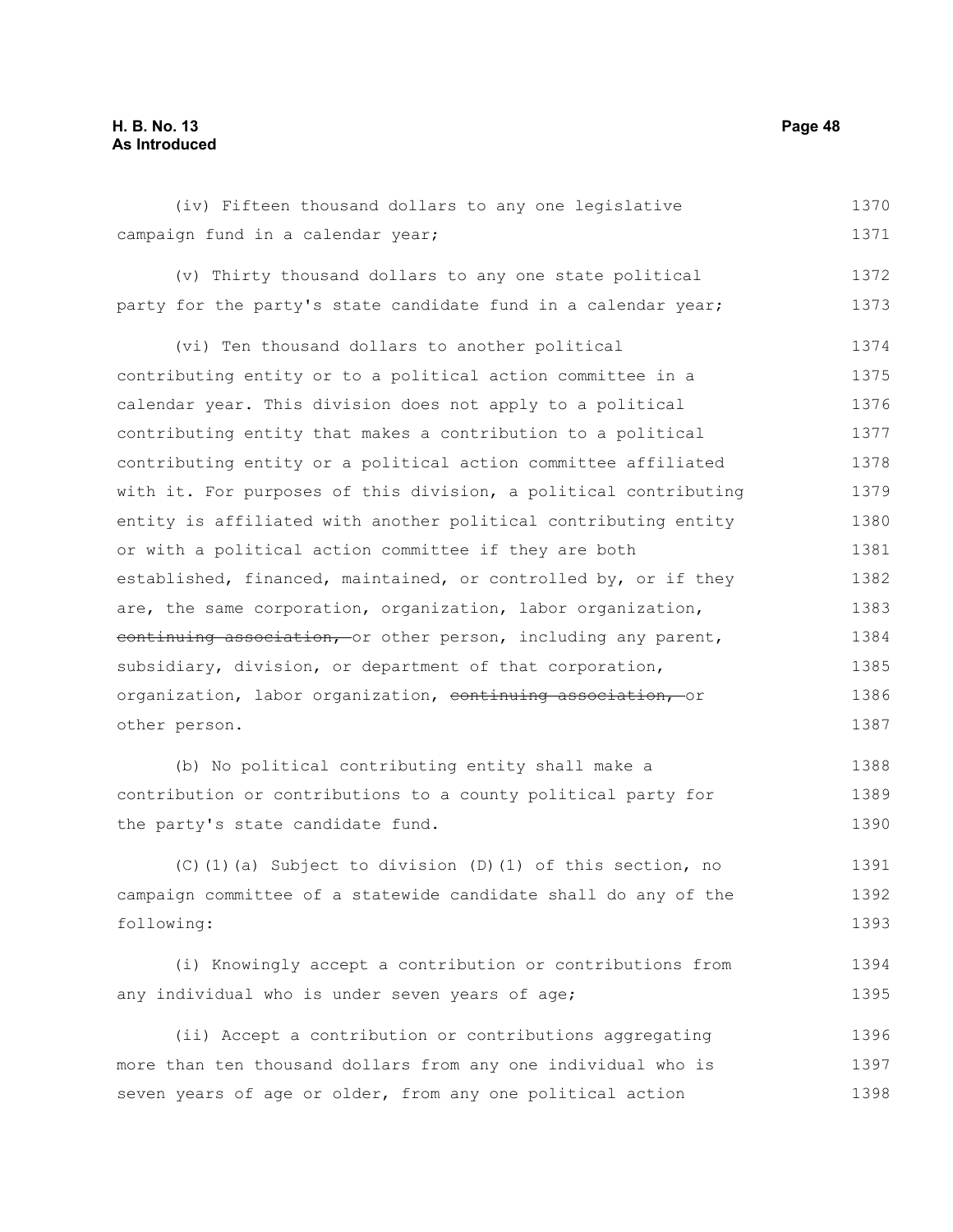committee, from any one political contributing entity, or from any one other campaign committee in a primary election period or in a general election period; 1399 1400 1401

(iii) Accept a contribution or contributions aggregating more than two hundred fifty thousand dollars from any one or combination of state candidate funds of county political parties in a primary election period or in a general election period. 1402 1403 1404 1405

(b) No campaign committee of a statewide candidate shall accept a contribution or contributions aggregating more than two thousand five hundred dollars in a primary election period or in a general election period from a county political party that has no state candidate fund and that is located in a county having a population of less than one hundred fifty thousand. 1406 1407 1408 1409 1410 1411

(2)(a) Subject to division (D)(1) of this section and except for a designated state campaign committee, no campaign committee of a senate candidate shall do either of the following: 1412 1413 1414 1415

(i) Knowingly accept a contribution or contributions from any individual who is under seven years of age; 1416 1417

(ii) Accept a contribution or contributions aggregating more than ten thousand dollars from any one individual who is seven years of age or older, from any one political action committee, from any one political contributing entity, from any one state candidate fund of a county political party, or from any one other campaign committee in a primary election period or in a general election period. 1418 1419 1420 1421 1422 1423 1424

(b) No campaign committee of a senate candidate shall accept a contribution or contributions aggregating more than two thousand five hundred dollars in a primary election period or in 1425 1426 1427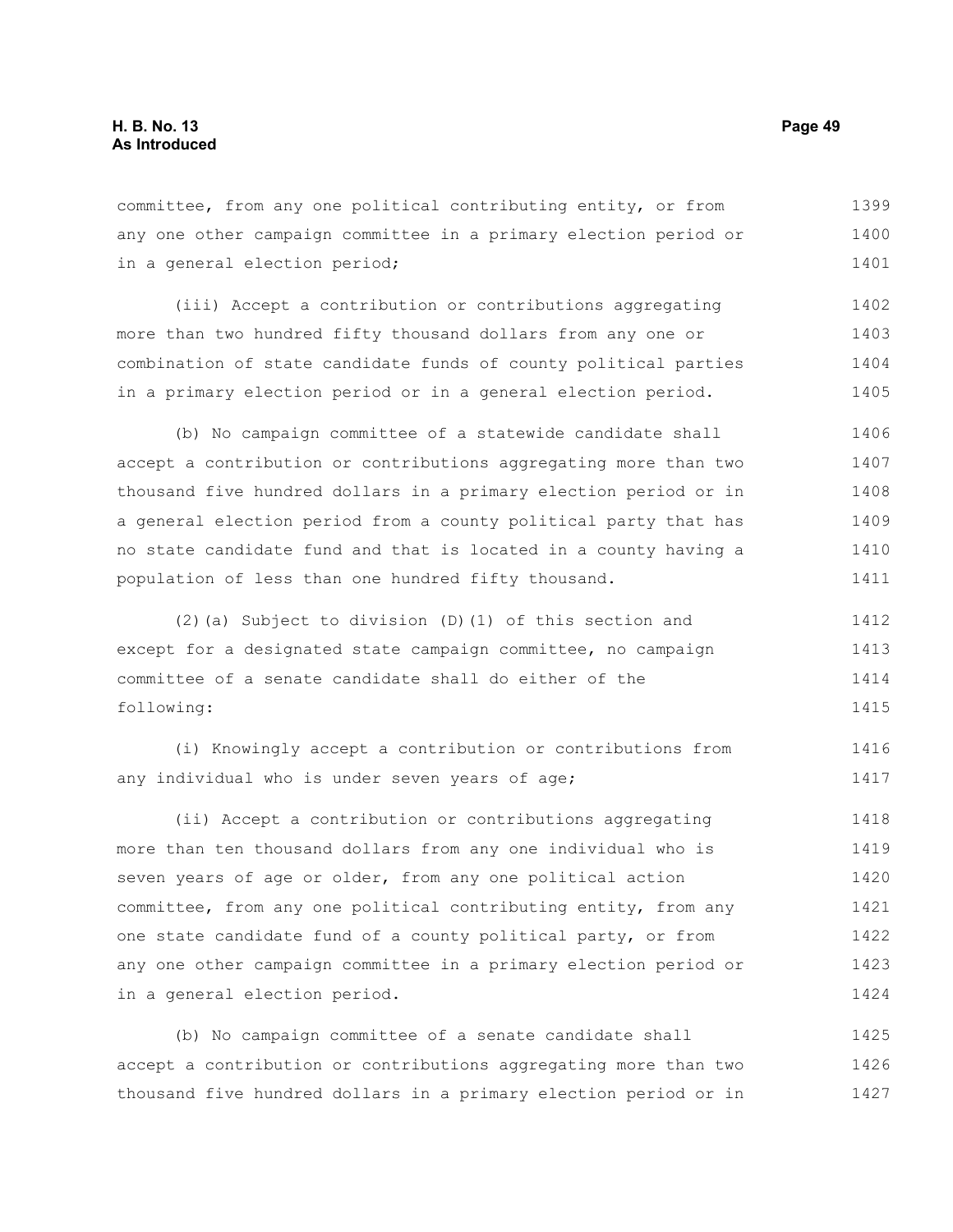a general election period from a county political party that has no state candidate fund and that is located in a county having a population of less than one hundred fifty thousand. 1428 1429 1430

(3)(a) Subject to division (D)(1) of this section and except for a designated state campaign committee, no campaign committee of a house candidate shall do either of the following: 1431 1432 1433

(i) Knowingly accept a contribution or contributions from any individual who is under seven years of age; 1434 1435

(ii) Accept a contribution or contributions aggregating more than ten thousand dollars from any one individual who is seven years of age or older, from any one political action committee, from any one political contributing entity, from any one state candidate fund of a county political party, or from any one other campaign committee in a primary election period or in a general election period. 1436 1437 1438 1439 1440 1441 1442

(b) No campaign committee of a house candidate shall accept a contribution or contributions aggregating more than two thousand five hundred dollars in a primary election period or in a general election period from a county political party that has no state candidate fund and that is located in a county having a population of less than one hundred fifty thousand. 1443 1444 1445 1446 1447 1448

(4)(a)(i) Subject to division (C)(4)(a)(ii) of this section and except for a designated state campaign committee, no county political party shall knowingly accept a contribution or contributions from any individual who is under seven years of age, or accept a contribution or contributions for the party's state candidate fund aggregating more than ten thousand dollars from any one individual whose designated Ohio residence is located within that county and who is seven years of age or 1449 1450 1451 1452 1453 1454 1455 1456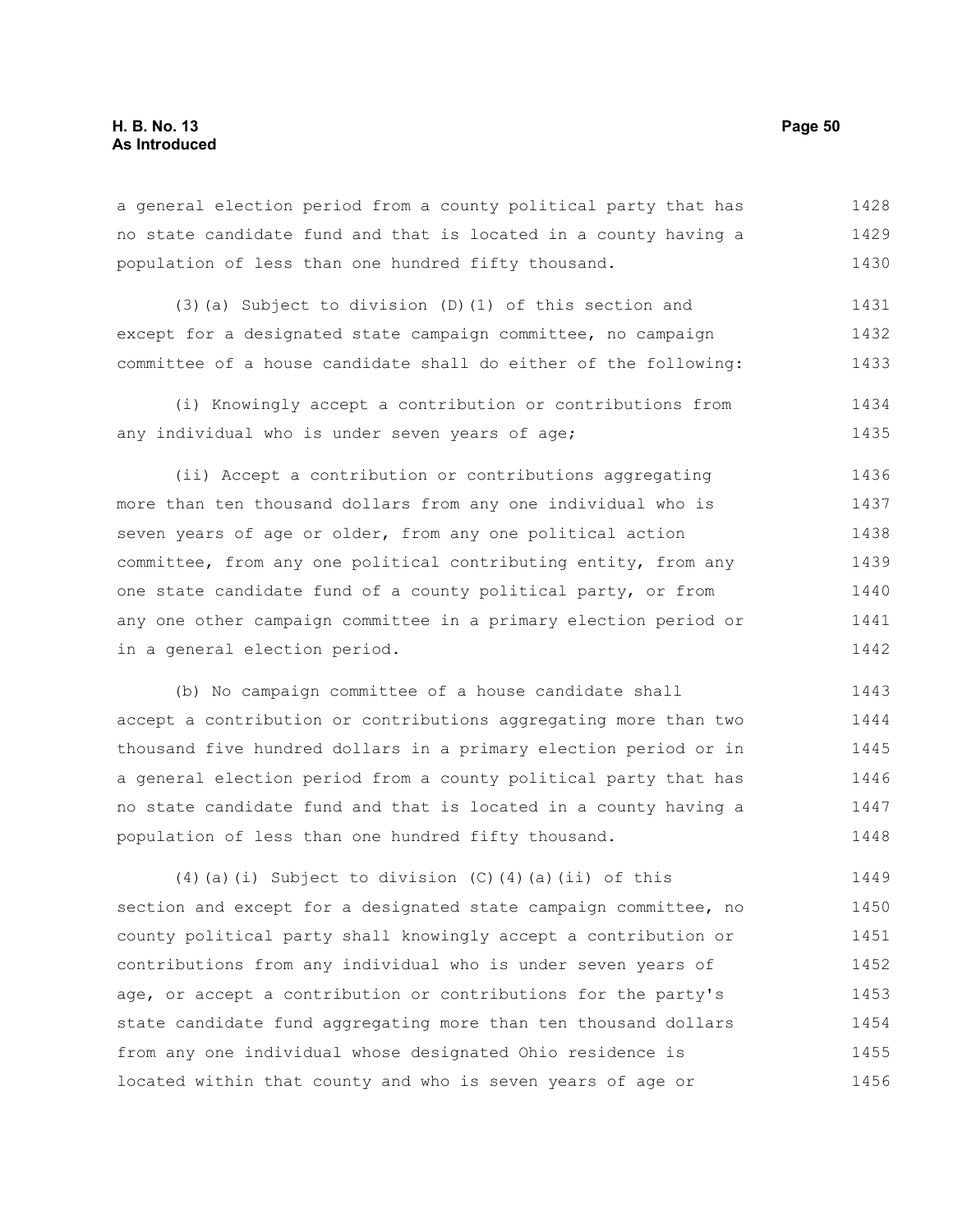older or from any one campaign committee in a calendar year. 1457

(ii) Subject to division (D)(1) of this section, no county political party shall accept a contribution or contributions for the party's state candidate fund from any individual whose designated Ohio residence is located outside of that county and who is seven years of age or older, from any campaign committee unless the campaign committee's candidate will appear on a ballot in that county or unless the campaign committee's candidate is the holder of an elected public office that represents all or part of the population of that county at the time the contribution is accepted, or from any political action committee or any political contributing entity. 1458 1459 1460 1461 1462 1463 1464 1465 1466 1467 1468

(iii) No county political party shall accept a contribution or contributions from any other county political party. 1469 1470 1471

(b) Subject to division (D)(1) of this section, no state political party shall do either of the following: 1472 1473

(i) Knowingly accept a contribution or contributions from any individual who is under seven years of age; 1474 1475

(ii) Accept a contribution or contributions for the party's state candidate fund aggregating more than thirty thousand dollars from any one individual who is seven years of age or older, from any one political action committee, from any one political contributing entity, or from any one campaign committee, other than a designated state campaign committee, in a calendar year. 1476 1477 1478 1479 1480 1481 1482

(5) Subject to division (D)(1) of this section, no legislative campaign fund shall do either of the following: 1483 1484

(a) Knowingly accept a contribution or contributions from 1485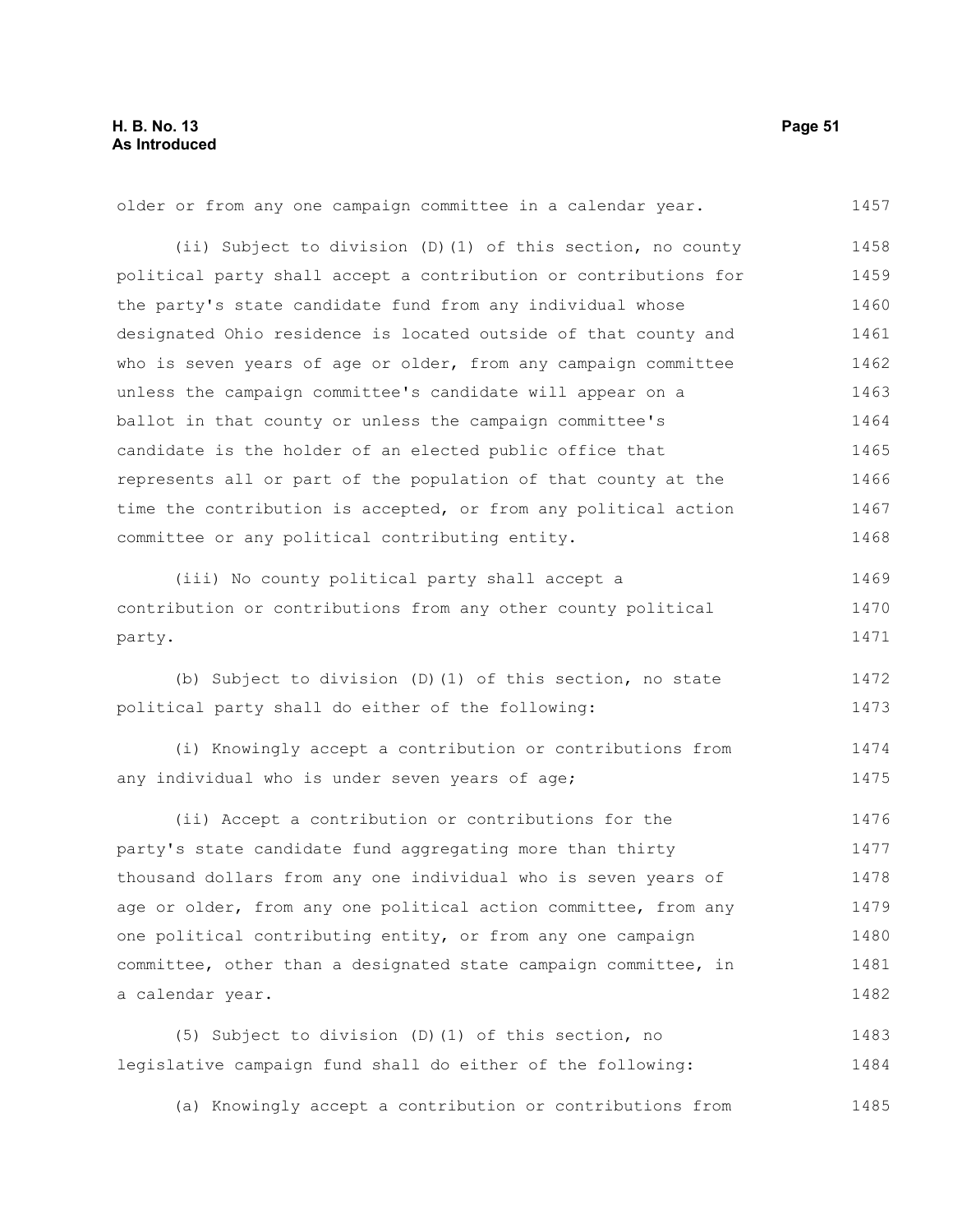1513

| any individual who is under seven years of age;                  | 1486 |
|------------------------------------------------------------------|------|
| (b) Accept a contribution or contributions aggregating           | 1487 |
| more than fifteen thousand dollars from any one individual who   | 1488 |
| is seven years of age or older, from any one political action    | 1489 |
| committee, from any one political contributing entity, or from   | 1490 |
| any one campaign committee, other than a designated state        | 1491 |
| campaign committee, in a calendar year.                          | 1492 |
| (6) (a) No designated state campaign committee shall accept      | 1493 |
| a transfer or contribution of cash or cash equivalents from a    | 1494 |
| state candidate fund of a state political party aggregating in a | 1495 |
| primary election period or a general election period more than:  | 1496 |
| (i) Five hundred thousand dollars, in the case of a              | 1497 |
| campaign committee of a statewide candidate;                     | 1498 |
| (ii) One hundred thousand dollars, in the case of a              | 1499 |
| campaign committee of a senate candidate;                        | 1500 |
| (iii) Fifty thousand dollars, in the case of a campaign          | 1501 |
| committee of a house candidate.                                  | 1502 |
| (b) No designated state campaign committee shall accept a        | 1503 |
| transfer or contribution of cash or cash equivalents from a      | 1504 |
| legislative campaign fund aggregating more than:                 | 1505 |
| (i) Fifty thousand dollars in a primary election period or       | 1506 |
| one hundred thousand dollars in a general election period, in    | 1507 |
| the case of a campaign committee of a senate candidate;          | 1508 |
| (ii) Twenty-five thousand dollars in a primary election          | 1509 |
| period or fifty thousand dollars in a general election period,   | 1510 |
| in the case of a campaign committee of a house candidate.        | 1511 |
| (c) No campaign committee of a candidate for the office of       | 1512 |

member of the general assembly, including a designated state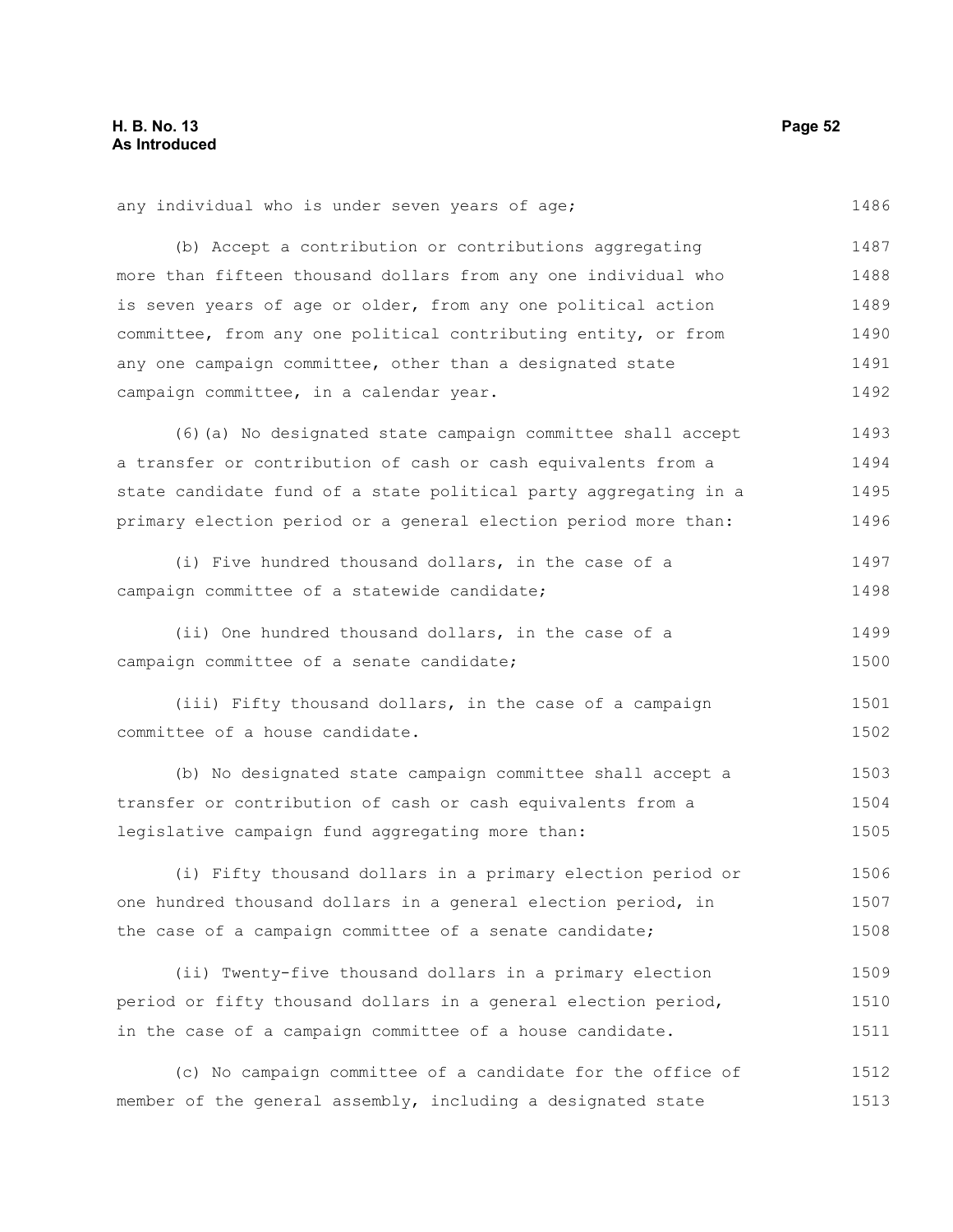| campaign committee, shall accept a transfer or contribution of   | 1514 |
|------------------------------------------------------------------|------|
| cash or cash equivalents from any one or combination of state    | 1515 |
| candidate funds of county political parties aggregating in a     | 1516 |
| primary election period or a general election period more than:  | 1517 |
| (i) One hundred thousand dollars, in the case of a               | 1518 |
| campaign committee of a senate candidate;                        | 1519 |
| (ii) Fifty thousand dollars, in the case of a campaign           | 1520 |
| committee of a house candidate.                                  | 1521 |
| (7) (a) Subject to division (D) (3) of this section, no          | 1522 |
| political action committee and no political contributing entity  | 1523 |
| shall do either of the following:                                | 1524 |
| (i) Knowingly accept a contribution or contributions from        | 1525 |
| any individual who is under seven years of age;                  | 1526 |
| (ii) Accept a contribution or contributions aggregating          | 1527 |
| more than ten thousand dollars from any one individual who is    | 1528 |
| seven years of age or older, from any one campaign committee, or | 1529 |
| from any one political party in a calendar year.                 | 1530 |
| (b) Subject to division (D) (1) of this section, no              | 1531 |
| political action committee shall accept a contribution or        | 1532 |
| contributions aggregating more than ten thousand dollars from    | 1533 |
| another political action committee or from a political           | 1534 |
| contributing entity in a calendar year. Subject to division (D)  | 1535 |
| (1) of this section, no political contributing entity shall      | 1536 |
| accept a contribution or contributions aggregating more than ten | 1537 |
| thousand dollars from another political contributing entity or   | 1538 |
| from a political action committee in a calendar year. This       | 1539 |
| division does not apply to a political action committee or       | 1540 |
| political contributing entity that accepts a contribution from a | 1541 |
| political action committee or political contributing entity      | 1542 |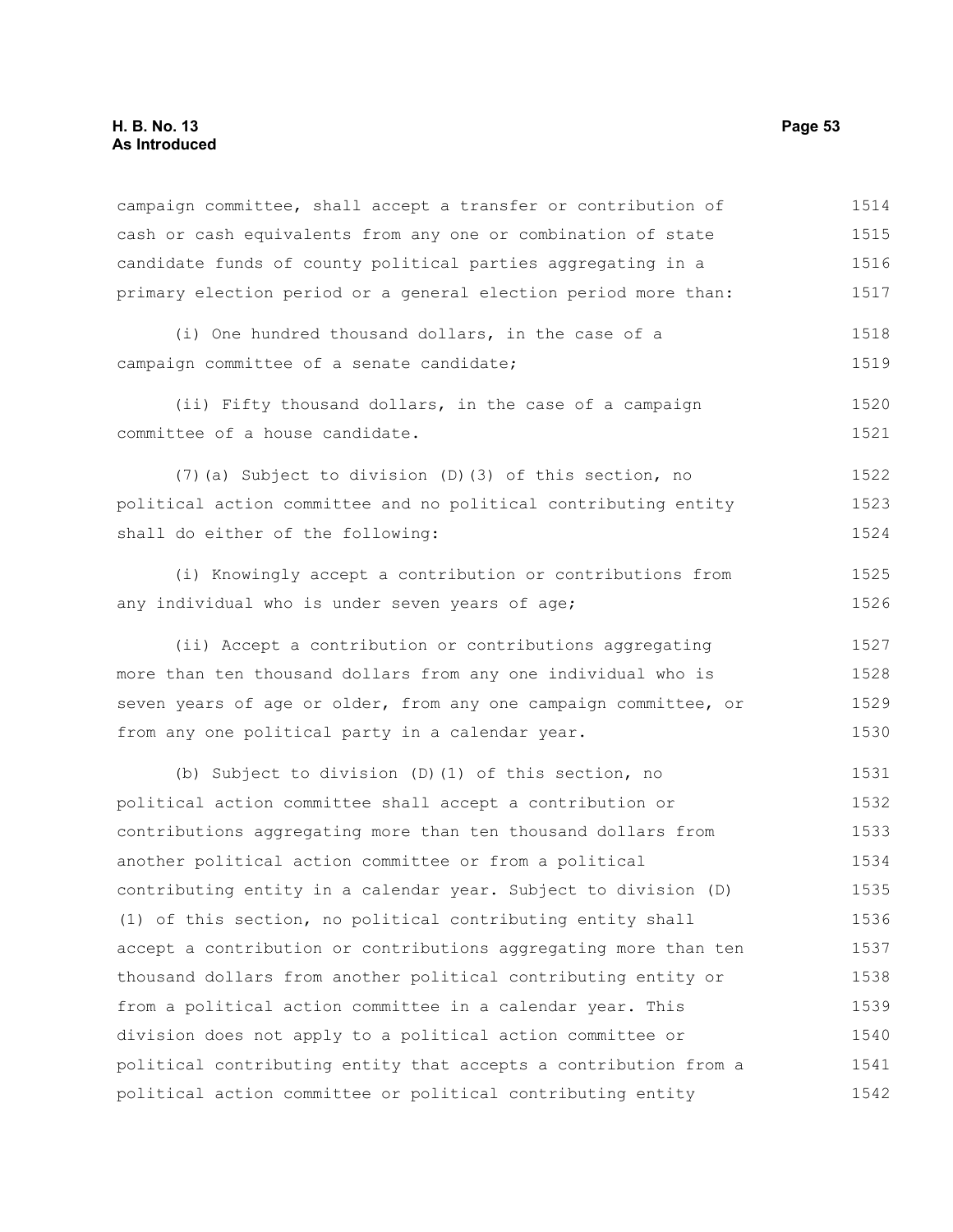affiliated with it. For purposes of this division, a political action committee is affiliated with another political action committee or with a political contributing entity if they are both established, financed, maintained, or controlled by the same corporation, organization, labor organization, continuing association, or other person, including any parent, subsidiary, division, or department of that corporation, organization, labor organization, continuing association, or other person. 1543 1544 1545 1546 1547 1548 1549 1550

(D)(1)(a) For purposes of the limitations prescribed in division (B)(2) of this section and the limitations prescribed in divisions  $(C)$   $(1)$ ,  $(2)$ ,  $(3)$ ,  $(4)$ ,  $(5)$ , and  $(7)$   $(b)$  of this section, whichever is applicable, all contributions made by and all contributions accepted from political action committees that are established, financed, maintained, or controlled by, or that are, the same corporation, organization, labor organization, continuing association, or other person, including any parent, subsidiary, division, or department of that corporation, organization, labor organization, continuing association, or other person, are considered to have been made by or accepted from a single political action committee. 1551 1552 1553 1554 1555 1556 1557 1558 1559 1560 1561 1562

(b) For purposes of the limitations prescribed in division (B)(7) of this section and the limitations prescribed in divisions  $(C)(1)$ ,  $(2)$ ,  $(3)$ ,  $(4)$ ,  $(5)$ , and  $(7)$  (b) of this section, whichever is applicable, all contributions made by and all contributions accepted from political contributing entities that are established, financed, maintained, or controlled by, or that are, the same corporation, organization, labor organization, continuing association, or other person, including any parent, subsidiary, division, or department of that corporation, organization, labor organization, continuing association, or other person, are considered to have been made 1563 1564 1565 1566 1567 1568 1569 1570 1571 1572 1573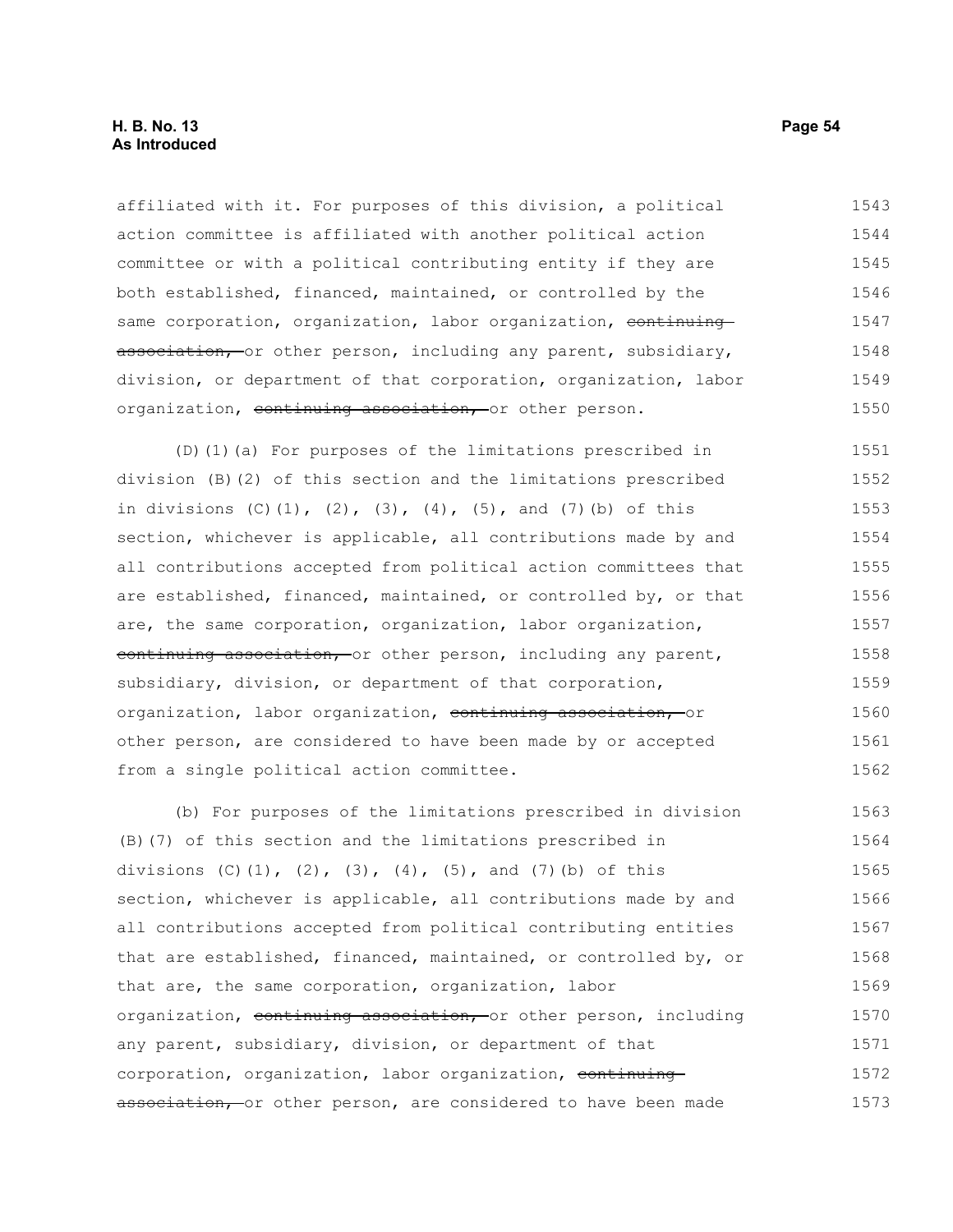by or accepted from a single political contributing entity. (2) As used in divisions (B)(1)(a)(vii), (B)(3)(d), (B)(4) (a), and (C)(7) of this section, "political action committee" does not include a political action committee that is organized to support or oppose a ballot issue or question and that makes no contributions to or only independent expenditures on behalf of a political party, campaign committee, legislative campaign fund, or contributions to political action committee, committees or political contributing entity entities that make only independent expenditures. As used in divisions (B)(1)(a)(viii),  $(B)$ (3)(e),  $(B)$ (4)(a), and (C)(7) of this section, "political contributing entity" does not include a political contributing entity that is organized to support or oppose a ballot issue or question and that makes no contributions to or only independent expenditures on behalf of a political party, campaign committee, legislative campaign fund, or contributions to political action eommittee, committees or political contributing entity entities that make only independent expenditures. (3) For purposes of the limitations prescribed in 1574 1575 1576 1577 1578 1579 1580 1581 1582 1583 1584 1585 1586 1587 1588 1589 1590 1591 1592

divisions (B)(4) and (C)(7)(a) of this section, all contributions made by and all contributions accepted from a national political party, a state political party, and a county political party are considered to have been made by or accepted from a single political party and shall be combined with each other to determine whether the limitations have been exceeded. 1593 1594 1595 1596 1597 1598

(E)(1) If a legislative campaign fund has kept a total amount of contributions exceeding one hundred fifty thousand dollars at the close of business on the seventh day before the postgeneral election statement is required to be filed under section 3517.10 of the Revised Code, the legislative campaign 1599 1600 1601 1602 1603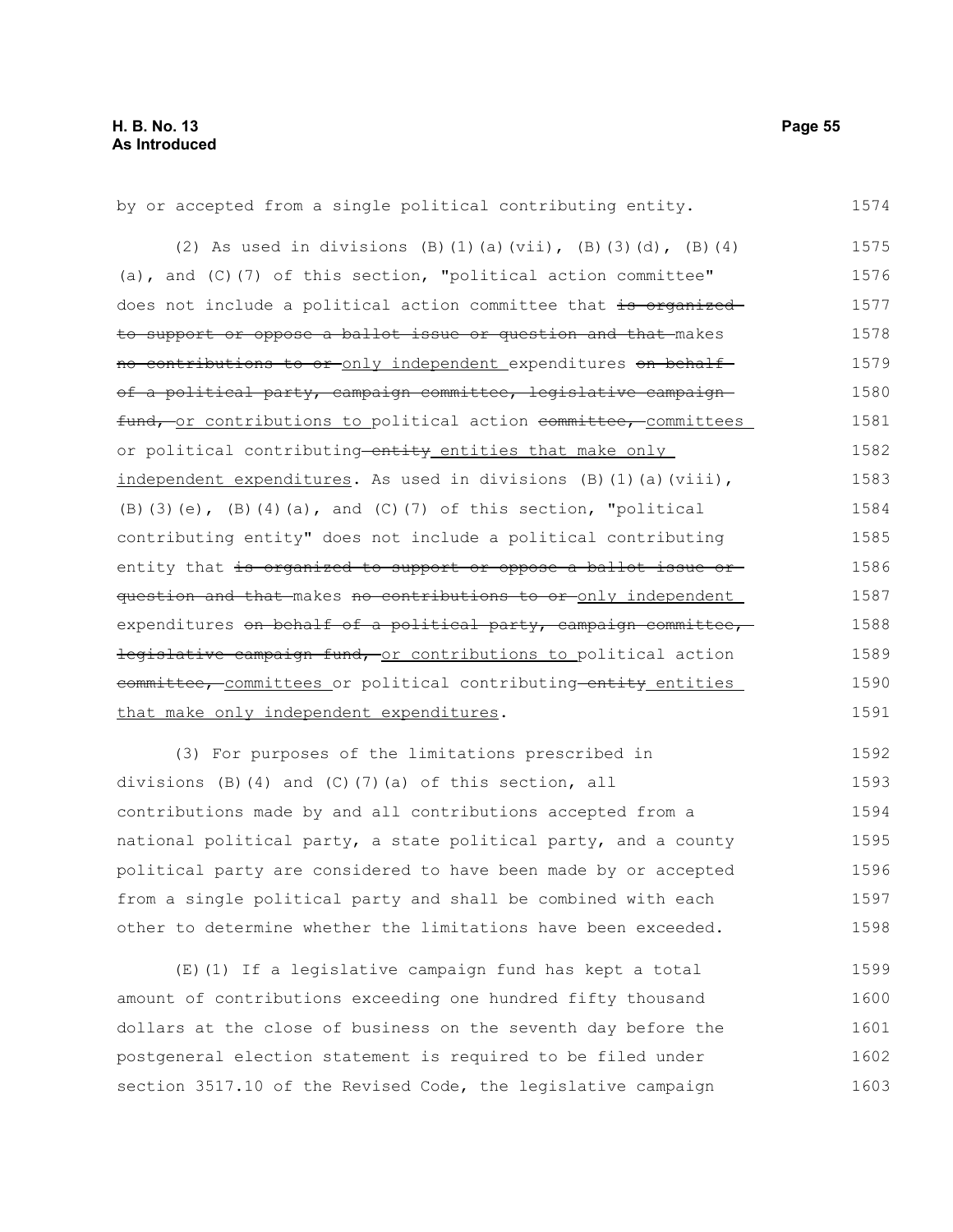1604

fund shall comply with division (E)(2) of this section.

(2)(a) Any legislative campaign fund that has kept a total amount of contributions in excess of the amount specified in division (E)(1) of this section at the close of business on the seventh day before the postgeneral election statement is required to be filed under section 3517.10 of the Revised Code shall dispose of the excess amount in the manner prescribed in division  $(E)(2)(b)(i)$ , (ii), or (iii) of this section not later than ninety days after the day the postgeneral election statement is required to be filed under section 3517.10 of the Revised Code. Any legislative campaign fund that is required to dispose of an excess amount of contributions under this division shall file a statement on the ninetieth day after the postgeneral election statement is required to be filed under section 3517.10 of the Revised Code indicating the total amount of contributions the fund has at the close of business on the seventh day before the postgeneral election statement is required to be filed under section 3517.10 of the Revised Code and that the excess contributions were disposed of pursuant to this division and division (E)(2)(b) of this section. The statement shall be on a form prescribed by the secretary of state and shall contain any additional information the secretary of state considers necessary. 1605 1606 1607 1608 1609 1610 1611 1612 1613 1614 1615 1616 1617 1618 1619 1620 1621 1622 1623 1624 1625 1626

(b) Any legislative campaign fund that is required to dispose of an excess amount of contributions under division (E) (2) of this section shall dispose of that excess amount by doing any of the following: 1627 1628 1629 1630

(i) Giving the amount to the treasurer of state for deposit into the state treasury to the credit of the Ohio elections commission fund created by division (I) of section 1631 1632 1633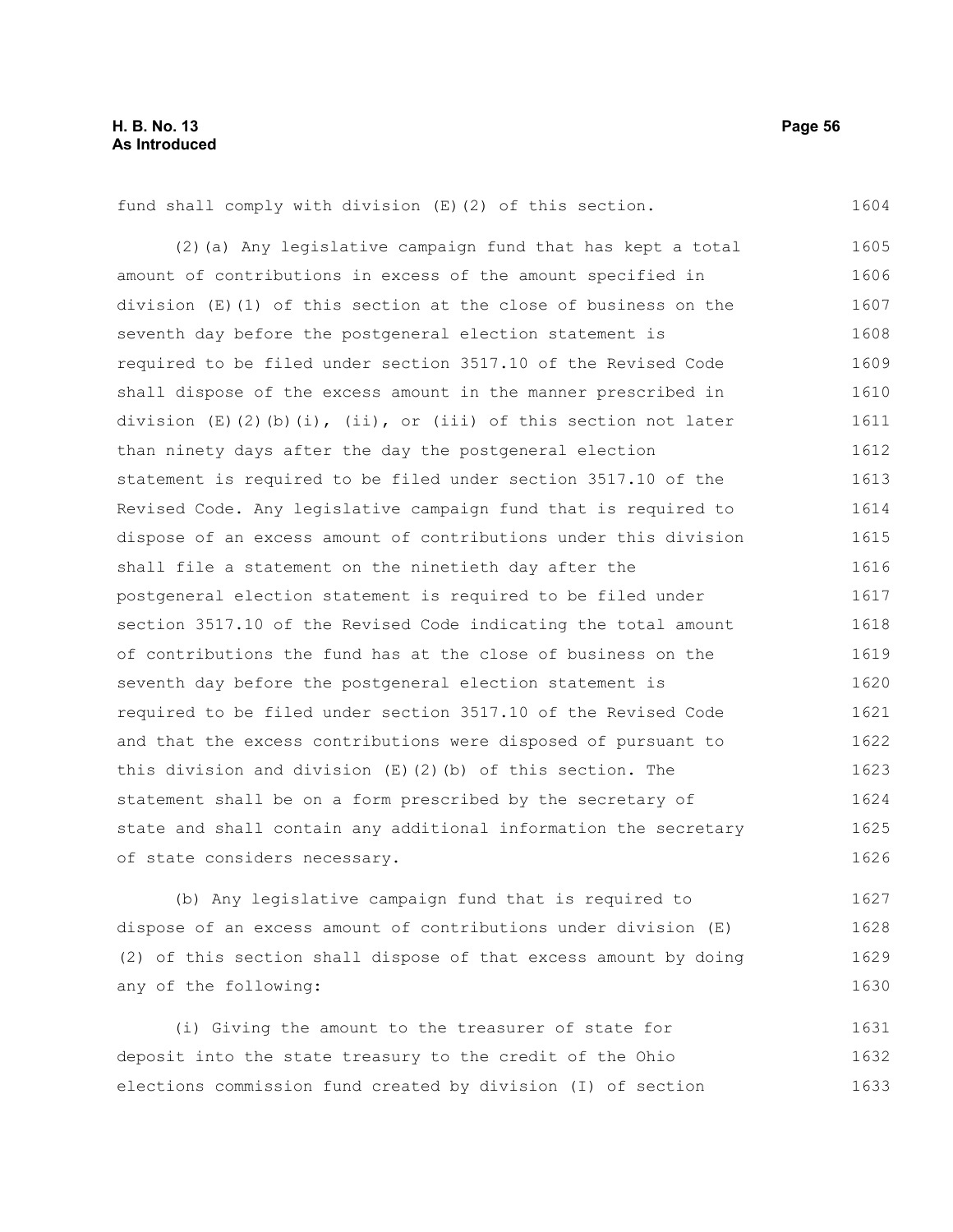| 3517.152 of the Revised Code;                                    | 1634 |
|------------------------------------------------------------------|------|
| (ii) Giving the amount to individuals who made                   | 1635 |
| contributions to that legislative campaign fund as a refund of   | 1636 |
| all or part of their contributions;                              | 1637 |
| (iii) Giving the amount to a corporation that is exempt          | 1638 |
| from federal income taxation under subsection 501(a) and         | 1639 |
| described in subsection 501(c) of the Internal Revenue Code.     | 1640 |
| (F) (1) No legislative campaign fund shall fail to file a        | 1641 |
| statement required by division (E) of this section.              | 1642 |
| (2) No legislative campaign fund shall fail to dispose of        | 1643 |
| excess contributions as required by division (E) of this         | 1644 |
| section.                                                         | 1645 |
| (G) Nothing in this section shall affect, be used in             | 1646 |
| determining, or supersede a limitation on campaign contributions | 1647 |
| as provided for in the Federal Election Campaign Act.            | 1648 |
| Sec. 3517.105. (A) (1) As used in this section, "public          | 1649 |
| political advertising" means advertising to the general public   | 1650 |
| through a broadcasting station, newspaper, magazine, poster,     | 1651 |
| yard sign, or outdoor advertising facility, by direct mail, or   | 1652 |
| by any other means of advertising to the general public.         | 1653 |
| (2) For purposes of this section and section 3517.20 of          | 1654 |
| the Revised Code, a person is a member of a political action     | 1655 |
| committee if the person makes one or more contributions to that  | 1656 |
| political action committee, and a person is a member of a        | 1657 |
| political contributing entity if the person makes one or more    | 1658 |
| contributions to, or pays dues, membership fees, or other        | 1659 |
| assessments to, that political contributing entity.              | 1660 |

(B)(1) Whenever a candidate, a campaign committee, a 1661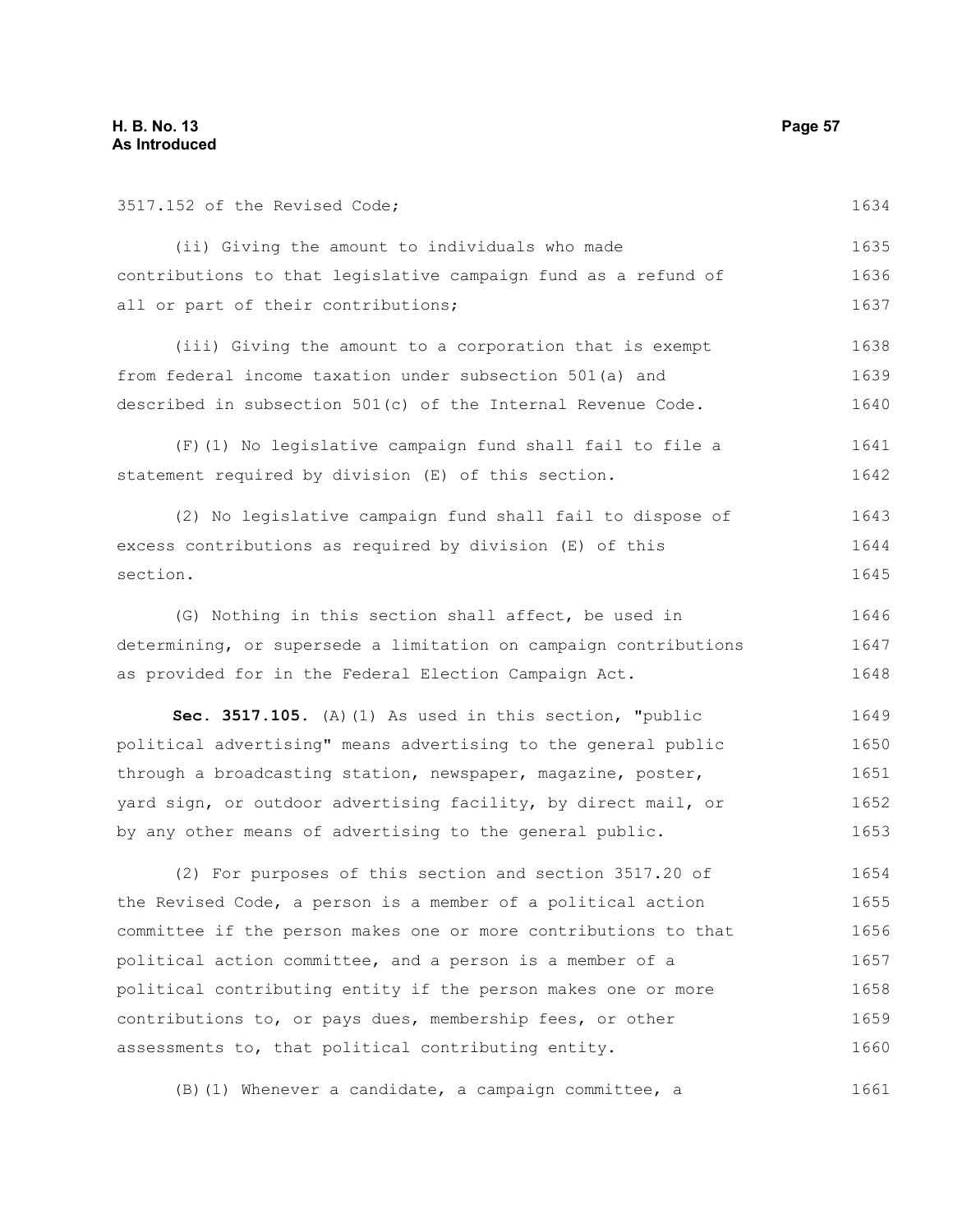## **H. B. No. 13 Page 58 As Introduced**

political action committee or political contributing entity with ten or more members, or a legislative campaign fund makes an independent expenditure, or whenever a political action committee or political contributing entity with fewer than ten members makes an independent expenditure in excess of one hundred dollars for a local candidate, in excess of two hundred fifty dollars for a candidate for the office of member of the general assembly, or in excess of five hundred dollars for a statewide candidate, for the purpose of financing communications advocating the election or defeat of an identified candidate or solicits without the candidate's express consent a contribution for or against an identified candidate through public political advertising, a statement shall appear or be presented in a clear and conspicuous manner in the advertising that does both of the following: 1662 1663 1664 1665 1666 1667 1668 1669 1670 1671 1672 1673 1674 1675 1676

(a) Clearly indicates that the communication or public political advertising is not authorized by the candidate or the candidate's campaign committee; 1677 1678 1679

(b) Clearly identifies the candidate, campaign committee, political action committee, political contributing entity, or legislative campaign fund that has paid for the communication or public political advertising in accordance with section 3517.20 of the Revised Code. 1680 1681 1682 1683 1684

(2)(a) Whenever any campaign committee, legislative campaign fund, political action committee, political contributing entity, or political party makes an independent expenditure in support of or opposition to any candidate, the committee, entity, fund, or party shall report the independent expenditure and identify the candidate on a statement prescribed by the secretary of state and filed by the committee, entity, 1685 1686 1687 1688 1689 1690 1691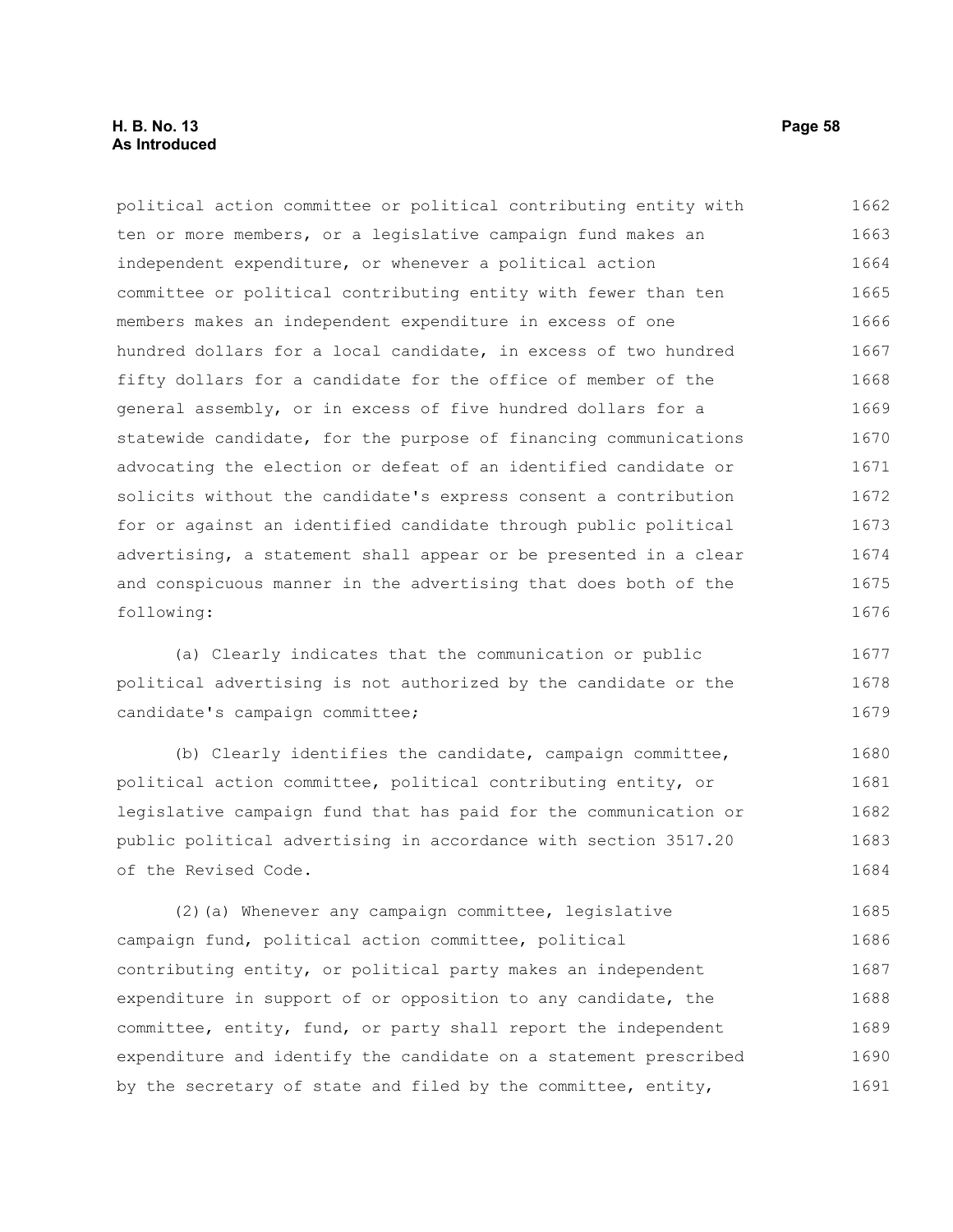fund, or party as part of its statement of contributions and expenditures pursuant to division (A) of section 3517.10 and division (A) of section 3517.11 of the Revised Code. 1692 1693 1694

(b) Whenever any individual, partnership, or other entity, except a corporation, labor organization, campaign committee, legislative campaign fund, political action committee, political contributing entity, or political party, makes one or more independent expenditures in support of or opposition to any candidate, the individual<del>, partnership,</del> or other-entity shall file with the secretary of state in the case of a statewide candidate, or with the board of elections in the county in which the candidate files the candidate's petitions for nomination or election for district or local office, not later than the dates specified in divisions  $(A)(1)$ ,  $(2)$ ,  $(3)$ , and  $(4)$  of section 3517.10 of the Revised Code, and, except as otherwise provided in that section, a statement itemizing all independent expenditures made during the period since the close of business on the last day reflected in the last previously filed such statement, if any. The statement shall be made on a form prescribed by the secretary of state or shall be filed by electronic means of transmission pursuant to division (E) of section 3517.106 of the Revised Code as authorized or required by that division. The statement shall indicate the date and the amount of each independent expenditure and the candidate on whose behalf it was made and shall be made under penalty of election falsification. 1695 1696 1697 1698 1699 1700 1701 1702 1703 1704 1705 1706 1707 1708 1709 1710 1711 1712 1713 1714 1715 1716 1717

(C)(1) Whenever a corporation, labor organization, campaign committee, political action committee or political contributing entity with ten or more members, or legislative campaign fund makes an independent expenditure, or whenever a political action committee or political contributing entity with 1718 1719 1720 1721 1722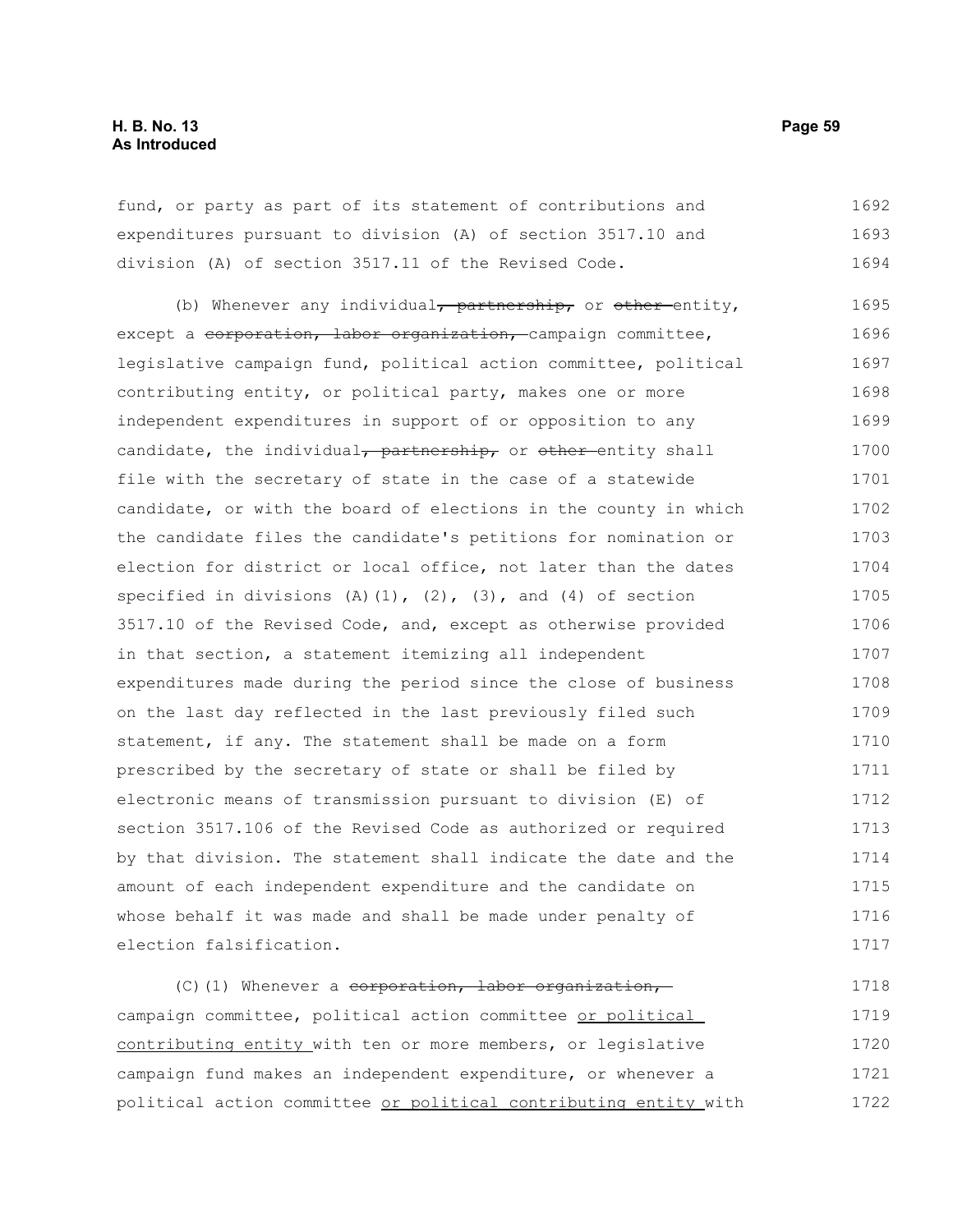## **H. B. No. 13 Page 60 As Introduced**

fewer than ten members makes an independent expenditure in excess of one hundred dollars for a local ballot issue or question, or in excess of five hundred dollars for a statewide ballot issue or question, for the purpose of financing communications advocating support of or opposition to an identified ballot issue or question or solicits without the express consent of the ballot issue committee a contribution for or against an identified ballot issue or question through public political advertising, a statement shall appear or be presented in a clear and conspicuous manner in the advertising that does both of the following: 1723 1724 1725 1726 1727 1728 1729 1730 1731 1732 1733

(a) Clearly indicates that the communication or public political advertising is not authorized by the identified ballot issue committee;

(b) Clearly identifies the corporation, labororganization, campaign committee, legislative campaign fund, or political action committee, or political contributing entity that has paid for the communication or public political advertising in accordance with section 3517.20 of the Revised Code. 1737 1738 1739 1740 1741 1742

(2)(a) Whenever any corporation, labor organization, campaign committee, legislative campaign fund, political party, or-political action committee, or political contributing entity makes an independent expenditure in support of or opposition to any ballot issue or question, the corporation or labororganization shall report the independent expenditure in accordance with division (C) of section 3599.03 of the Revised Code, and the campaign committee, legislative campaign fund, political party,  $\Theta$ <sup>+</sup>-political action committee, or political contributing entity shall report the independent expenditure and 1743 1744 1745 1746 1747 1748 1749 1750 1751 1752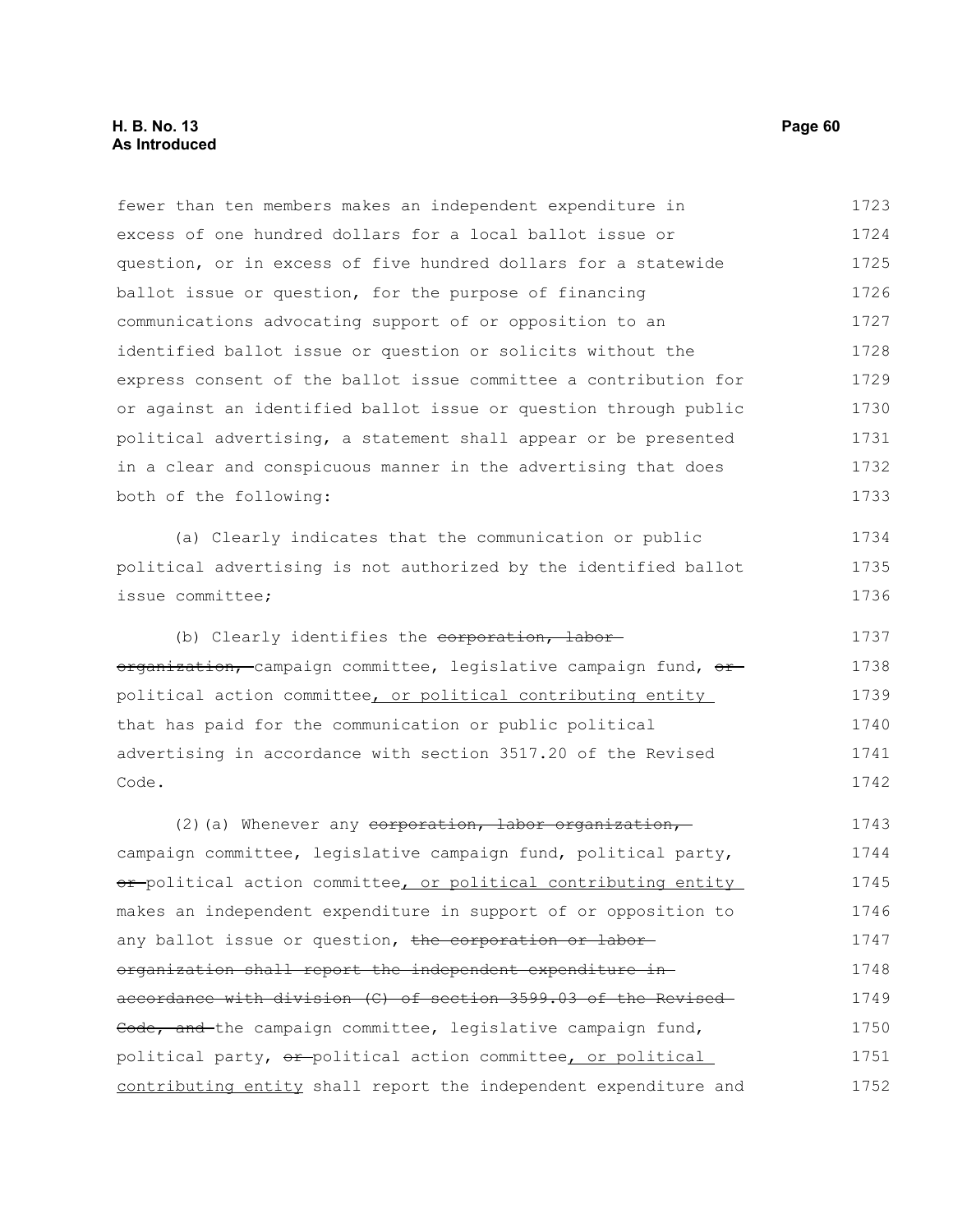### **H. B. No. 13 Page 61 As Introduced**

identify the ballot issue or question on a statement prescribed by the secretary of state and filed by the committee, fund, or party as part of its statement of contributions and expenditures pursuant to division (A) of section 3517.10 and division (A) of section 3517.11 of the Revised Code. 1753 1754 1755 1756 1757

(b) Whenever any individual, partnership, or other entity, except a corporation, labor organization, campaign committee, legislative campaign fund, political action committee, political contributing entity, or political party, makes one or more independent expenditures in excess of one hundred dollars in support of or opposition to any ballot issue or question, the individual, partnership, or other entity shall file with the secretary of state in the case of a statewide ballot issue or question, or with the board of elections in the county that certifies the issue or question for placement on the ballot in the case of a district or local issue or question, not later than the dates specified in divisions  $(A)$   $(1)$ ,  $(2)$ ,  $(3)$ , and  $(4)$ of section 3517.10 of the Revised Code, and, except as otherwise provided in that section, a statement itemizing all independent expenditures made during the period since the close of business on the last day reflected in the last previously filed such statement, if any. The statement shall be made on a form prescribed by the secretary of state or shall be filed by electronic means of transmission pursuant to division (E) of section 3517.106 of the Revised Code as authorized or required by that division. The statement shall indicate the date and the amount of each independent expenditure and the ballot issue or question in support of or opposition to which it was made and shall be made under penalty of election falsification. 1758 1759 1760 1761 1762 1763 1764 1765 1766 1767 1768 1769 1770 1771 1772 1773 1774 1775 1776 1777 1778 1779 1780 1781

(3) No person, campaign committee, legislative campaign fund, political action committee, corporation, labor-1782 1783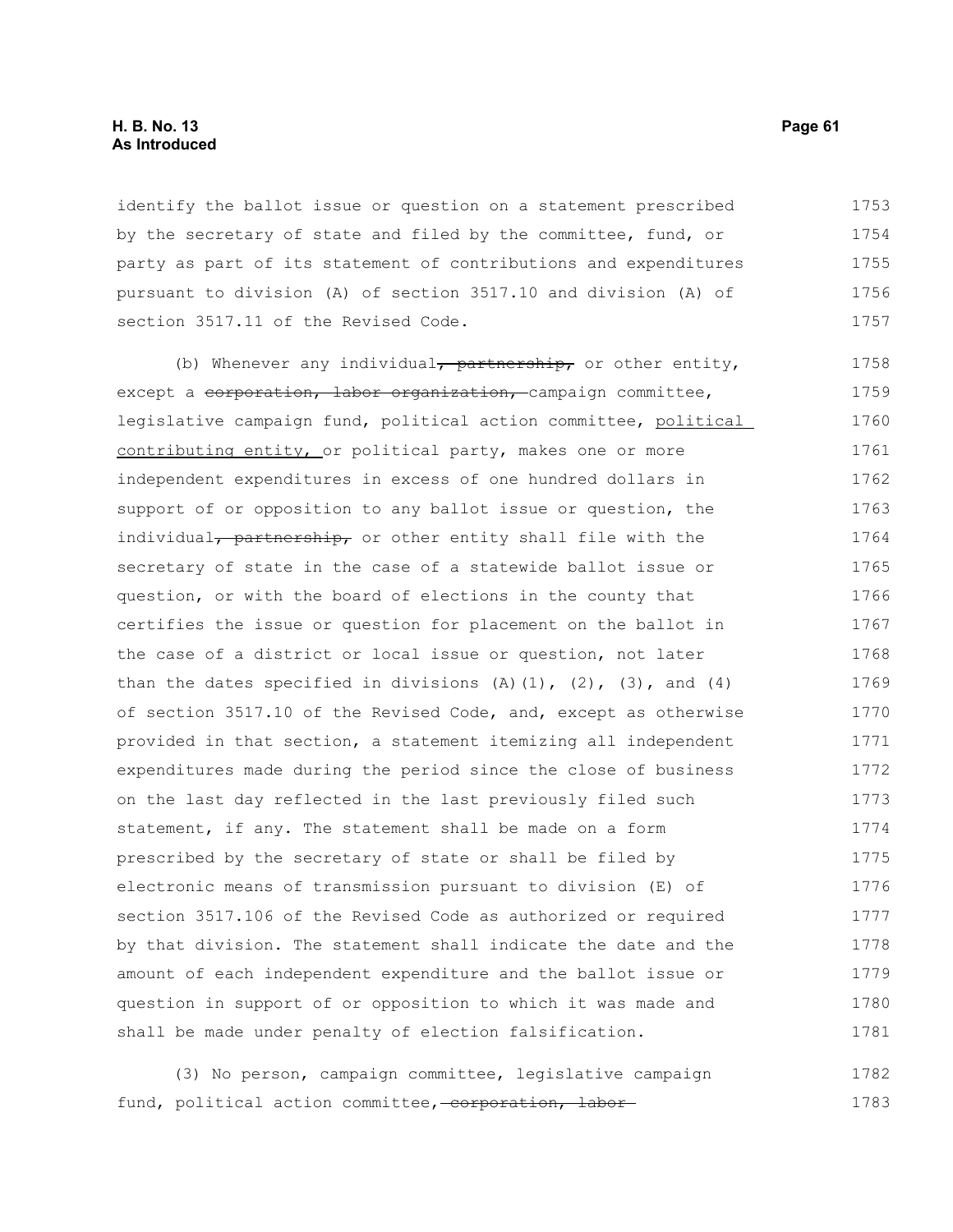| organization political contributing entity, or other             | 1784 |
|------------------------------------------------------------------|------|
| organization or association shall use or cause to be used a      | 1785 |
| false or fictitious name in making an independent expenditure in | 1786 |
| support of or opposition to any candidate or any ballot issue or | 1787 |
| question. A name is false or fictitious if the person, campaign  | 1788 |
| committee, legislative campaign fund, political action           | 1789 |
| committee, corporation, labor organization political             | 1790 |
| contributing entity, or other organization or association does   | 1791 |
| not actually exist or operate, if the corporation, labor-        | 1792 |
| organization, or other-organization or association has failed to | 1793 |
| file a fictitious name or other registration with the secretary  | 1794 |
| of state, if it is required to do so, or if the person, campaign | 1795 |
| committee, legislative campaign fund, or political action        | 1796 |
| committee, or political contributing entity has failed to file a | 1797 |
| designation of the appointment of a treasurer, if it is required | 1798 |
| to do so by division (D)(1) of section 3517.10 of the Revised    | 1799 |
| Code.                                                            | 1800 |
|                                                                  |      |

(D) Any expenditure by a political party for the purpose of financing communications advocating the election or defeat of a candidate for judicial office shall be deemed to be an independent expenditure subject to the provisions of this section. 1801 1802 1803 1804 1805

**Sec. 3517.106.** (A) As used in this section:

(1) "Statewide office" means any of the offices of governor, lieutenant governor, secretary of state, auditor of state, treasurer of state, attorney general, chief justice of the supreme court, and justice of the supreme court. 1807 1808 1809 1810

(2) "Addendum to a statement" includes an amendment or other correction to that statement. 1811 1812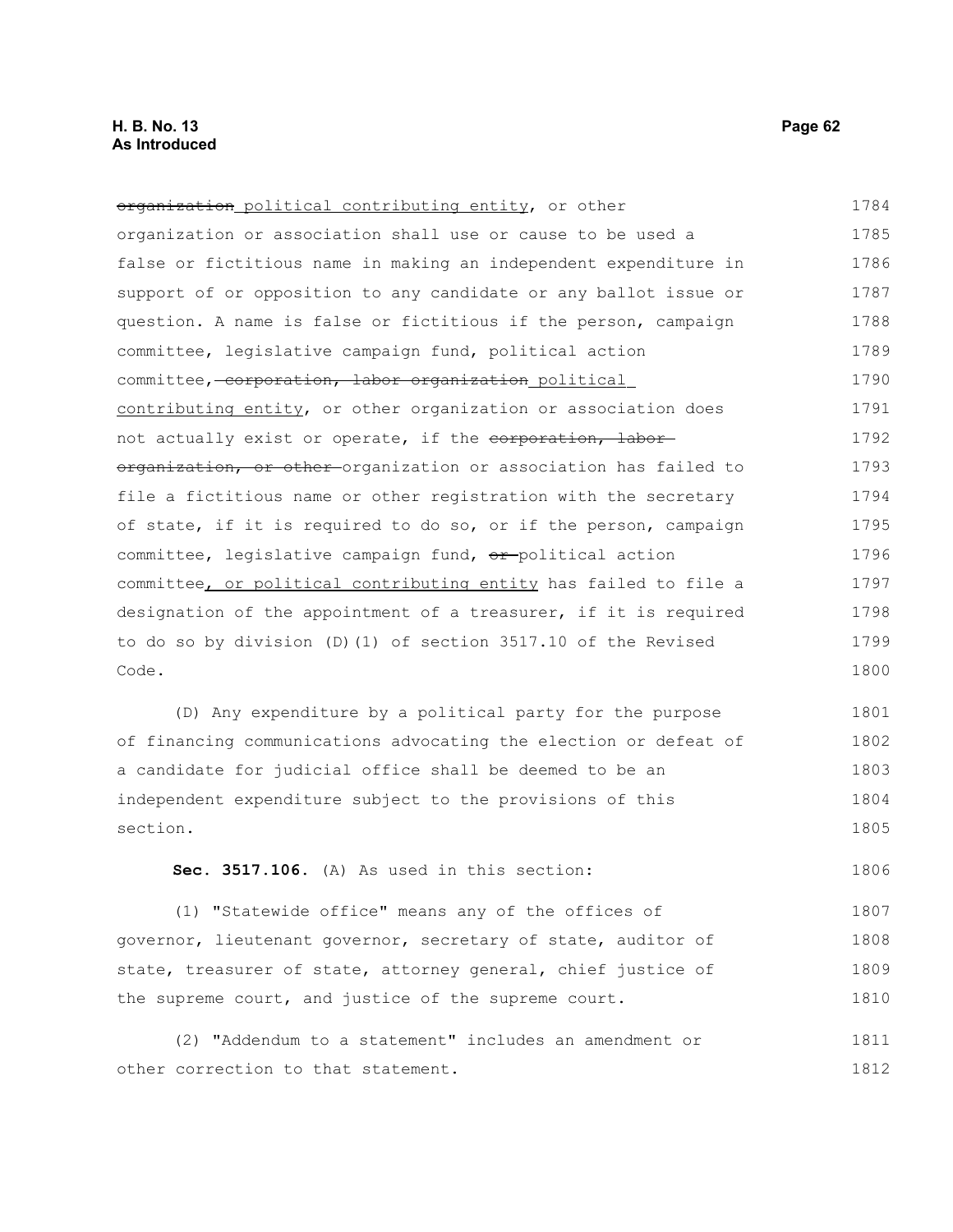## **H. B. No. 13 Page 63 As Introduced**

(B) The secretary of state shall store all of the following information on computer: 1813 1814

(1) The information contained in statements of contributions and expenditures and monthly statements required to be filed under section 3517.10 of the Revised Code and in statements of independent expenditures required to be filed under section 3517.105 of the Revised Code with the secretary of state and the information transmitted to the secretary of state by boards of elections under division  $(E)$  (2) of this section; 1815 1816 1817 1818 1819 1820 1821

(2) The information contained in disclosure of electioneering communications statements required to be filed under section 3517.1011 of the Revised Code; 1822 1823 1824

(3) The information contained in deposit and disbursement statements required to be filed with the office of the secretary of state under section 3517.1012 of the Revised Code; 1825 1826 1827

(4) The gift and disbursement information contained in statements required to be filed with the office of the secretary of state under section 3517.1013 of the Revised Code; 1828 1829 1830

(5) The information contained in donation and disbursement statements required to be filed with the office of the secretary of state under section 3517.1014 of the Revised Code. 1831 1832 1833

(C)(1) The secretary of state shall make available to the campaign committees, political action committees, political contributing entities, legislative campaign funds, political parties, individuals, partnerships, corporations, labororganizations, treasurers of transition funds, and other entities that are permitted or required to file statements by electronic means of transmission, and to members of the news media and other interested persons, for a reasonable fee, 1834 1835 1836 1837 1838 1839 1840 1841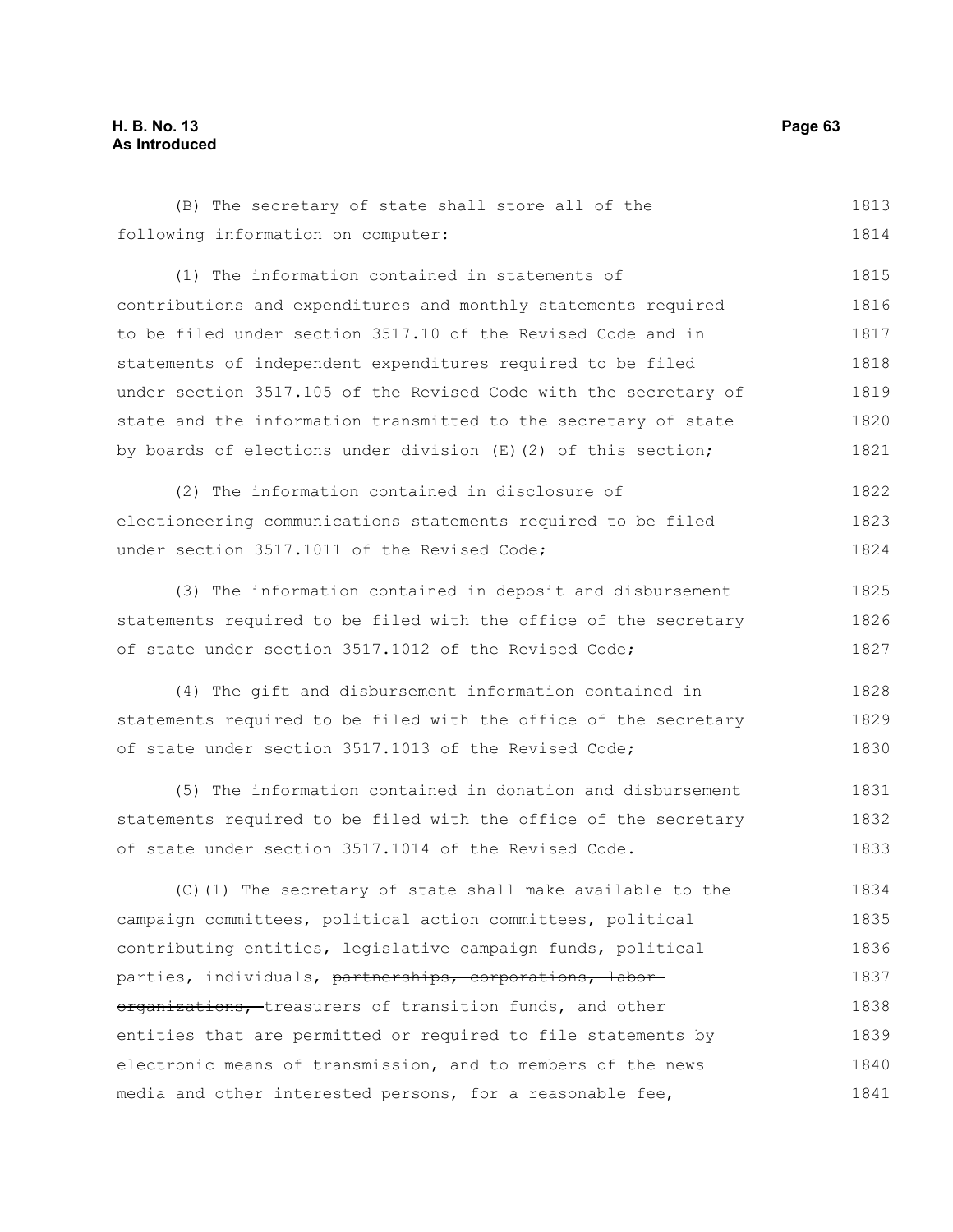computer programs that are compatible with the secretary of state's method of storing the information contained in the statements. 1842 1843 1844

(2) The secretary of state shall make the information required to be stored under division (B) of this section available on computer at the secretary of state's office so that, to the maximum extent feasible, individuals may obtain at the secretary of state's office any part or all of that information for any given year, subject to the limitation expressed in division (D) of this section. 1845 1846 1847 1848 1849 1850 1851

(D) The secretary of state shall keep the information stored on computer under division (B) of this section for at least six years. 1852 1853 1854

(E)(1) Subject to division (J) of this section and subject to the secretary of state having implemented, tested, and verified the successful operation of any system the secretary of state prescribes pursuant to division  $(F)$  (1) of this section and divisions (C)(6)(b) and (D)(6) of section 3517.10 of the Revised Code for the filing of campaign finance statements by electronic means of transmission, each of the following entities shall be permitted or required to file statements by electronic means of transmission, as applicable: 1855 1856 1857 1858 1859 1860 1861 1862 1863

(a) The campaign committee of each candidate for statewide office may file the statements prescribed by section 3517.10 of the Revised Code by electronic means of transmission or, if the total amount of the contributions received or the total amount of the expenditures made by the campaign committee for the applicable reporting period as specified in division (A) of section 3517.10 of the Revised Code exceeds ten thousand dollars, shall file those statements by electronic means of 1864 1865 1866 1867 1868 1869 1870 1871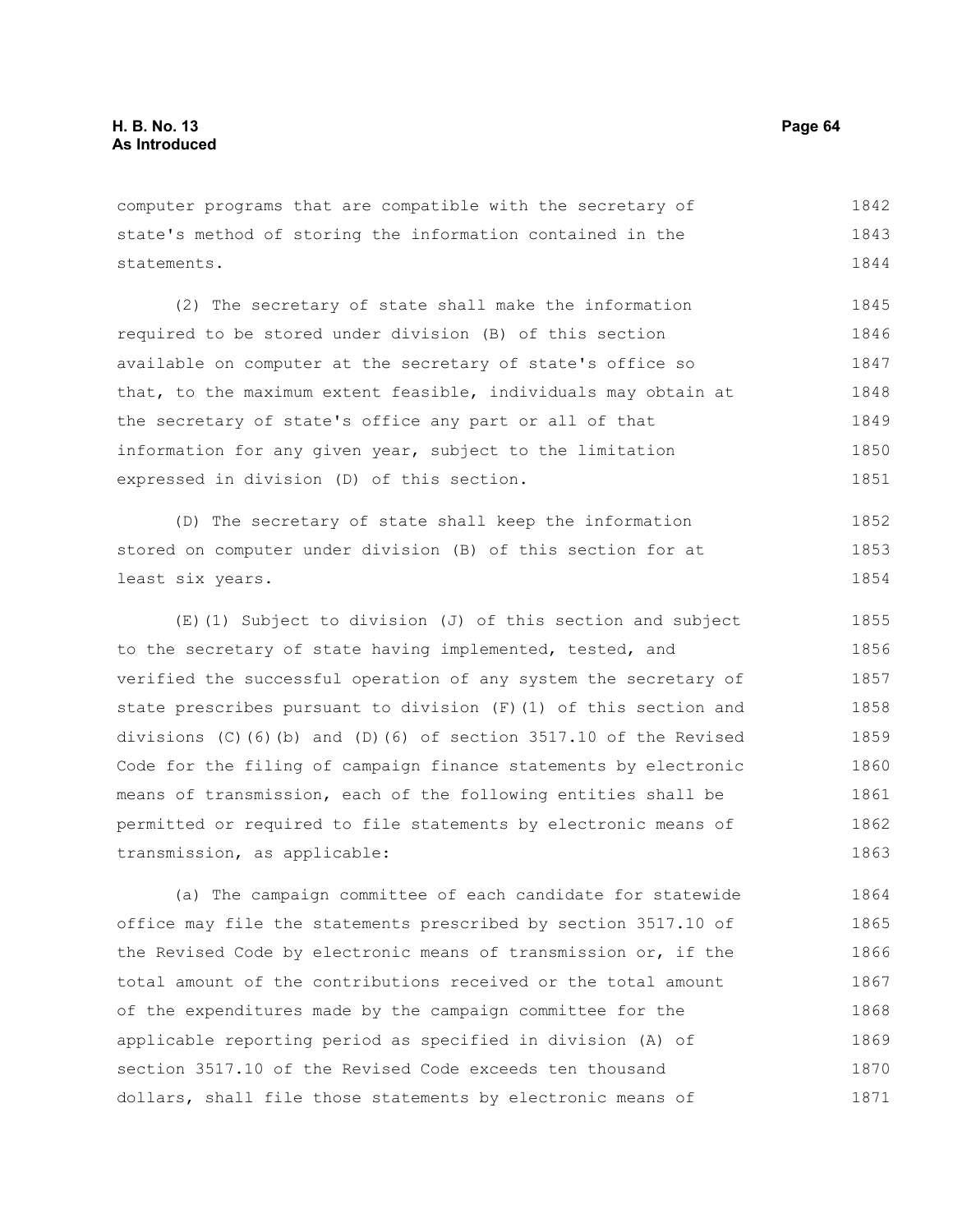## **H. B. No. 13 Page 65 As Introduced**

#### transmission.

(b) A campaign committee of a candidate for the office of member of the general assembly or a campaign committee of a candidate for the office of judge of a court of appeals may file the statements prescribed by section 3517.10 of the Revised Code in accordance with division (A)(2) of section 3517.11 of the Revised Code or by electronic means of transmission to the office of the secretary of state or, if the total amount of the contributions received by the campaign committee for the applicable reporting period as specified in division (A) of section 3517.10 of the Revised Code exceeds ten thousand dollars, shall file those statements by electronic means of transmission to the office of the secretary of state. 1873 1874 1875 1876 1877 1878 1879 1880 1881 1882 1883 1884

(c) A campaign committee of a candidate for an office other than a statewide office, the office of member of the general assembly, or the office of judge of a court of appeals may file the statements prescribed by section 3517.10 of the Revised Code by electronic means of transmission to the secretary of state or the board of elections, as applicable. 1885 1886 1887 1888 1889 1890

(d) A political action committee and a political contributing entity described in division (A)(1) of section 3517.11 of the Revised Code, a legislative campaign fund, and a state political party may file the statements prescribed by section 3517.10 of the Revised Code by electronic means of transmission to the office of the secretary of state or, if the total amount of the contributions received or the total amount of the expenditures made by the political action committee, political contributing entity, legislative campaign fund, or state political party for the applicable reporting period as specified in division (A) of section 3517.10 of the Revised Code 1891 1892 1893 1894 1895 1896 1897 1898 1899 1900 1901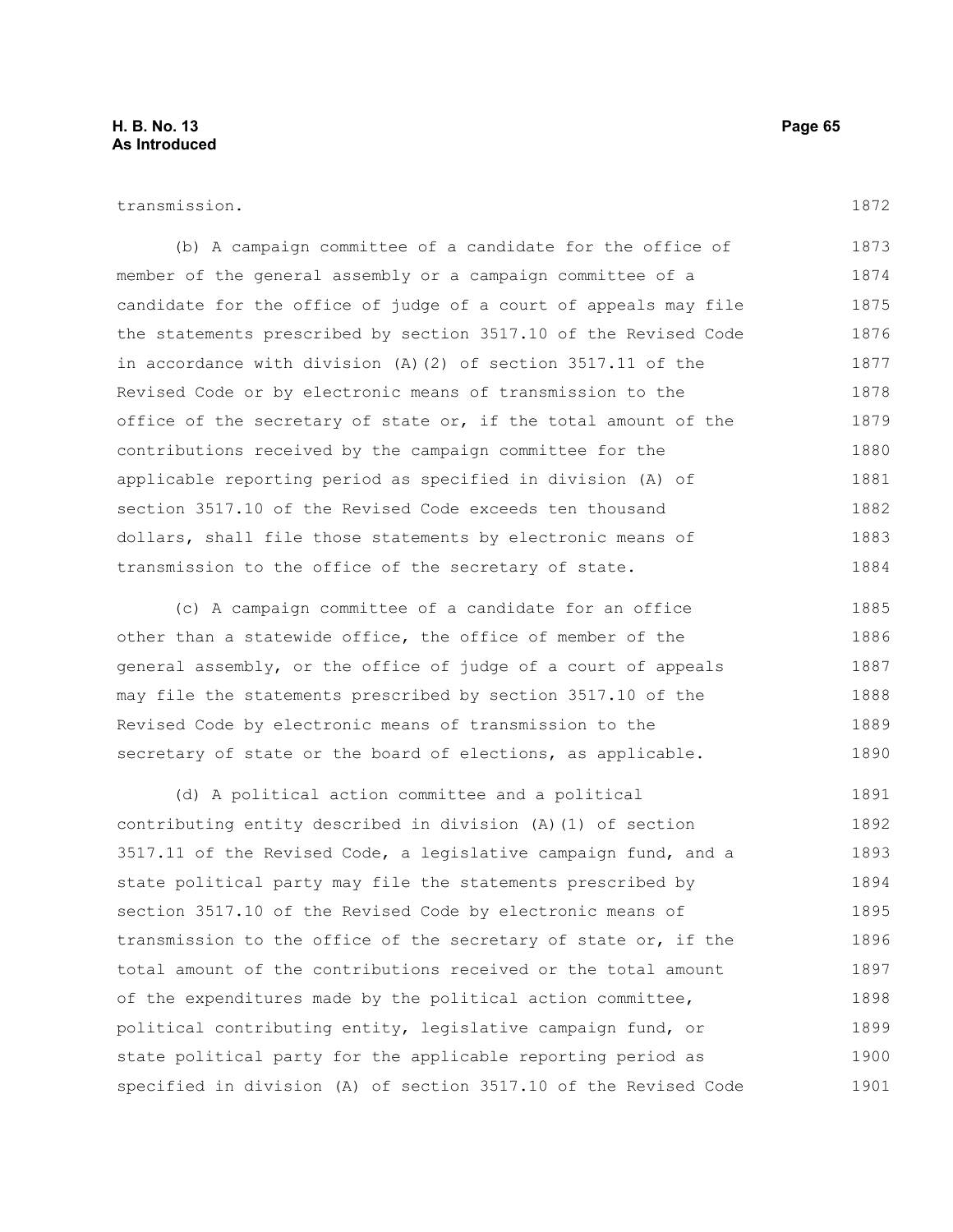exceeds ten thousand dollars, shall file those statements by electronic means of transmission. 1902 1903

(e) A county political party shall file the statements prescribed by section 3517.10 of the Revised Code with respect to its state candidate fund by electronic means of transmission to the office of the secretary of state. 1904 1905 1906 1907

(f) A county political party may file all other statements prescribed by section 3517.10 of the Revised Code by electronic means of transmission to the board of elections. 1908 1909 1910

(g) A political action committee or political contributing entity described in division (A)(3) of section 3517.11 of the Revised Code may file the statements prescribed by section 3517.10 of the Revised Code by electronic means of transmission to the board of elections. 1911 1912 1913 1914 1915

(h) Any individual, partnership, or other-entity that makes independent expenditures in support of or opposition to a statewide candidate or a statewide ballot issue or question as provided in division (B)(2)(b) or (C)(2)(b) of section  $3517.105$ of the Revised Code may file the statement specified in that division by electronic means of transmission to the office of the secretary of state or, if the total amount of independent expenditures made during the reporting period under that division exceeds ten thousand dollars, shall file the statement specified in that division by electronic means of transmission. 1916 1917 1918 1919 1920 1921 1922 1923 1924 1925

(i) Any individual, partnership, or other-entity that makes independent expenditures in support of or opposition to a candidate or ballot issue other than a statewide candidate or a statewide ballot issue as provided in division (B)(2)(b) or (C) (2)(b) of section 3517.105 of the Revised Code may file the 1926 1927 1928 1929 1930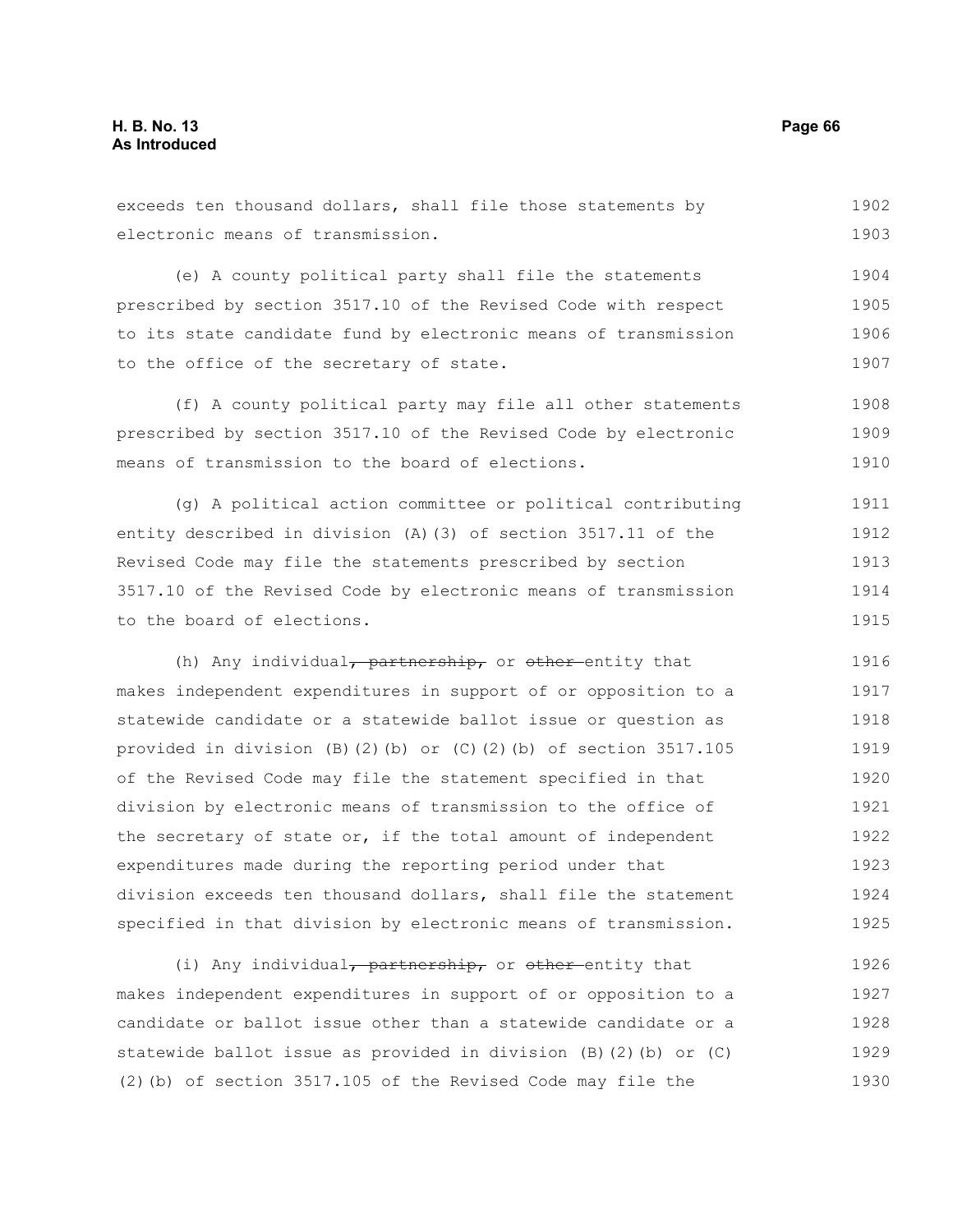## **H. B. No. 13 Page 67 As Introduced**

statement specified in that division by electronic means of transmission to the board of elections. 1931 1932

(2) A board of elections that receives a statement by electronic means of transmission shall transmit that statement to the secretary of state within five business days after receiving the statement. If the board receives an addendum or an amended statement from an entity that filed a statement with the board by electronic means of transmission, the board shall transmit the addendum or amended statement to the secretary of state not later than the close of business on the day the board received the addendum or amended statement. 1933 1934 1935 1936 1937 1938 1939 1940 1941

(3)(a) Except as otherwise provided in division  $(E)$  (3)(b) of this section, within five business days after a statement filed under division (E)(1) of this section is received by the secretary of state by electronic or other means of transmission, the secretary of state shall make available online to the public through the internet, as provided in division (G) of this section, the contribution and expenditure information in that statement. 1942 1943 1944 1945 1946 1947 1948 1949

(b) The secretary of state shall not make available online to the public through the internet any contribution or expenditure information contained in a statement for any candidate until the secretary of state is able to make available online to the public through the internet the contribution and expenditure information for all candidates for a particular office, or until the applicable filing deadline for that statement has passed, whichever is sooner. As soon as the secretary of state has available all of the contribution and expenditure information for all candidates for a particular office, or as soon as the applicable filing deadline for a 1950 1951 1952 1953 1954 1955 1956 1957 1958 1959 1960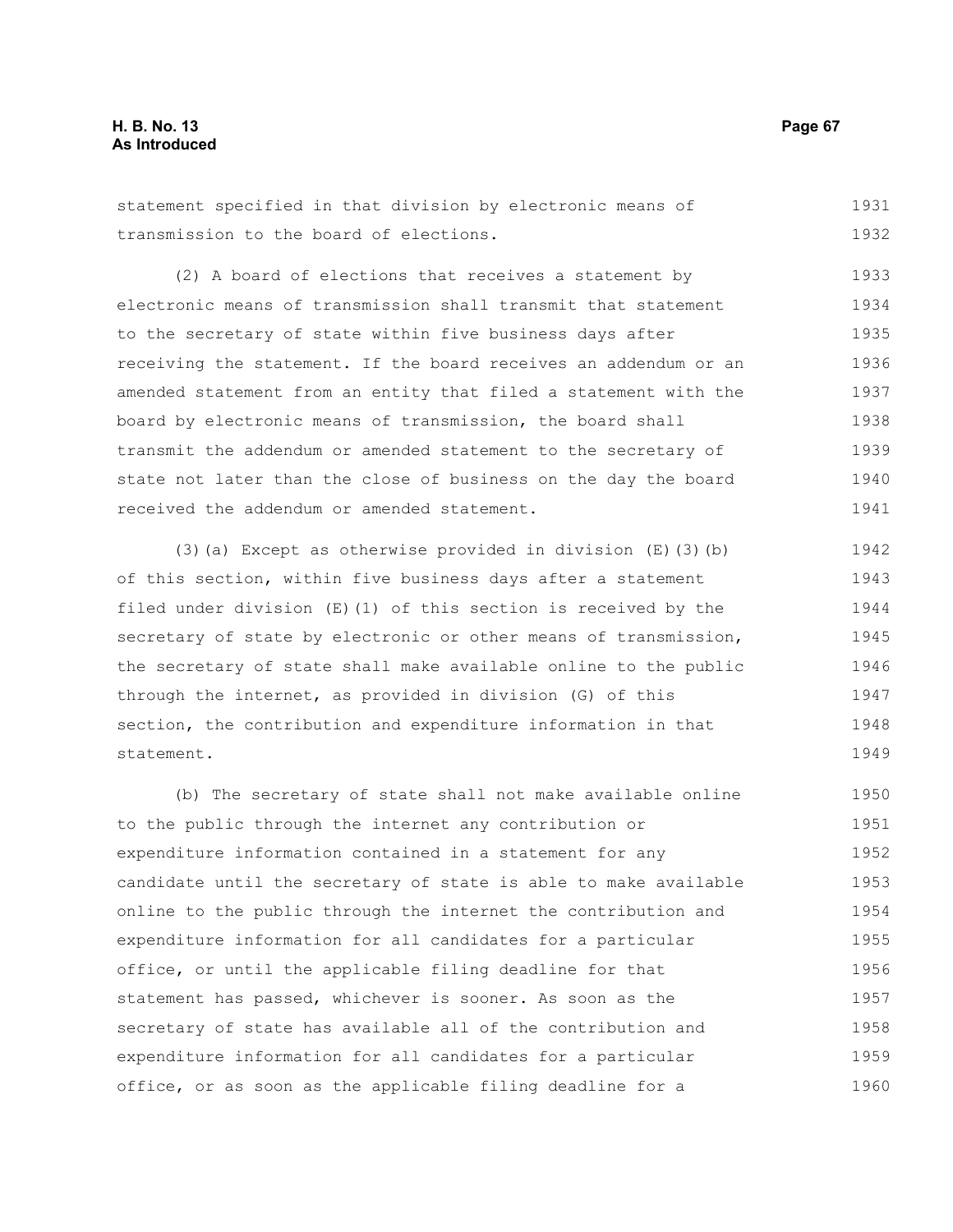statement has passed, whichever is sooner, the secretary of state shall simultaneously make available online to the public through the internet the information for all candidates for that office. 1961 1962 1963 1964

(4)(a) If a statement filed by electronic means of transmission is found to be incomplete or inaccurate after the examination of the statement for completeness and accuracy pursuant to division (B)(3)(a) of section 3517.11 of the Revised Code, the entity that filed the statement shall file by electronic means of transmission any addendum to the statement that provides the information necessary to complete or correct the statement or, if required under that division, an amended statement. 1965 1966 1967 1968 1969 1970 1971 1972 1973

(b) Within five business days after the secretary of state receives an addendum to the statement or an amended statement by electronic or other means of transmission, the secretary of state shall make the contribution and expenditure information in the addendum or amended statement available online to the public through the internet as provided in division (G) of this section. 1974 1975 1976 1977 1978 1979 1980

(5) If a campaign committee for the office of member of the general assembly or a campaign committee of a candidate for the office of judge of a court of appeals files a statement, addendum, or amended statement by printed version only with the appropriate board of elections, the campaign committee shall file two copies of the printed version of the statement, addendum, or amended statement with the board of elections. The board of elections shall send one of those copies by certified mail or an electronic copy to the secretary of state before the close of business on the day the board of elections receives the 1981 1982 1983 1984 1985 1986 1987 1988 1989 1990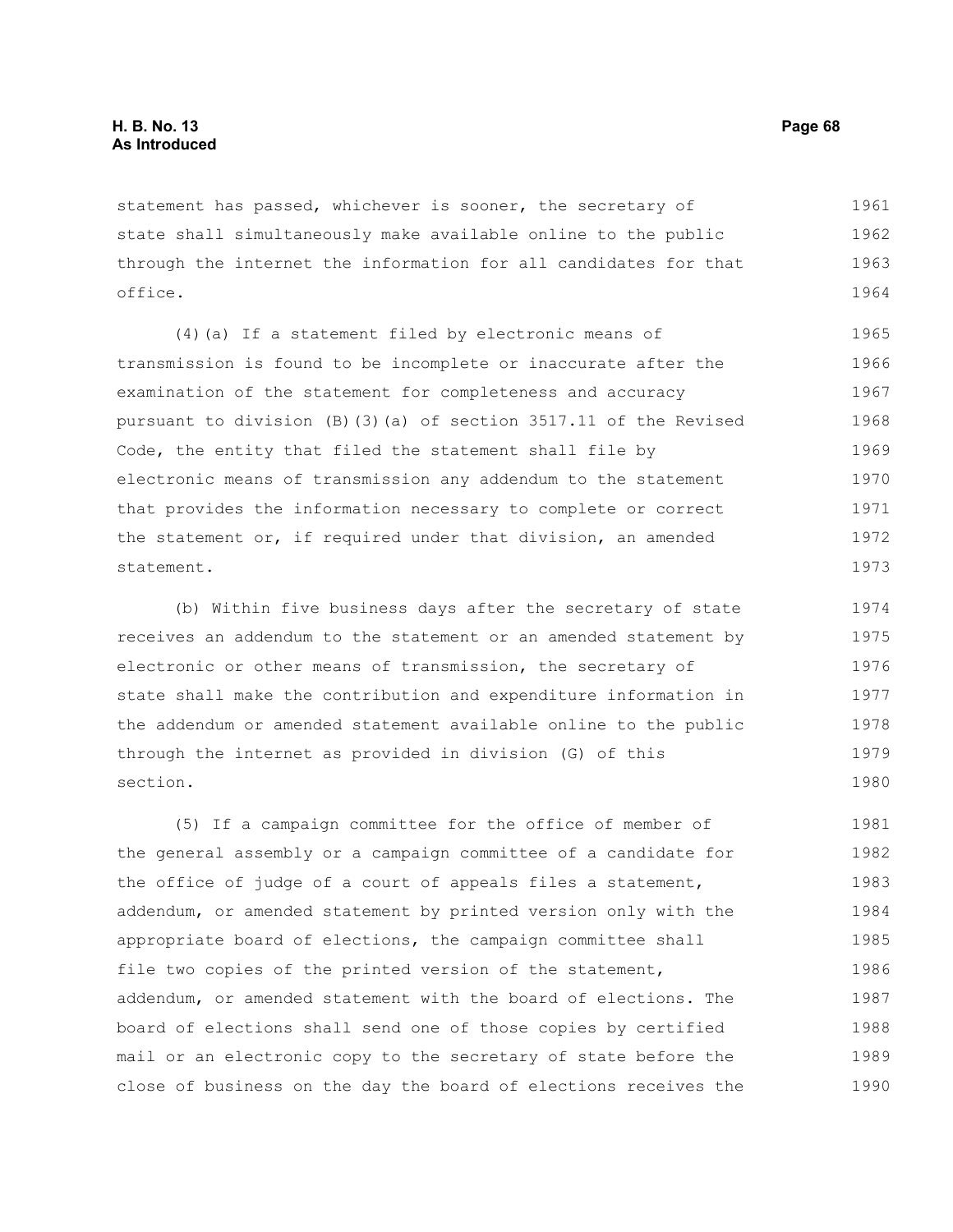1991

2013

statement, addendum, or amended statement.

(F)(1) The secretary of state, by rule adopted pursuant to section 3517.23 of the Revised Code, shall prescribe one or more techniques by which a person who executes and transmits to the secretary of state or a board of elections by electronic means a statement of contributions and expenditures, a statement of independent expenditures, a disclosure of electioneering communications statement, a deposit and disbursement statement, a gift and disbursement statement, or a donation and disbursement statement, an addendum to any of those statements, an amended statement of contributions and expenditures, an amended statement of independent expenditures, an amended disclosure of electioneering communications statement, an amended deposit and disbursement statement, an amended gift and disbursement statement, or an amended donation and disbursement statement, under this section or section 3517.10, 3517.105, 3517.1011, 3517.1012, 3517.1013, or 3517.1014 of the Revised Code shall electronically sign the statement, addendum, or amended statement. Any technique prescribed by the secretary of state pursuant to this division shall create an electronic signature that satisfies all of the following: 1992 1993 1994 1995 1996 1997 1998 1999 2000 2001 2002 2003 2004 2005 2006 2007 2008 2009 2010 2011

(a) It is unique to the signer. 2012

(b) It objectively identifies the signer.

(c) It involves the use of a signature device or other means or method that is under the sole control of the signer and that cannot be readily duplicated or compromised. 2014 2015 2016

(d) It is created and linked to the electronic record to which it relates in a manner that, if the record or signature is intentionally or unintentionally changed after signing, the 2017 2018 2019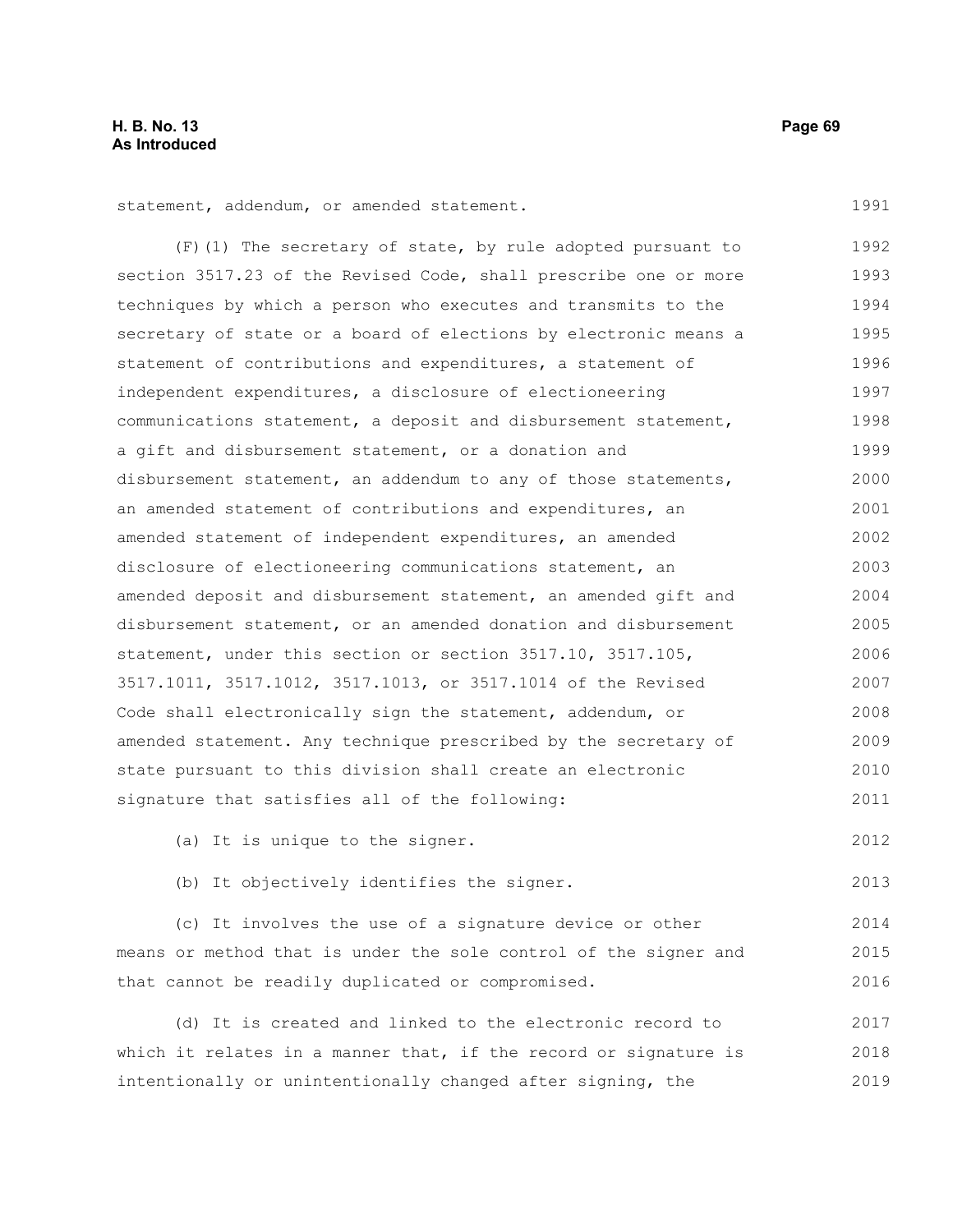electronic signature is invalidated.

(2) An electronic signature prescribed by the secretary of state under division (F)(1) of this section shall be attached to or associated with the statement of contributions and expenditures, the statement of independent expenditures, the disclosure of electioneering communications statement, the deposit and disbursement statement, the gift and disbursement statement, or the donation and disbursement statement, the addendum to any of those statements, the amended statement of contributions and expenditures, the amended statement of independent expenditures, the amended disclosure of electioneering communications statement, the amended deposit and disbursement statement, the amended gift and disbursement statement, or the amended donation and disbursement statement that is executed and transmitted by electronic means by the person to whom the electronic signature is attributed. The electronic signature that is attached to or associated with the statement, addendum, or amended statement under this division shall be binding on all persons and for all purposes under the campaign finance reporting law as if the signature had been handwritten in ink on a printed form. 2021 2022 2023 2024 2025 2026 2027 2028 2029 2030 2031 2032 2033 2034 2035 2036 2037 2038 2039 2040

(G) The secretary of state shall make all of the following information available online to the public by any means that are searchable, viewable, and accessible through the internet: 2041 2042 2043

(1) The contribution and expenditure, the contribution and disbursement, the deposit and disbursement, the gift and disbursement, or the donation and disbursement information in all statements, all addenda to the statements, and all amended statements that are filed with the secretary of state by electronic or other means of transmission under this section or 2044 2045 2046 2047 2048 2049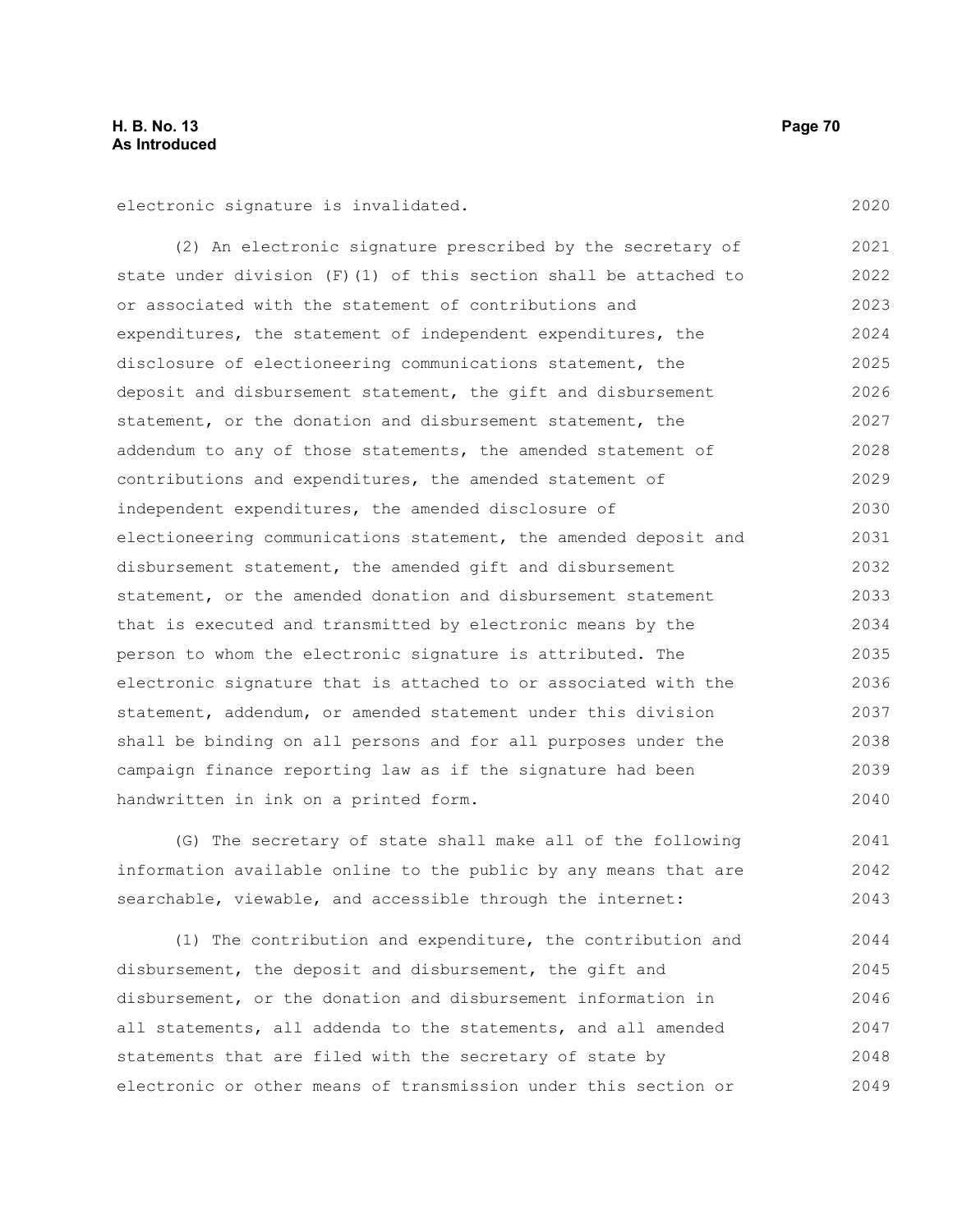section 3517.10, 3517.105, 3517.1011, 3517.1012, 3517.1013, 3517.1014, or 3517.11 of the Revised Code; (2) The contribution and expenditure or the deposit and disbursement information in all statements that are filed with a board of elections by electronic means of transmission, and in all addenda to those statements and all amended versions of those statements, under this section or section 3517.10, 3517.105, 3517.1012, or 3517.11 of the Revised Code. (H)(1) As used in this division, "library" means a library that is open to the public and that is one of the following: (a) A library that is maintained and regulated under section 715.13 of the Revised Code; (b) A library that is created, maintained, and regulated under Chapter 3375. of the Revised Code. (2) The secretary of state shall notify all libraries of the location on the internet at which the contribution and expenditure, contribution and disbursement, deposit and disbursement, gift and disbursement, or donation and disbursement information in campaign finance statements required to be made available online to the public through the internet pursuant to division (G) of this section may be accessed. If that location is part of the world wide web and if the secretary of state has notified a library of that world wide web location as required by this division, the library shall include a link to that world wide web location on each internetconnected computer it maintains that is accessible to the public. 2051 2052 2053 2054 2055 2056 2057 2058 2059 2060 2061 2062 2063 2064 2065 2066 2067 2068 2069 2070 2071 2072 2073 2074 2075 2076

(3) If the system the secretary of state prescribes for the filing of campaign finance statements by electronic means of 2077 2078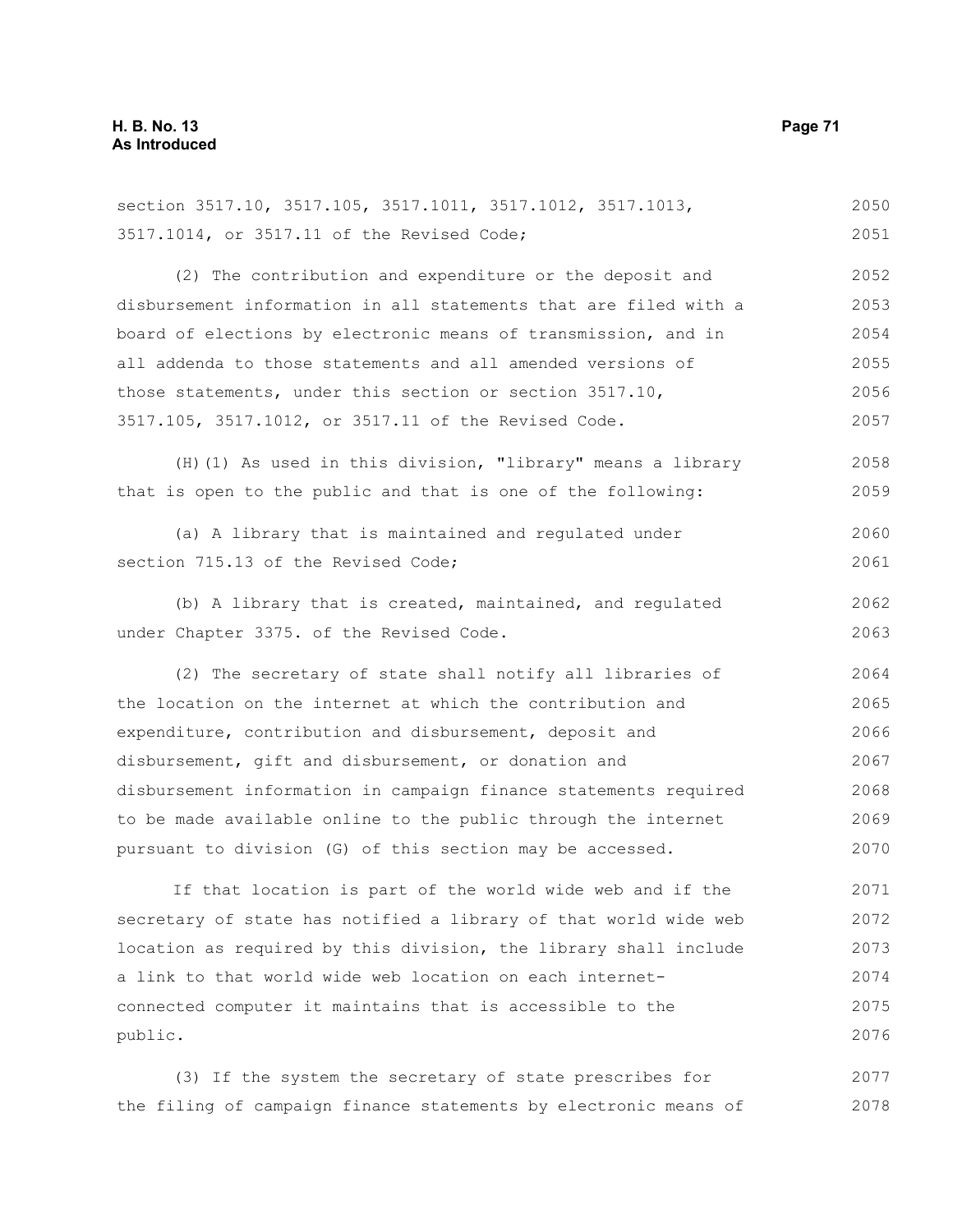### **H. B. No. 13 Page 72 As Introduced**

transmission pursuant to division (F)(1) of this section and divisions  $(C)$  (6)(b) and (D)(6) of section 3517.10 of the Revised Code includes filing those statements through the internet via the world wide web, the secretary of state shall notify all libraries of the world wide web location at which those statements may be filed. 2079 2080 2081 2082 2083 2084

If those statements may be filed through the internet via the world wide web and if the secretary of state has notified a library of that world wide web location as required by this division, the library shall include a link to that world wide web location on each internet-connected computer it maintains that is accessible to the public. 2085 2086 2087 2088 2089 2090

(I) It is an affirmative defense to a complaint or charge brought against any campaign committee, political action committee, political contributing entity, legislative campaign fund,  $\theta$  -political party, any individual, partnership, or other entity, any person making disbursements to pay the direct costs of producing or airing electioneering communications, or any treasurer of a transition fund, for the failure to file by electronic means of transmission a campaign finance statement as required by this section or section 3517.10, 3517.105, 3517.1011, 3517.1012, 3517.1013, or 3517.1014 of the Revised Code that all of the following apply to the campaign committee, political action committee, political contributing entity, legislative campaign fund,  $\Theta$ <sup>x</sup>-political party, the individual, partnership, or other entity, the person making disbursements to pay the direct costs of producing or airing electioneering communications, or the treasurer of a transition fund that failed to so file: 2091 2092 2093 2094 2095 2096 2097 2098 2099 2100 2101 2102 2103 2104 2105 2106 2107

(1) The campaign committee, political action committee,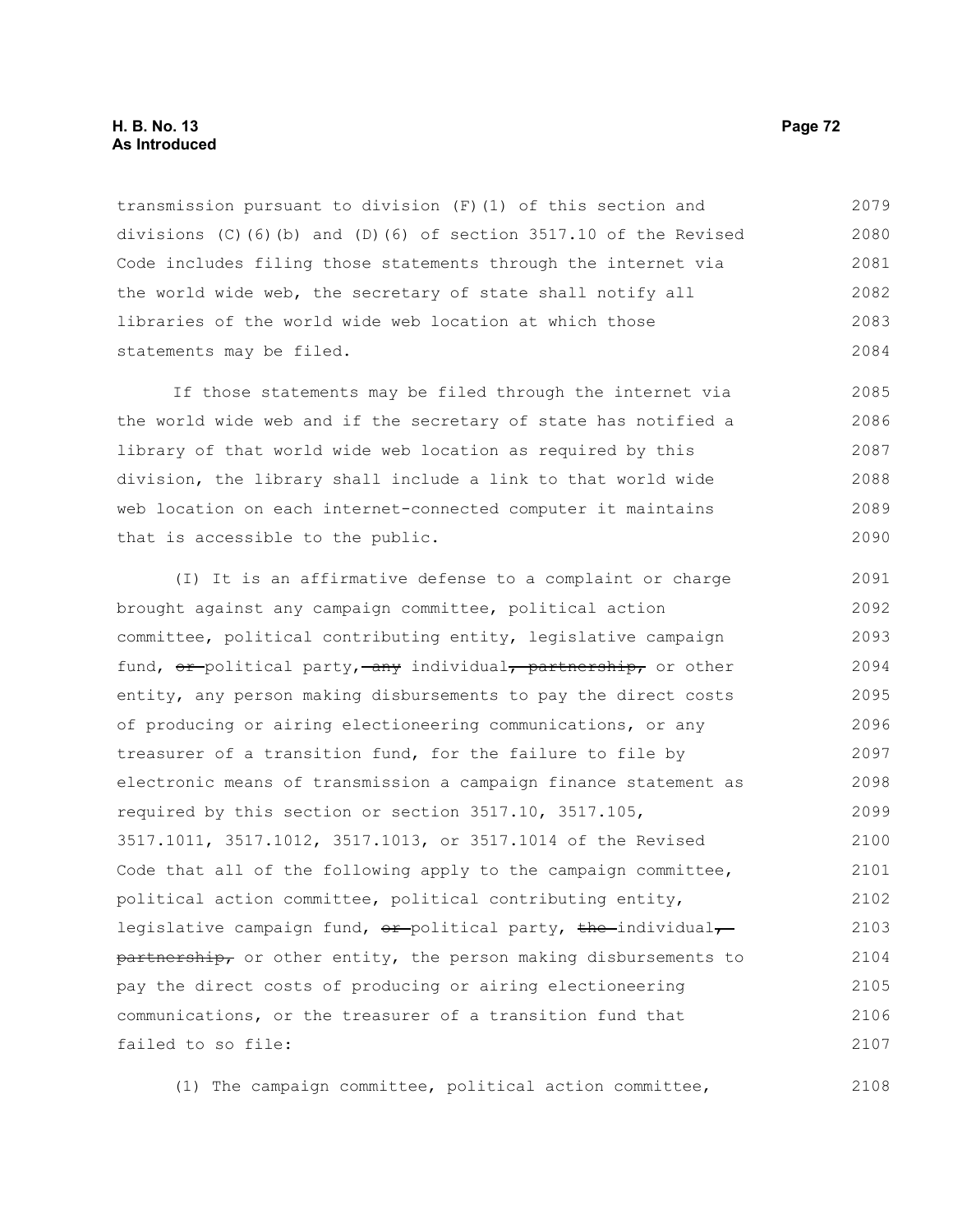# **H. B. No. 13 Page 73 As Introduced**

political contributing entity, legislative campaign fund,  $\sigma$ political party, the individual, partnership, or other entity, the person making disbursements to pay the direct costs of producing or airing electioneering communications, or the treasurer of a transition fund attempted to file by electronic means of transmission the required statement prior to the deadline set forth in the applicable section. 2109 2110 2111 2112 2113 2114 2115

(2) The campaign committee, political action committee, political contributing entity, legislative campaign fund,  $\sigma$ political party, the individual, partnership, or other entity, the person making disbursements to pay the direct costs of producing or airing electioneering communications, or the treasurer of a transition fund was unable to file by electronic means of transmission due to an expected or unexpected shutdown of the whole or part of the electronic campaign finance statement-filing system, such as for maintenance or because of hardware, software, or network connection failure. 2116 2117 2118 2119 2120 2121 2122 2123 2124 2125

(3) The campaign committee, political action committee, political contributing entity, legislative campaign fund,  $\theta$ political party, the individual, partnership, or other entity, the person making disbursements to pay the direct costs of producing or airing electioneering communications, or the treasurer of a transition fund filed by electronic means of transmission the required statement within a reasonable period of time after being unable to so file it under the circumstance described in division (I)(2) of this section. 2126 2127 2128 2129 2130 2131 2132 2133 2134

(J)(1) The secretary of state shall adopt rules pursuant to Chapter 119. of the Revised Code to permit a campaign committee of a candidate for statewide office that makes expenditures of less than twenty-five thousand dollars during 2135 2136 2137 2138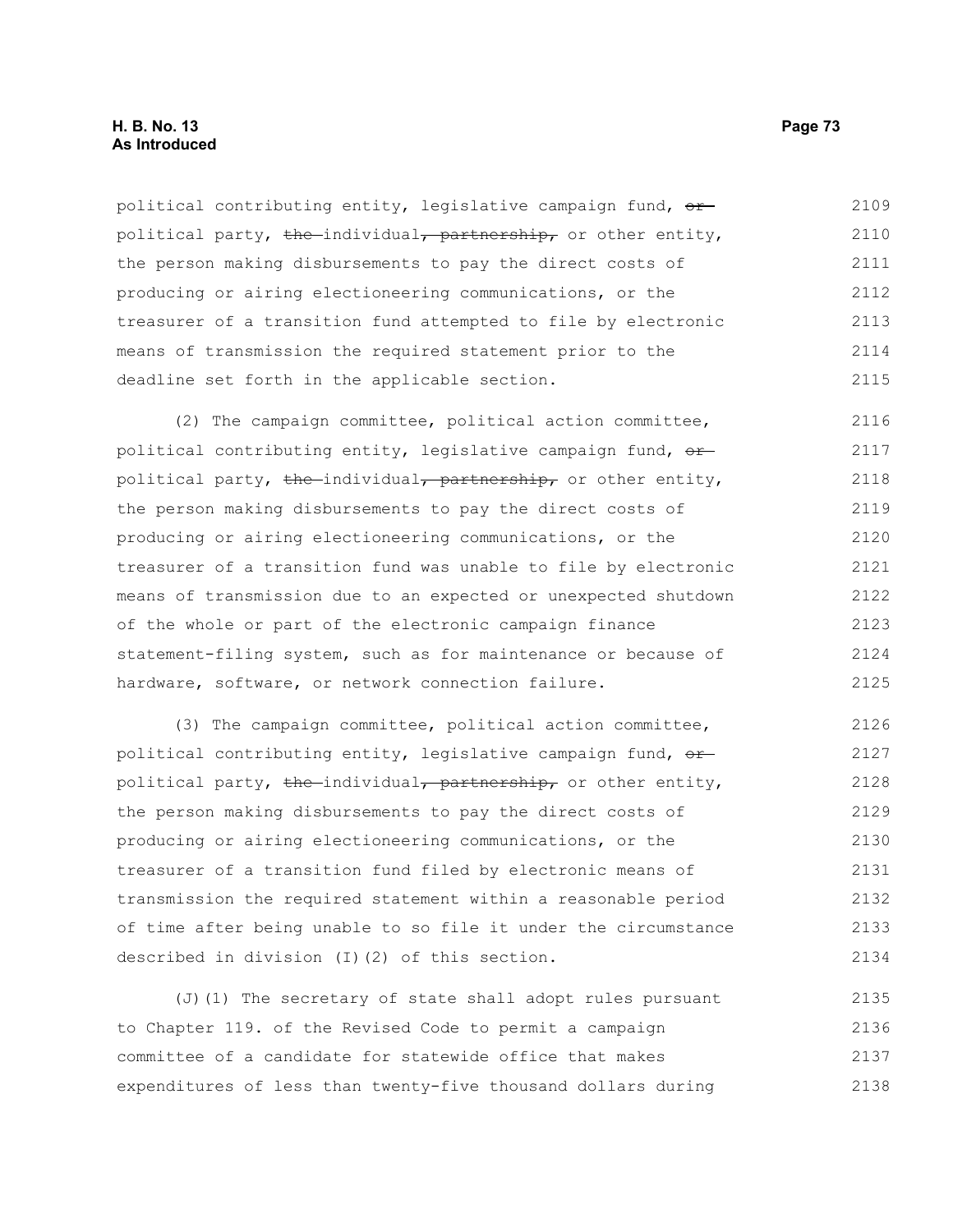the filing period or a campaign committee for the office of member of the general assembly or the office of judge of a court of appeals that would otherwise be required to file campaign finance statements by electronic means of transmission under division (E) of this section to file those statements by paper with the office of the secretary of state. Those rules shall provide for all of the following: 2139 2140 2141 2142 2143 2144 2145

(a) An eligible campaign committee that wishes to file a campaign finance statement by paper instead of by electronic means of transmission shall file the statement on paper with the office of the secretary of state not sooner than twenty-four hours after the end of the filing period set forth in section 3517.10 of the Revised Code that is covered by the applicable statement. 2146 2147 2148 2149 2150 2151 2152

(b) The statement shall be accompanied by a fee, the amount of which the secretary of state shall determine by rule. The amount of the fee established under this division shall not exceed the data entry and data verification costs the secretary of state will incur to convert the information on the statement to an electronic format as required under division (G) of this section. 2153 2154 2155 2156 2157 2158 2159

(c) The secretary of state shall arrange for the information in campaign finance statements filed pursuant to division (J) of this section to be made available online to the public through the internet in the same manner, and at the same times, as information is made available under divisions (E) and (G) of this section for candidates whose campaign committees file those statements by electronic means of transmission. 2160 2161 2162 2163 2164 2165 2166

(d) The candidate of an eligible campaign committee that intends to file a campaign finance statement pursuant to 2167 2168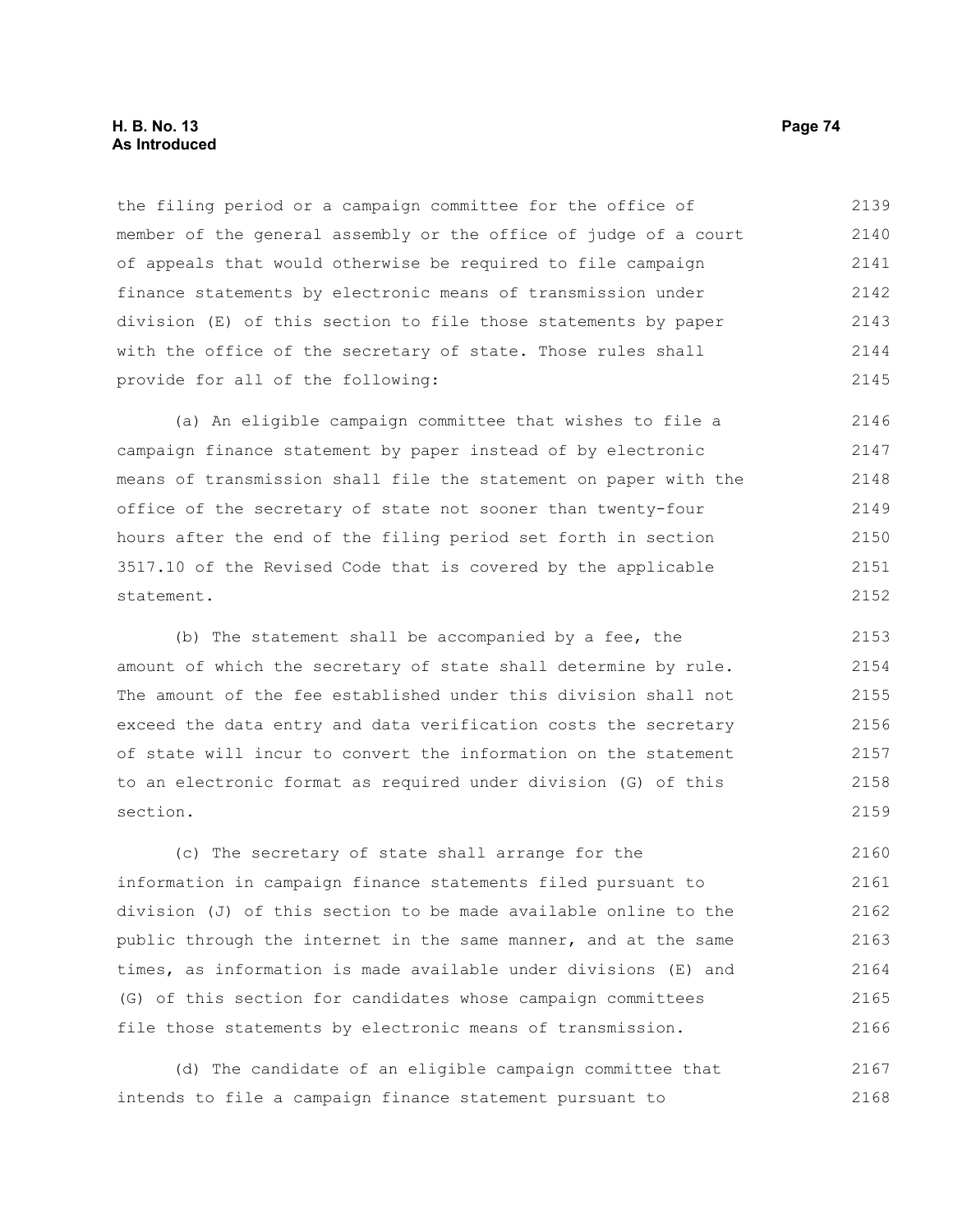# **H. B. No. 13 Page 75 As Introduced**

division (J) of this section shall file a notice indicating that the candidate's campaign committee intends to so file and stating that filing the statement by electronic means of transmission would constitute a hardship for the candidate or for the eligible campaign committee. 2169 2170 2171 2172 2173

(e) An eligible campaign committee that files a campaign finance statement on paper pursuant to division (J) of this section shall review the contribution and information made available online by the secretary of state with respect to that paper filing and shall notify the secretary of state of any errors with respect to that filing that appear in the data made available on that web site. 2174 2175 2176 2177 2178 2179 2180

(f) If an eligible campaign committee whose candidate has filed a notice in accordance with rules adopted under division (J)(1)(d) of this section subsequently fails to file that statement on paper by the applicable deadline established in rules adopted under division (J)(1)(a) of this section, penalties for the late filing of the campaign finance statement shall apply to that campaign committee for each day after that paper filing deadline, as if the campaign committee had filed the statement after the applicable deadline set forth in division (A) of section 3517.10 of the Revised Code. 2181 2182 2183 2184 2185 2186 2187 2188 2189 2190

(2) The process for permitting campaign committees that would otherwise be required to file campaign finance statements by electronic means of transmission to file those statements on paper with the office of the secretary of state that is required to be developed under division (J)(1) of this section shall be in effect and available for use by eligible campaign committees for all campaign finance statements that are required to be filed on or after June 30, 2005. Notwithstanding any provision 2191 2192 2193 2194 2195 2196 2197 2198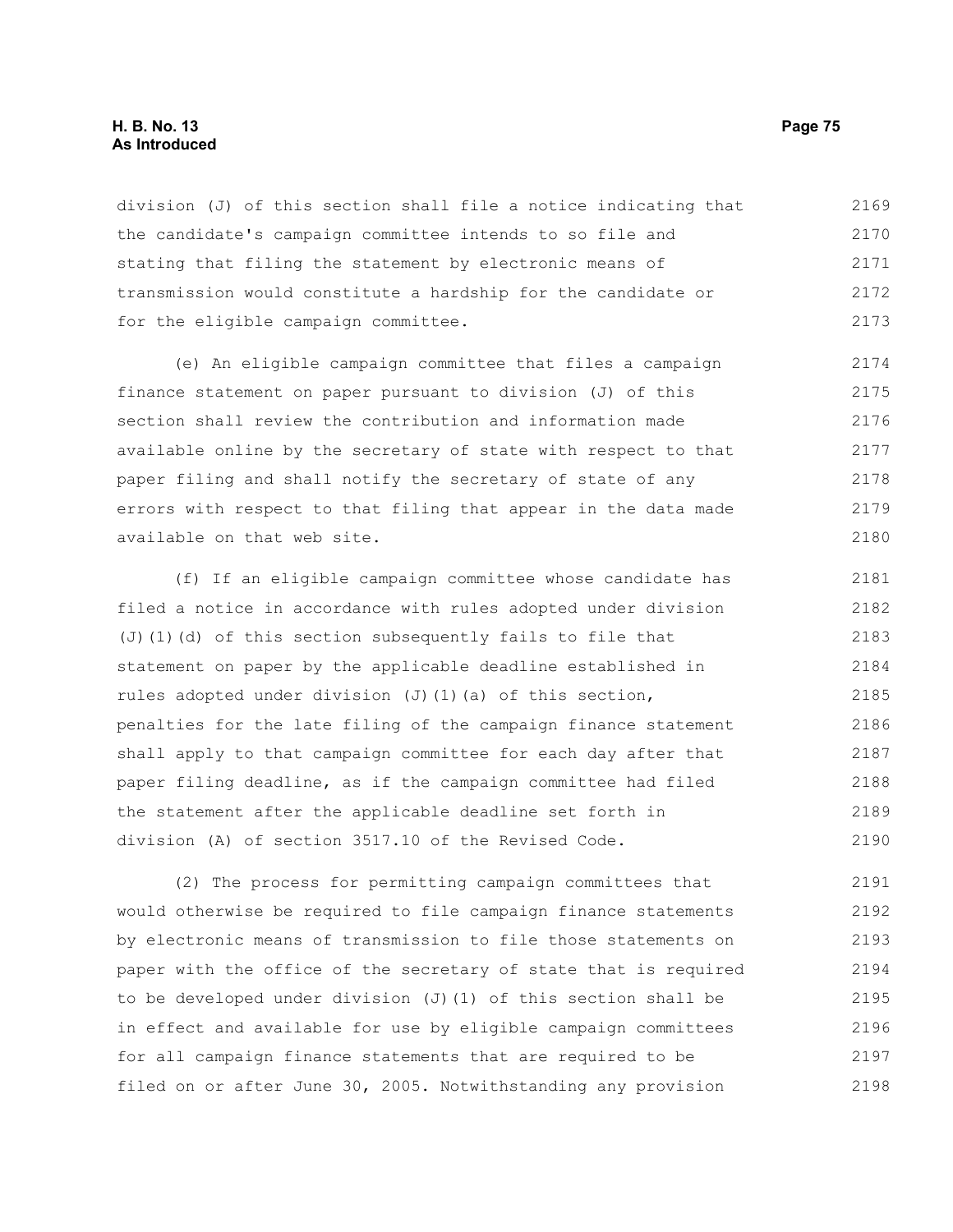# **H. B. No. 13 Page 76 As Introduced**

of the Revised Code to the contrary, if the process the secretary of state is required to develop under division  $(L)$  (1) of this section is not in effect and available for use on and after June 30, 2005, all penalties for the failure of campaign committees to file campaign finance statements by electronic means of transmission shall be suspended until such time as that process is in effect and available for use. 2199 2200 2201 2202 2203 2204 2205

(3) Notwithstanding any provision of the Revised Code to the contrary, any eligible campaign committee that files campaign finance statements on paper with the office of the secretary of state pursuant to division  $(J)$  (1) of this section shall be deemed to have filed those campaign finance statements by electronic means of transmission to the office of the secretary of state. 2206 2207 2208 2209 2210 2211 2212

**Sec. 3517.1011.** (A) As used in this section:

(1) "Address" has the same meaning as in section 3517.10 of the Revised Code. 2214 2215

(2) "Broadcast, cable, or satellite communication" means a communication that is publicly distributed by a television station, radio station, cable television system, or satellite system. 2216 2217 2218 2219

(3) "Candidate" has the same meaning as in section 3501.01 of the Revised Code. 2220 2221

(4) "Contribution" means any loan, gift, deposit, forgiveness of indebtedness, donation, advance, payment, or transfer of funds or of anything of value, including a transfer of funds from an inter vivos or testamentary trust or decedent's estate, and the payment by any person other than the person to whom the services are rendered for the personal services of 2222 2223 2224 2225 2226 2227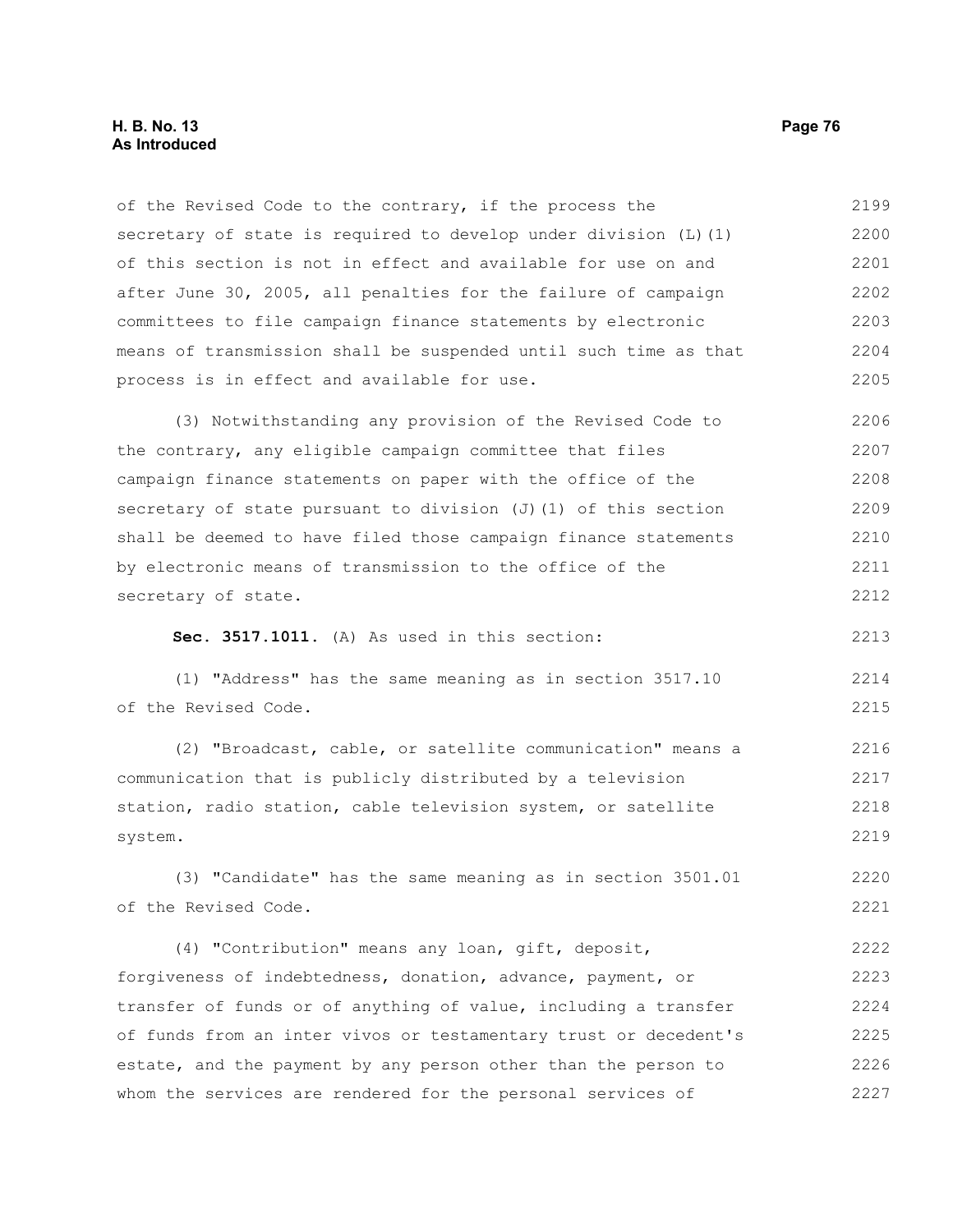another person, that is made, received, or used to pay the direct costs of producing or airing electioneering communications. 2228 2229 2230

(5)(a) "Coordinated electioneering communication" means any electioneering communication that is made pursuant to any arrangement, coordination, or direction by a candidate or a candidate's campaign committee, by an officer, agent, employee, or consultant of a candidate or a candidate's campaign committee, or by a former officer, former agent, former employee, or former consultant of a candidate or a candidate's campaign committee prior to the airing, broadcasting, or cablecasting of the communication. An electioneering communication is presumed to be a "coordinated electioneering communication" when it is either of the following: 2231 2232 2233 2234 2235 2236 2237 2238 2239 2240 2241

(i) Based on information about a candidate's plans, projects, or needs provided to the person making the disbursement by the candidate or the candidate's campaign committee, by an officer, agent, employee, or consultant of the candidate or the candidate's campaign committee, or by a former officer, former agent, former employee, or former consultant of the candidate or the candidate's campaign committee, with a view toward having the communication made; 2242 2243 2244 2245 2246 2247 2248 2249

(ii) Made by or through any person who is, or has been, authorized to raise or expend funds on behalf of a candidate or the candidate's campaign committee, who is, or has been, an officer, agent, employee, or consultant of the candidate or of the candidate's campaign committee, or who is, or has been, receiving any form of compensation or reimbursement from the candidate or the candidate's campaign committee or from an officer, agent, employee, or consultant of the candidate or of 2250 2251 2252 2253 2254 2255 2256 2257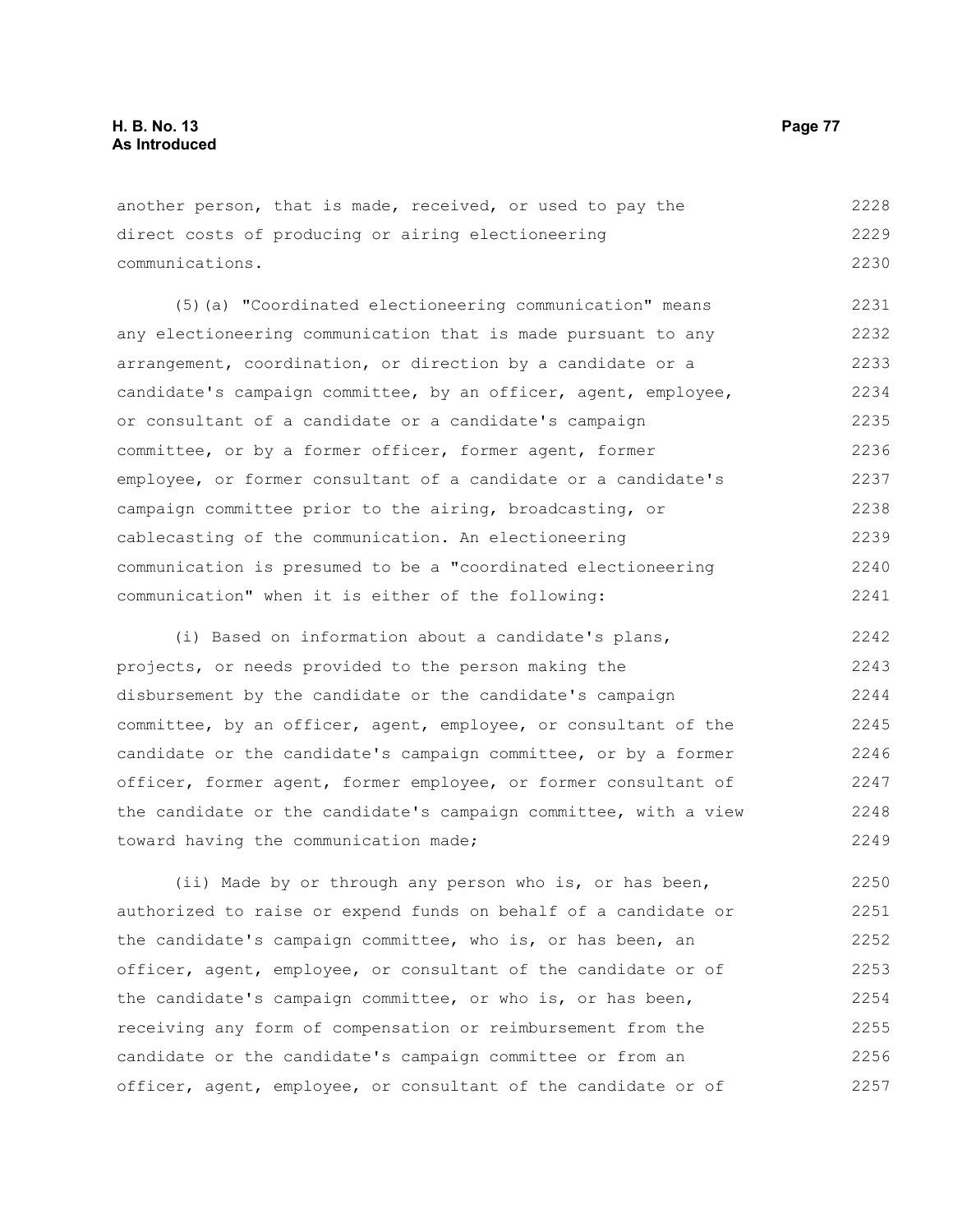the candidate's campaign committee.

(b) An electioneering communication shall not be presumed to be a "coordinated electioneering communication" under division (A)(5)(a)(ii) of this section if the communication is made through any person who provides a service that does not affect the content of the communication, such as communications placed through the efforts of a media buyer, unless that person also affects the content of the communication. 2259 2260 2261 2262 2263 2264 2265

(6) "Disclosure date" means both of the following:

(a) The first date during any calendar year by which a person makes disbursements for the direct costs of producing or airing electioneering communications aggregating in excess of ten thousand dollars; 2267 2268 2269 2270

(b) The same day of the week of each remaining week in the same calendar year as the day of the week of the initial disclosure date established under division (A)(6)(a) of this section, if, during that remaining week, the person makes disbursements for the direct costs of producing or airing electioneering communications aggregating in excess of one dollar. 2271 2272 2273 2274 2275 2276 2277

(7)(a) "Electioneering communication" means any broadcast, cable, or satellite communication that refers to a clearly identified candidate and that is made during either of the following periods of time: 2278 2279 2280 2281

(i) If the person becomes a candidate before the day of the primary election at which candidates will be nominated for election to that office, between the date that the person becomes a candidate and the thirtieth day prior to that primary election, and between the date of the primary election and the 2282 2283 2284 2285 2286

2258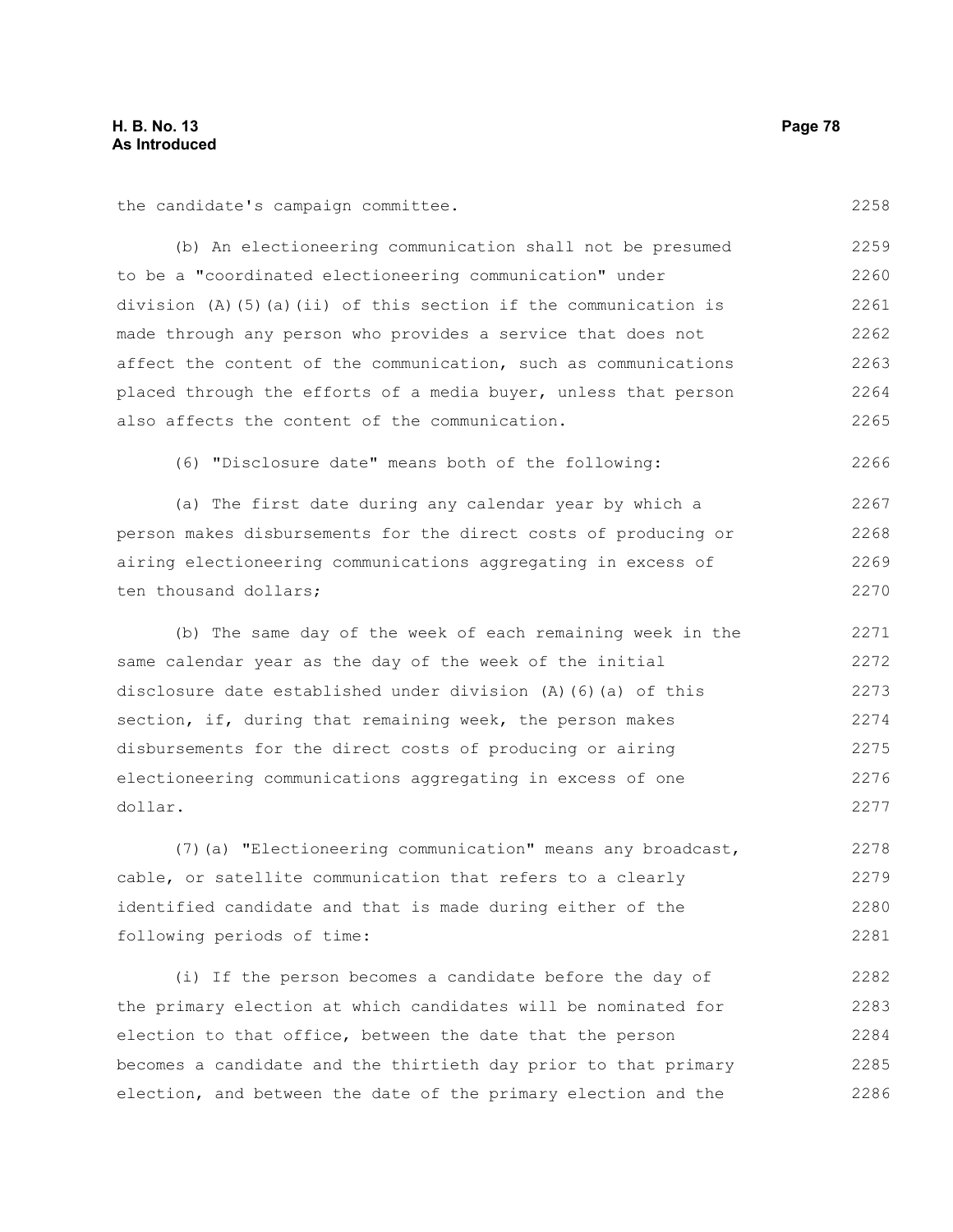thirtieth day prior to the general election at which a candidate will be elected to that office; (ii) If the person becomes a candidate after the day of the primary election at which candidates were nominated for election to that office, between the date of the primary election and the thirtieth day prior to the general election at which a candidate will be elected to that office. (b) "Electioneering communication" does not include any of the following: (i) A communication that is publicly disseminated through a means of communication other than a broadcast, cable, or satellite television or radio station. For example, "electioneering communication" does not include communications appearing in print media, including a newspaper or magazine, handbill, brochure, bumper sticker, yard sign, poster, billboard, and other written materials, including mailings; communications over the internet, including electronic mail; or telephone communications. (ii) A communication that appears in a news story, 2287 2288 2289 2290 2291 2292 2293 2294 2295 2296 2297 2298 2299 2300 2301 2302 2303 2304 2305

commentary, public service announcement, bona fide news programming, or editorial distributed through the facilities of any broadcast, cable, or satellite television or radio station, unless those facilities are owned or controlled by any political party, political committee, or candidate; 2306 2307 2308 2309 2310

(iii) A communication that constitutes an expenditure or an independent expenditure under section 3517.01 of the Revised Code; 2311 2312 2313

(iv) A communication that constitutes a candidate debate or forum or that solely promotes a candidate debate or forum and 2314 2315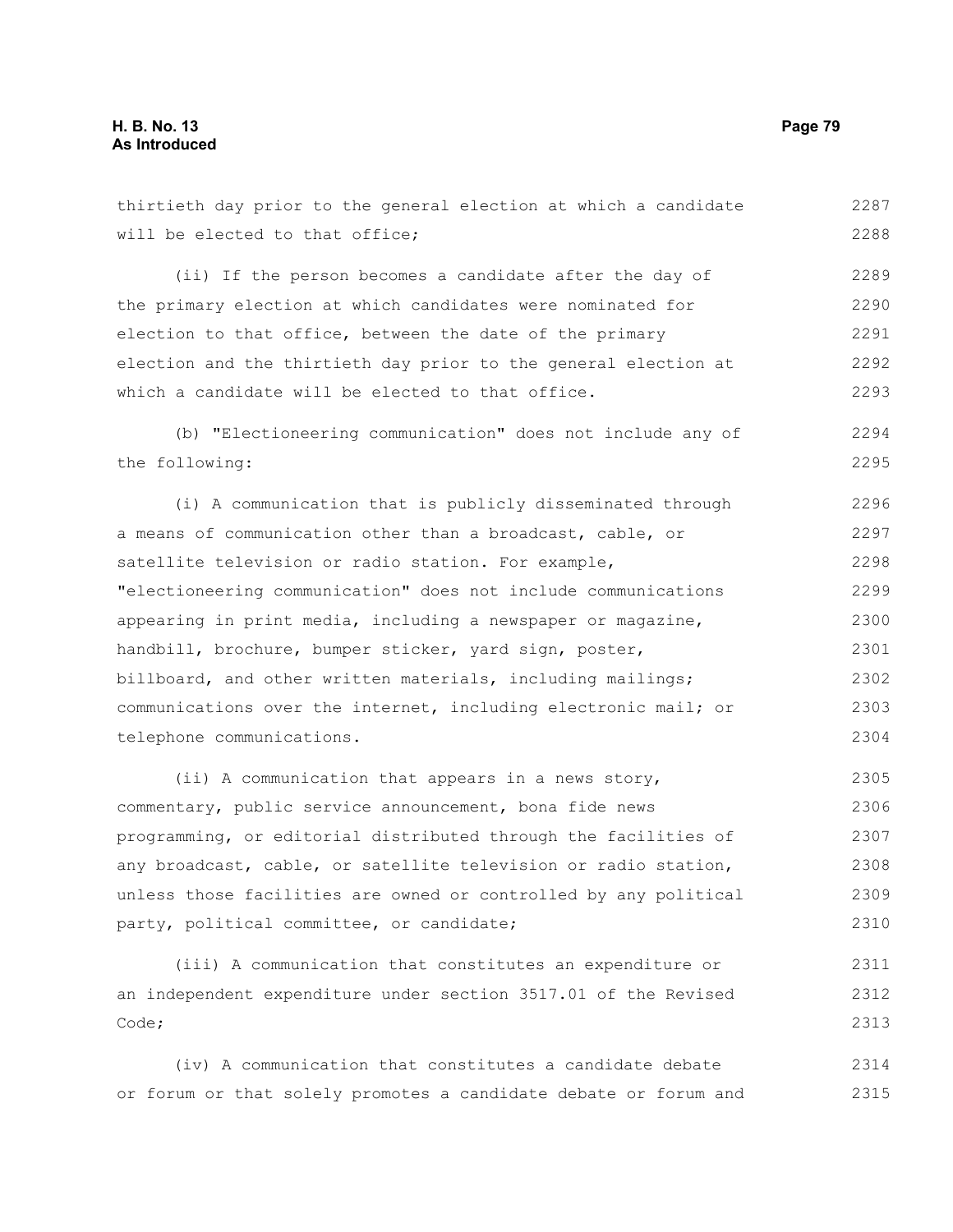is made by or on behalf of the person sponsoring the debate or forum. (8) "Filing date" has the same meaning as in section 3517.109 of the Revised Code. (9) "Immigration and Nationality Act" means the Immigration and Nationality Act, 110 Stat. 309 (1996), 8 U.S.C. 1101 et seq., as amended. (10) "Person" has the same meaning as in section 1.59 of the Revised Code and includes any political organization considered exempt from income taxation under section 527 of the Internal Revenue Code. (11) "Political committee" means any of the following: (a) Any committee, club, association, or other group of persons that receives contributions aggregating in excess of one thousand dollars during a calendar year or that makes expenditures aggregating in excess of one thousand dollars during a calendar year; (b) Any separate segregated fund; (c) Any state, county, or local committee of a political party that does any of the following: (i) Receives contributions aggregating in excess of five thousand dollars during a calendar year; (ii) Makes payments that do not constitute contributions or expenditures aggregating in excess of five thousand dollars during a calendar year; (iii) Makes contributions or expenditures aggregating in excess of one thousand dollars during a calendar year. 2316 2317 2318 2319 2320 2321 2322 2323 2324 2325 2326 2327 2328 2329 2330 2331 2332 2333 2334 2335 2336 2337 2338 2339 2340 2341 2342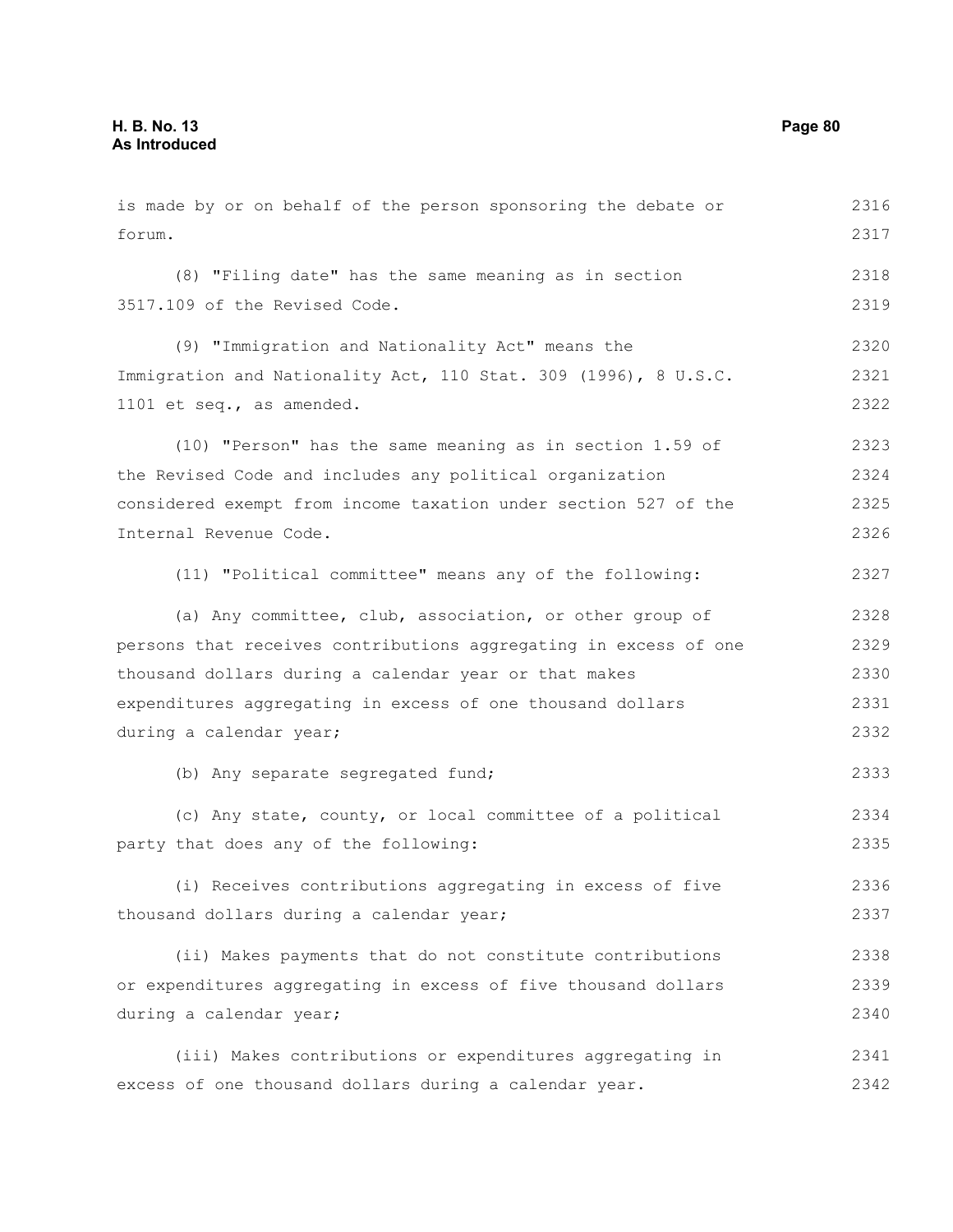# **H. B. No. 13 Page 81 As Introduced**

(12) "Publicly distributed" means aired, broadcast, cablecast, or otherwise disseminated for a fee. 2343 2344

(13) "Refers to a clearly identified candidate" means that the candidate's name, nickname, photograph, or drawing appears, or the identity of the candidate is otherwise apparent through an unambiguous reference to the person such as "the chief justice," "the governor," "member of the Ohio senate," "member of the Ohio house of representatives," "county auditor," "mayor," or "township trustee" or through an unambiguous reference to the person's status as a candidate. 2345 2346 2347 2348 2349 2350 2351 2352

(B) For the purposes of this section, a person shall be considered to have made a disbursement if the person has entered into a contract to make the disbursement. 2353 2354 2355

(C) Any person intending to make a disbursement or disbursements for the direct costs of producing or airing electioneering communications, prior to making the first disbursement for the direct costs of producing or airing an electioneering communication, shall file a notice with the office of the secretary of state that the person is intending to make such disbursements. 2356 2357 2358 2359 2360 2361 2362

(D)(1) Every person that makes a disbursement or disbursements for the direct costs of producing and airing electioneering communications aggregating in excess of ten thousand dollars during any calendar year shall file, within twenty-four hours of each disclosure date, a disclosure of electioneering communications statement containing the following information: 2363 2364 2365 2366 2367 2368 2369

(a) The full name and address of the person making the disbursement, of any person sharing or exercising direction or 2370 2371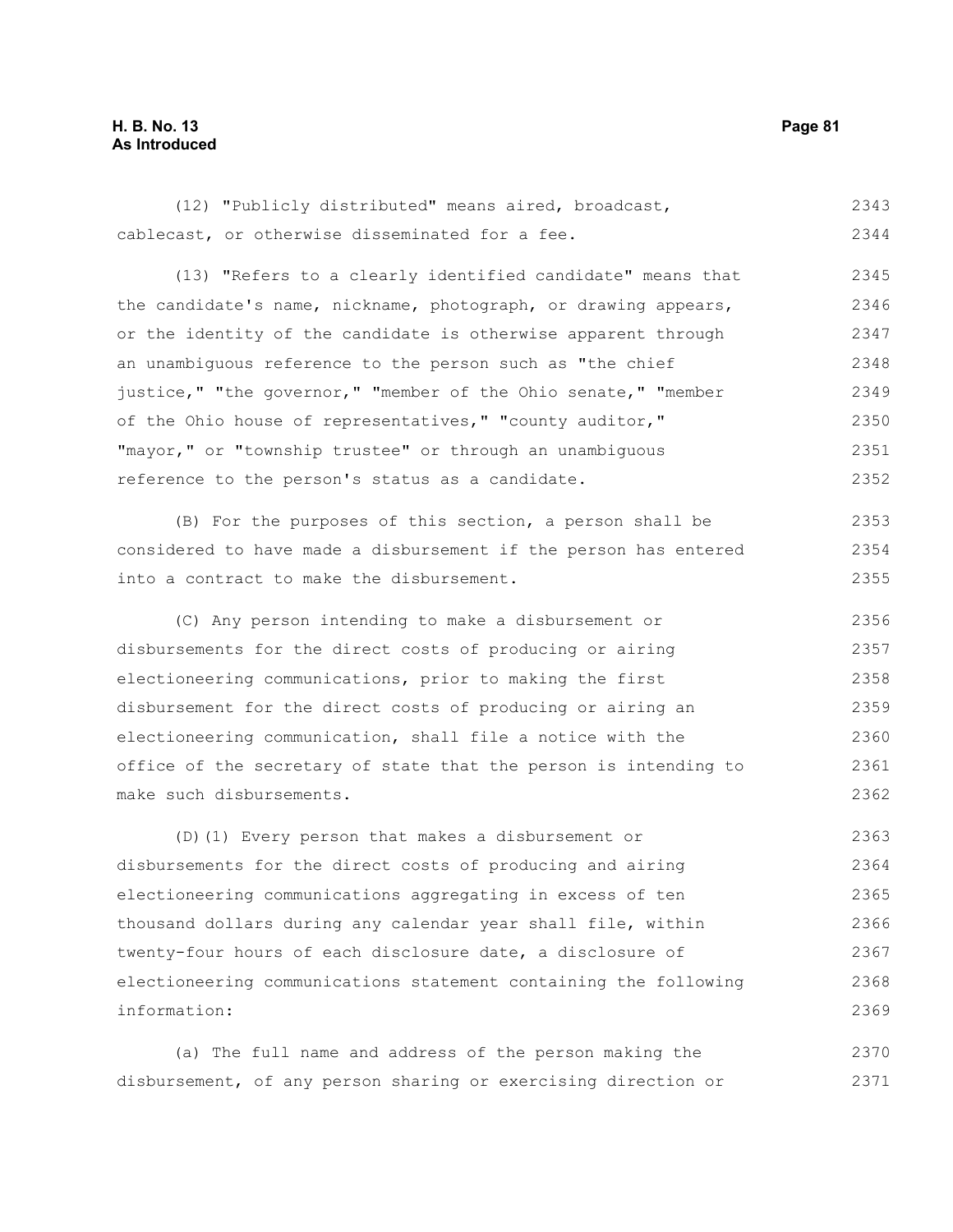control over the activities of the person making the disbursement, and of the custodian of the books and accounts of the person making the disbursement; 2372 2373 2374

(b) The principal place of business of the person making the disbursement, if not an individual; 2375 2376

(c) The amount of each disbursement of more than one dollar during the period covered by the statement and the identity of the person to whom the disbursement was made; 2377 2378 2379

(d) The nominations or elections to which the electioneering communications pertain and the names, if known, of the candidates identified or to be identified; 2380 2381 2382

(e) If the disbursements were paid out of a segregated bank account that consists of funds contributed solely by individuals who are United States citizens or nationals or lawfully admitted for permanent residence as defined in section 101(a)(20) of the Immigration and Nationality Act directly to the account for electioneering communications, the information specified in division (D)(2) of this section for all contributors who contributed an aggregate amount of two hundred dollars or more to the segregated bank account and whose contributions were used for making the disbursement or disbursements required to be reported under division (D) of this section during the period covered by the statement. Nothing in this division prohibits or shall be construed to prohibit the use of funds in such a segregated bank account for a purpose other than electioneering communications. 2383 2384 2385 2386 2387 2388 2389 2390 2391 2392 2393 2394 2395 2396 2397

(f) If the disbursements were paid out of funds not described in division (D)(1)(e) of this section, the information specified in division (D)(2) of this section for all 2398 2399 2400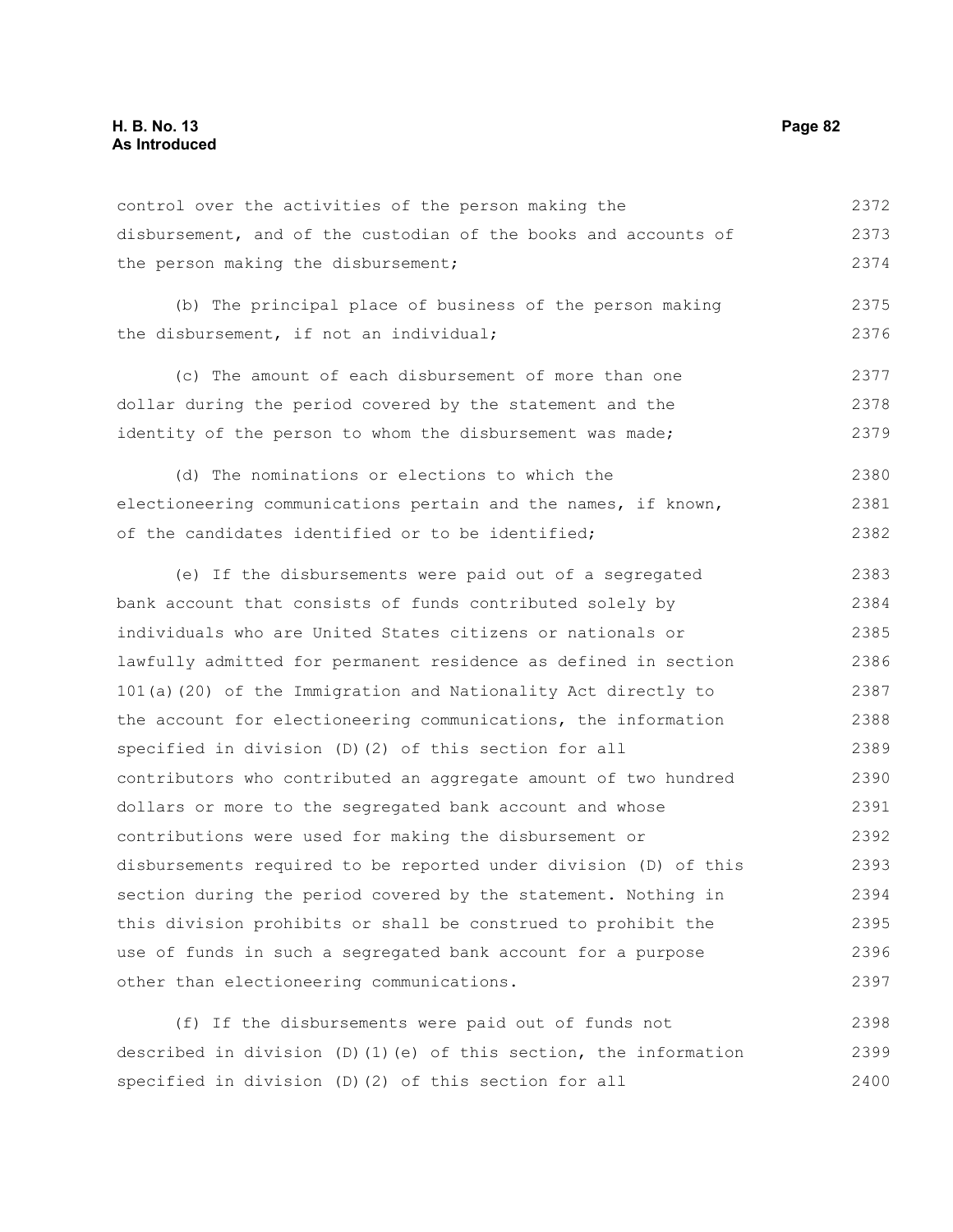# **H. B. No. 13 Page 83 As Introduced**

contributors who contributed an aggregate amount of two hundred dollars or more to the person making the disbursement and whose contributions were used for making the disbursement or disbursements required to be reported under division (D) of this section during the period covered by the statement. 2401 2402 2403 2404 2405

(2) For each contributor for which information is required to be reported under division (D)(1)(e) or (f) of this section, all of the following shall be reported: 2406 2407 2408

(a) The month, day, and year that the contributor made the contribution or contributions aggregating two hundred dollars or more; 2409 2410 2411

(b)(i) The full name and address of the contributor, and, if the contributor is a political action committee, the registration number assigned to the political action committee under division (D)(1) of section 3517.10 of the Revised Code; 2412 2413 2414 2415

(ii) If the contributor is an individual, the name of the individual's current employer, if any, or, if the individual is self-employed, the individual's occupation and the name of the individual's business, if any; 2416 2417 2418 2419

(iii) If the contribution is transmitted pursuant to section 3599.031 of the Revised Code from amounts deducted from the wages and salaries of two or more employees that exceed in the aggregate one hundred dollars during the period specified in division (D)(1)(e) or (f) of this section, as applicable, the full name of the employees' employer and the full name of the labor organization of which the employees are members, if any. 2420 2421 2422 2423 2424 2425 2426

(c) A description of the contribution, if other than money; 2427 2428

(d) The value in dollars and cents of the contribution. 2429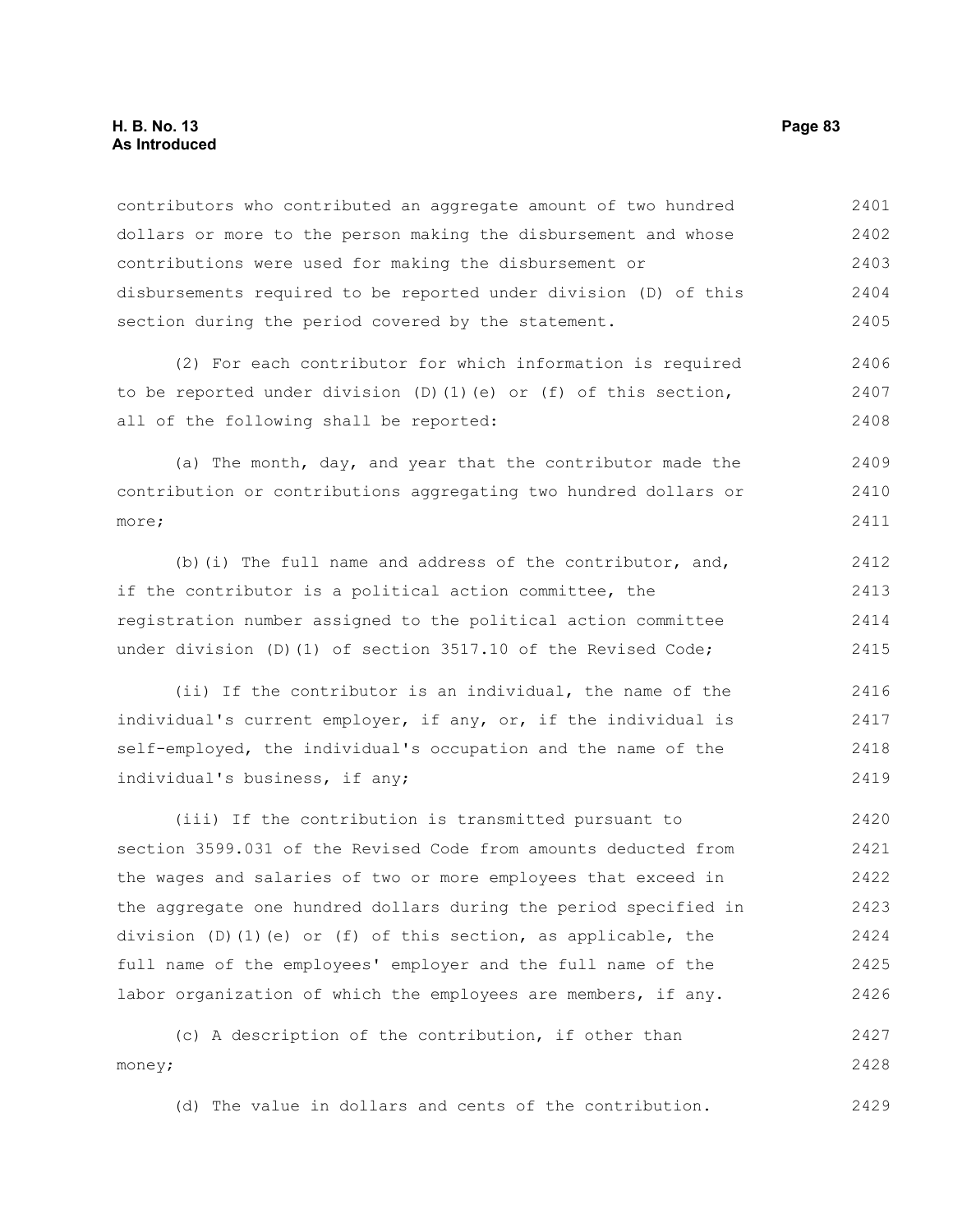# **H. B. No. 13 Page 84 As Introduced**

(3) Subject to the secretary of state having implemented, tested, and verified the successful operation of any system the secretary of state prescribes pursuant to divisions (C)(6)(b) and (D)(6) of section  $3517.10$  and division (F)(1) of section 3517.106 of the Revised Code for the filing of campaign finance statements by electronic means of transmission, a person shall file the disclosure of electioneering communications statement prescribed under divisions (D)(1) and (2) of this section by electronic means of transmission to the office of the secretary of state. 2430 2431 2432 2433 2434 2435 2436 2437 2438 2439

Within five business days after the secretary of state receives a disclosure of electioneering communications statement under this division, the secretary of state shall make available online to the public through the internet, as provided in division (G) of section 3517.106 of the Revised Code, the contribution and disbursement information in that statement. 2440 2441 2442 2443 2444 2445

If a filed disclosure of electioneering communications statement is found to be incomplete or inaccurate after its examination for completeness and accuracy pursuant to division (B)(3)(a) of section 3517.11 of the Revised Code, the person shall file by electronic means of transmission to the office of the secretary of state any addendum, amendment, or other correction to the statement that provides the information necessary to complete or correct the statement or, if required by the secretary of state under that division, an amended statement. 2446 2447 2448 2449 2450 2451 2452 2453 2454 2455

Within five business days after the secretary of state receives an addendum, amendment, or other correction to a disclosure of electioneering communications statement or an amended statement by electronic means of transmission under this 2456 2457 2458 2459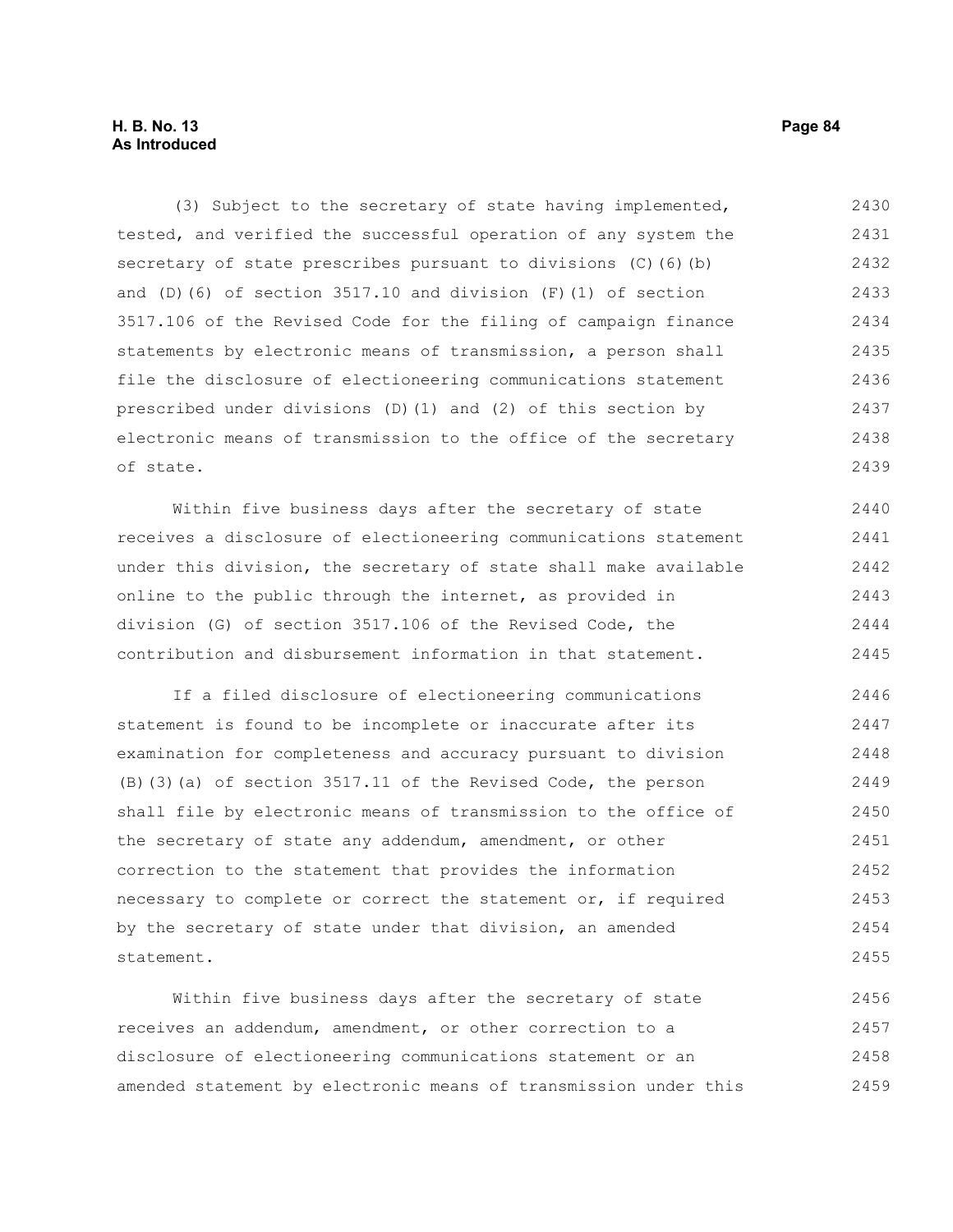# **H. B. No. 13 Page 85 As Introduced**

division or division (B)(3)(a) of section 3517.11 of the Revised Code, the secretary of state shall make the contribution and disbursement information in the addendum, amendment, or other correction to the statement or amended statement available online to the public through the internet as provided in division (G) of section 3517.106 of the Revised Code. 2460 2461 2462 2463 2464 2465

(E)(1) Any person who makes a contribution for the purpose of funding the direct costs of producing or airing an electioneering communication under this section shall provide the person's full name and address to the recipient of the contribution at the time the contribution is made. 2466 2467 2468 2469 2470

(2) Any individual who makes a contribution or contributions aggregating two hundred dollars or more for the purpose of funding the direct costs of producing or airing an electioneering communication under this section shall provide the name of the individual's current employer, if any, or, if the individual is self-employed, the individual's occupation and the name of the individual's business, if any, to the recipient of the contribution at the time the contribution is made. 2471 2472 2473 2474 2475 2476 2477 2478

(F) In each electioneering communication, a statement shall appear or be presented in a clear and conspicuous manner that does both of the following: 2479 2480 2481

(1) Clearly indicates that the electioneering communication is not authorized by the candidate or the candidate's campaign committee; 2482 2483 2484

(2) Clearly identifies the person making the disbursement for the electioneering communication in accordance with section 3517.20 of the Revised Code. 2485 2486 2487

(G) Any coordinated electioneering communication is an in-2488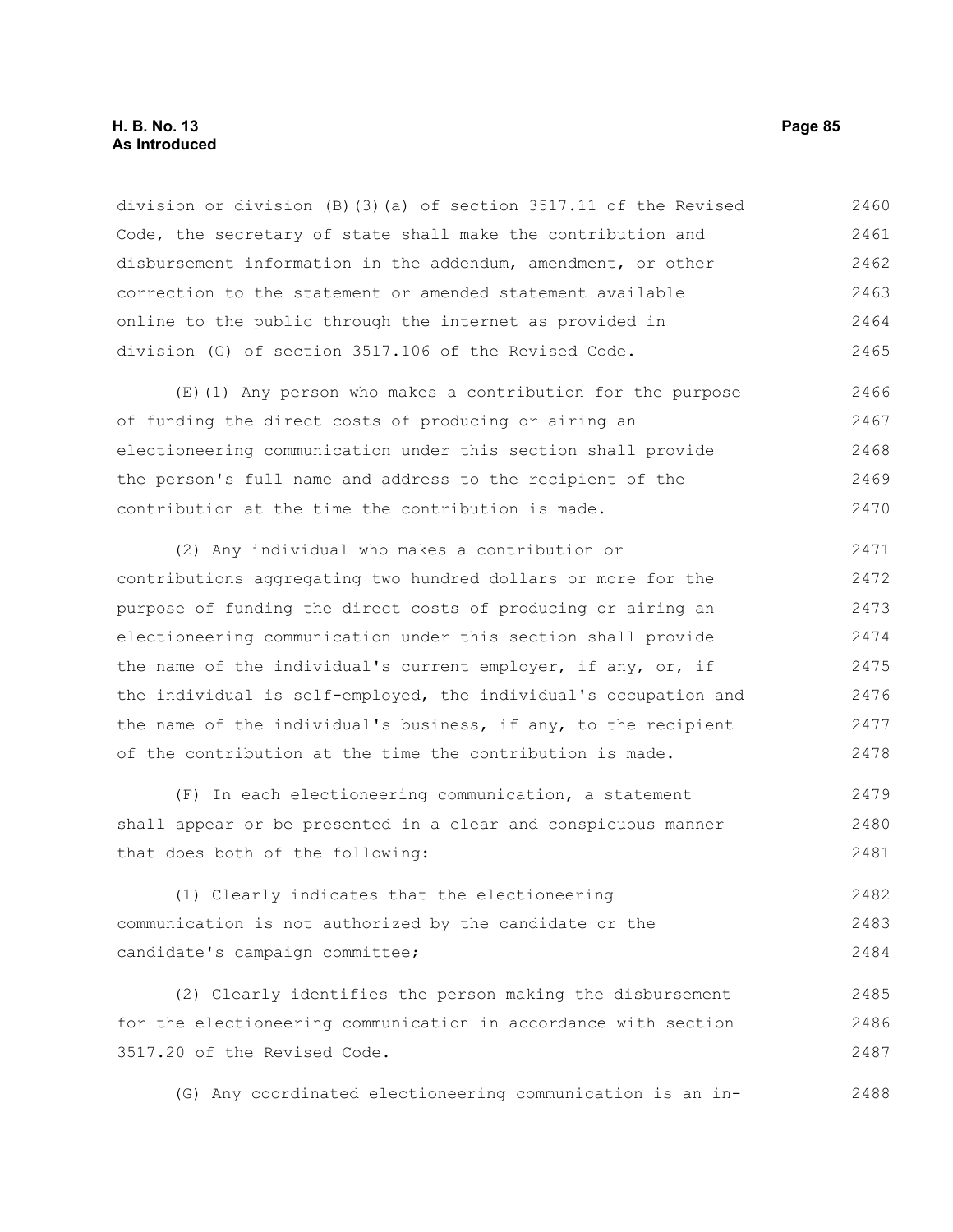# **H. B. No. 13 Page 86 As Introduced**

kind contribution, subject to the applicable contribution limits prescribed in section 3517.102 of the Revised Code, to the candidate by the person making disbursements to pay the direct costs of producing or airing the communication. 2489 2490 2491 2492

(H) No person shall make, during the thirty days preceding a primary election or during the thirty days preceding a general election, any broadcast, cable, or satellite communication that refers to a clearly identified candidate using any contributions received from a corporation or labor organization. 2493 2494 2495 2496 2497

**Sec. 3517.11.** (A)(1) Campaign committees of candidates for statewide office or the state board of education, political action committees or political contributing entities that make contributions to campaign committees of candidates that are required to file the statements prescribed by section 3517.10 of the Revised Code with the secretary of state, political action committees or political contributing entities that make contributions to campaign committees of candidates for member of the general assembly, political action committees or political contributing entities that make contributions to state and national political parties and to legislative campaign funds, political action committees or political contributing entities that receive contributions or make expenditures in connection with a statewide ballot issue, political action committees or political contributing entities that make contributions to other political action committees or political contributing entities, political parties, and campaign committees, except as set forth in division (A)(3) of this section, legislative campaign funds, and state and national political parties shall file the statements prescribed by section 3517.10 of the Revised Code with the secretary of state. 2498 2499 2500 2501 2502 2503 2504 2505 2506 2507 2508 2509 2510 2511 2512 2513 2514 2515 2516 2517 2518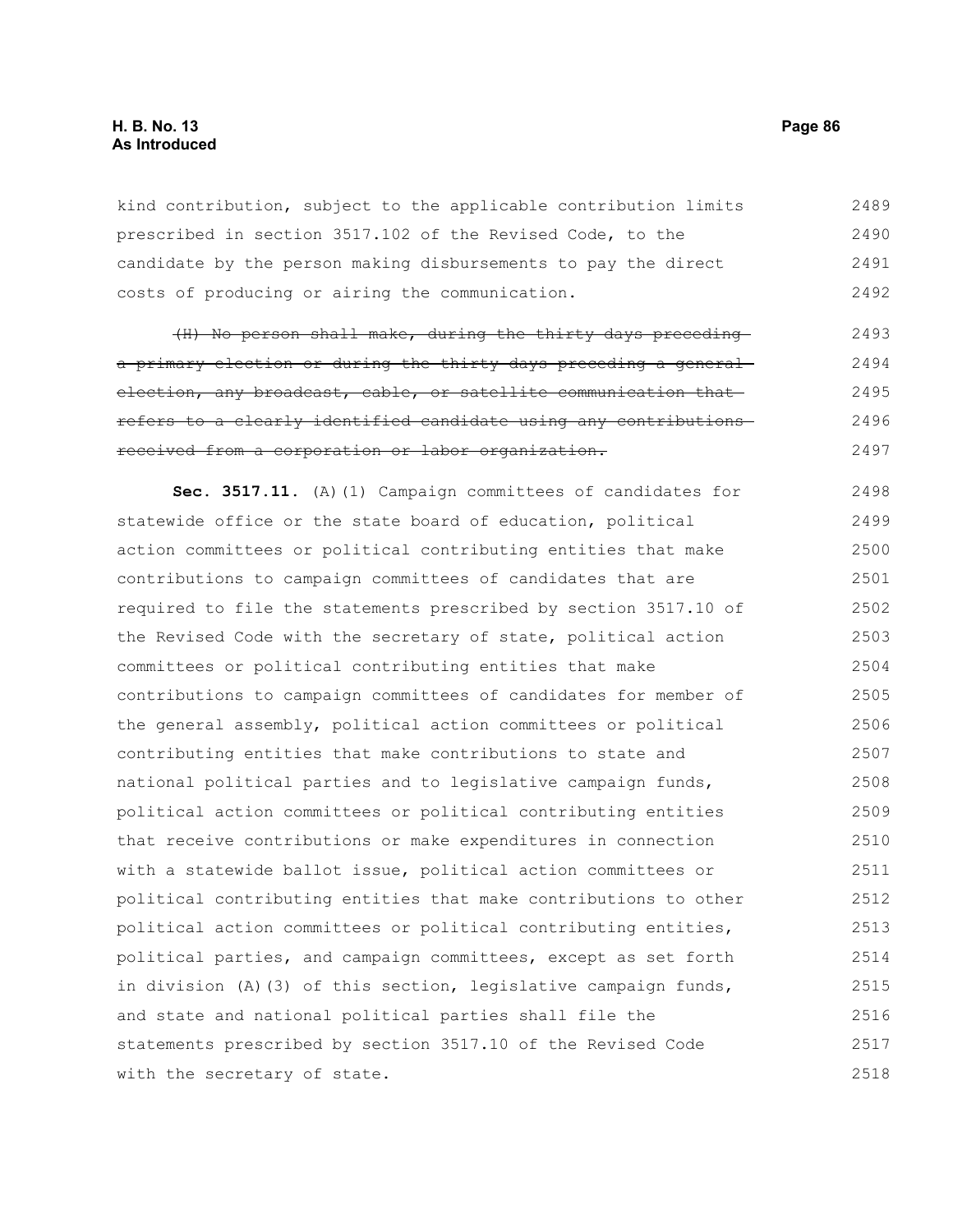#### **H. B. No. 13 Page 87 As Introduced**

(2)(a) Except as otherwise provided in division (E) of section 3517.106 of the Revised Code, campaign committees of candidates for all other offices shall file the statements prescribed by section 3517.10 of the Revised Code with the board of elections where their candidates are required to file their petitions or other papers for nomination or election. 2519 2520 2521 2522 2523 2524

(b) A campaign committee of a candidate for office of member of the general assembly or a campaign committee of a candidate for the office of judge of a court of appeals shall file two copies of the printed version of any statement, addendum, or amended statement if the committee does not file pursuant to division (E) or (J) of section 3517.106 of the Revised Code but files by printed version only with the appropriate board of elections. The board of elections shall send one of those copies by certified mail or an electronic copy to the secretary of state before the close of business on the day the board of elections receives the statement, addendum, or amended statement. 2525 2526 2527 2528 2529 2530 2531 2532 2533 2534 2535 2536

(3) Political action committees or political contributing entities that only contribute to a county political party, contribute to campaign committees of candidates whose nomination or election is to be submitted only to electors within a county, subdivision, or district, excluding candidates for member of the general assembly, and receive contributions or make expenditures in connection with ballot questions or issues to be submitted only to electors within a county, subdivision, or district shall file the statements prescribed by section 3517.10 of the Revised Code with the board of elections in that county or in the county contained in whole or part within the subdivision or district having a population greater than that of any other county contained in whole or part within that subdivision or district, 2537 2538 2539 2540 2541 2542 2543 2544 2545 2546 2547 2548 2549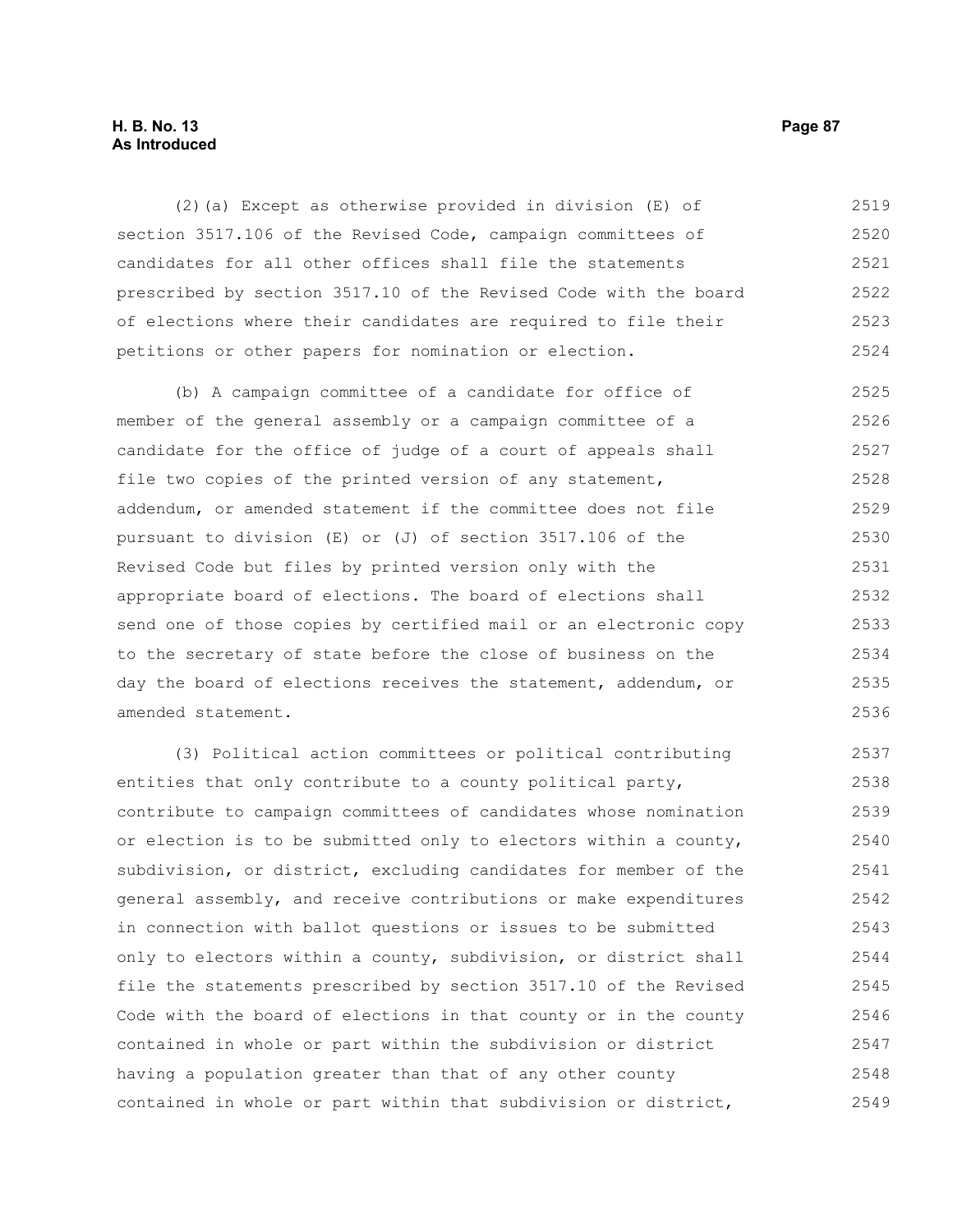as the case may be.

(4) Except as otherwise provided in division (E)(1)(e) of section 3517.106 of the Revised Code with respect to state candidate funds, county political parties shall file the statements prescribed by section 3517.10 of the Revised Code with the board of elections of their respective counties. 2551 2552 2553 2554 2555

(B)(1) The official with whom petitions and other papers for nomination or election to public office are filed shall furnish each candidate at the time of that filing a copy of sections 3517.01, 3517.08 to 3517.11, 3517.13 to 3517.993, 3599.03, and 3599.031 of the Revised Code and any other materials that the secretary of state may require. Each candidate receiving the materials shall acknowledge their receipt in writing. 2556 2557 2558 2559 2560 2561 2562 2563

(2) On or before the tenth day before the dates on which statements are required to be filed by section 3517.10 of the Revised Code, the secretary of state shall notify every candidate subject to the provisions of this section and sections 3517.10 and 3517.106 of the Revised Code of the requirements and applicable penalties of those sections. The secretary of state shall notify all candidates required to file those statements with the secretary of state's office either by certified mail, or, if the secretary of state has record of an internet identifier of record associated with the candidate, by ordinary mail and by that internet identifier of record. The board of elections of every county shall notify by first class mail any candidate who has personally appeared at the office of the board on or before the tenth day before the statements are required to be filed and signed a form, to be provided by the secretary of state, attesting that the candidate has been notified of the 2564 2565 2566 2567 2568 2569 2570 2571 2572 2573 2574 2575 2576 2577 2578 2579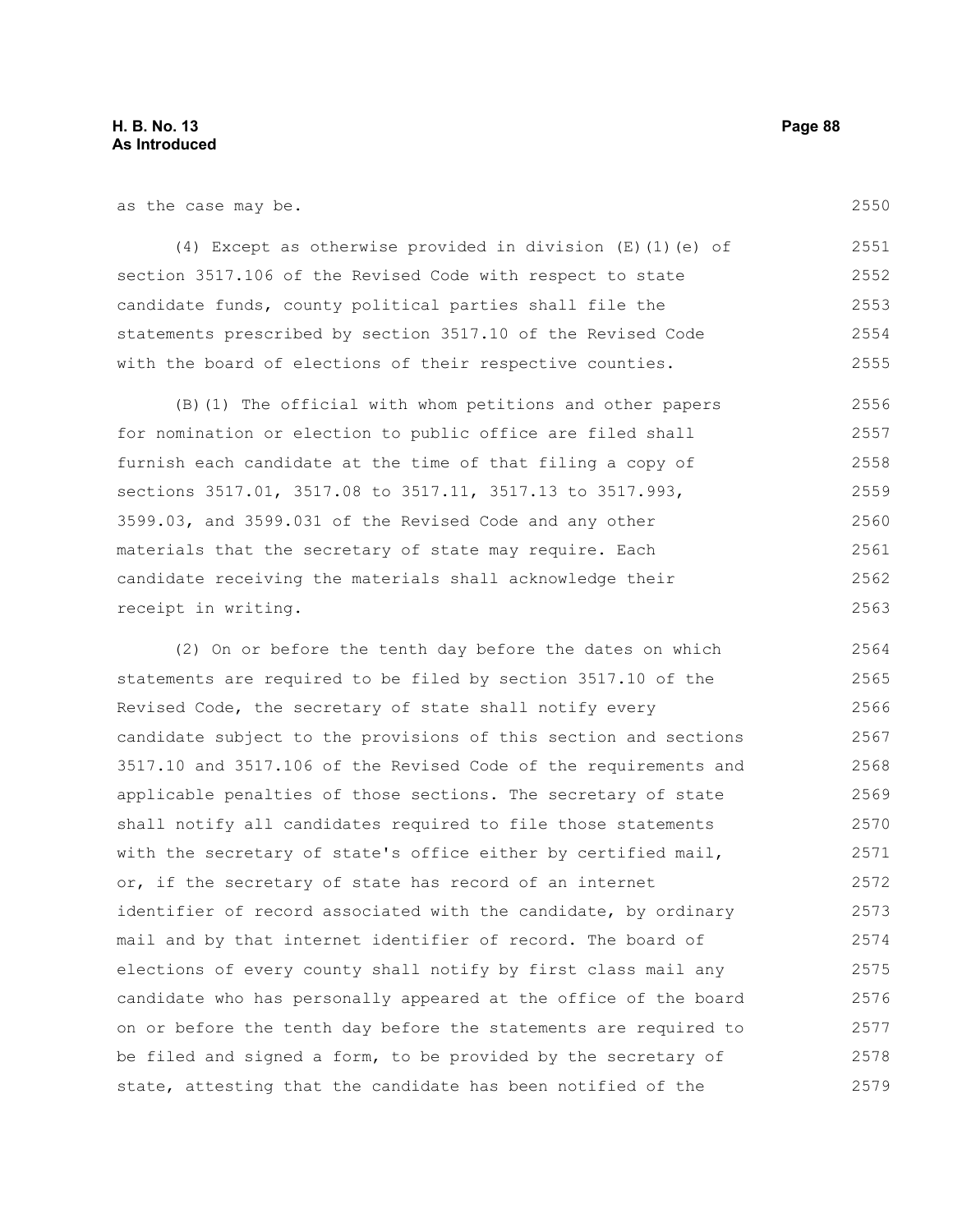candidate's obligations under the campaign finance law. The board shall forward the completed form to the secretary of state. The board shall notify all other candidates required to file those statements with it either by certified mail, or, if the secretary of state has record of an internet identifier of record associated with the candidate, by ordinary mail and by that internet identifier of record. 2580 2581 2582 2583 2584 2585 2586

(3)(a) Any statement required to be filed under sections 3517.081 to 3517.14 of the Revised Code that is found to be incomplete or inaccurate by the officer to whom it is submitted shall be accepted on a conditional basis, and the person who filed it shall be notified by certified mail as to the incomplete or inaccurate nature of the statement. The secretary of state may examine statements filed for candidates for the office of member of the general assembly and candidates for the office of judge of a court of appeals for completeness and accuracy. The secretary of state shall examine for completeness and accuracy statements that campaign committees of candidates for the office of member of the general assembly and campaign committees of candidates for the office of judge of a court of appeals file pursuant to division (E) or (J) of section 3517.106 of the Revised Code. If an officer at the board of elections where a statement filed for a candidate for the office of member of the general assembly or for a candidate for the office of judge of a court of appeals was submitted finds the statement to be incomplete or inaccurate, the officer shall immediately notify the secretary of state of its incomplete or inaccurate nature. If either an officer at the board of elections or the secretary of state finds a statement filed for a candidate for the office of member of the general assembly or for a candidate for the office of judge of a court of appeals to be incomplete 2587 2588 2589 2590 2591 2592 2593 2594 2595 2596 2597 2598 2599 2600 2601 2602 2603 2604 2605 2606 2607 2608 2609 2610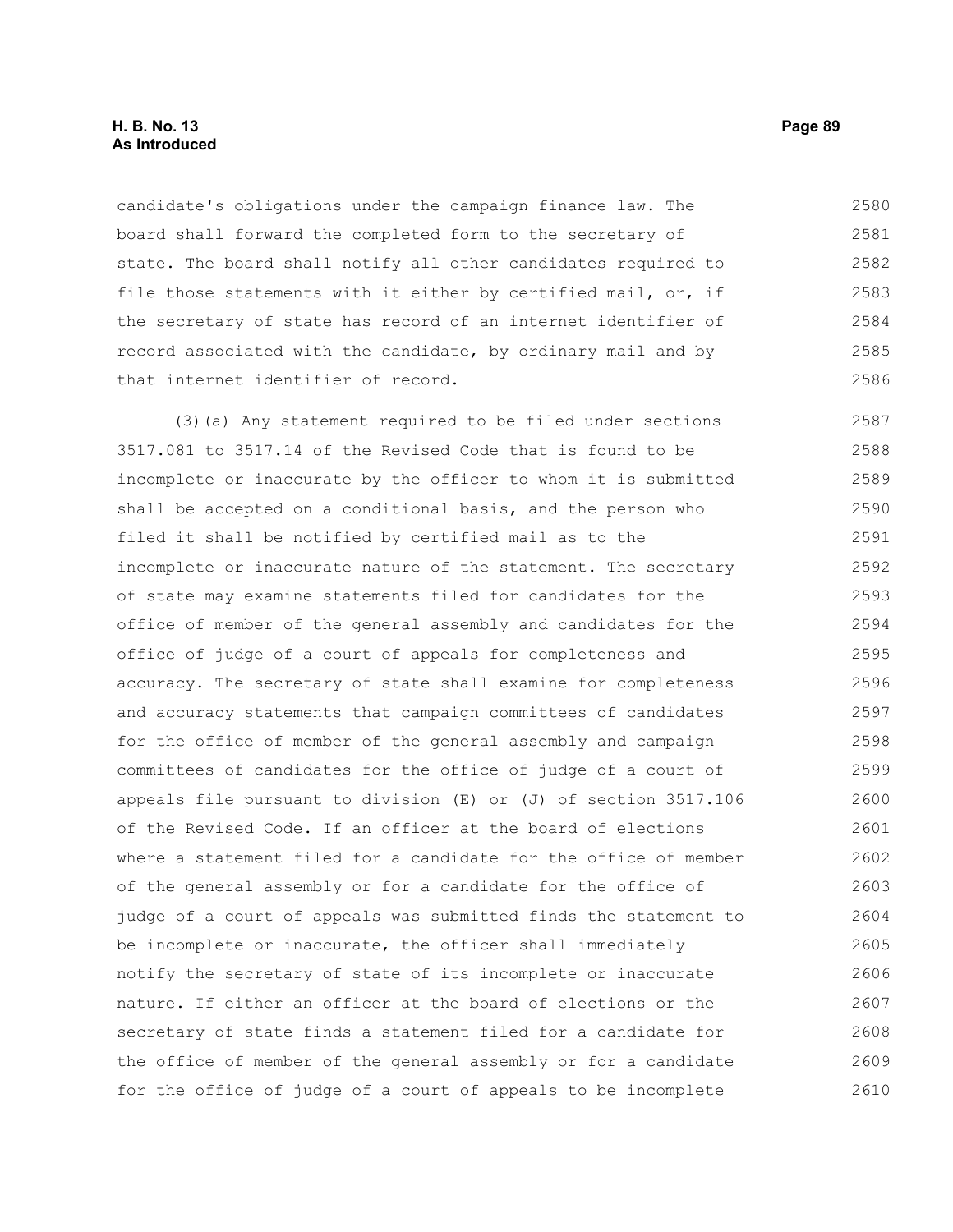or inaccurate, only the secretary of state shall send the notification as to the incomplete or inaccurate nature of the statement. 2611 2612 2613

Within twenty-one days after receipt of the notice, in the case of a pre-election statement, a postelection statement, a monthly statement, an annual statement, or a semiannual statement prescribed by section 3517.10, an annual statement prescribed by section 3517.101, or a statement prescribed by division (B)(2)(b) or (C)(2)(b) of section 3517.105  $or$  section-3517.107 of the Revised Code, the recipient shall file an addendum, amendment, or other correction to the statement providing the information necessary to complete or correct the statement. The secretary of state may require that, in lieu of filing an addendum, amendment, or other correction to a statement that is filed by electronic means of transmission to the office of the secretary of state or a board of elections pursuant to section 3517.106 of the Revised Code, the recipient of the notice described in this division file by electronic means of transmission an amended statement that incorporates the information necessary to complete or correct the statement. 2614 2615 2616 2617 2618 2619 2620 2621 2622 2623 2624 2625 2626 2627 2628 2629 2630

The secretary of state shall determine by rule when an addendum, amendment, or other correction to any of the following or when an amended statement of any of the following shall be filed: 2631 2632 2633 2634

```
(i) A two-business-day statement prescribed by section
3517.10 of the Revised Code; 
                                                                           2635
                                                                            2636
```
(ii) A disclosure of electioneering communications statement prescribed by division (D) of section 3517.1011 of the Revised Code; 2637 2638 2639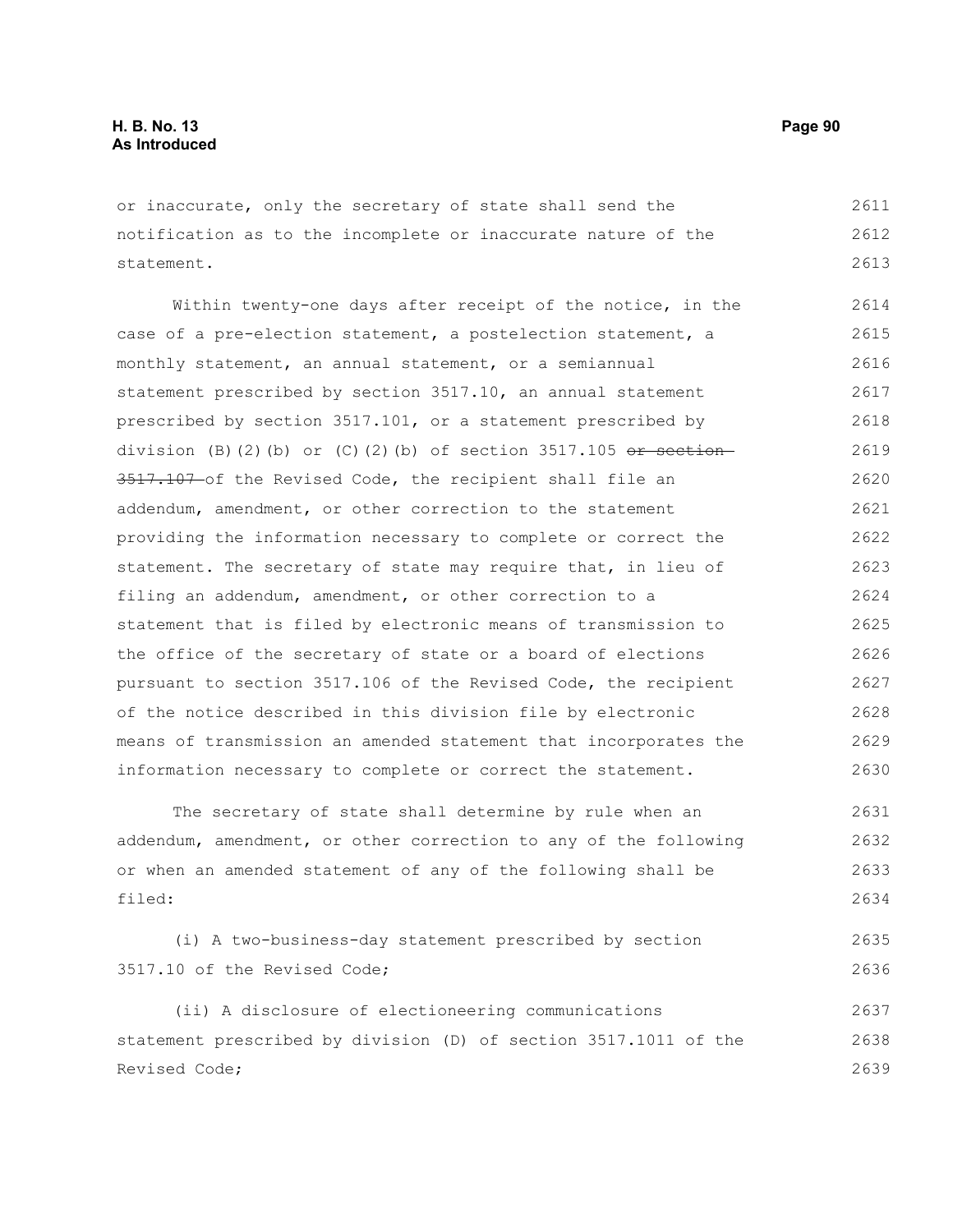# **H. B. No. 13 Page 91 As Introduced**

| under division (B) of section 3517.1012 of the Revised Code;     | 2641 |
|------------------------------------------------------------------|------|
| (iv) A gift and disbursement statement prescribed under          | 2642 |
| section 3517.1013 of the Revised Code;                           | 2643 |
| (v) A donation and disbursement statement prescribed under       | 2644 |
| section 3517.1014 of the Revised Code.                           | 2645 |
| An addendum, amendment, or other correction to a statement       | 2646 |
| that is filed by electronic means of transmission pursuant to    | 2647 |
| section 3517.106 of the Revised Code shall be filed in the same  | 2648 |
| manner as the statement.                                         | 2649 |
| The provisions of sections 3517.10, 3517.106, 3517.1011,         | 2650 |
| 3517.1012, 3517.1013, and 3517.1014 of the Revised Code          | 2651 |
| pertaining to the filing of statements of contributions and      | 2652 |
| expenditures, statements of independent expenditures, disclosure | 2653 |
| of electioneering communications statements, deposit and         | 2654 |
| disbursement statements, gift and disbursement statements, and   | 2655 |
| donation and disbursement statements by electronic means of      | 2656 |
| transmission apply to the filing of addenda, amendments, or      | 2657 |

(iii) A deposit and disbursement statement prescribed

other corrections to those statements by electronic means of transmission and the filing of amended statements by electronic means of transmission. 2658 2659 2660

(b) Within five business days after the secretary of state receives, by electronic or other means of transmission, an addendum, amendment, or other correction to a statement or an amended statement under division (B)(3)(a) of this section, the secretary of state, pursuant to divisions  $(E)$ ,  $(F)$ ,  $(G)$ , and  $(I)$ of section 3517.106 or division (D) of section 3517.1011 of the Revised Code, shall make the contribution and expenditure, contribution and disbursement, deposit and disbursement, gift 2661 2662 2663 2664 2665 2666 2667 2668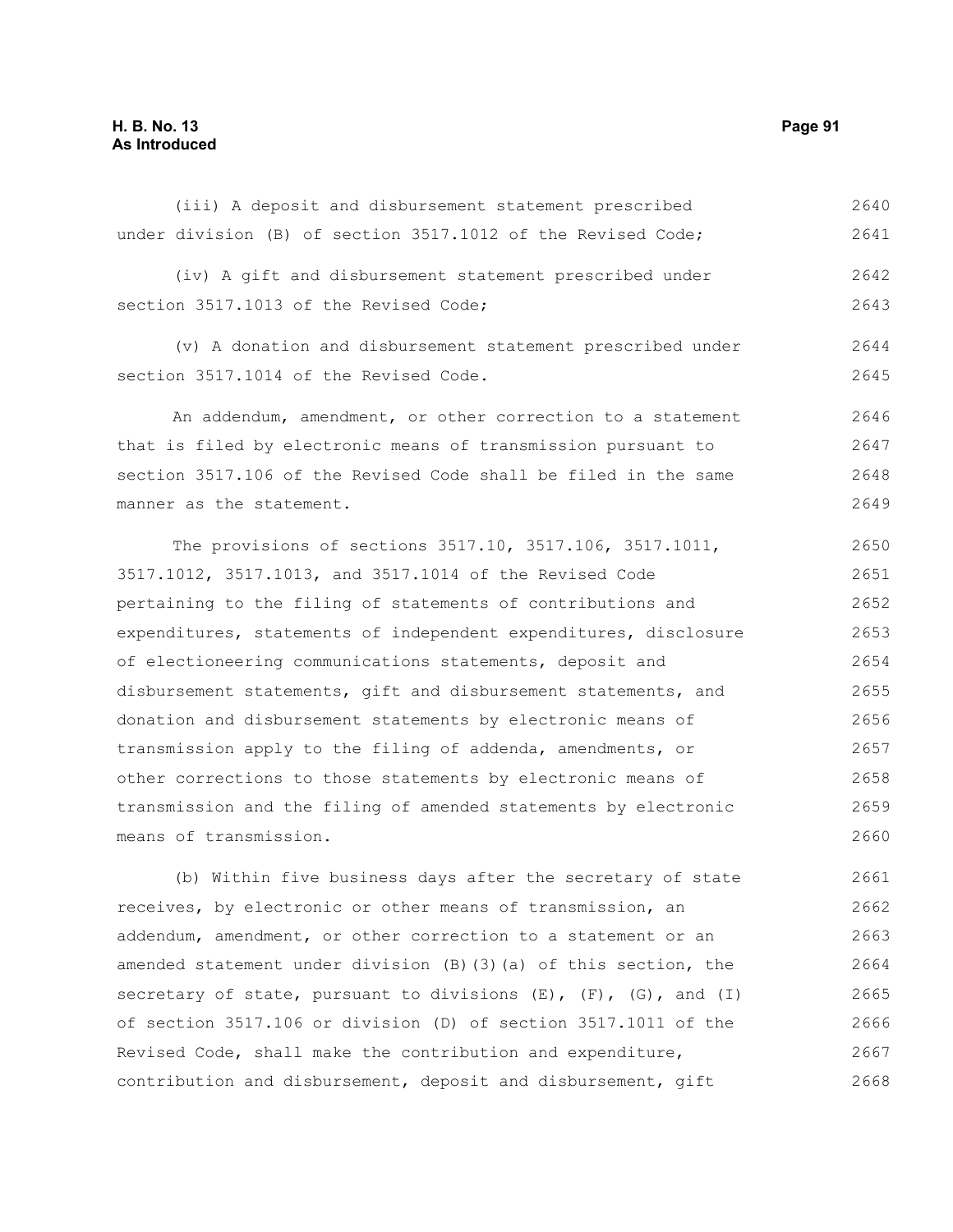# **H. B. No. 13 Page 92 As Introduced**

and disbursement, or donation and disbursement information in that addendum, amendment, correction, or amended statement available online to the public through the internet. 2669 2670 2671

(4)(a) The secretary of state or the board of elections shall examine all statements for compliance with sections 3517.08 to 3517.14 of the Revised Code. 2672 2673 2674

(b) The secretary of state may contract with an individual or entity not associated with the secretary of state and experienced in interpreting the campaign finance law of this state to conduct examinations of statements filed by any statewide candidate, as defined in section 3517.103 of the Revised Code. 2675 2676 2677 2678 2679 2680

(c) The examination shall be conducted by a person or entity qualified to conduct it. The results of the examination shall be available to the public, and, when the examination is conducted by an individual or entity not associated with the secretary of state, the results of the examination shall be reported to the secretary of state. 2681 2682 2683 2684 2685 2686

(C)(1) In the event of a failure to file or a late filing of a statement required to be filed under sections 3517.081 to 3517.14 of the Revised Code, or if a filed statement or any addendum, amendment, or other correction to a statement or any amended statement, if an addendum, amendment, or other correction or an amended statement is required to be filed, is incomplete or inaccurate or appears to disclose a failure to comply with or a violation of law, the official whose duty it is to examine the statement shall promptly file a complaint with the Ohio elections commission under section 3517.153 of the Revised Code if the law is one over which the commission has jurisdiction to hear complaints, or the official shall promptly 2687 2688 2689 2690 2691 2692 2693 2694 2695 2696 2697 2698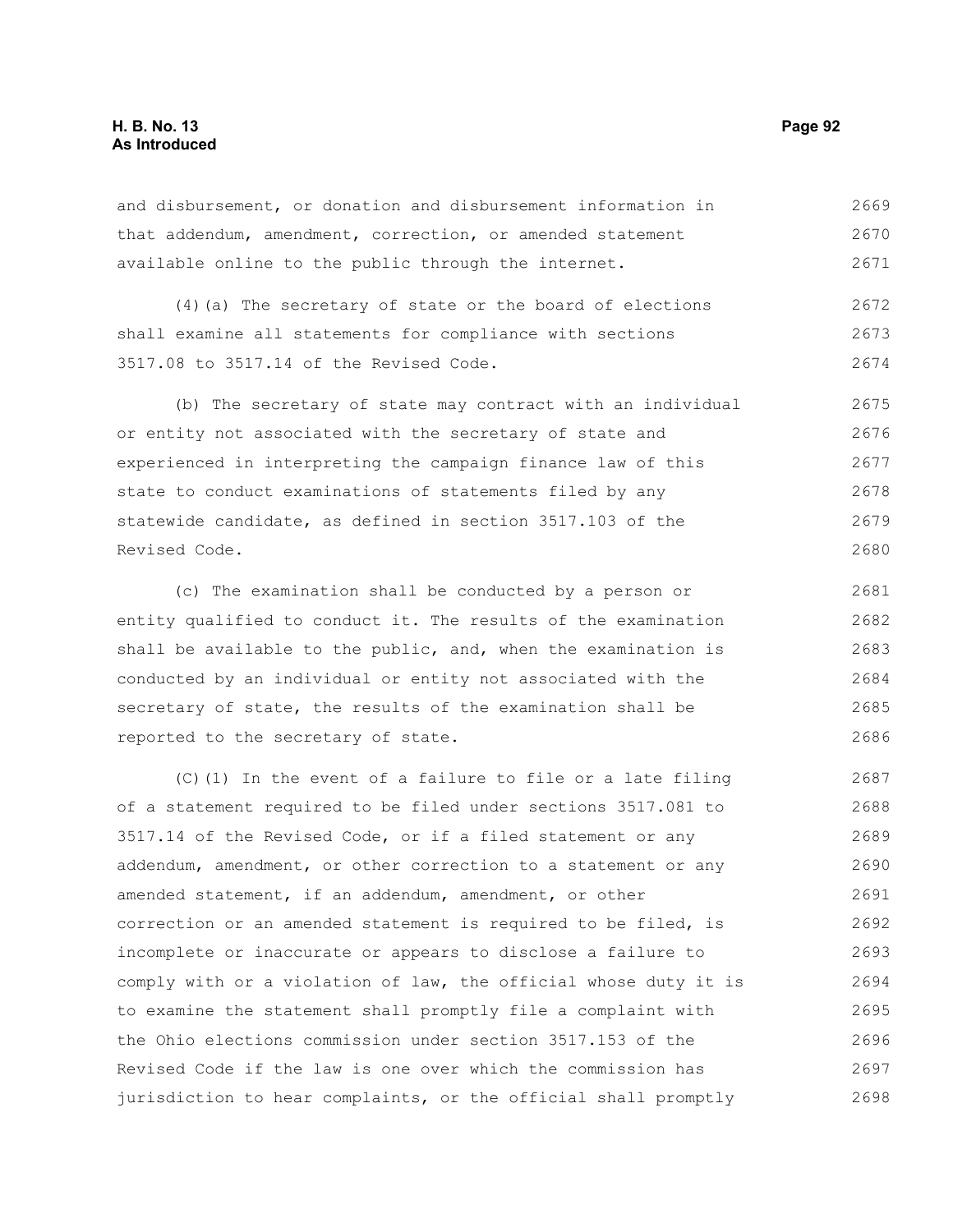#### **H. B. No. 13 Page 93 As Introduced**

report the failure or violation to the board of elections and the board shall promptly report it to the prosecuting attorney in accordance with division (J) of section 3501.11 of the Revised Code. If the official files a complaint with the commission, the commission shall proceed in accordance with sections 3517.154 to 3517.157 of the Revised Code. 2699 2700 2701 2702 2703 2704

(2) For purposes of division (C)(1) of this section, a statement or an addendum, amendment, or other correction to a statement or an amended statement required to be filed under sections 3517.081 to 3517.14 of the Revised Code is incomplete or inaccurate under this section if the statement, addendum, amendment, other correction, or amended statement fails to disclose substantially all contributions, gifts, or donations that are received or deposits that are made that are required to be reported under sections 3517.10, 3517.107, 3517.108, 3517.1011, 3517.1012, 3517.1013, and 3517.1014 of the Revised Code or if the statement, addendum, amendment, other correction, or amended statement fails to disclose at least ninety per cent of the total contributions, gifts, or donations received or deposits made or of the total expenditures or disbursements made during the reporting period. 2705 2706 2707 2708 2709 2710 2711 2712 2713 2714 2715 2716 2717 2718 2719

(D) No certificate of nomination or election shall be issued to a person, and no person elected to an office shall enter upon the performance of the duties of that office, until that person or that person's campaign committee, as appropriate, has fully complied with this section and sections 3517.08, 3517.081, 3517.10, and 3517.13 of the Revised Code. 2720 2721 2722 2723 2724 2725

**Sec. 3517.13.** (A)(1) No campaign committee of a statewide candidate shall fail to file a complete and accurate statement required under division (A)(1) of section 3517.10 of the Revised 2726 2727 2728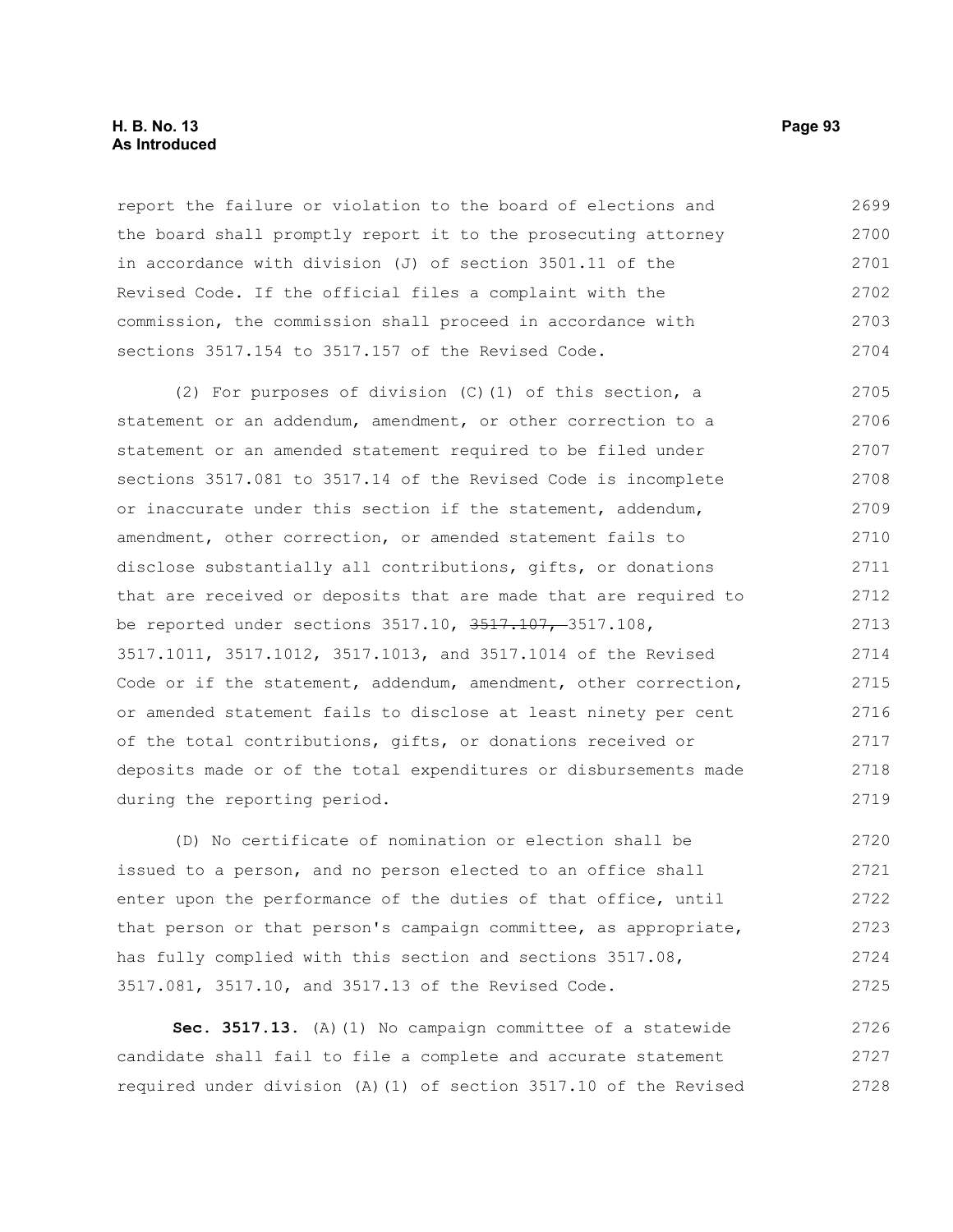| Code.                                                             | 2729 |
|-------------------------------------------------------------------|------|
| (2) No campaign committee of a statewide candidate shall          | 2730 |
| fail to file a complete and accurate monthly statement, and no    | 2731 |
| campaign committee of a statewide candidate or a candidate for    | 2732 |
| the office of chief justice or justice of the supreme court       | 2733 |
| shall fail to file a complete and accurate two-business-day       | 2734 |
| statement, as required under section 3517.10 of the Revised       | 2735 |
| Code.                                                             | 2736 |
| As used in this division, "statewide candidate" has the           | 2737 |
| same meaning as in division $(F)$ (2) of section 3517.10 of the   | 2738 |
| Revised Code.                                                     | 2739 |
| (B) No campaign committee shall fail to file a complete           | 2740 |
| and accurate statement required under division (A) (1) of section | 2741 |
| 3517.10 of the Revised Code.                                      | 2742 |
| (C) No campaign committee shall fail to file a complete           | 2743 |
| and accurate statement required under division (A) (2) of section | 2744 |
| 3517.10 of the Revised Code.                                      | 2745 |
| (D) No campaign committee shall fail to file a complete           | 2746 |
| and accurate statement required under division (A) (3) or (4) of  | 2747 |
| section 3517.10 of the Revised Code.                              | 2748 |
| (E) No person other than a campaign committee shall               | 2749 |
| knowingly fail to file a statement required under section         | 2750 |
| 3517.10 or 3517.107 of the Revised Code.                          | 2751 |
| (F) No person shall make cash contributions to any person         | 2752 |
| totaling more than one hundred dollars in each primary, special,  | 2753 |
| or general election.                                              | 2754 |
|                                                                   |      |

(G)(1) No person shall knowingly conceal or misrepresent contributions given or received, expenditures made, or any other 2755 2756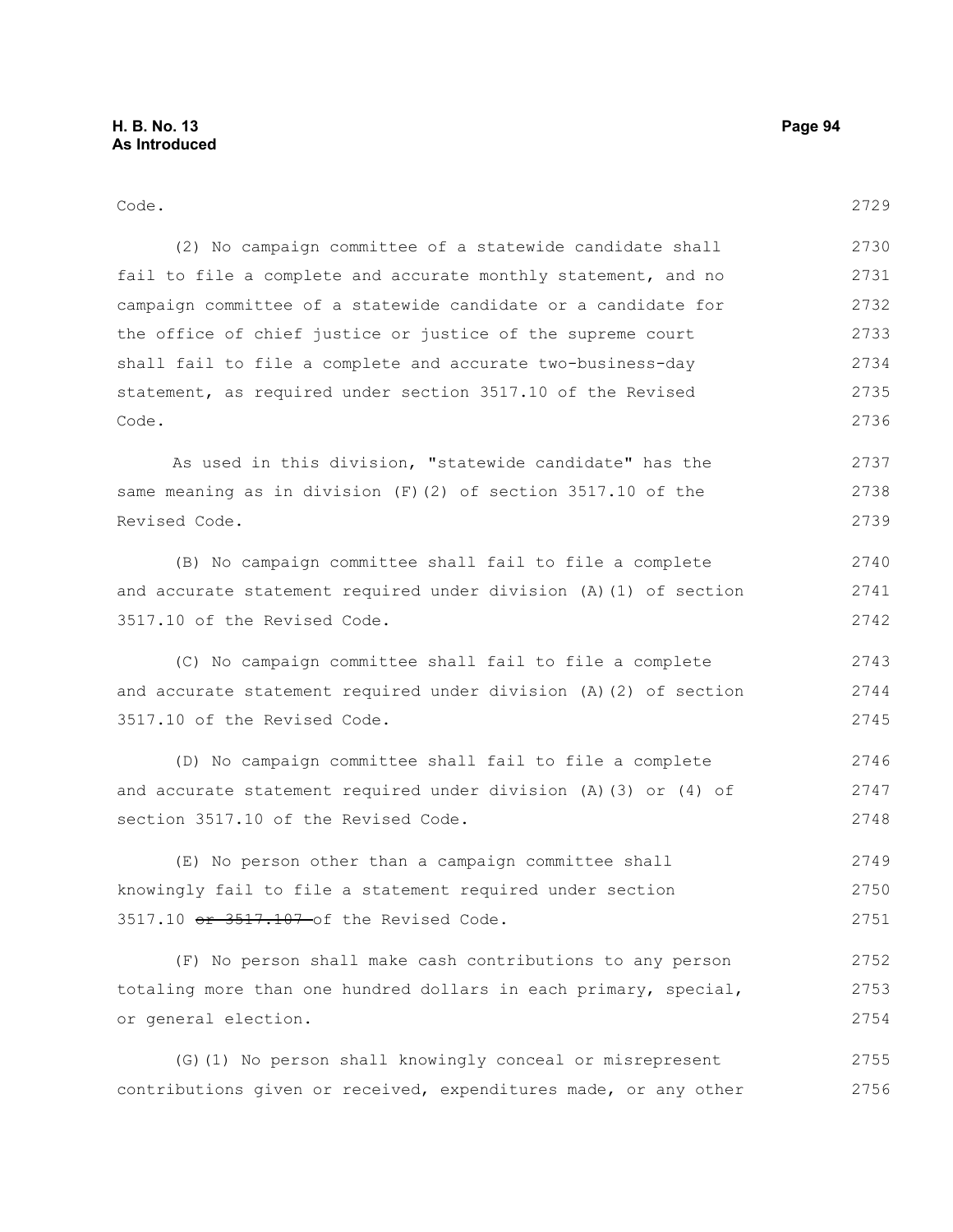information required to be reported by a provision in sections 3517.08 to 3517.13 of the Revised Code. 2757 2758

(2)(a) No person shall make a contribution to a campaign committee, political action committee, political contributing entity, legislative campaign fund, political party, or person making disbursements to pay the direct costs of producing or airing electioneering communications in the name of another person. 2759 2760 2761 2762 2763 2764

(b) A person does not make a contribution in the name of another when either of the following applies: 2765 2766

(i) An individual makes a contribution from a partnership or other unincorporated business account, if the contribution is reported by listing both the name of the partnership or other unincorporated business and the name of the partner or owner making the contribution as required under division (I) of section 3517.10 of the Revised Code. 2767 2768 2769 2770 2771 2772

(ii) A person makes a contribution in that person's spouse's name or in both of their names. 2773 2774

(H) No person within this state, publishing a newspaper or other periodical, shall charge a campaign committee for political advertising a rate in excess of the rate such person would charge if the campaign committee were a general rate advertiser whose advertising was directed to promoting its business within the same area as that encompassed by the particular office that the candidate of the campaign committee is seeking. The rate shall take into account the amount of space used, as well as the type of advertising copy submitted by or on behalf of the campaign committee. All discount privileges otherwise offered by a newspaper or periodical to general rate 2775 2776 2777 2778 2779 2780 2781 2782 2783 2784 2785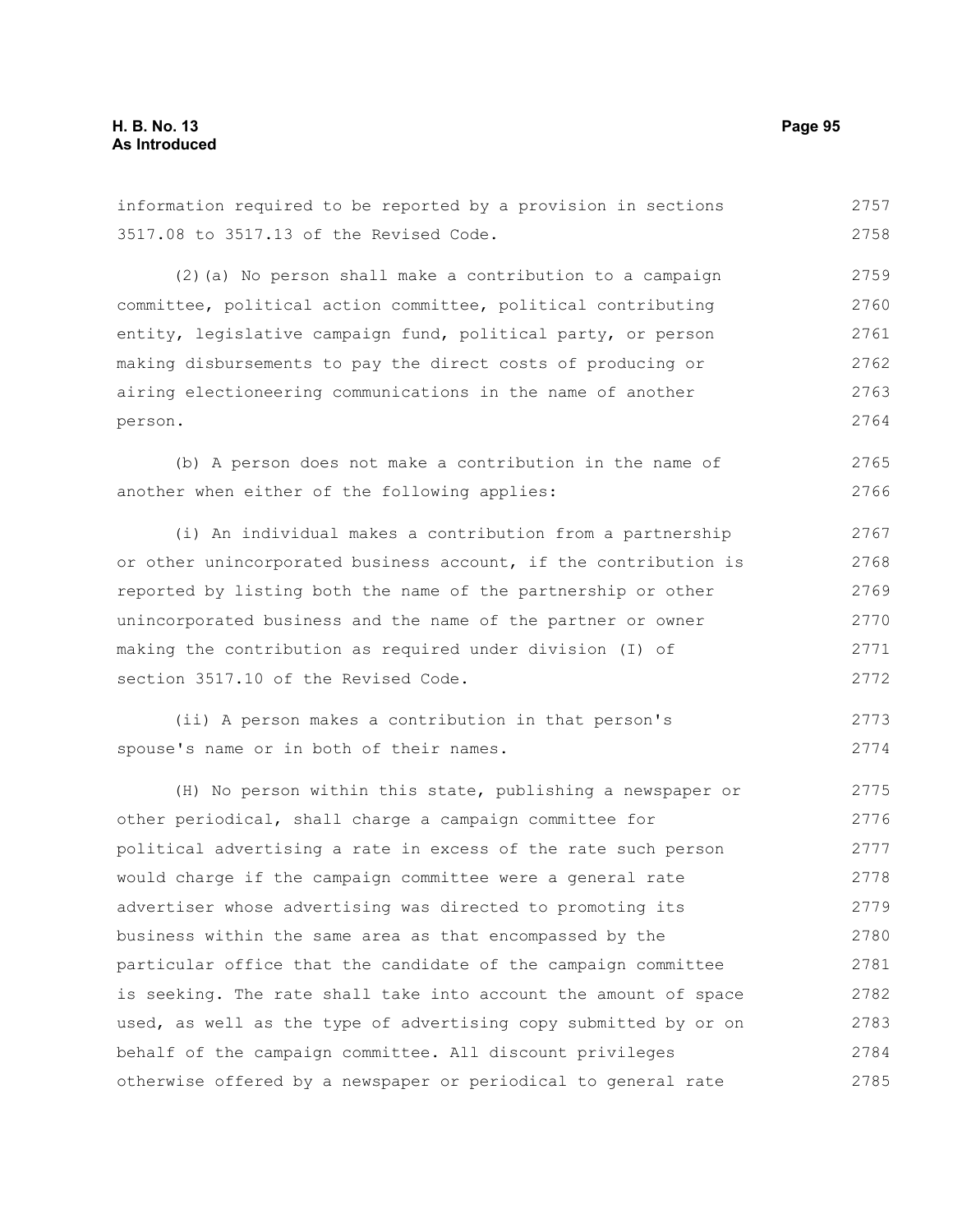advertisers shall be available upon equal terms to all campaign committees. 2786 2787

No person within this state, operating a radio or television station or network of stations in this state, shall charge a campaign committee for political broadcasts a rate that exceeds: 2788 2789 2790 2791

(1) During the forty-five days preceding the date of a primary election and during the sixty days preceding the date of a general or special election in which the candidate of the campaign committee is seeking office, the lowest unit charge of the station for the same class and amount of time for the same period; 2792 2793 2794 2795 2796 2797

(2) At any other time, the charges made for comparable use of that station by its other users.

(I) Subject to divisions  $(K)$ ,  $(L)$ ,  $(M)$ , and  $(N)$  of this section, no agency or department of this state or any political subdivision shall award any contract, other than one let by competitive bidding or a contract incidental to such contract or which is by force account, for the purchase of goods costing more than five hundred dollars or services costing more than five hundred dollars to any individual, partnership, association, including, without limitation, a professional association organized under Chapter 1785. of the Revised Code, estate, or trust if the individual has made or the individual's spouse has made, or any partner, shareholder, administrator, executor, or trustee or the spouse of any of them has made, as an individual, within the two previous calendar years, one or more contributions totaling in excess of one thousand dollars to the holder of the public office having ultimate responsibility for the award of the contract or to the public officer's 2800 2801 2802 2803 2804 2805 2806 2807 2808 2809 2810 2811 2812 2813 2814 2815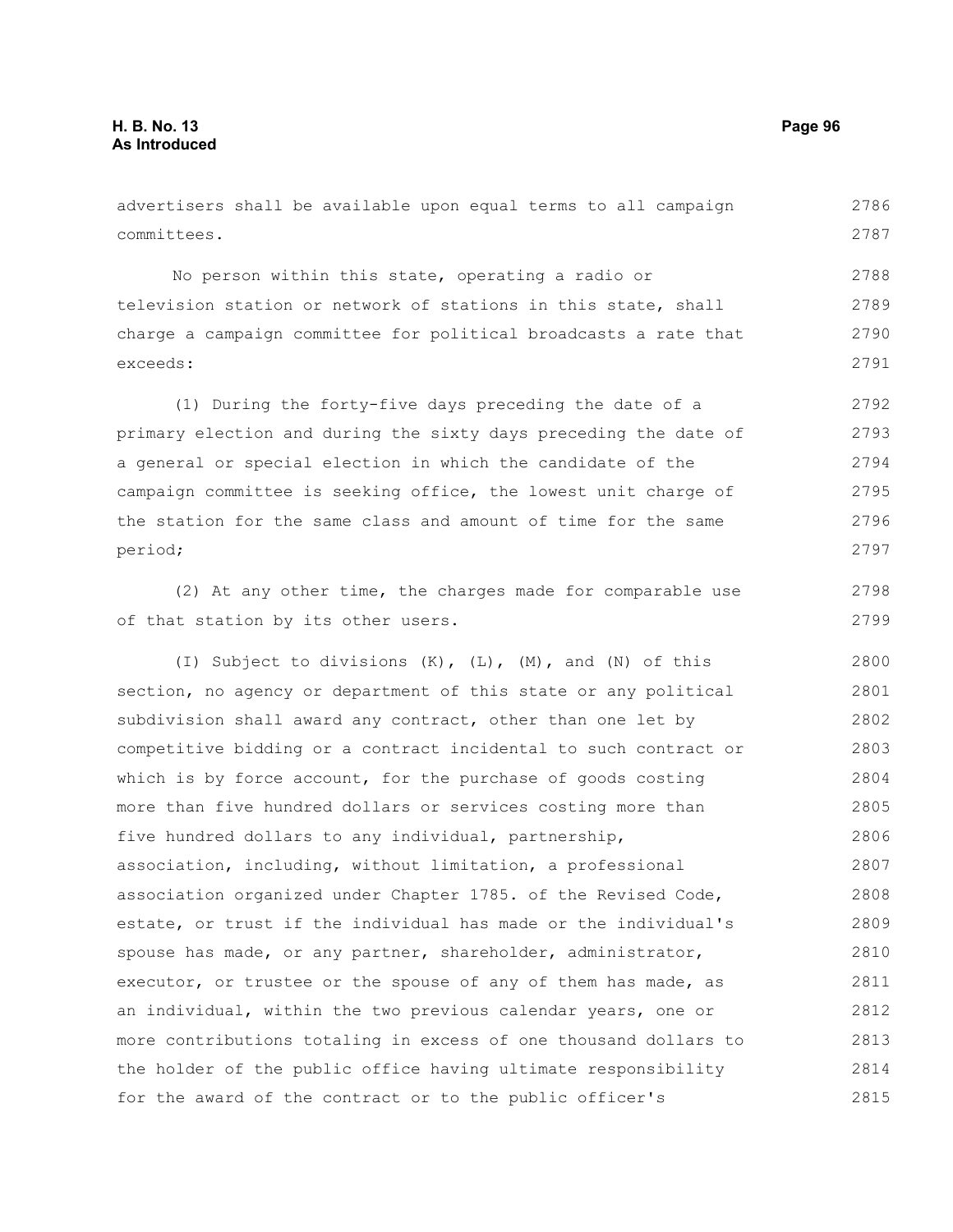# **H. B. No. 13 Page 97 As Introduced**

campaign committee.

(J) Subject to divisions (K), (L), (M), and (N) of this section, no agency or department of this state or any political subdivision shall award any contract, other than one let by competitive bidding or a contract incidental to such contract or which is by force account, for the purchase of goods costing more than five hundred dollars or services costing more than five hundred dollars to a corporation or business trust, except a professional association organized under Chapter 1785. of the Revised Code, if an owner of more than twenty per cent of the corporation or business trust or the spouse of that person has made, as an individual, within the two previous calendar years, taking into consideration only owners for all of that period, one or more contributions totaling in excess of one thousand dollars to the holder of a public office having ultimate responsibility for the award of the contract or to the public officer's campaign committee. 2817 2818 2819 2820 2821 2822 2823 2824 2825 2826 2827 2828 2829 2830 2831 2832

(K) For purposes of divisions (I) and (J) of this section, if a public officer who is responsible for the award of a contract is appointed by the governor, whether or not the appointment is subject to the advice and consent of the senate, excluding members of boards, commissions, committees, authorities, councils, boards of trustees, task forces, and other such entities appointed by the governor, the office of the governor is considered to have ultimate responsibility for the award of the contract. 2833 2834 2835 2836 2837 2838 2839 2840 2841

(L) For purposes of divisions (I) and (J) of this section, if a public officer who is responsible for the award of a contract is appointed by the elected chief executive officer of a municipal corporation, or appointed by the elected chief 2842 2843 2844 2845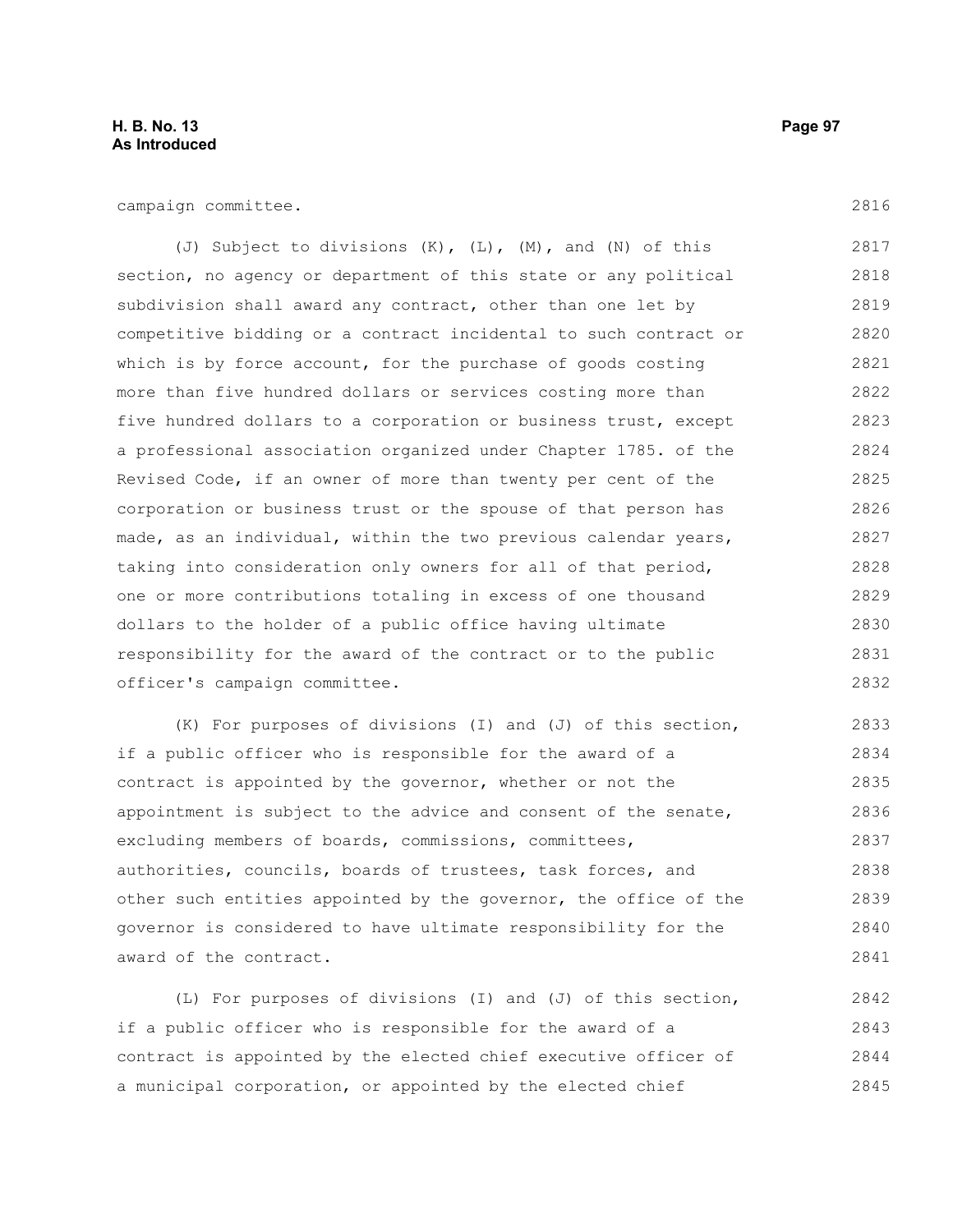executive officer of a county operating under an alternative form of county government or county charter, excluding members of boards, commissions, committees, authorities, councils, boards of trustees, task forces, and other such entities appointed by the chief executive officer, the office of the chief executive officer is considered to have ultimate responsibility for the award of the contract. 2846 2847 2848 2849 2850 2851 2852

(M)(1) Divisions (I) and (J) of this section do not apply to contracts awarded by the board of commissioners of the sinking fund, municipal legislative authorities, boards of education, boards of county commissioners, boards of township trustees, or other boards, commissions, committees, authorities, councils, boards of trustees, task forces, and other such entities created by law, by the supreme court or courts of appeals, by county courts consisting of more than one judge, courts of common pleas consisting of more than one judge, or municipal courts consisting of more than one judge, or by a division of any court if the division consists of more than one judge. This division shall apply to the specified entity only if the members of the entity act collectively in the award of a contract for goods or services. 2853 2854 2855 2856 2857 2858 2859 2860 2861 2862 2863 2864 2865 2866

(2) Divisions (I) and (J) of this section do not apply to actions of the controlling board. 2867 2868

(N)(1) Divisions (I) and (J) of this section apply to contributions made to the holder of a public office having ultimate responsibility for the award of a contract, or to the public officer's campaign committee, during the time the person holds the office and during any time such person was a candidate for the office. Those divisions do not apply to contributions made to, or to the campaign committee of, a candidate for or 2869 2870 2871 2872 2873 2874 2875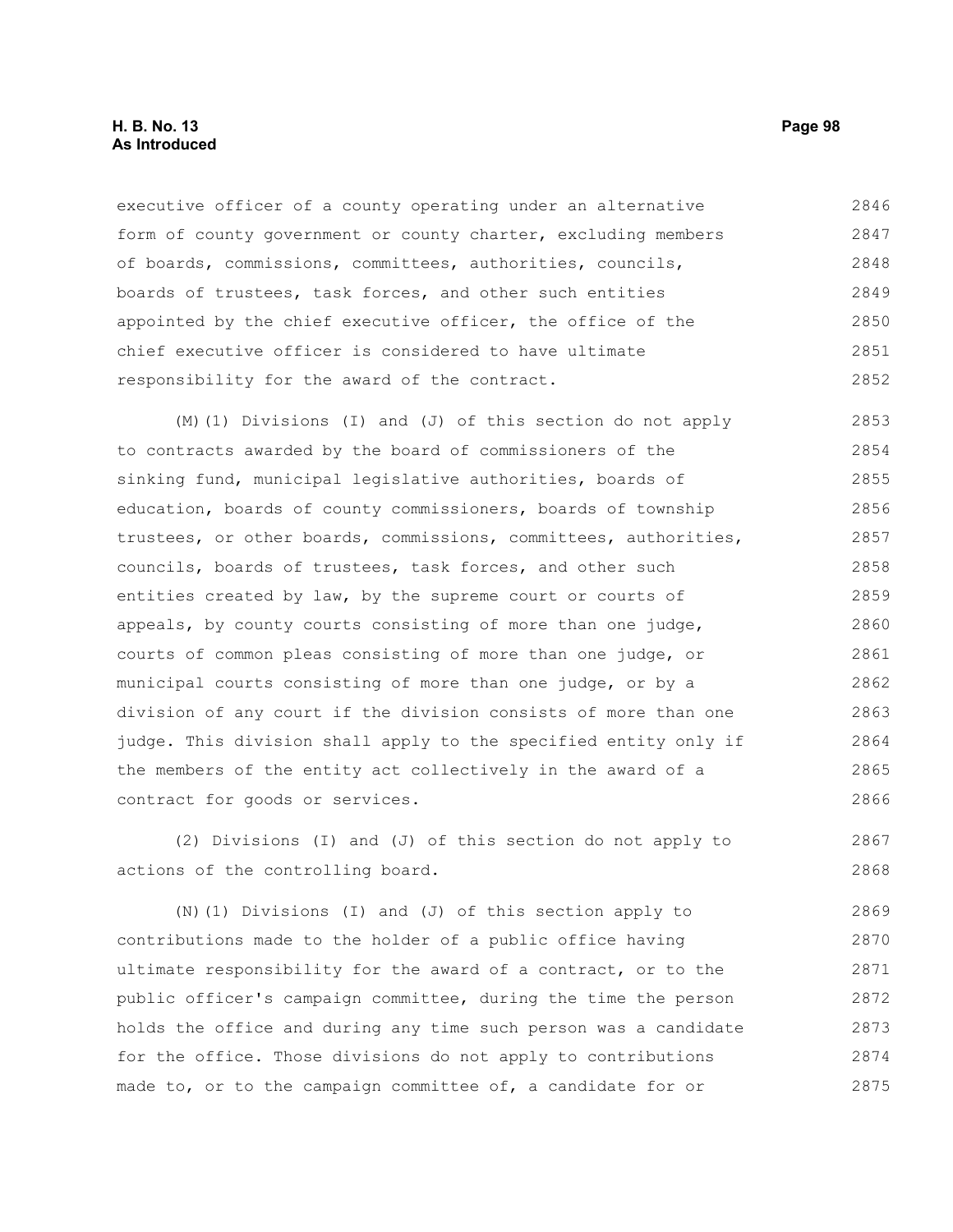# **H. B. No. 13 Page 99 As Introduced**

holder of the office other than the holder of the office at the time of the award of the contract. 2876 2877

(2) Divisions (I) and (J) of this section do not apply to contributions of a partner, shareholder, administrator, executor, trustee, or owner of more than twenty per cent of a corporation or business trust made before the person held any of those positions or after the person ceased to hold any of those positions in the partnership, association, estate, trust, corporation, or business trust whose eligibility to be awarded a contract is being determined, nor to contributions of the person's spouse made before the person held any of those positions, after the person ceased to hold any of those positions, before the two were married, after the granting of a decree of divorce, dissolution of marriage, or annulment, or after the granting of an order in an action brought solely for legal separation. Those divisions do not apply to contributions of the spouse of an individual whose eligibility to be awarded a contract is being determined made before the two were married, after the granting of a decree of divorce, dissolution of marriage, or annulment, or after the granting of an order in an action brought solely for legal separation. 2878 2879 2880 2881 2882 2883 2884 2885 2886 2887 2888 2889 2890 2891 2892 2893 2894 2895 2896

(O) No beneficiary of a campaign fund or other person shall convert for personal use, and no person shall knowingly give to a beneficiary of a campaign fund or any other person, for the beneficiary's or any other person's personal use, anything of value from the beneficiary's campaign fund, including, without limitation, payments to a beneficiary for services the beneficiary personally performs, except as reimbursement for any of the following: 2897 2898 2899 2900 2901 2902 2903 2904

(1) Legitimate and verifiable prior campaign expenses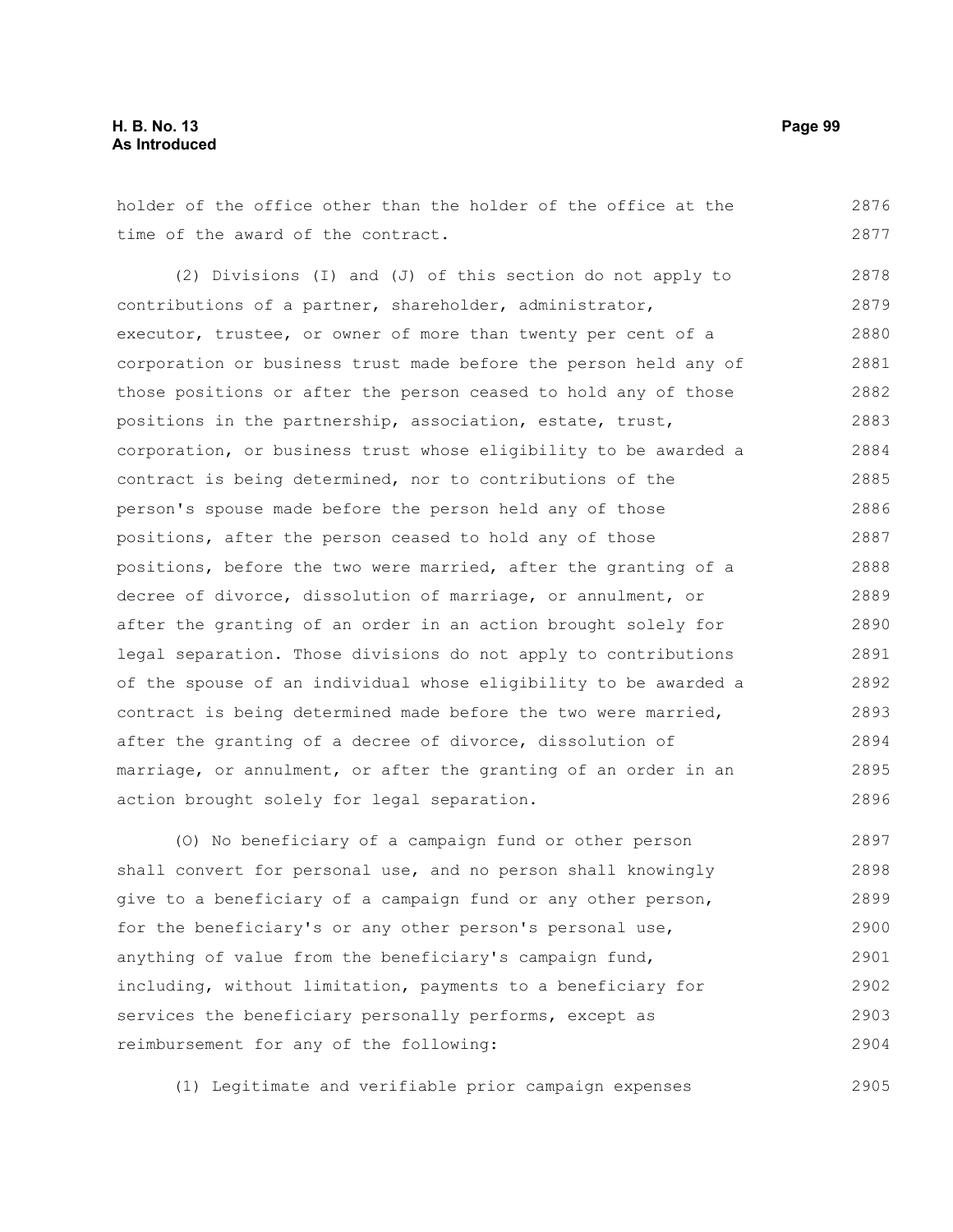2906

2913 2914 2915

2916 2917 2918

2919

| incurred by the beneficiary;                                                                                                            |
|-----------------------------------------------------------------------------------------------------------------------------------------|
| (2) Legitimate and verifiable ordinary and necessary prior                                                                              |
| expenses incurred by the beneficiary in connection with duties                                                                          |
| as the holder of a public office, including, without limitation,                                                                        |
| expenses incurred through participation in nonpartisan or                                                                               |
| bipartisan events if the participation of the holder of a public                                                                        |
| office would normally be expected;                                                                                                      |
| (3) Legitimate and verifiable ordinary and necessary prior<br>expenses incurred by the beneficiary while doing any of the<br>following: |
| (a) Engaging in activities in support of or opposition to                                                                               |
| a candidate other than the beneficiary, political party, or                                                                             |
| ballot issue;                                                                                                                           |
| (b) Raising funds for a political party, political action                                                                               |

committee, political contributing entity, legislative campaign fund, campaign committee, or other candidate; 2920 2921

(c) Participating in the activities of a political party, political action committee, political contributing entity, legislative campaign fund, or campaign committee; 2922 2923 2924

(d) Attending a political party convention or other political meeting. 2925 2926

For purposes of this division, an expense is incurred whenever a beneficiary has either made payment or is obligated to make payment, as by the use of a credit card or other credit procedure or by the use of goods or services received on account. 2927 2928 2929 2930 2931

(P) No beneficiary of a campaign fund shall knowingly accept, and no person shall knowingly give to the beneficiary of 2932 2933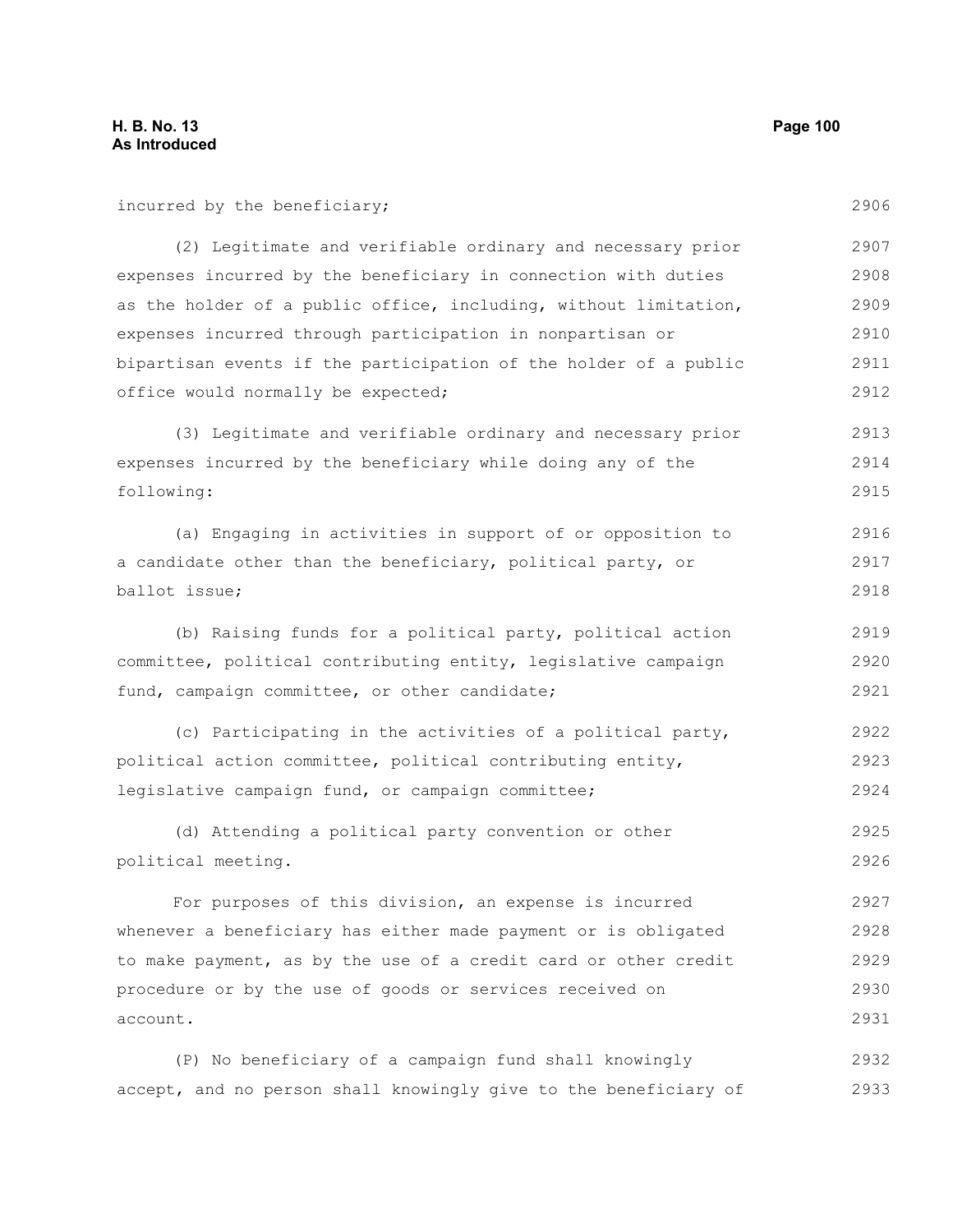# **H. B. No. 13 Page 101 As Introduced**

a campaign fund, reimbursement for an expense under division (O) of this section to the extent that the expense previously was reimbursed or paid from another source of funds. If an expense is reimbursed under division (O) of this section and is later paid or reimbursed, wholly or in part, from another source of funds, the beneficiary shall repay the reimbursement received under division (O) of this section to the extent of the payment made or reimbursement received from the other source. 2934 2935 2936 2937 2938 2939 2940 2941

(Q) No candidate or public official or employee shall accept for personal or business use anything of value from a political party, political action committee, political contributing entity, legislative campaign fund, or campaign committee other than the candidate's or public official's or employee's own campaign committee, and no person shall knowingly give to a candidate or public official or employee anything of value from a political party, political action committee, political contributing entity, legislative campaign fund, or such a campaign committee, except for the following: 2942 2943 2944 2945 2946 2947 2948 2949 2950 2951

(1) Reimbursement for legitimate and verifiable ordinary and necessary prior expenses not otherwise prohibited by law incurred by the candidate or public official or employee while engaged in any legitimate activity of the political party, political action committee, political contributing entity, legislative campaign fund, or such campaign committee. Without limitation, reimbursable expenses under this division include those incurred while doing any of the following: 2952 2953 2954 2955 2956 2957 2958 2959

(a) Engaging in activities in support of or opposition to another candidate, political party, or ballot issue; 2960 2961

(b) Raising funds for a political party, legislative campaign fund, campaign committee, or another candidate; 2962 2963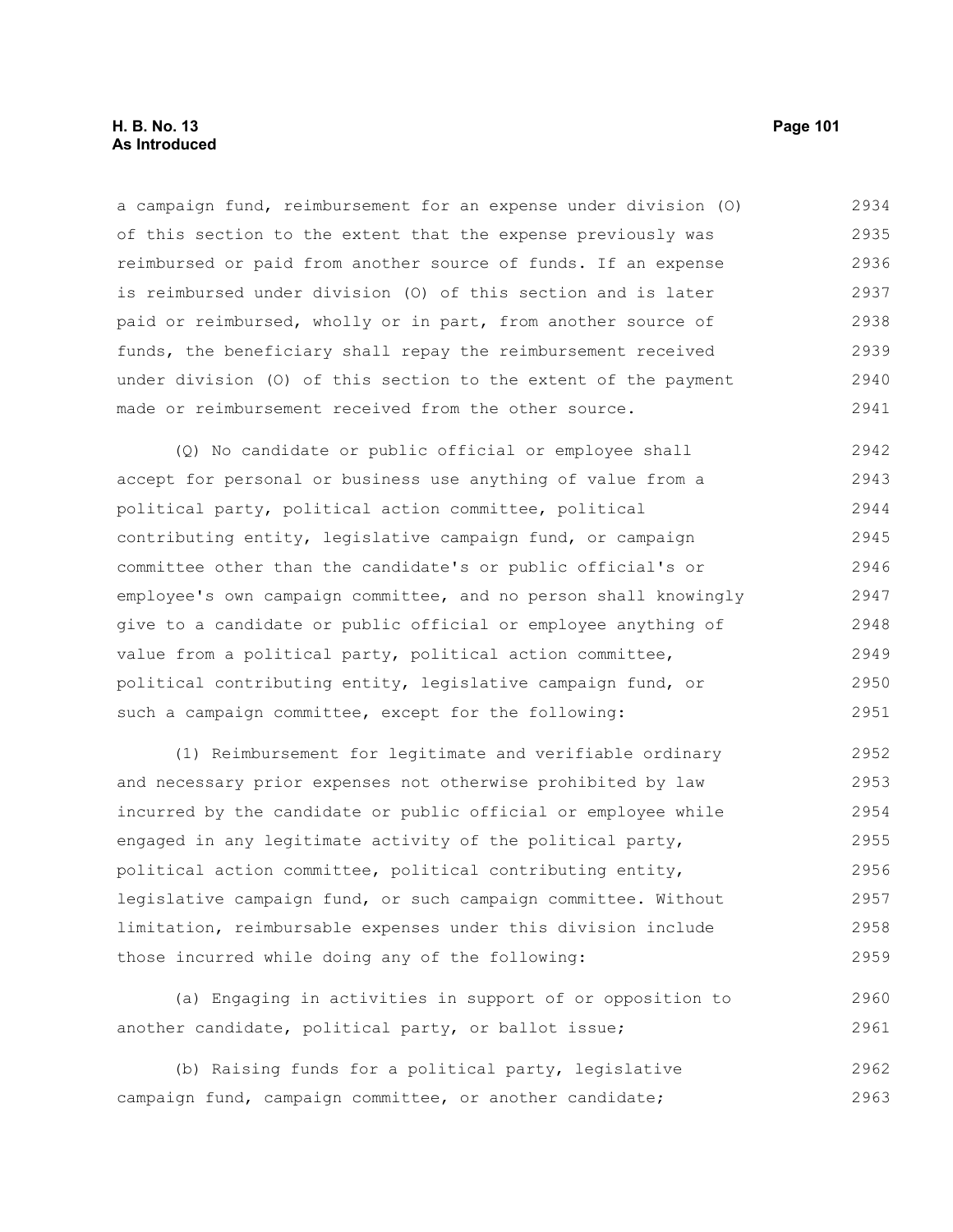2985

(c) Attending a political party convention or other political meeting. (2) Compensation not otherwise prohibited by law for actual and valuable personal services rendered under a written contract to the political party, political action committee, political contributing entity, legislative campaign fund, or such campaign committee for any legitimate activity of the political party, political action committee, political contributing entity, legislative campaign fund, or such campaign committee. Reimbursable expenses under this division do not include, and it is a violation of this division for a candidate or public official or employee to accept, or for any person to knowingly give to a candidate or public official or employee from a political party, political action committee, political contributing entity, legislative campaign fund, or campaign committee other than the candidate's or public official's or employee's own campaign committee, anything of value for activities primarily related to the candidate's or public official's or employee's own campaign for election, except for contributions to the candidate's or public official's or 2964 2965 2966 2967 2968 2969 2970 2971 2972 2973 2974 2975 2976 2977 2978 2979 2980 2981 2982 2983 2984

employee's campaign committee.

For purposes of this division, an expense is incurred whenever a candidate or public official or employee has either made payment or is obligated to make payment, as by the use of a credit card or other credit procedure, or by the use of goods or services on account. 2986 2987 2988 2989 2990

(R)(1) Division (O) or (P) of this section does not prohibit a campaign committee from making direct advance or post payment from contributions to vendors for goods and services for 2991 2992 2993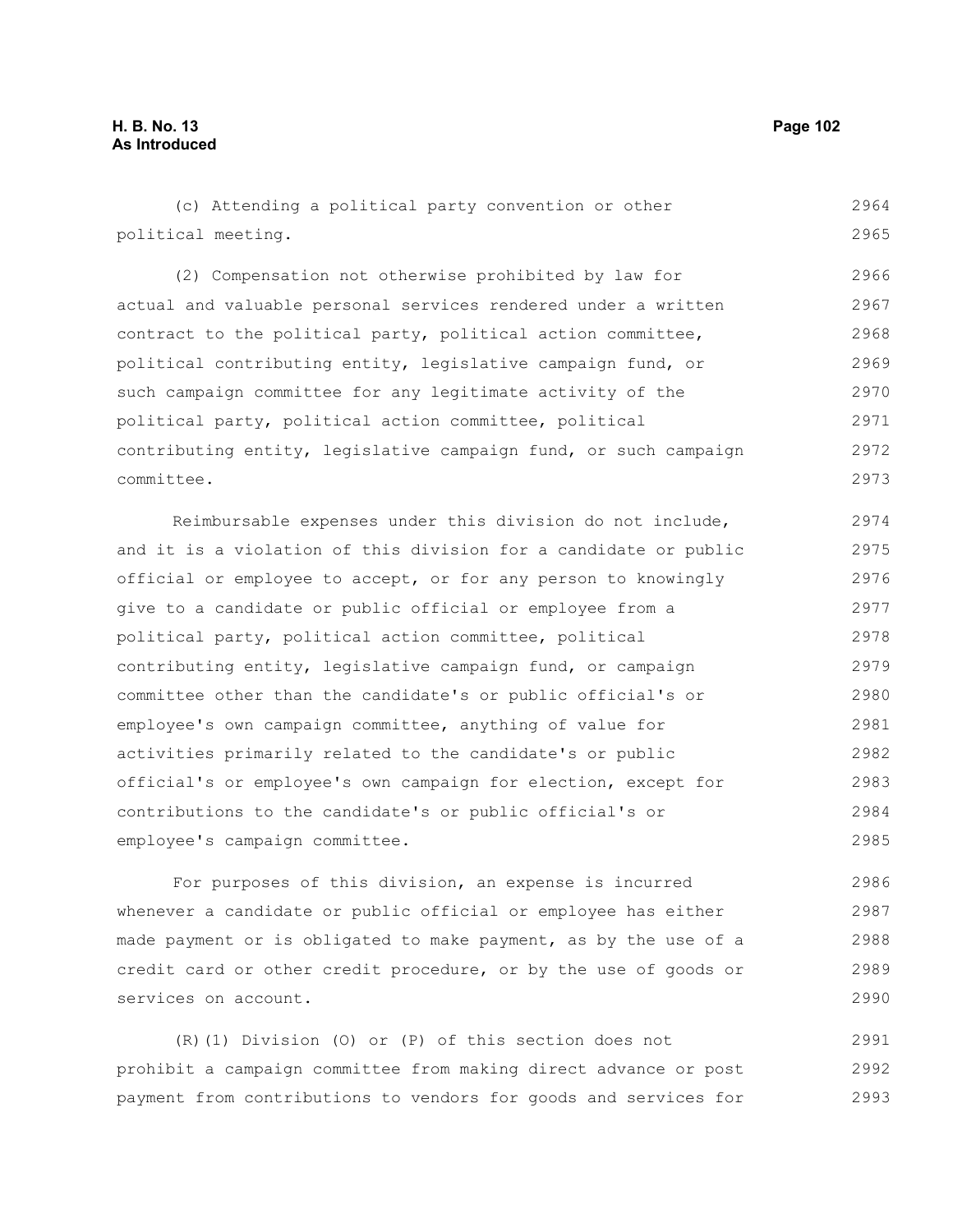# **H. B. No. 13 Page 103 As Introduced**

which reimbursement is permitted under division (O) of this section, except that no campaign committee shall pay its candidate or other beneficiary for services personally performed by the candidate or other beneficiary. 2994 2995 2996 2997

(2) If any expense that may be reimbursed under division (O),  $(P)$ , or  $(Q)$  of this section is part of other expenses that may not be paid or reimbursed, the separation of the two types of expenses for the purpose of allocating for payment or reimbursement those expenses that may be paid or reimbursed may be by any reasonable accounting method, considering all of the surrounding circumstances. 2998 2999 3000 3001 3002 3003 3004

(3) For purposes of divisions  $(0)$ ,  $(P)$ , and  $(Q)$  of this section, mileage allowance at a rate not greater than that allowed by the internal revenue service at the time the travel occurs may be paid instead of reimbursement for actual travel expenses allowable. 3005 3006 3007 3008 3009

(S)(1) As used in division (S) of this section:

(a) "State elective office" has the same meaning as in section 3517.092 of the Revised Code. 3011 3012

(b) "Federal office" means a federal office as defined in the Federal Election Campaign Act. 3013 3014

(c) "Federal campaign committee" means a principal campaign committee or authorized committee as defined in the Federal Election Campaign Act. 3015 3016 3017

(2) No person who is a candidate for state elective office and who previously sought nomination or election to a federal office shall transfer any funds or assets from that person's federal campaign committee for nomination or election to the federal office to that person's campaign committee as a 3018 3019 3020 3021 3022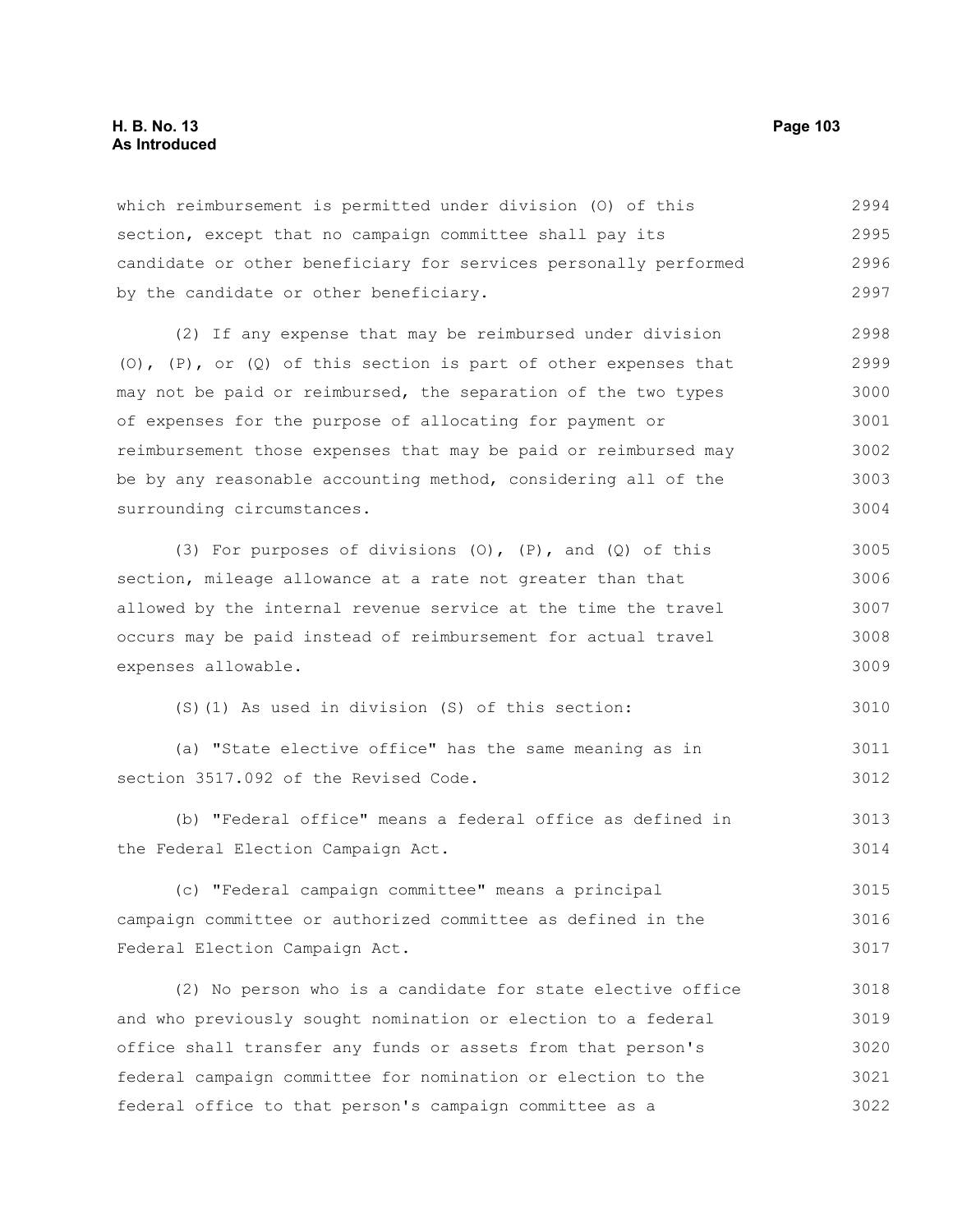3023

3034

3035

candidate for state elective office.

(3) No campaign committee of a person who is a candidate for state elective office and who previously sought nomination or election to a federal office shall accept any funds or assets from that person's federal campaign committee for that person's nomination or election to the federal office. 3024 3025 3026 3027 3028

(T)(1) Except as otherwise provided in division  $(B)$  (6)(c) of section 3517.102 of the Revised Code, a state or county political party shall not disburse moneys from any account other than a state candidate fund to make contributions to any of the following: 3029 3030 3031 3032 3033

(a) A state candidate fund;

(b) A legislative campaign fund;

(c) A campaign committee of a candidate for the office of governor, lieutenant governor, secretary of state, auditor of state, treasurer of state, attorney general, member of the state board of education, or member of the general assembly. 3036 3037 3038 3039

(2) No state candidate fund, legislative campaign fund, or campaign committee of a candidate for any office described in division (T)(1)(c) of this section shall knowingly accept a contribution in violation of division (T)(1) of this section. 3040 3041 3042 3043

(U) No person shall fail to file a statement required under section 3517.12 of the Revised Code. 3044 3045

(V) No campaign committee shall fail to file a statement required under division (K)(3) of section 3517.10 of the Revised Code. 3046 3047 3048

(W)(1) No foreign national shall, directly or indirectly through any other person or entity, make a contribution, 3049 3050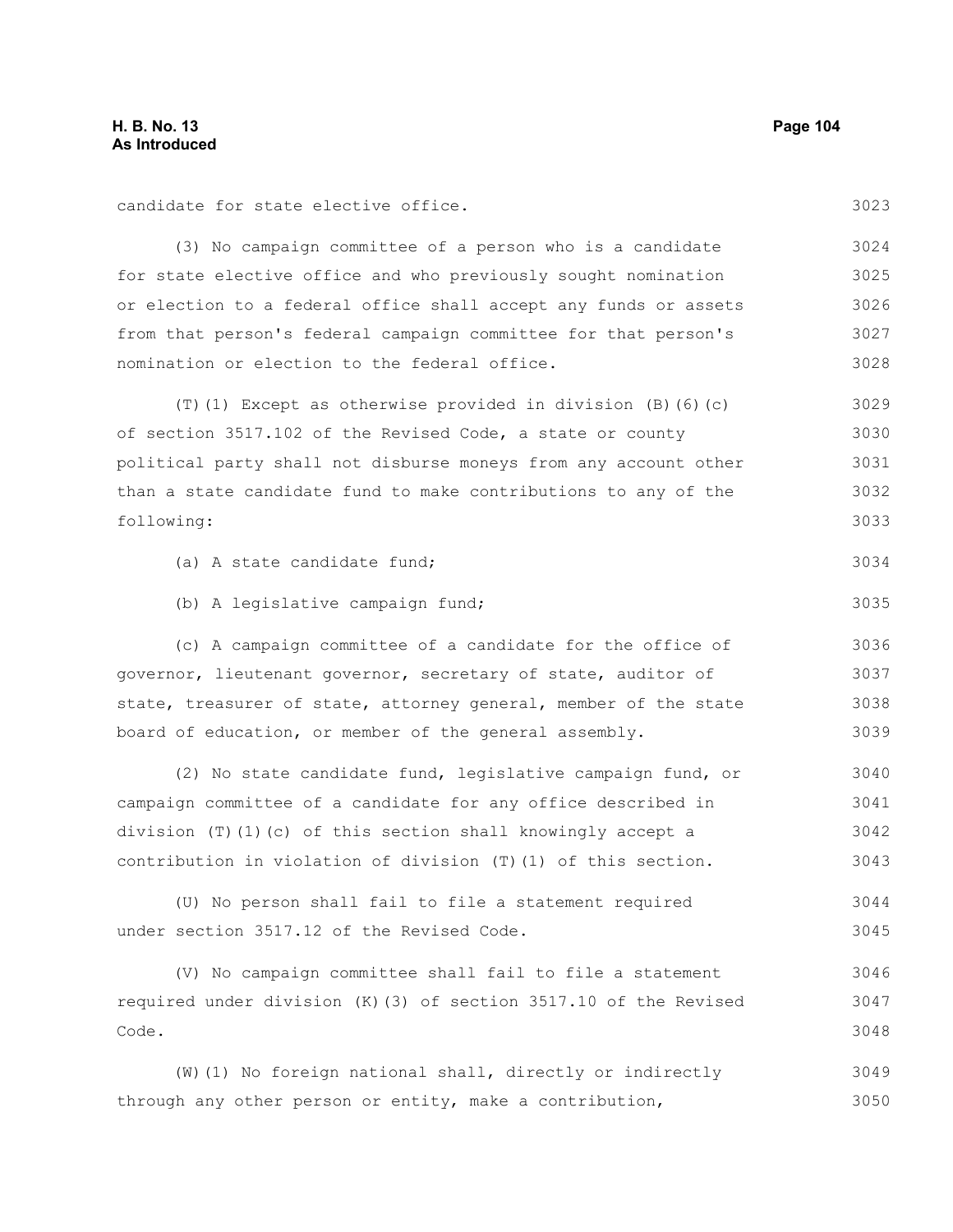# **H. B. No. 13 Page 105 As Introduced**

expenditure, or independent expenditure or promise, either expressly or implicitly, to make a contribution, expenditure, or independent expenditure in support of or opposition to a candidate for any elective office in this state, including an office of a political party. 3051 3052 3053 3054 3055

(2) No candidate, campaign committee, political action committee, political contributing entity, legislative campaign fund, state candidate fund, political party, or separate segregated fund shall solicit or accept a contribution, expenditure, or independent expenditure from a foreign national. The secretary of state may direct any candidate, committee, entity, fund, or party that accepts a contribution, expenditure, or independent expenditure in violation of this division to return the contribution, expenditure, or independent expenditure or, if it is not possible to return the contribution, expenditure, or independent expenditure, then to return instead the value of it, to the contributor. 3056 3057 3058 3059 3060 3061 3062 3063 3064 3065 3066 3067

(3) As used in division (W) of this section, "foreign national" has the same meaning as in section 441e(b) of the Federal Election Campaign Act. 3068 3069 3070

(X)(1) No state or county political party shall transfer any moneys from its restricted fund to any account of the political party into which contributions may be made or from which contributions or expenditures may be made. 3071 3072 3073 3074

(2)(a) No state or county political party shall deposit a contribution or contributions that it receives into its restricted fund. 3075 3076 3077

(b) No state or county political party shall make a contribution or an expenditure from its restricted fund. 3078 3079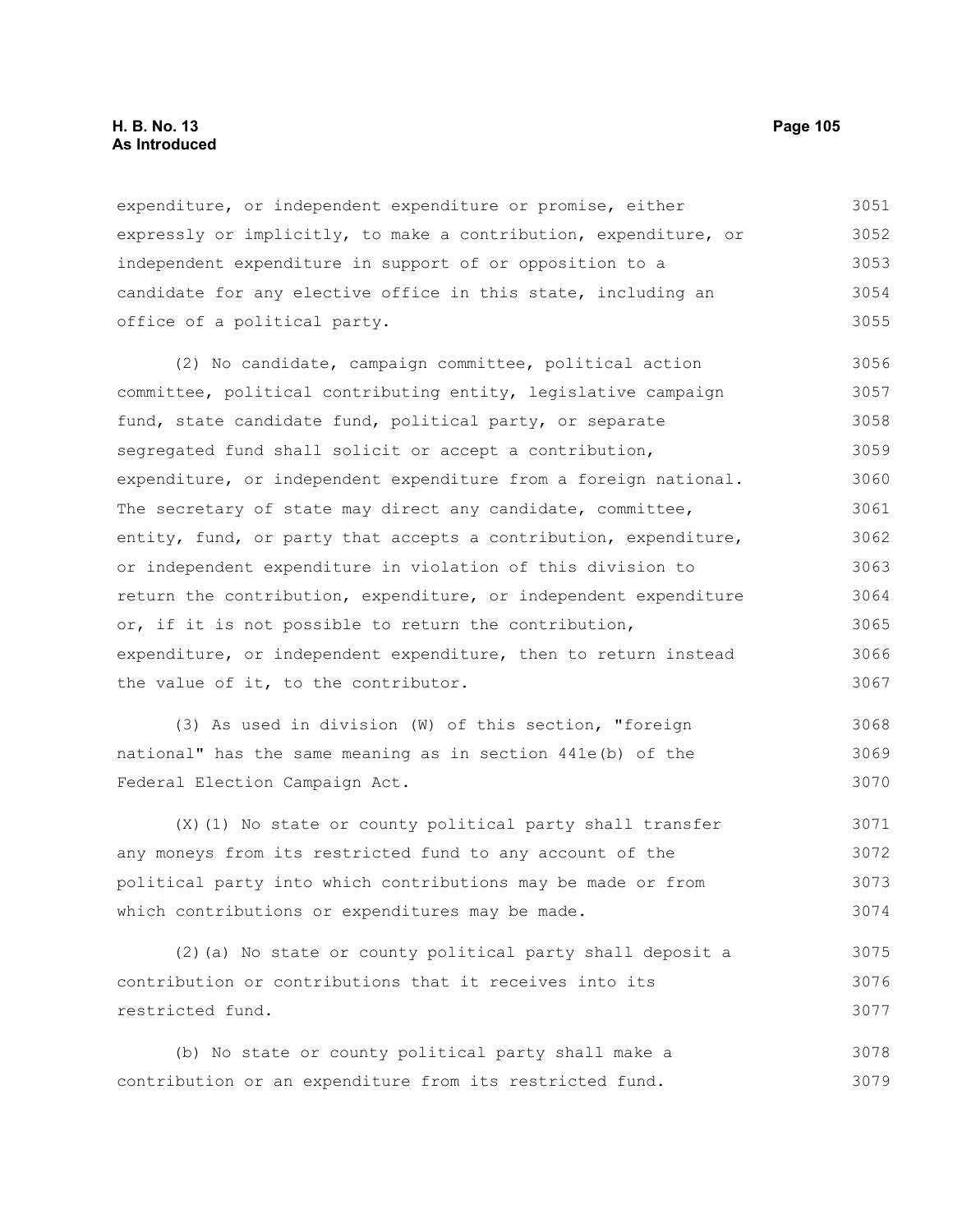# **H. B. No. 13 Page 106 As Introduced**

(3)(a) No corporation or labor organization shall make a gift or gifts from the corporation's or labor organization's money or property aggregating more than ten thousand dollars to any one state or county political party for the party's restricted fund in a calendar year. 3080 3081 3082 3083 3084

(b) No state or county political party shall accept a gift or gifts for the party's restricted fund aggregating more than ten thousand dollars from any one corporation or labor organization in a calendar year. 3085 3086 3087 3088

(4) No state or county political party shall transfer any moneys in the party's restricted fund to any other state or county political party. 3089 3090 3091

(5) No state or county political party shall knowingly fail to file a statement required under section 3517.1012 of the Revised Code. 3092 3093 3094

(Y) The administrator of workers' compensation and the employees of the bureau of workers' compensation shall not conduct any business with or award any contract, other than one awarded by competitive bidding, for the purchase of goods costing more than five hundred dollars or services costing more than five hundred dollars to any individual, partnership, association, including, without limitation, a professional association organized under Chapter 1785. of the Revised Code, estate, or trust, if the individual has made, or the individual's spouse has made, or any partner, shareholder, administrator, executor, or trustee, or the spouses of any of those individuals has made, as an individual, within the two previous calendar years, one or more contributions totaling in excess of one thousand dollars to the campaign committee of the governor or lieutenant governor or to the campaign committee of 3095 3096 3097 3098 3099 3100 3101 3102 3103 3104 3105 3106 3107 3108 3109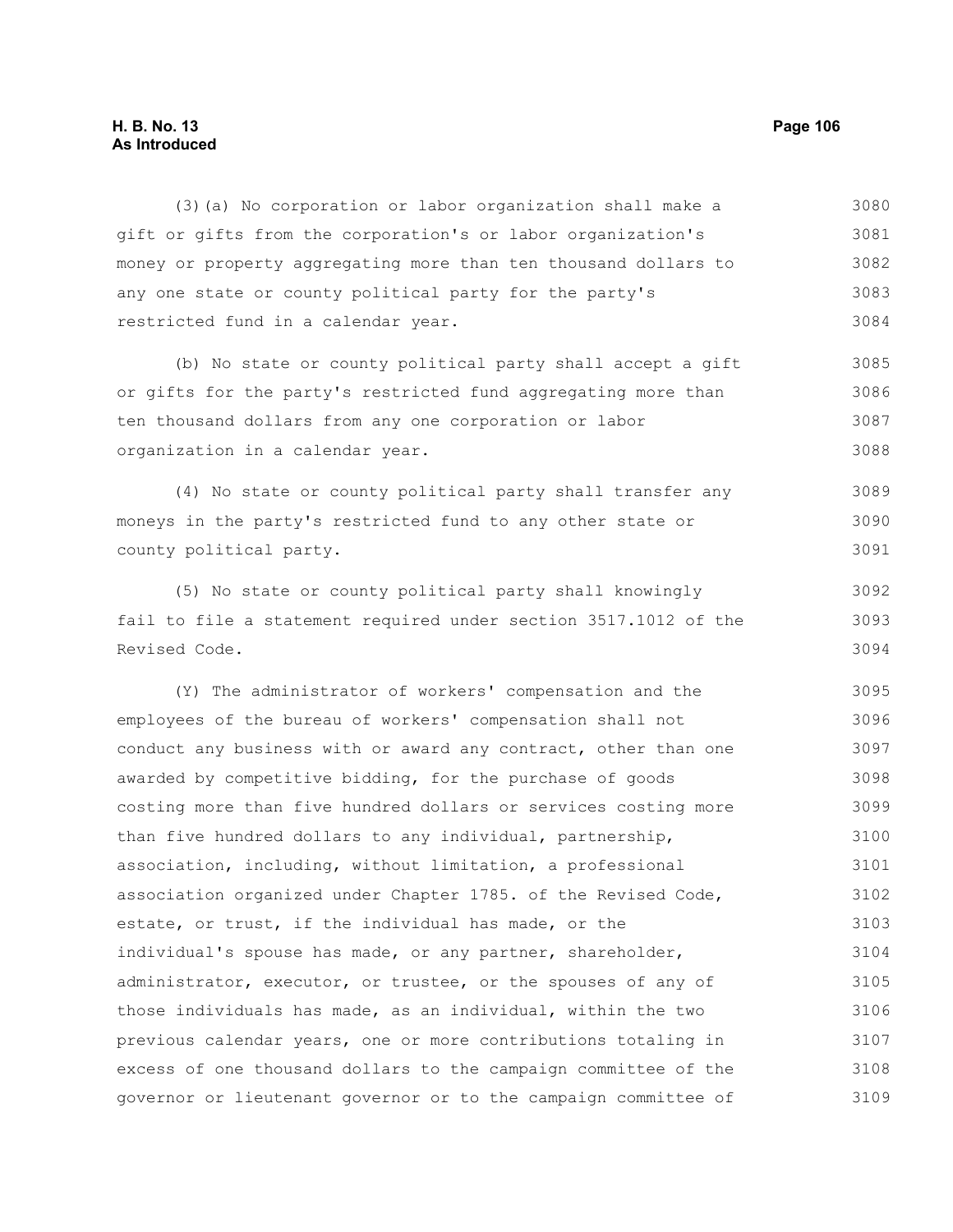| any candidate for the office of governor or lieutenant governor. | 3110 |
|------------------------------------------------------------------|------|
| (Z) The administrator of workers' compensation and the           | 3111 |
| employees of the bureau of workers' compensation shall not       | 3112 |
| conduct business with or award any contract, other than one      | 3113 |
| awarded by competitive bidding, for the purchase of goods        | 3114 |
| costing more than five hundred dollars or services costing more  | 3115 |
| than five hundred dollars to a corporation or business trust,    | 3116 |
| except a professional association organized under Chapter 1785.  | 3117 |
| of the Revised Code, if an owner of more than twenty per cent of | 3118 |
| the corporation or business trust, or the spouse of the owner,   | 3119 |
| has made, as an individual, within the two previous calendar     | 3120 |
| years, taking into consideration only owners for all of such     | 3121 |
| period, one or more contributions totaling in excess of one      | 3122 |
| thousand dollars to the campaign committee of the governor or    | 3123 |
| lieutenant governor or to the campaign committee of any          | 3124 |
| candidate for the office of governor or lieutenant governor.     | 3125 |

**Sec. 3517.154.** (A)(1) The full-time attorney for the Ohio elections commission shall review each complaint filed with the commission under section 3517.153 of the Revised Code, shall determine the nature of the complaint, and, unless division (A) (2)(a) of this section requires that the complaint receive an automatic expedited hearing, shall make a recommendation to the commission for its disposition, in accordance with this section. The attorney shall make the determination and the recommendation, if required, not later than one business day after the complaint is filed. 3126 3127 3128 3129 3130 3131 3132 3133 3134 3135

(2)(a) If the attorney determines that the complaint sets forth a violation of division (B) of section 3517.21 or division (B) of section 3517.22 of the Revised Code and that the complaint is filed during one of the periods of time specified 3136 3137 3138 3139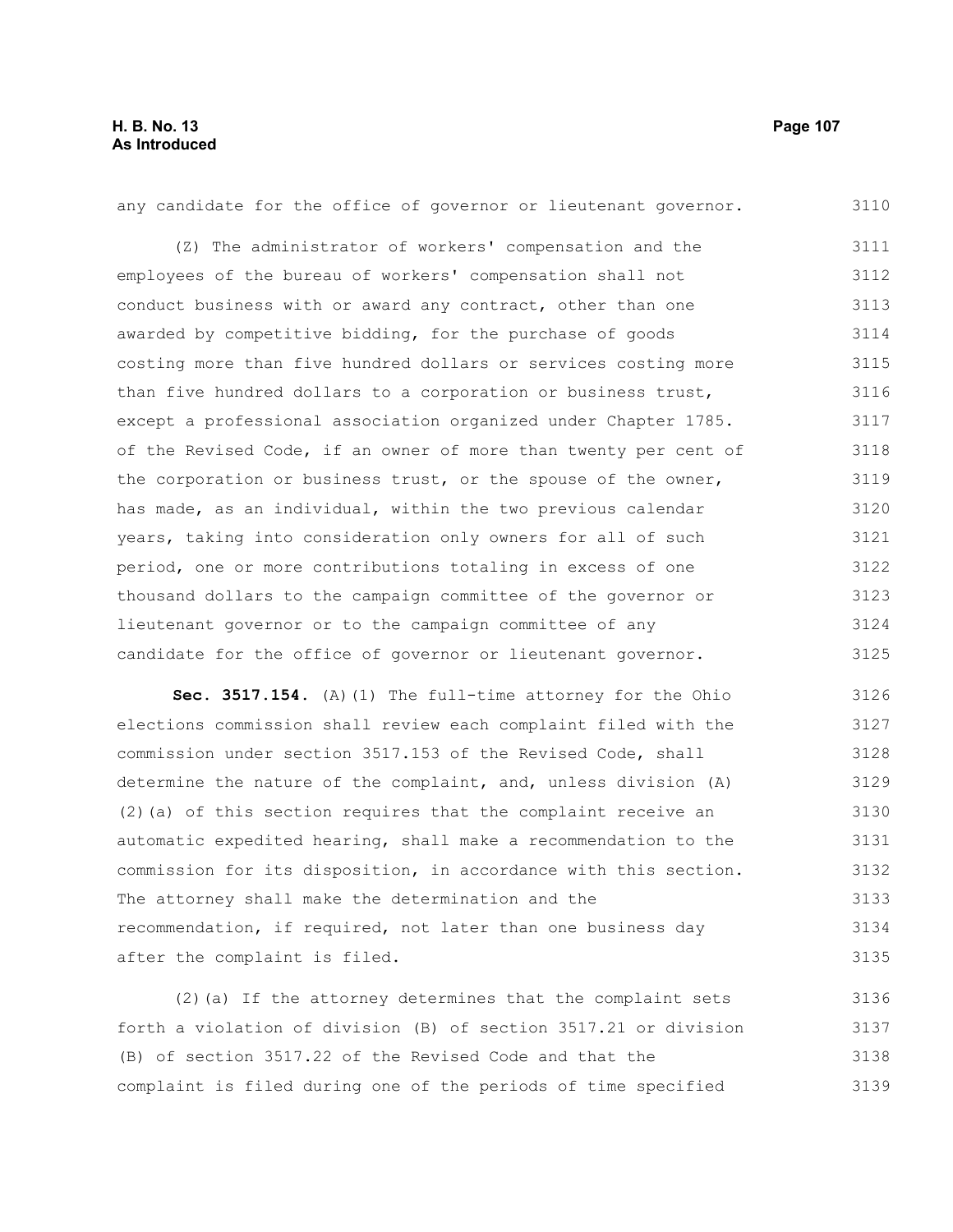in division (B)(1) of section 3517.156 of the Revised Code, the complaint shall receive an automatic expedited hearing under section 3517.156 of the Revised Code. 3140 3141 3142

(b) If the attorney determines that the complaint sets forth a failure to comply with or a violation of division (G), (I), (J), (O), (P), or (Q) of section 3517.13, division (A) of section 3517.21, or division (A) of section 3517.22 of the Revised Code and that the complaint is filed during one of the periods of time specified in division (B)(1) of section 3517.156 of the Revised Code, the attorney shall recommend to the commission that the complaint receive an expedited hearing under section 3517.156 of the Revised Code, and the complaint shall receive such a hearing. 3143 3144 3145 3146 3147 3148 3149 3150 3151 3152

(c) If the attorney determines that the complaint sets forth a failure to comply with or a violation of a section of the Revised Code over which the commission has jurisdiction to hear complaints other than the sections described in divisions (A)(2)(a) and (b) of this section, and unless the attorney makes a determination as provided for in division (A)(3) of this section, the attorney shall recommend to the commission that the complaint be submitted to the commission under section 3517.155 of the Revised Code. After the attorney makes that recommendation, the attorney shall notify all parties to the complaint of the attorney's recommendation. 3153 3154 3155 3156 3157 3158 3159 3160 3161 3162 3163

(3)(a) If a complaint sets forth a failure to comply with or a violation of a section of the Revised Code over which the commission has jurisdiction to hear complaints other than the sections described in divisions (A)(2)(a) and (b) of this section and if the complaint is filed during one of the periods of time specified in division (B)(1) of section 3517.156 of the 3164 3165 3166 3167 3168 3169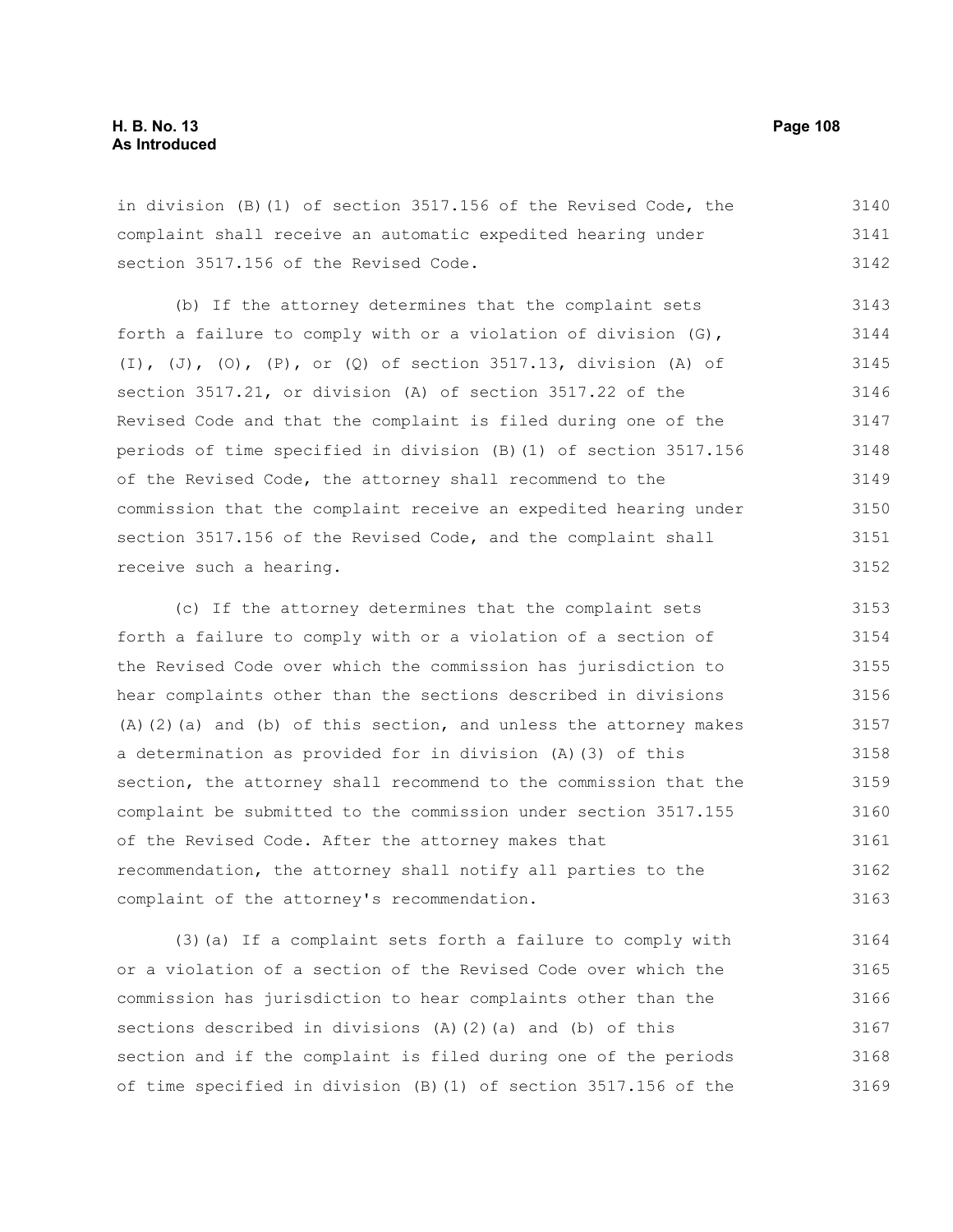Revised Code, the attorney may determine that the complaint should receive an expedited hearing under that section. The attorney shall make that determination by considering one or more of the following: 3170 3171 3172 3173

(i) The number of prior failures to comply with or violations of Title XXXV of the Revised Code that the person or entity against whom the complaint has been brought has committed and any prior penalties the commission has imposed on the person or entity; 3174 3175 3176 3177 3178

(ii) If the complaint involves a statement required to be filed under section 3517.10, division (E) of section 3517.102, or section 3517.105, 3517.107, 3517.108, 3517.109, 3517.1011, 3517.1012, or 3517.1014 of the Revised Code or an addendum required to be filed under section 3517.11 of the Revised Code that is filed late, how late the filing is and how much time has elapsed between the deadline for filing the statement or addendum and the filing of the complaint; 3179 3180 3181 3182 3183 3184 3185 3186

(iii) If the complaint involves contributions and expenditures, contributions and disbursements, deposits and disbursements, gifts and disbursements, or donations and disbursements required to be reported under section 3517.10, division (E) of section 3517.102, or section 3517.105, 3517.107, 3517.108, 3517.109, 3517.1011, 3517.1012, 3517.1013, or 3517.1014 of the Revised Code that are either not reported or reported late, the number of contributions and expenditures, contributions and disbursements, deposits and disbursements, gifts and disbursements, or donations and disbursements not reported or how late they were reported; 3187 3188 3189 3190 3191 3192 3193 3194 3195 3196 3197

(iv) If the complaint involves contributions required to be reported by a campaign committee under section 3517.10, 3198 3199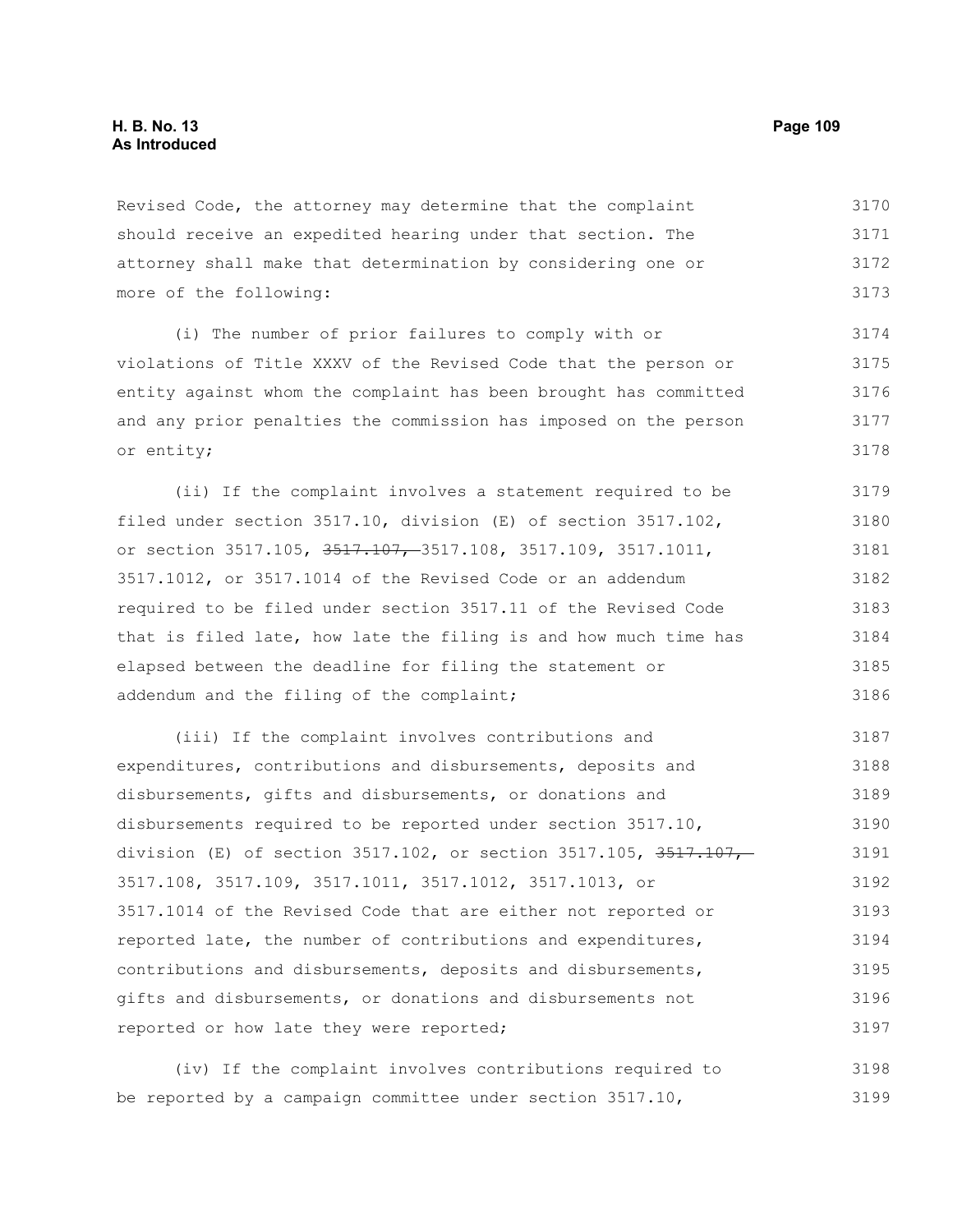## **H. B. No. 13 Page 110 As Introduced**

division (E) of section  $3517.102$ , or section  $3517.105$ ,  $3517.107$ , 3517.108, or 3517.109 of the Revised Code that are not reported, whether any of the contributors of the contributions not reported have a personal or professional relationship with the campaign committee's candidate; 3200 3201 3202 3203 3204

(v) If the complaint involves a statement required to be filed under section 3517.10, division (E) of section 3517.102, or section 3517.105, 3517.107, 3517.108, 3517.109, 3517.1011, 3517.1012, 3517.1013, or 3517.1014 of the Revised Code that is incomplete, the degree to which it is incomplete; 3205 3206 3207 3208 3209

(vi) If the complaint involves the receipt of contributions in violation of section 3599.03 of the Revised Code, the dollar amount and number of contributions received in violation of that section; 3210 3211 3212 3213

(vii) If the complaint involves a failure to make the identification or a misstatement of the identification required under section 3517.105 or 3517.20 of the Revised Code, whether the failure or misstatement was purposely made; 3214 3215 3216 3217

(viii) If the complaint sets forth a failure to comply with or a violation of a section of the Revised Code described in division (A)(2)(c) of this section, whether the person or entity against whom the complaint has been made has committed more than one such failure or violation within a reasonable amount of time, or whether the cumulative nature of the failures or violations indicates a systematic disregard for the law. 3218 3219 3220 3221 3222 3223 3224

(b) Prior to making a determination under division (A)(3) (a) of this section that the complaint should receive an expedited hearing under section 3517.156 of the Revised Code, the attorney shall take into consideration the number of panels 3225 3226 3227 3228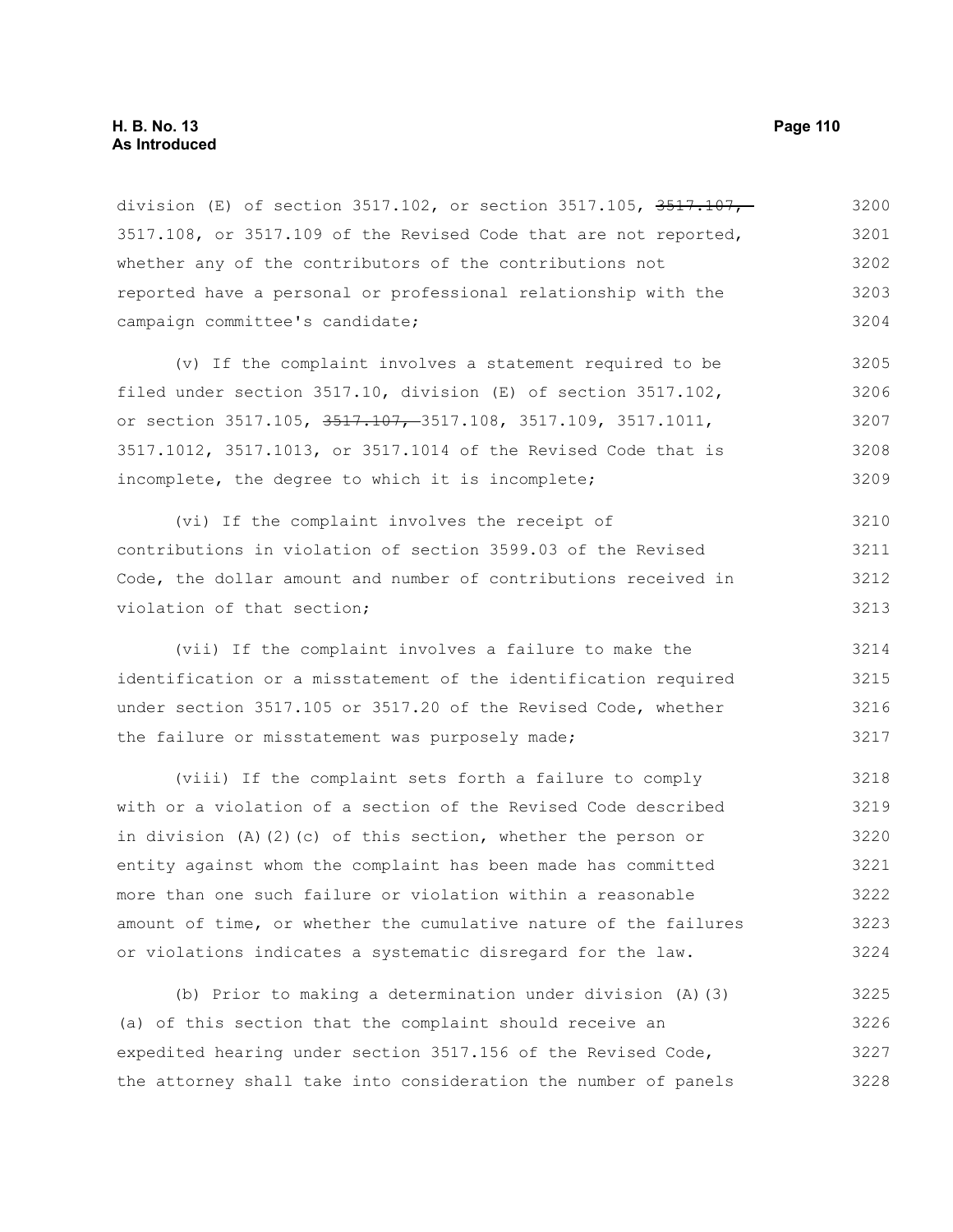of the commission that have cases pending before them and the number of cases pending before the panels and shall not make a determination that will place an undue burden on a panel of the commission. 3229 3230 3231 3232

(c) If the attorney determines that the complaint should receive an expedited hearing under section 3517.156 of the Revised Code, the attorney shall recommend to the commission that the complaint receive an expedited hearing, and, if a majority of the members of the commission agrees with the recommendation, the complaint shall receive an expedited hearing under that section. 3233 3234 3235 3236 3237 3238 3239

(4) The attorney may join two or more complaints if the attorney determines that the allegations in each complaint are of the same or similar character, are based on the same act or failure to act, or are based on two or more acts or failures to act constituting parts of a common scheme or plan. If one complaint contains two or more allegations, the attorney may separate the allegations if they are not of the same or similar character, if they are not based on the same act or failure to act, or if they are not based on two or more acts or failures to act constituting parts of a common scheme or plan. If the attorney separates the allegations in a complaint, the attorney may make separate recommendations under division (A)(2) or (3) of this section for each allegation. 3240 3241 3242 3243 3244 3245 3246 3247 3248 3249 3250 3251 3252

(B) Whenever a person or other entity files a complaint with the commission setting forth a failure to comply with or a violation of a section of the Revised Code as described in division (A)(2)(c) of this section and the complaint is filed during one of the periods of time specified in division (B)(1) of section 3517.156 of the Revised Code, the person or entity 3253 3254 3255 3256 3257 3258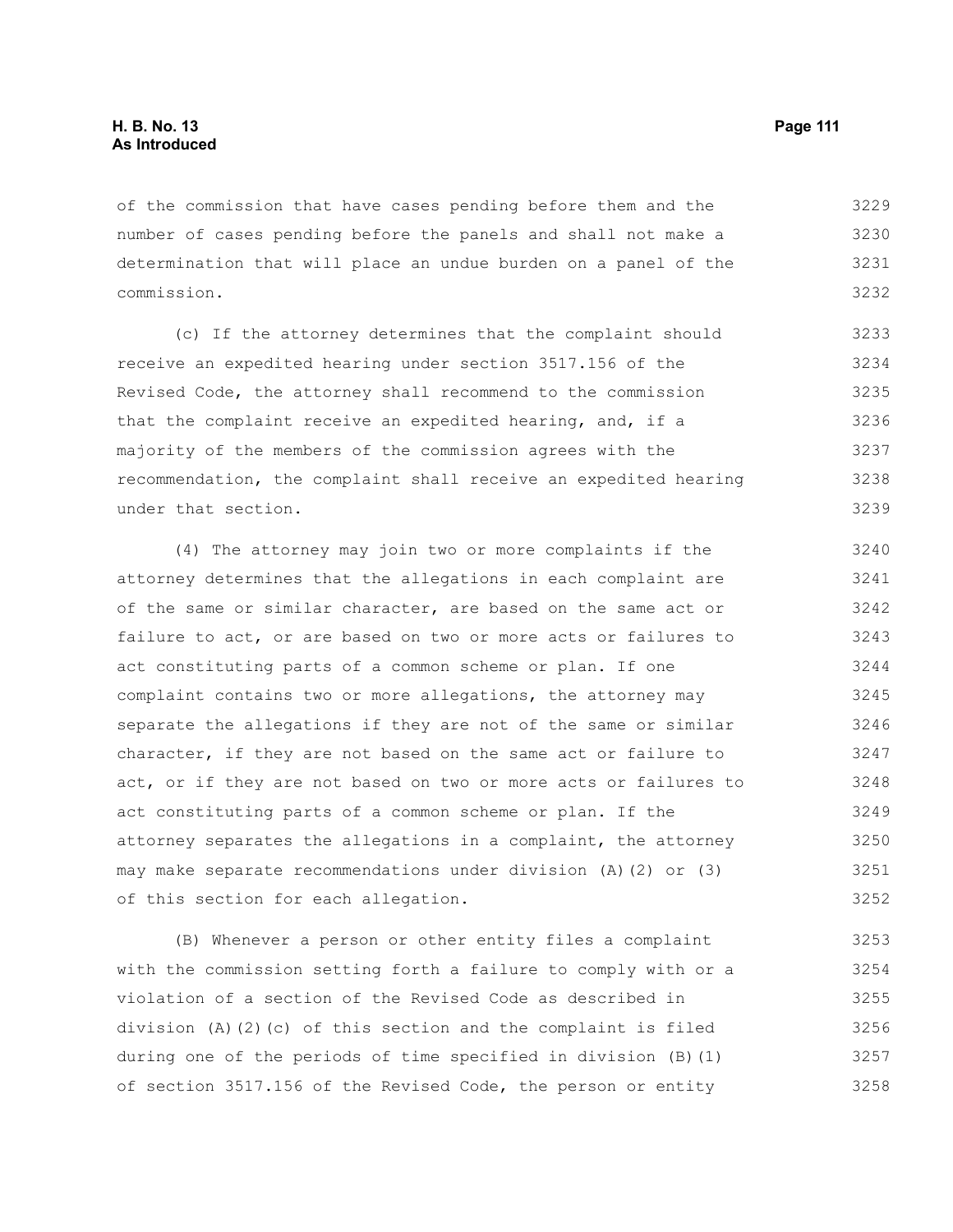may request an expedited hearing under that section at the time the complaint is filed. The attorney for the commission shall inform the members of the commission of that request at the time the attorney makes a recommendation under division (A) of this section. The commission may grant the request for an expedited hearing under this division if it determines that an expedited hearing is practicable. 3259 3260 3261 3262 3263 3264

**Sec. 3517.992.** This section establishes penalties only with respect to acts or failures to act that occur on and after August 24, 1995. 3266

(A)(1) A candidate whose campaign committee violates division  $(A)$ ,  $(B)$ ,  $(C)$ ,  $(D)$ , or  $(V)$  of section 3517.13 of the Revised Code, or a treasurer of a campaign committee who violates any of those divisions, shall be fined not more than one hundred dollars for each day of violation. 3269 3270 3271 3272 3273

(2) Whoever violates division (E) or (X)(5) of section 3517.13 or division (E)(1) of section 3517.1014 of the Revised Code shall be fined not more than one hundred dollars for each day of violation.

(B) An entity that violates division (G)(1) of section 3517.101 of the Revised Code shall be fined not more than one hundred dollars for each day of violation. 3278 3279 3280

(C) Whoever violates division (G)(2) of section 3517.101, division (G) of section 3517.13, or division (E)(2) or (3) of section 3517.1014 of the Revised Code shall be fined not more than ten thousand dollars or, if the offender is a person who was nominated or elected to public office, shall forfeit the nomination or the office to which the offender was elected, or both. 3281 3282 3283 3284 3285 3286 3287

3265

- 
- 3268

- 3267
	-
	-
	-
	-
- -
	-
- -
- 
- 
-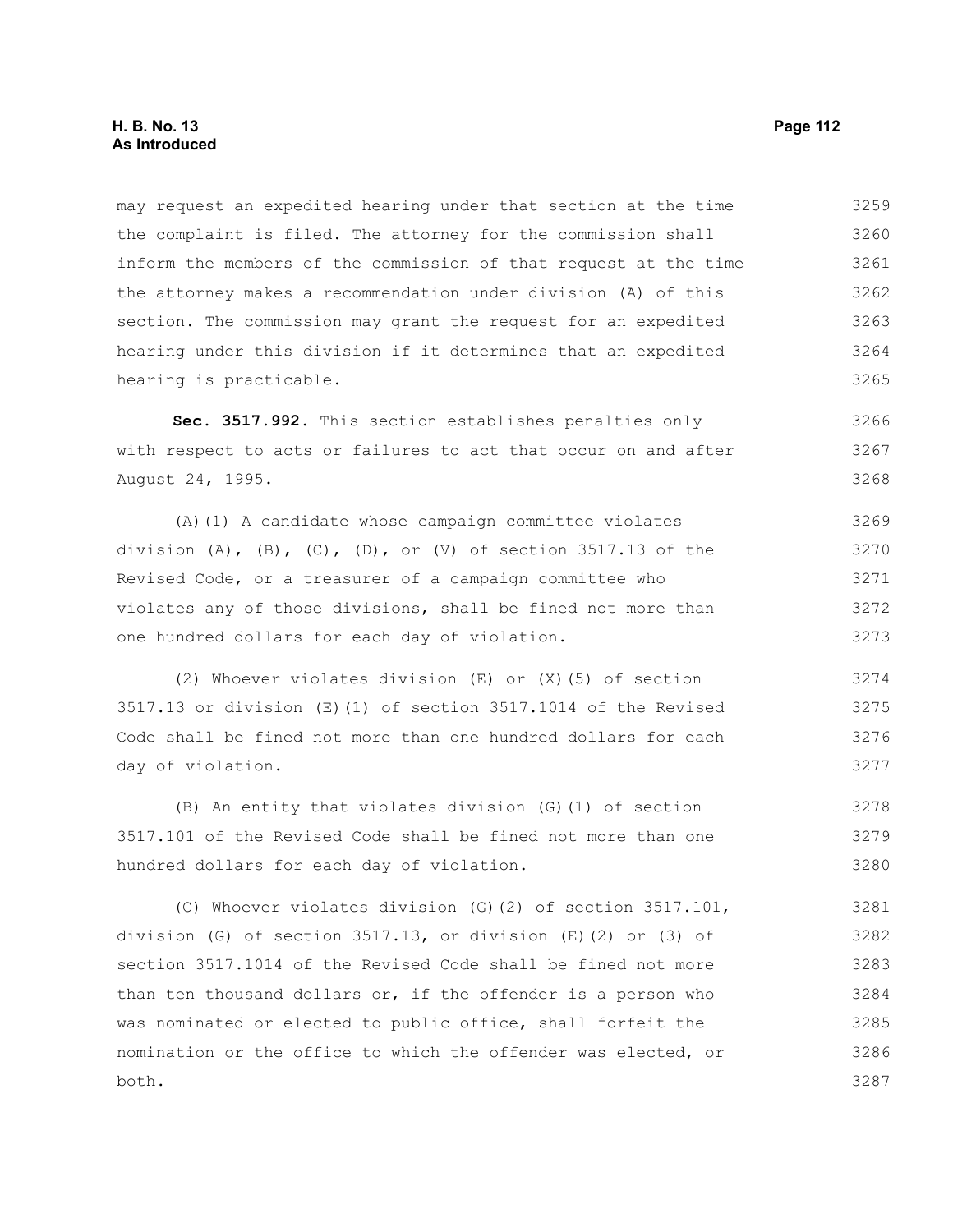dollars.

the Revised Code shall be fined not more than three times the amount contributed. (E) Whoever violates division (H) of section 3517.13 of the Revised Code shall be fined not more than one hundred (F) Whoever violates division (O), (P), or (Q) of section 3517.13 of the Revised Code is guilty of a misdemeanor of the first degree. (G) A state or county committee of a political party that violates division (B)(1) of section 3517.18 of the Revised Code as that section existed before its repeal by H.B. 166 of the 133rd general assembly shall be fined not more than twice the amount of the improper expenditure. (H) An entity that violates division (H) of section 3517.101 of the Revised Code shall be fined not more than twice the amount of the improper expenditure or use. 3289 3290 3291 3292 3293 3294 3295 3296 3297 3298 3299 3300 3301 3302 3303 3304

(D) Whoever violates division (F) of section 3517.13 of

(I)(1) Any individual who violates division (B)(1) of section 3517.102 of the Revised Code and knows that the contribution the individual makes violates that division shall be fined an amount equal to three times the amount contributed in excess of the amount permitted by that division. 3305 3306 3307 3308 3309

(2) Any political action committee that violates division (B)(2) of section 3517.102 of the Revised Code shall be fined an amount equal to three times the amount contributed in excess of the amount permitted by that division. 3310 3311 3312 3313

(3) Any campaign committee that violates division (B)(3) or (5) of section 3517.102 of the Revised Code shall be fined an amount equal to three times the amount contributed in excess of 3314 3315 3316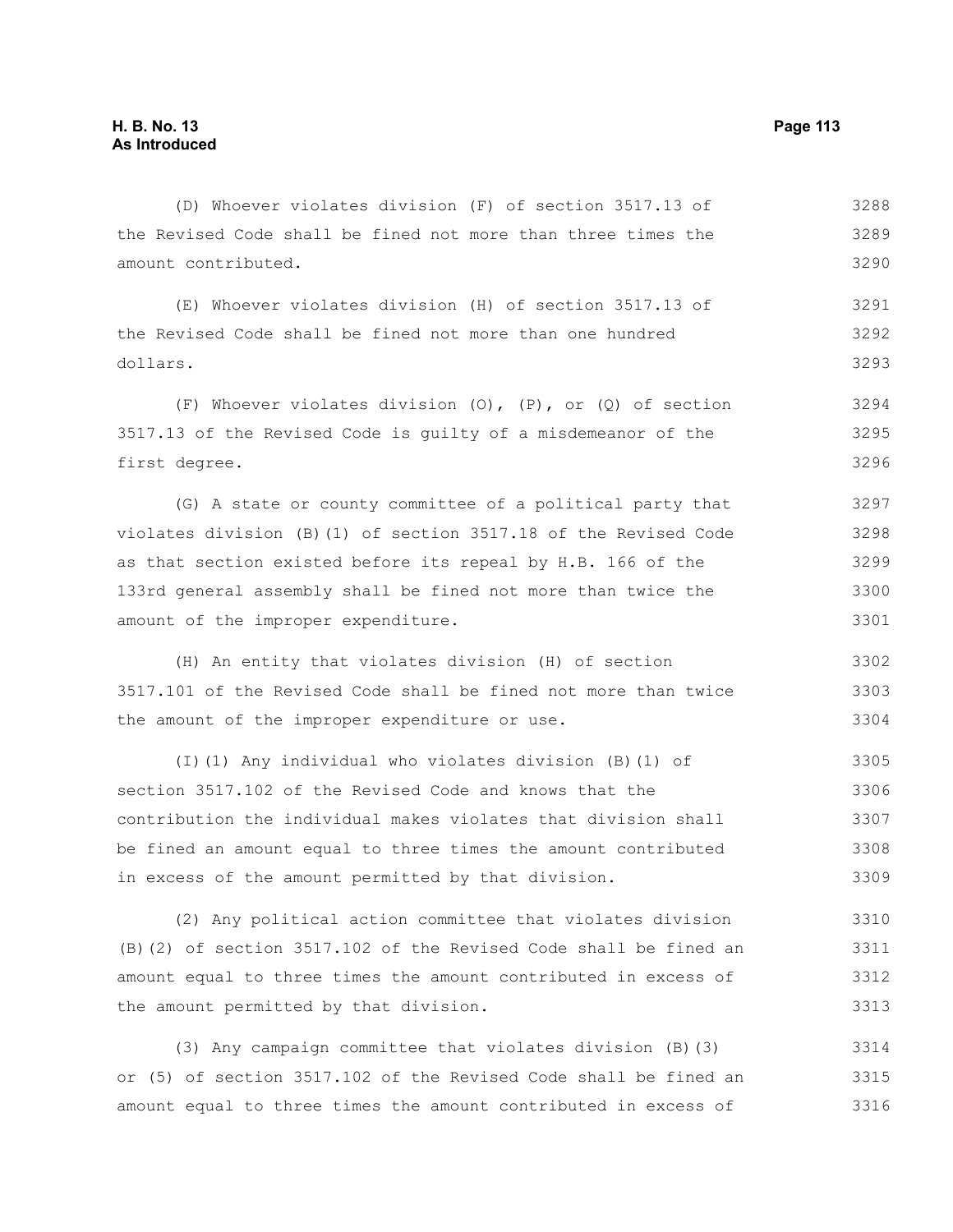3317

the amount permitted by that division.

(4)(a) Any legislative campaign fund that violates division (B)(6) of section 3517.102 of the Revised Code shall be fined an amount equal to three times the amount transferred or contributed in excess of the amount permitted by that division, as applicable. 3318 3319 3320 3321 3322

(b) Any state political party, county political party, or state candidate fund of a state political party or county political party that violates division (B)(6) of section 3517.102 of the Revised Code shall be fined an amount equal to three times the amount transferred or contributed in excess of the amount permitted by that division, as applicable. 3323 3324 3325 3326 3327 3328

(c) Any political contributing entity that violates division (B)(7) of section 3517.102 of the Revised Code shall be fined an amount equal to three times the amount contributed in excess of the amount permitted by that division. 3329 3330 3331 3332

(5) Any political party that violates division (B)(4) of section 3517.102 of the Revised Code shall be fined an amount equal to three times the amount contributed in excess of the amount permitted by that division. 3333 3334 3335 3336

(6) Notwithstanding divisions  $(I)$ (1),  $(2)$ ,  $(3)$ ,  $(4)$ , and (5) of this section, no violation of division (B) of section 3517.102 of the Revised Code occurs, and the secretary of state shall not refer parties to the Ohio elections commission, if the amount transferred or contributed in excess of the amount permitted by that division meets either of the following conditions: 3337 3338 3339 3340 3341 3342 3343

(a) It is completely refunded within five business days after it is accepted. 3344 3345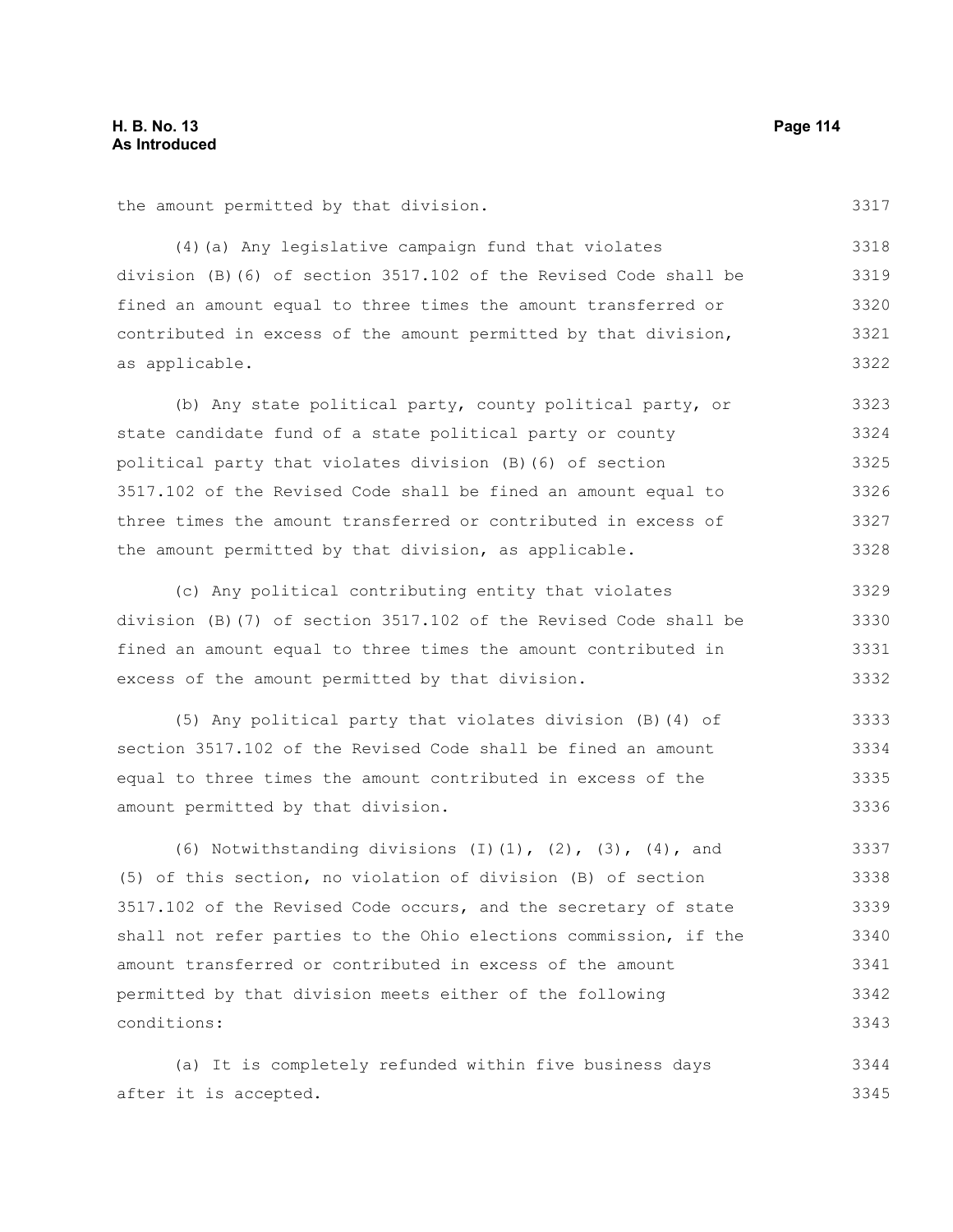## **H. B. No. 13 Page 115 As Introduced**

(b) It is completely refunded on or before the tenth business day after notification to the recipient of the excess transfer or contribution by the board of elections or the secretary of state that a transfer or contribution in excess of the permitted amount has been received. 3346 3347 3348 3349 3350

(J)(1) Any campaign committee that violates division (C) (1), (2), (3), or (6) of section 3517.102 of the Revised Code shall be fined an amount equal to three times the amount accepted in excess of the amount permitted by that division. 3351 3352 3353 3354

(2)(a) Any county political party that violates division (C)(4)(a)(ii) or (iii) of section 3517.102 of the Revised Code shall be fined an amount equal to three times the amount accepted. 3355 3356 3357 3358

(b) Any county political party that violates division (C) (4)(a)(i) of section 3517.102 of the Revised Code shall be fined an amount from its state candidate fund equal to three times the amount accepted in excess of the amount permitted by that division. 3359 3360 3361 3362 3363

(c) Any state political party that violates division (C) (4)(b) of section 3517.102 of the Revised Code shall be fined an amount from its state candidate fund equal to three times the amount accepted in excess of the amount permitted by that division. 3364 3365 3366 3367 3368

(3) Any legislative campaign fund that violates division (C)(5) of section 3517.102 of the Revised Code shall be fined an amount equal to three times the amount accepted in excess of the amount permitted by that division. 3369 3370 3371 3372

(4) Any political action committee or political contributing entity that violates division (C)(7) of section 3373 3374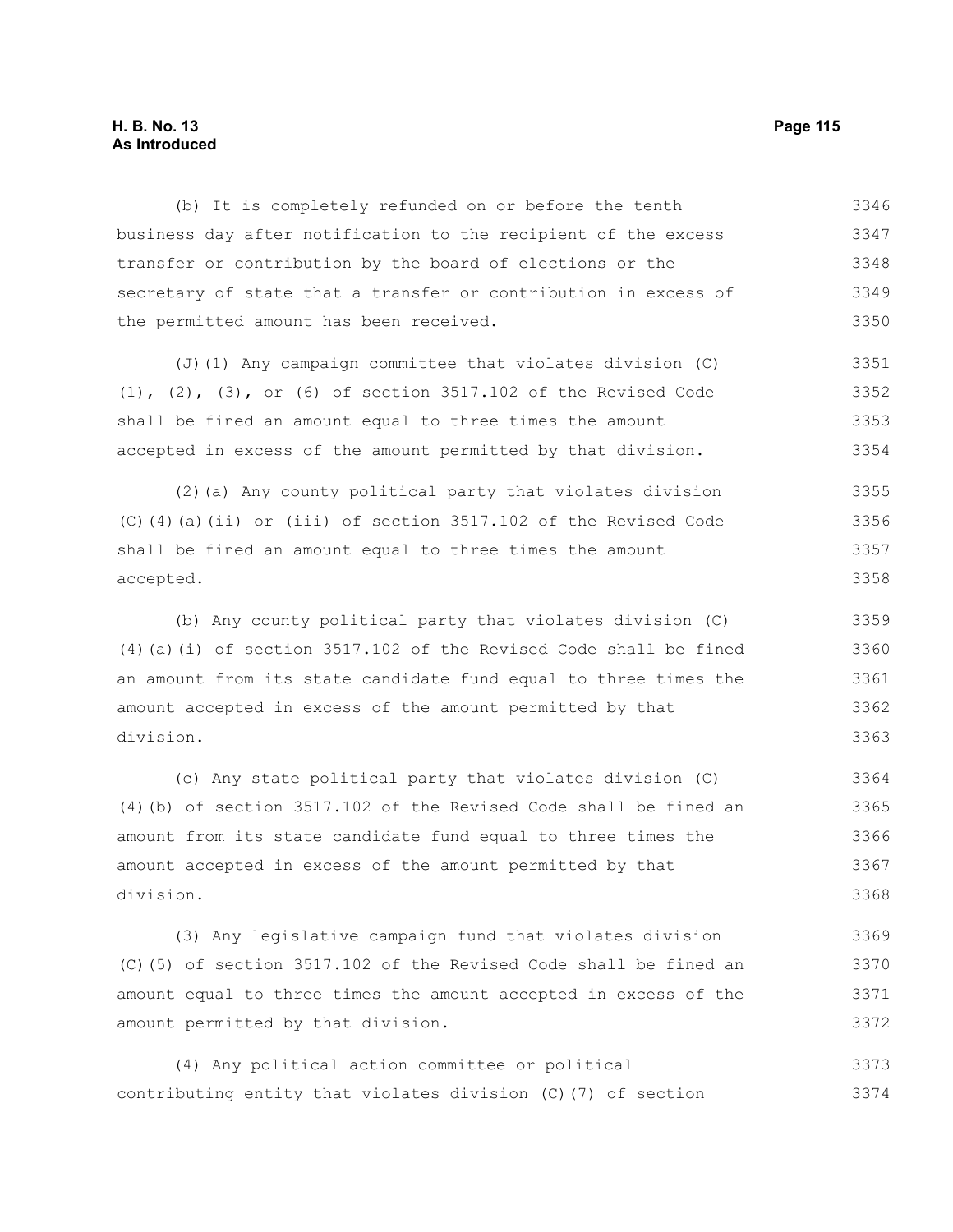3517.102 of the Revised Code shall be fined an amount equal to three times the amount accepted in excess of the amount permitted by that division. 3375 3376 3377

(5) Notwithstanding divisions  $(J)$ (1),  $(2)$ ,  $(3)$ , and  $(4)$  of this section, no violation of division (C) of section 3517.102 of the Revised Code occurs, and the secretary of state shall not refer parties to the Ohio elections commission, if the amount transferred or contributed in excess of the amount permitted to be accepted by that division meets either of the following conditions: 3378 3379 3380 3381 3382 3383 3384

(a) It is completely refunded within five business days after its acceptance. 3385 3386

(b) It is completely refunded on or before the tenth business day after notification to the recipient of the excess transfer or contribution by the board of elections or the secretary of state that a transfer or contribution in excess of the permitted amount has been received. 3387 3388 3389 3390 3391

(K)(1) Any legislative campaign fund that violates division (F)(1) of section 3517.102 of the Revised Code shall be fined twenty-five dollars for each day of violation. 3392 3393 3394

(2) Any legislative campaign fund that violates division (F)(2) of section 3517.102 of the Revised Code shall give to the treasurer of state for deposit into the state treasury to the credit of the Ohio elections commission fund all excess contributions not disposed of as required by division (E) of section 3517.102 of the Revised Code. 3395 3396 3397 3398 3399 3400

(L) Whoever violates section 3517.105 of the Revised Code shall be fined one thousand dollars. 3401 3402

(M)(1) Whoever solicits a contribution in violation of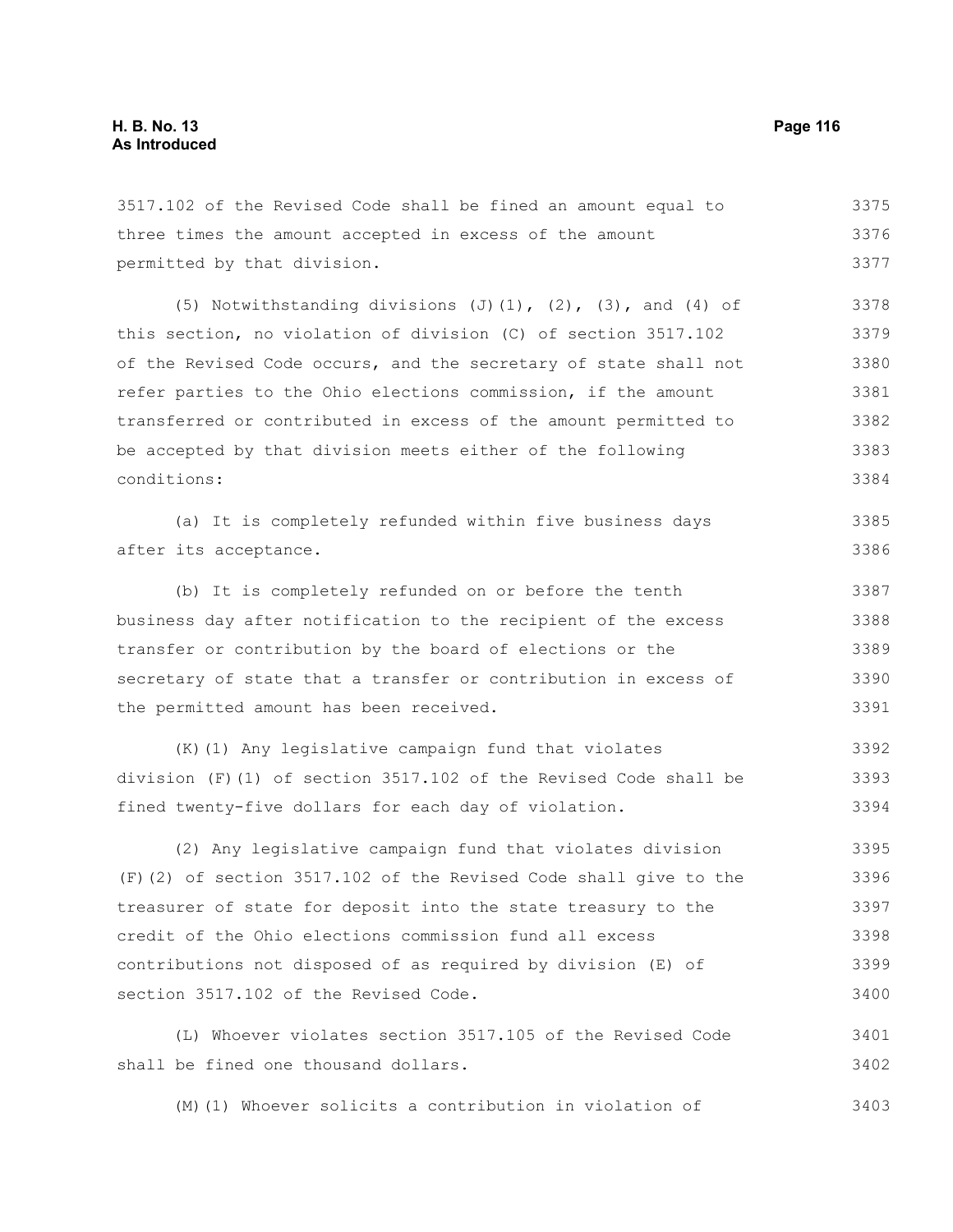section 3517.092 or violates division (B) of section 3517.09 of the Revised Code is guilty of a misdemeanor of the first degree. 3404 3405

(2) Whoever knowingly accepts a contribution in violation of division (B) or (C) of section 3517.092 of the Revised Code shall be fined an amount equal to three times the amount accepted in violation of either of those divisions and shall return to the contributor any amount so accepted. Whoever unknowingly accepts a contribution in violation of division (B) or (C) of section 3517.092 of the Revised Code shall return to the contributor any amount so accepted. 3406 3407 3408 3409 3410 3411 3412 3413

(N) Whoever violates division (S) of section 3517.13 of the Revised Code shall be fined an amount equal to three times the amount of funds transferred or three times the value of the assets transferred in violation of that division. 3414 3415 3416 3417

(O) Any campaign committee that accepts a contribution or contributions in violation of section 3517.108 of the Revised Code, uses a contribution in violation of that section, or fails to dispose of excess contributions in violation of that section shall be fined an amount equal to three times the amount accepted, used, or kept in violation of that section. 3418 3419 3420 3421 3422 3423

(P) Any political party, state candidate fund, legislative candidate fund, or campaign committee that violates division (T) of section 3517.13 of the Revised Code shall be fined an amount equal to three times the amount contributed or accepted in violation of that section. 3424 3425 3426 3427 3428

(Q) A treasurer of a committee or another person who violates division (U) of section 3517.13 of the Revised Code shall be fined not more than two hundred fifty dollars. 3429 3430 3431

(R) Whoever violates division (I) or (J) of section 3432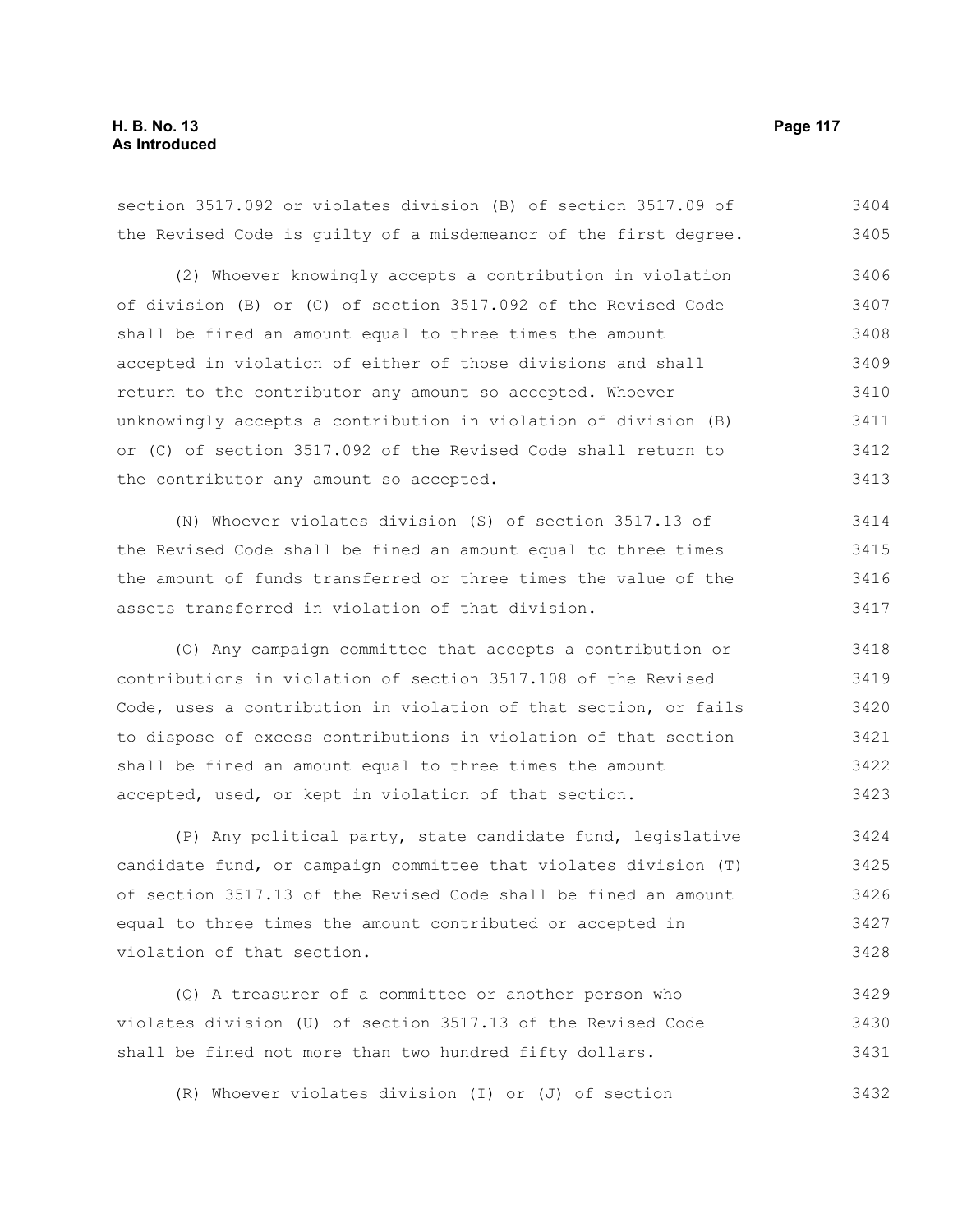## **H. B. No. 13 Page 118 As Introduced**

3517.13 of the Revised Code shall be fined not more than one thousand dollars. Whenever a person is found guilty of violating division (I) or (J) of section 3517.13 of the Revised Code, the contract awarded in violation of either of those divisions shall be rescinded if its terms have not yet been performed. 3433 3434 3435 3436 3437

(S) A candidate whose campaign committee violates or a treasurer of a campaign committee who violates section 3517.081 of the Revised Code, and a candidate whose campaign committee violates or a treasurer of a campaign committee or another person who violates division (C) of section 3517.10 of the Revised Code, shall be fined not more than five hundred dollars. 3438 3439 3440 3441 3442 3443

(T) A candidate whose campaign committee violates or a treasurer of a committee who violates division (B) of section 3517.09 of the Revised Code, or a candidate whose campaign committee violates or a treasurer of a campaign committee or another person who violates division (C) of section 3517.09 of the Revised Code shall be fined not more than one thousand dollars. 3444 3445 3446 3447 3448 3449 3450

(U) Whoever violates section 3517.20 of the Revised Code shall be fined not more than five hundred dollars. 3451 3452

(V) Whoever violates section 3517.21 or 3517.22 of the Revised Code shall be imprisoned for not more than six months or fined not more than five thousand dollars, or both. 3453 3454 3455

 $(W)$  -A campaign committee that is required to file adeclaration of no limits under division (D)(2) of section 3517.103 of the Revised Code that, before filing that declaration, accepts a contribution or contributions that exceed the limitations prescribed in section 3517.102 of the Revised Code, shall return that contribution or those contributions to 3456 3457 3458 3459 3460 3461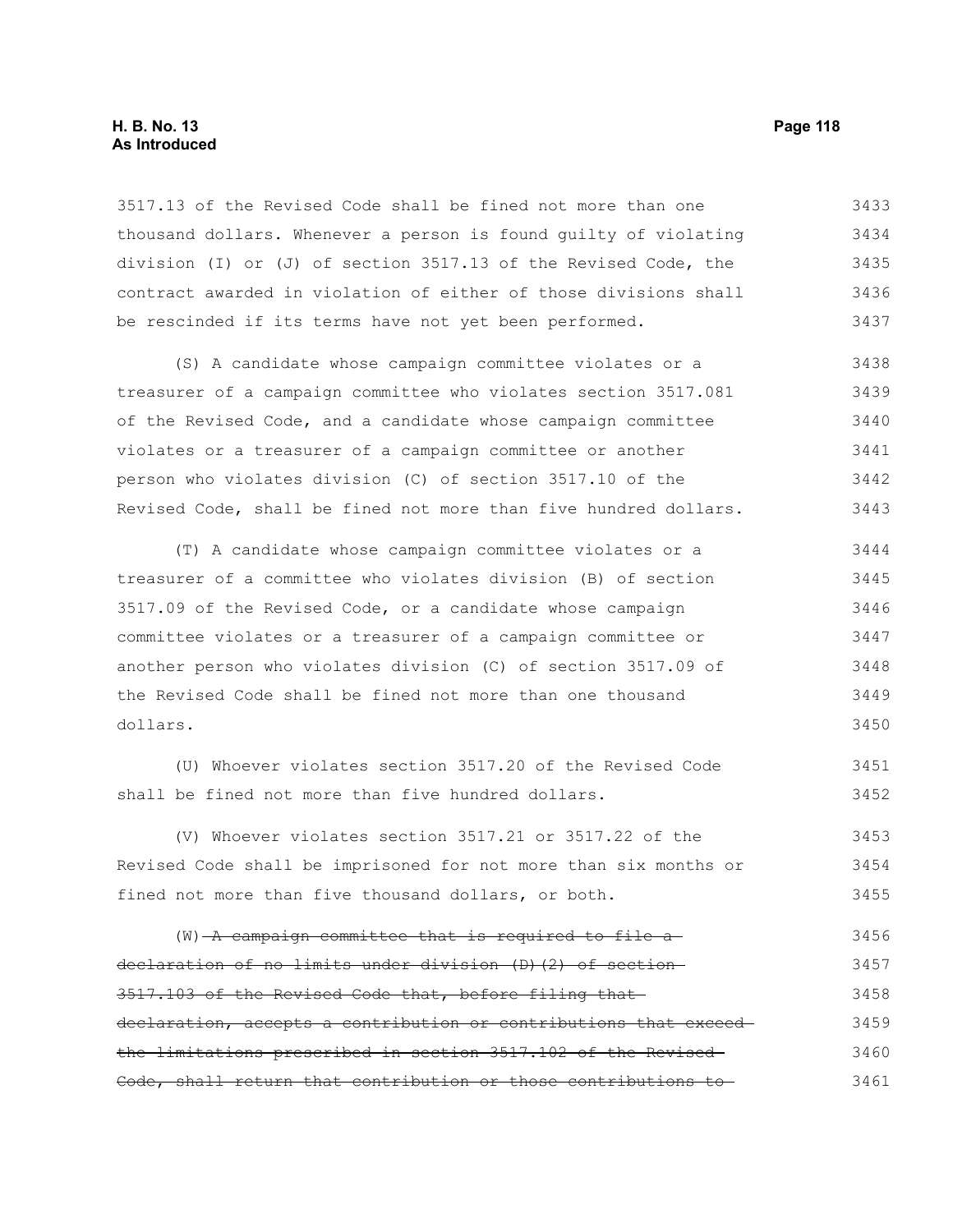#### the contributor.

3462

(X) Any campaign committee that fails to file the declaration of filing-day finances required by division (F) of section 3517.109 of the Revised Code shall be fined twenty-five dollars for each day of violation. 3463 3464 3465 3466

 $(\frac{Y}{Y}, (\frac{1}{Y}, \frac{X}{X})$  (1) Any campaign committee that fails to dispose of excess funds or excess aggregate contributions under division (B) of section 3517.109 of the Revised Code in the manner required by division (C) of that section shall give to the treasurer of state for deposit into the Ohio elections commission fund created under division (I) of section 3517.152 of the Revised Code all funds not disposed of pursuant to that division. 3467 3468 3469 3470 3471 3472 3473 3474

(2) Any treasurer of a transition fund that fails to dispose of assets remaining in the transition fund as required under division (H)(1) or (2) of section 3517.1014 of the Revised Code shall give to the treasurer of state for deposit into the Ohio elections commission fund all assets not disposed of pursuant to that division. 3475 3476 3477 3478 3479 3480

 $\frac{1}{2}$  (Y) Any individual, campaign committee, political action committee, political contributing entity, legislative campaign fund, political party, treasurer of a transition fund, or other entity that violates any provision of sections 3517.09 to 3517.12 of the Revised Code for which no penalty is provided for under any other division of this section shall be fined not more than one thousand dollars. 3481 3482 3483 3484 3485 3486 3487

 $(\overline{AA})$   $(1)$   $(2)$   $(1)$  Whoever knowingly violates division (W)(1) of section 3517.13 of the Revised Code shall be fined an amount equal to three times the amount contributed, expended, or 3488 3489 3490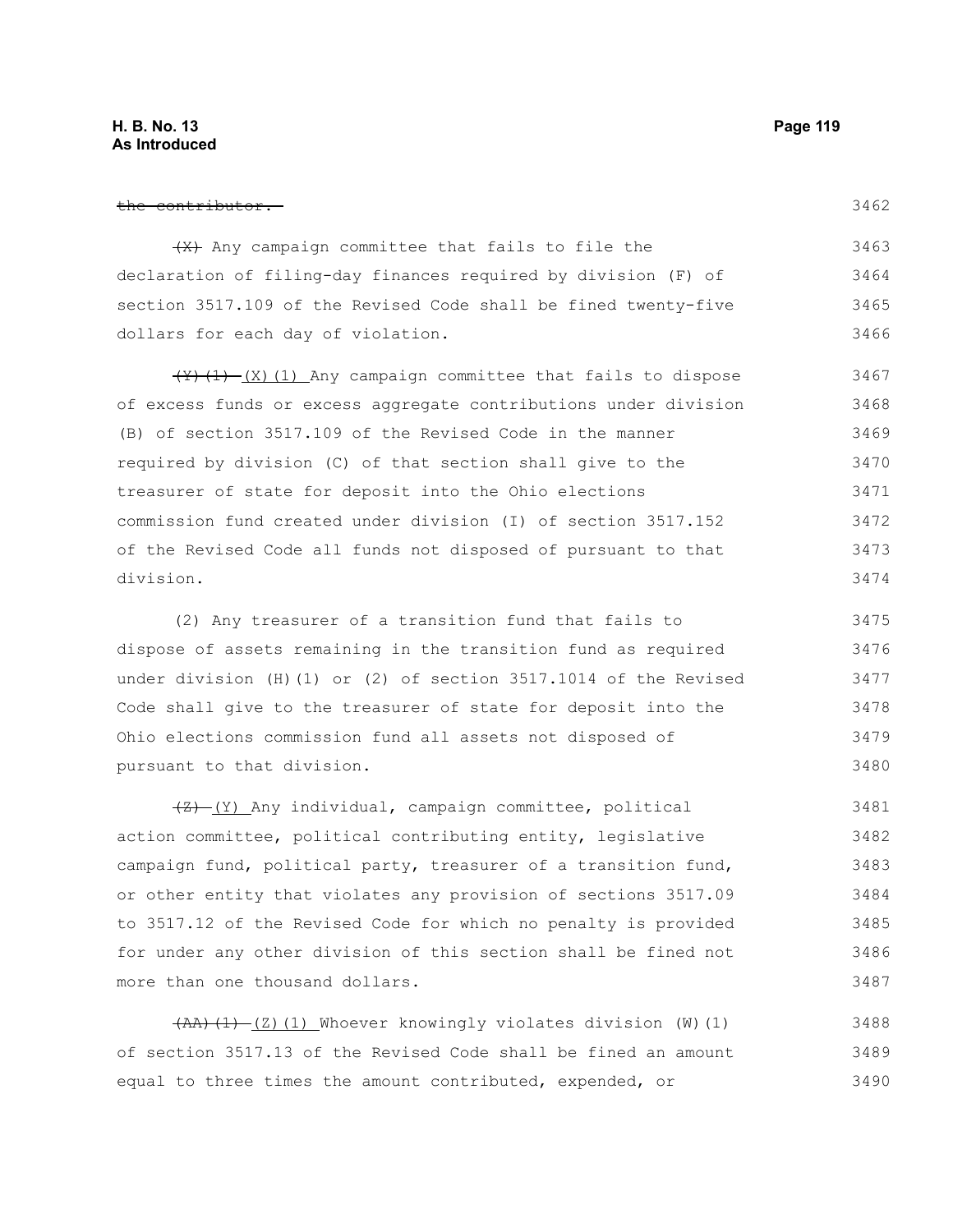promised in violation of that division or ten thousand dollars, whichever amount is greater. (2) Whoever knowingly violates division (W)(2) of section 3517.13 of the Revised Code shall be fined an amount equal to three times the amount solicited or accepted in violation of that division or ten thousand dollars, whichever amount is greater. (BB) (AA) Whoever knowingly violates division (C) or (D) of section 3517.1011 of the Revised Code shall be fined not more than ten thousand dollars plus not more than one thousand dollars for each day of violation. (CC)(1) Subject to division (CC)(2) of this section, whoever violates division (H) of section 3517.1011 of the-Revised Code shall be fined an amount up to three times the amount disbursed for the direct costs of airing the 3492 3493 3494 3495 3496 3497 3498 3499 3500 3501 3502 3503 3504 3505

(2) Whoever has been ordered by the Ohio elections commission or by a court of competent jurisdiction to cease making communications in violation of division (H) of section 3517.1011 of the Revised Code who again violates that division shall be fined an amount equal to three times the amountdisbursed for the direct costs of airing the communication made in violation of that division. 3507 3508 3509 3510 3511 3512 3513

communication made in violation of that division.

(DD)(1) (BB)(1) Any corporation or labor organization that violates division  $(X)$  (3)(a) of section 3517.13 of the Revised Code shall be fined an amount equal to three times the amount given in excess of the amount permitted by that division. 3514 3515 3516 3517

(2) Any state or county political party that violates division (X)(3)(b) of section 3517.13 of the Revised Code shall 3518 3519

3491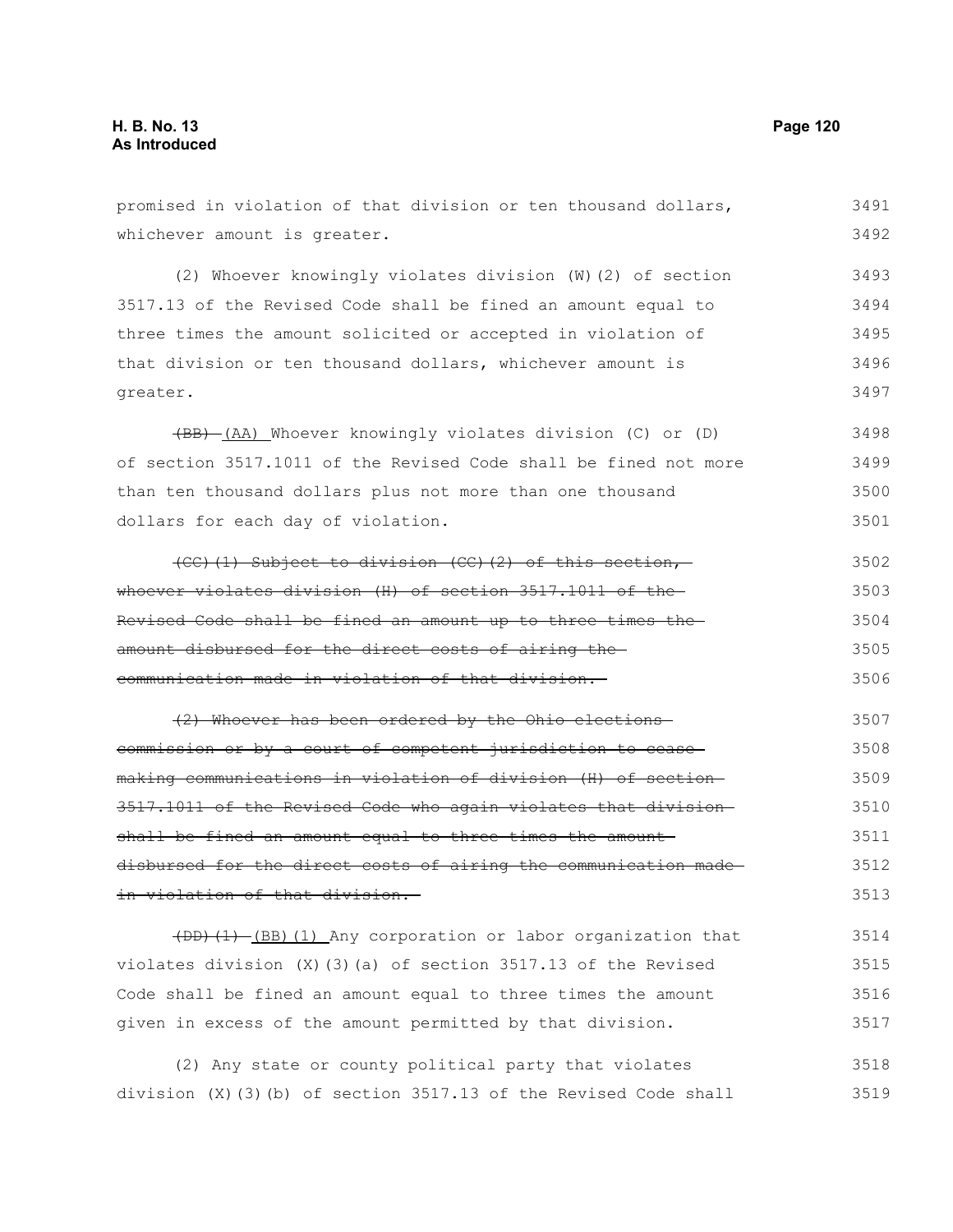be fined an amount equal to three times the amount accepted in excess of the amount permitted by that division.  $(EE)$  (1) (CC)(1) Any campaign committee or person who violates division (C)(1)(b) or (c) of section  $3517.1014$  of the Revised Code shall be fined an amount equal to three times the amount donated in excess of the amount permitted by that division. (2) Any officeholder or treasurer of a transition fund who violates division (C)(3)(a) or (b) of section 3517.1014 of the Revised Code shall be fined an amount equal to three times the amount accepted in excess of the amount permitted by that division. **Sec. 3599.03.** (A)(1) Except to carry on activities specified in sections 3517.082, 3517.101, 3517.105, and 3517.1011, division (A)(2) of section 3517.1012, division (B) of section 3517.1013, division (C)(1) of section 3517.1014, and section 3599.031 of the Revised Code and except as otherwise 3520 3521 3522 3523 3524 3525 3526 3527 3528 3529 3530 3531 3532 3533 3534 3535 3536

provided in divisions  $(D)$ ,  $(E)$ , and  $(F)$  of this section, no corporation, no nonprofit corporation, and no labor organization, directly or indirectly, shall pay or use, or offer, advise, consent, or agree to pay or use, the corporation's money or property, or the labor organization's money, including dues, initiation fees, or other assessments paid by members, or property, for or in aid of or opposition to a political party, a candidate for election or nomination to public office, a political action committee including a political action committee of the corporation or labor organization, a legislative campaign fund, or any organization that supports or opposes any such candidate, or for any partisan political purpose, shall violate any law requiring the filing of 3537 3538 3539 3540 3541 3542 3543 3544 3545 3546 3547 3548 3549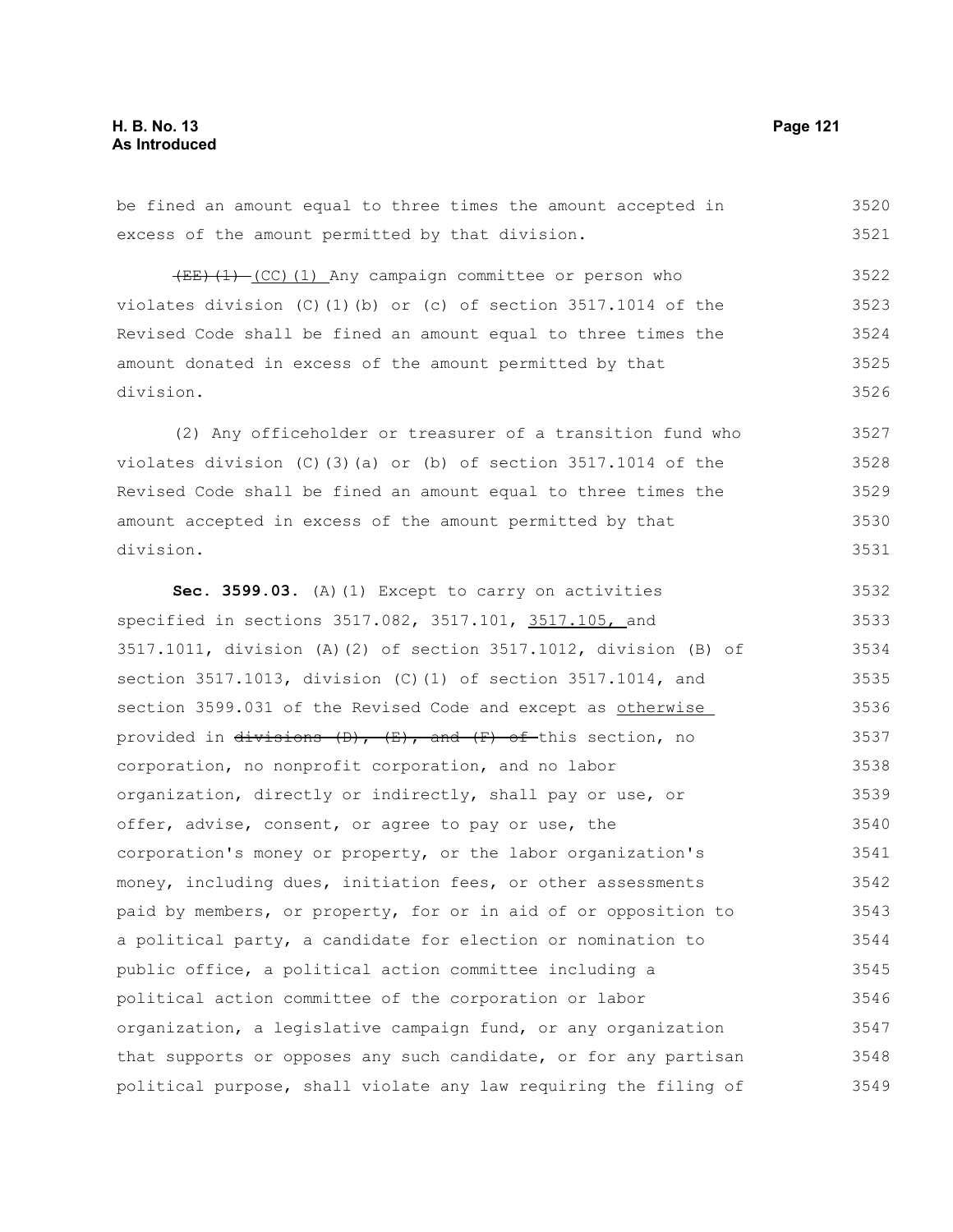an affidavit or statement respecting such use of those funds, or shall pay or use the corporation's or labor organization's money for the expenses of a social fund-raising event for its political action committee if an employee's or labor organization member's right to attend such an event is predicated on the employee's or member's contribution to the corporation's or labor organization's political action committee. 3550 3551 3552 3553 3554 3555 3556 3557

(2) Whoever violates division (A)(1) of this section shall be fined not less than five hundred nor more than five thousand dollars. 3558 3559 3560

(B)(1) No officer, stockholder, attorney, or agent of a corporation or nonprofit corporation, no member, including an officer, attorney, or agent, of a labor organization, and no candidate, political party official, or other individual shall knowingly aid, advise, solicit, or receive money or other property in violation of division (A)(1) of this section. 3561 3562 3563 3564 3565 3566

(2) Whoever violates division (B)(1) of this section shall be fined not more than one thousand dollars, or imprisoned not more than one year, or both. 3567 3568 3569

 $(C)$   $\rightarrow$  Except as otherwise provided in division (W) of section 3517.13 of the Revised Code, a corporation, a nonprofit corporation, or a labor organization may use its funds or property for or in aid of or opposition to a proposed or certified ballot issueto make an independent expenditure or to make a contribution to a political action committee or a political contributing entity that makes only independent expenditures. A corporation, nonprofit corporation, or labor organization that makes a contribution or expenditure is considered a political contributing entity. Such use of funds or 3570 3571 3572 3573 3574 3575 3576 3577 3578 3579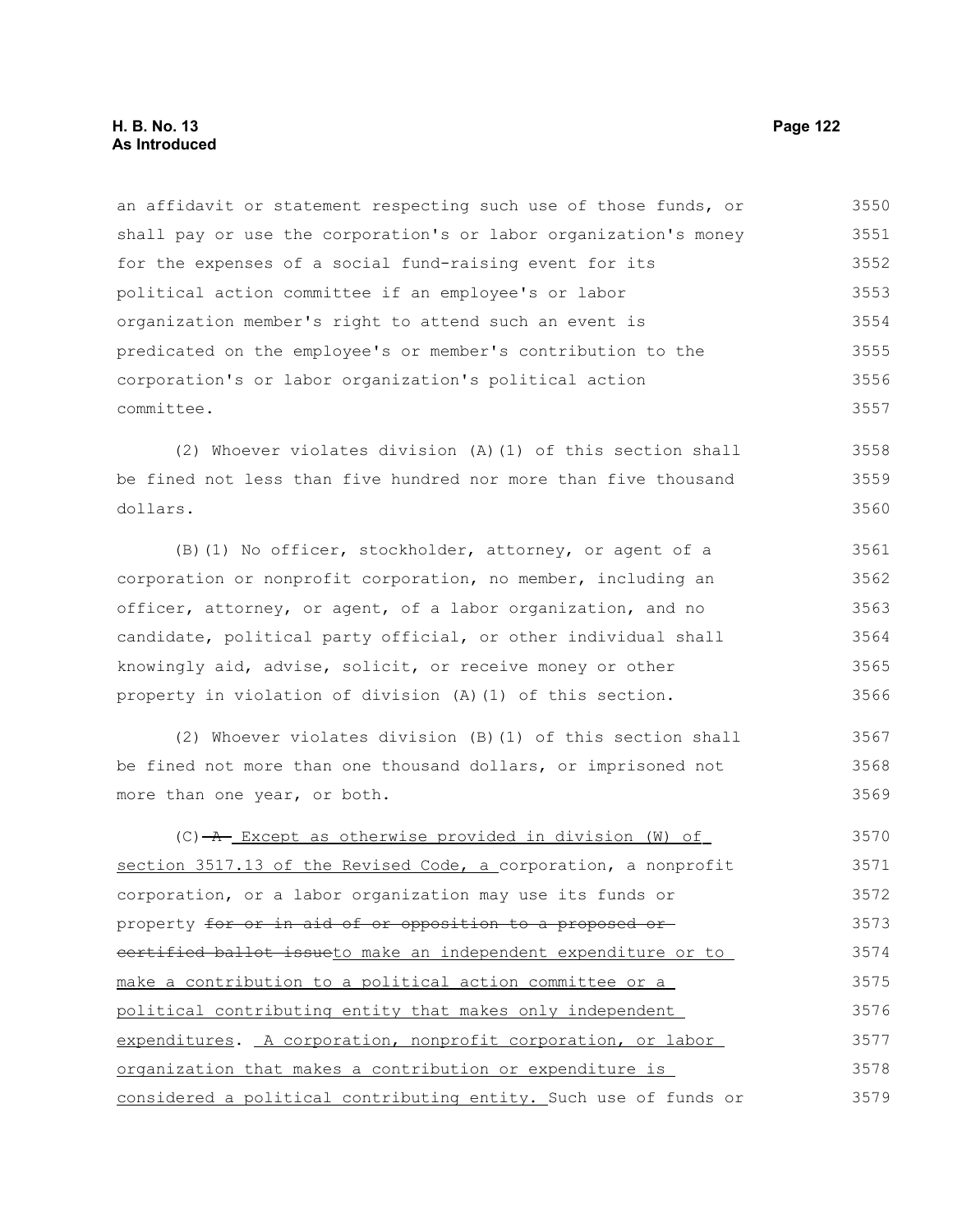property shall be reported on a form prescribed by the secretaryof state. Reports of contributions in connection with statewide ballot issues shall be filed with the secretary of state. Reports of contributions in connection with local issues shall be filed with the board of elections of the most populous county of the district in which the issue is submitted or to be submitted to the electors. Reports made pursuant to thisdivision shall be filed by the times specified in divisions (A) (1) and (2) of section accordance with sections 3517.10 and 3517.105 of the Revised Code. 3580 3581 3582 3583 3584 3585 3586 3587 3588 3589

(D) A nonprofit corporation that is a membership association and that is exempt from taxation under subsection 501(c)(6) of the Internal Revenue Code may transfer contributions received as part of a regular dues payment from member partnerships and other unincorporated businesses as defined in division (I)(6) of section 3517.10 of the Revised Code to its political action committee. Contributions received under this division shall be itemized and allocated to individuals subject to contribution limits. 3590 3591 3592 3593 3594 3595 3596 3597 3598

(E)(1) Any gift made pursuant to section 3517.101 of the Revised Code does not constitute a violation of this section or of any other section of the Revised Code. 3599 3600 3601

(2) Any gift made pursuant to division (A)(2) of section 3517.1012 of the Revised Code does not constitute a violation of this section. 3602 3603 3604

(3) Any gift made pursuant to division (B) of section 3517.1013 of the Revised Code does not constitute a violation of this section. 3605 3606 3607

(4) Any donation made pursuant to division (C)(1) of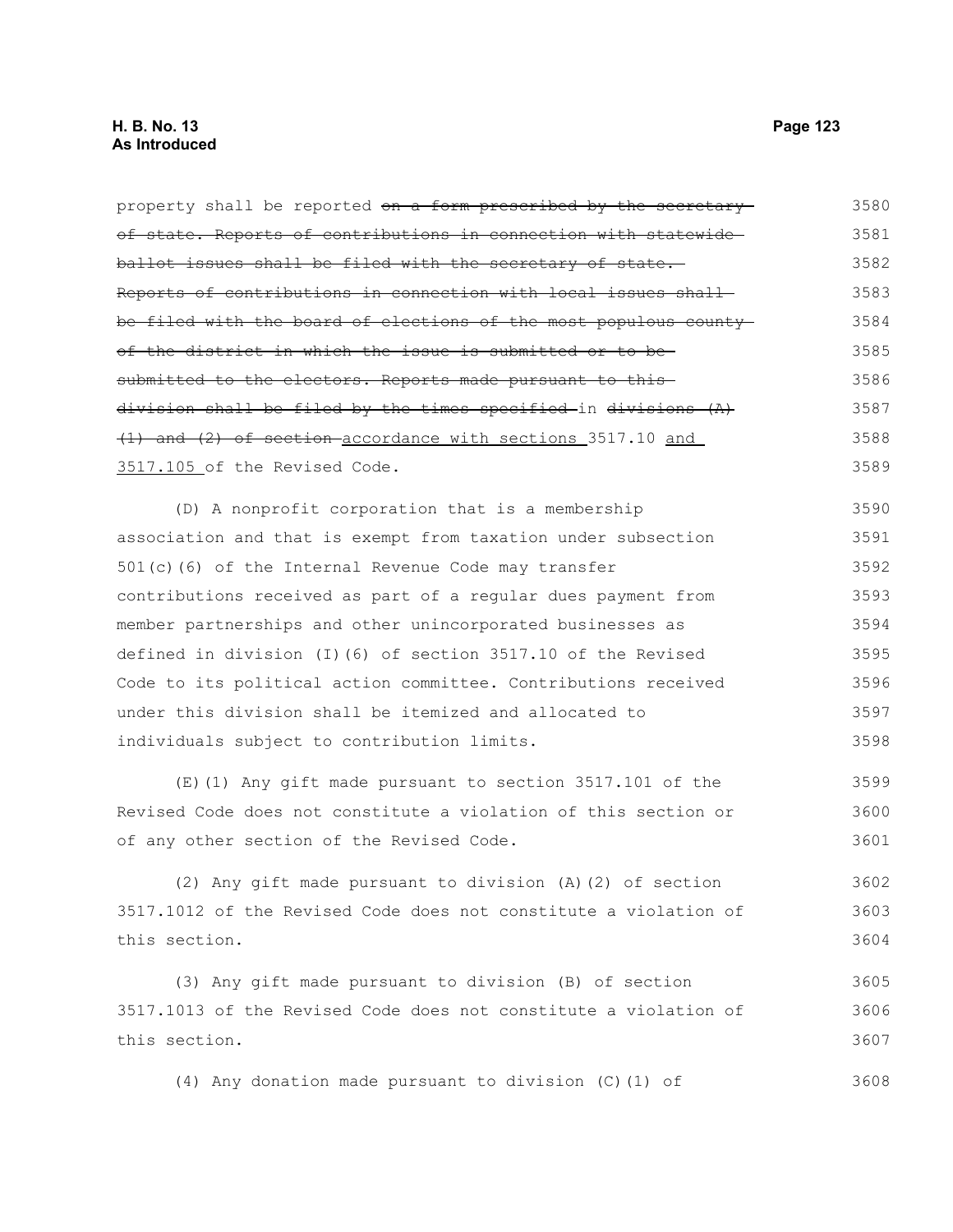| section 3517.1014 of the Revised Code does not constitute a      | 3609 |
|------------------------------------------------------------------|------|
| violation of this section.                                       | 3610 |
| (F) Any compensation or fees paid by a financial                 | 3611 |
| institution to a state political party for services rendered     | 3612 |
| pursuant to division (B) of section 3517.19 of the Revised Code  | 3613 |
| do not constitute a violation of this section or of any other    | 3614 |
| section of the Revised Code.                                     | 3615 |
| (G) (1) The use by a nonprofit corporation of its money or       | 3616 |
| property for communicating information for a purpose specified   | 3617 |
| in division (A) of this section is not a violation of that       | 3618 |
| division if the stockholders, members, donors, trustees, or      | 3619 |
| officers of the nonprofit corporation are the predominant        | 3620 |
| recipients of the communication. The nonprofit corporation is    | 3621 |
| not required to report that use of its money or property as an   | 3622 |
| independent expenditure.                                         | 3623 |
| (2) The placement of a campaign sign on the property of a        | 3624 |
| corporation, nonprofit corporation, or labor organization is not | 3625 |
| a use of property in violation of division (A) of this section   | 3626 |
| by that corporation, nonprofit corporation, or labor             | 3627 |
| organization.                                                    | 3628 |
| (3) The use by a corporation or labor organization of its        | 3629 |
| money or property for communicating information for a purpose    | 3630 |
| specified in division (A) of this section is not a violation of  | 3631 |
| that division if it is not a communication made by mass          | 3632 |
| broadcast such as radio or television or made by advertising in  | 3633 |
| a newspaper of general circulation but is a communication sent   | 3634 |
| exclusively to members, employees, officers, or trustees of that | 3635 |
| labor organization or shareholders, employees, officers, or      | 3636 |
| directors of that corporation or to members of the immediate     | 3637 |
| families of any such individuals or if the communication         | 3638 |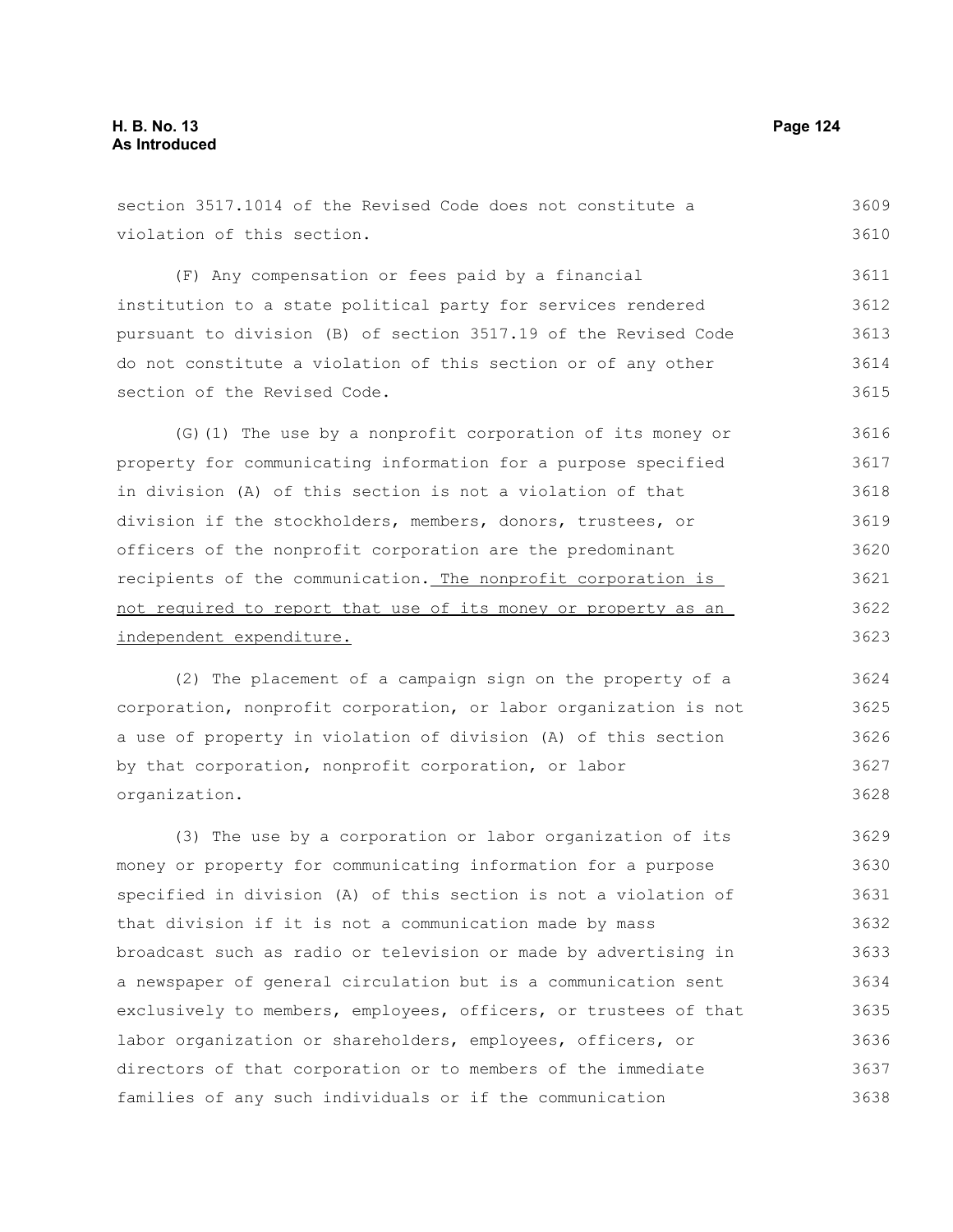# **H. B. No. 13 Page 125 As Introduced**

| intended to be so sent exclusively is unintentionally sent as    | 3639 |
|------------------------------------------------------------------|------|
| well to a de minimis number of other individuals. The            | 3640 |
| corporation or labor organization is not required to report that | 3641 |
| use of its money or property as an independent expenditure.      | 3642 |
| (H) In addition to the laws listed in division (A) of            | 3643 |
| section 4117.10 of the Revised Code that prevail over            | 3644 |
| conflicting agreements between employee organizations and public | 3645 |
| employers, this section prevails over any conflicting provisions | 3646 |
| of agreements between labor organizations and public employers   | 3647 |
| that are entered into on or after March 31, 2005, pursuant to    | 3648 |
| Chapter 4117. of the Revised Code.                               | 3649 |
| (I) As used in this section, "labor organization" has the        | 3650 |
| same meaning as in section 3517.01 of the Revised Code.          | 3651 |
| Sec. 3921.22. (A) A fraternal benefit society shall hold,        | 3652 |
| invest, and disburse all assets for the use and benefit of the   | 3653 |
| society. No member or beneficiary shall have or acquire          | 3654 |
| individual rights to the assets, or be entitled to any           | 3655 |
| apportionment on the surrender of any part of the assets, except | 3656 |
| as provided in the benefit contract.                             | 3657 |
| (B) A society may create, maintain, invest, disburse, and        | 3658 |
| apply any special fund or funds necessary to carry out any       | 3659 |
| purpose permitted by the laws of the society. No society shall,  | 3660 |
| directly or indirectly, pay or use, or offer, consent, or agree  | 3661 |
| to pay or use, any of its funds, money, or property for or in    | 3662 |
| aid of any political party, campaign committee, political action | 3663 |
| committee, continuing association, political contributing        | 3664 |
| entity, or any other political organization.                     | 3665 |
| (C) A society may, pursuant to resolution of its supreme         | 3666 |
| governing body, establish and operate one or more separate       | 3667 |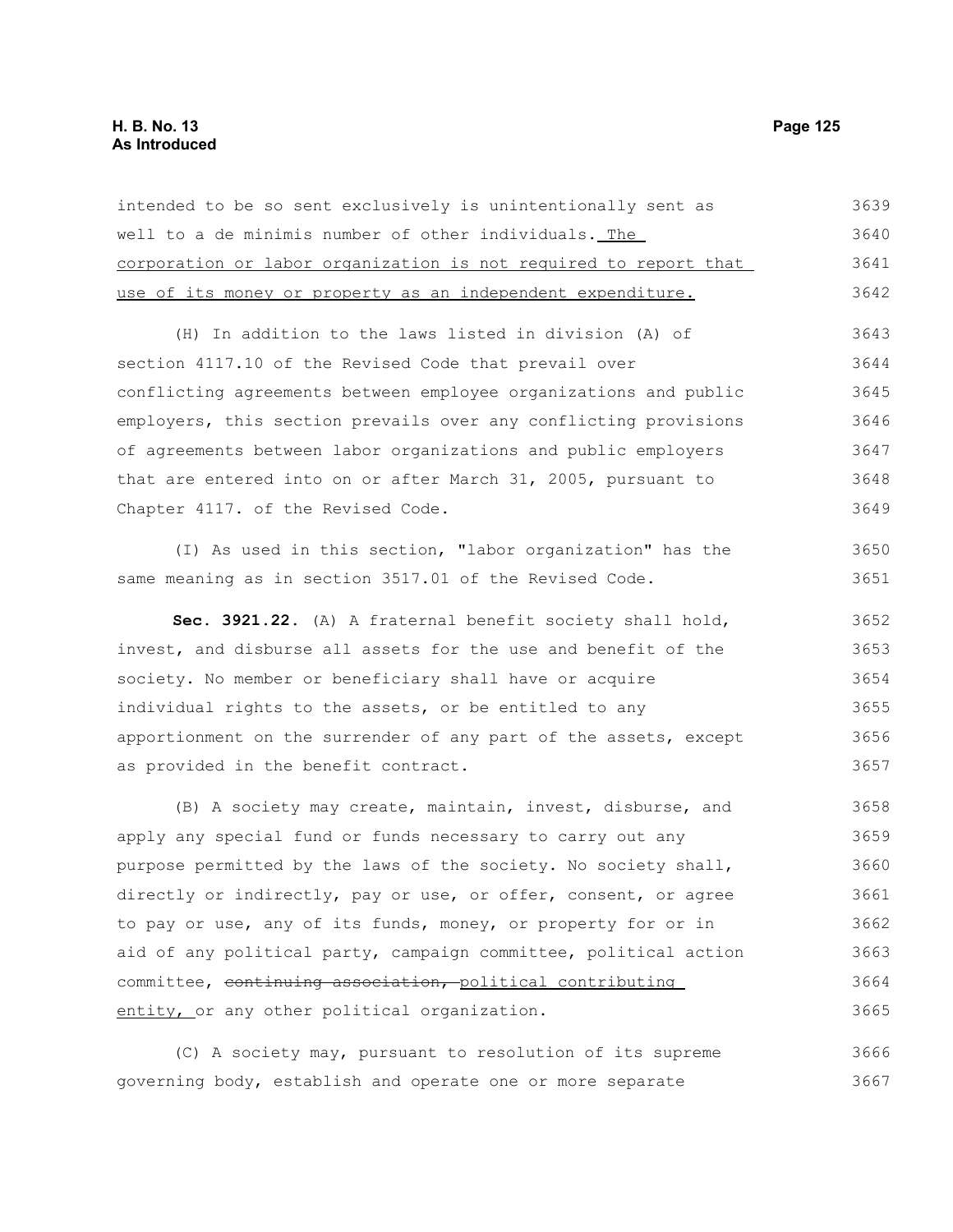## **H. B. No. 13 Page 126 As Introduced**

accounts and issue contracts on a variable basis, subject to the provisions of law regulating life insurers that establish such accounts and issue such contracts including those described in section 3911.011 of the Revised Code. To the extent the society considers it necessary in order to comply with any applicable federal or state law, or any rule issued under that law, the society may do any of the following: 3668 3669 3670 3671 3672 3673 3674

(1) Adopt special procedures for the conduct of the business and affairs of a separate account; 3675 3676

(2) For persons having beneficial interests in the account, provide special voting and other rights, including special rights and procedures relating to investment policy, investment advisory services, selection of certified public accountants, and selection of a committee to manage the business and affairs of the account; 3677 3678 3679 3680 3681 3682

(3) Issue contracts on a variable basis to which divisions (B) and (D) of section 3921.19 of the Revised Code do not apply. 3683 3684

**Sec. 4503.03.** (A)(1)(a) Except as provided in division (B) of this section, the registrar of motor vehicles may designate one or more of the following persons to act as a deputy registrar in each county: 3685 3686 3687 3688

(i) The county auditor in any county, subject to division  $(A)$  $(1)$  $(b)$  $(i)$  of this section; 3689 3690

(ii) The clerk of a court of common pleas in any county, subject to division (A)(1)(b)(ii) of this section; 3691 3692

(iii) An individual;

(iv) A nonprofit corporation as defined in division (C) of section 1702.01 of the Revised Code. 3694 3695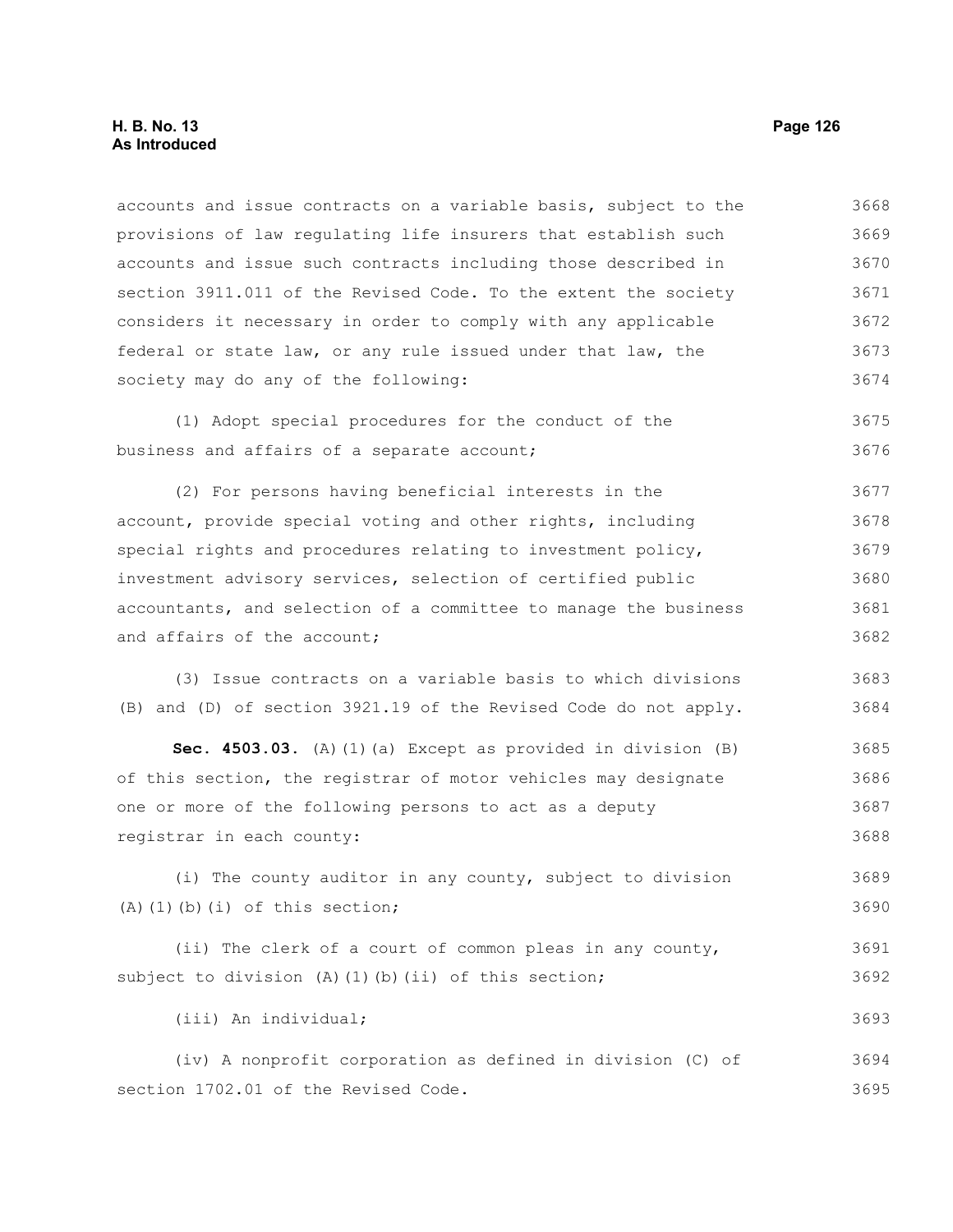## **H. B. No. 13 Page 127 As Introduced**

(b)(i) If the population of a county is forty thousand or less according to the most recent federal decennial census and if the county auditor is designated by the registrar as a deputy registrar, no other person need be designated in the county to act as a deputy registrar. 3696 3697 3698 3699 3700

(ii) The registrar may designate a clerk of a court of common pleas as a deputy registrar if the population of the county is forty thousand or less according to the last federal census. In a county with a population greater than forty thousand but not more than fifty thousand according to the last federal census, the clerk of a court of common pleas is eligible to act as a deputy registrar and may participate in the competitive selection process for the award of a deputy registrar contract by applying in the same manner as any other person. All fees collected and retained by a clerk for conducting deputy registrar services shall be paid into the county treasury to the credit of the certificate of title administration fund created under section 325.33 of the Revised Code. 3701 3702 3703 3704 3705 3706 3707 3708 3709 3710 3711 3712 3713 3714

Notwithstanding the county population restrictions in division (A)(1)(b) of this section, if no person applies to act under contract as a deputy registrar in a county and the county auditor is not designated as a deputy registrar, the registrar may ask the clerk of a court of common pleas to serve as the deputy registrar for that county. 3715 3716 3717 3718 3719 3720

(c) As part of the selection process in awarding a deputy registrar contract, the registrar shall consider the customer service performance record of any person previously awarded a deputy registrar contract pursuant to division (A)(1) of this section. 3721 3722 3723 3724 3725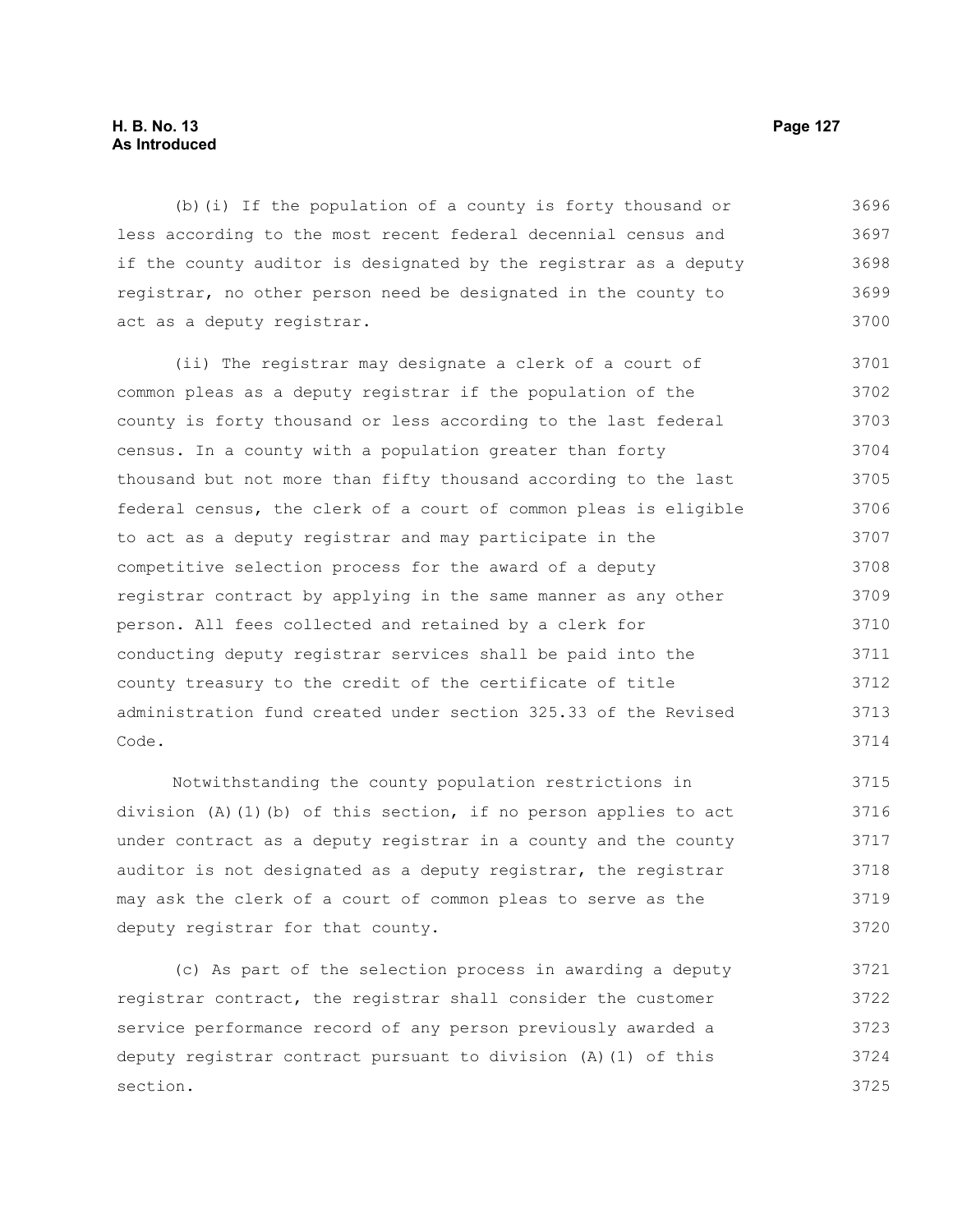# **H. B. No. 13 Page 128 As Introduced**

(2) Deputy registrars shall accept applications for the annual license tax for any vehicle not taxed under section 4503.63 of the Revised Code and shall assign distinctive numbers in the same manner as the registrar. Such deputies shall be located in such locations in the county as the registrar sees fit. There shall be at least one deputy registrar in each county. 3726 3727 3728 3729 3730 3731 3732

Deputy registrar contracts are subject to the provisions of division (B) of section 125.081 of the Revised Code. 3733 3734

(B)(1) The registrar shall not designate any person to act as a deputy registrar under division (A)(1) of this section if the person or, where applicable, the person's spouse or a member of the person's immediate family has made, within the current calendar year or any one of the previous three calendar years, one or more contributions totaling in excess of one hundred dollars to any person or entity included in division (A)(2) of section 4503.033 of the Revised Code. As used in this division, "immediate family" has the same meaning as in division (D) of section 102.01 of the Revised Code, and "entity" includes any political party and any "continuing association" "political contributing entity" as defined in  $d$ ivision  $(C)$  (4) of section 3517.01 of the Revised Code or "political action committee" as defined in  $d$ ivision  $(C)$   $(8)$  of that section that is primarily associated with that political party. For purposes of this division, contributions to any continuing association-political contributing entity or any political action committee that is primarily associated with a political party shall be aggregated with contributions to that political party. 3735 3736 3737 3738 3739 3740 3741 3742 3743 3744 3745 3746 3747 3748 3749 3750 3751 3752 3753

The contribution limitations contained in this division do not apply to any county auditor or clerk of a court of common 3754 3755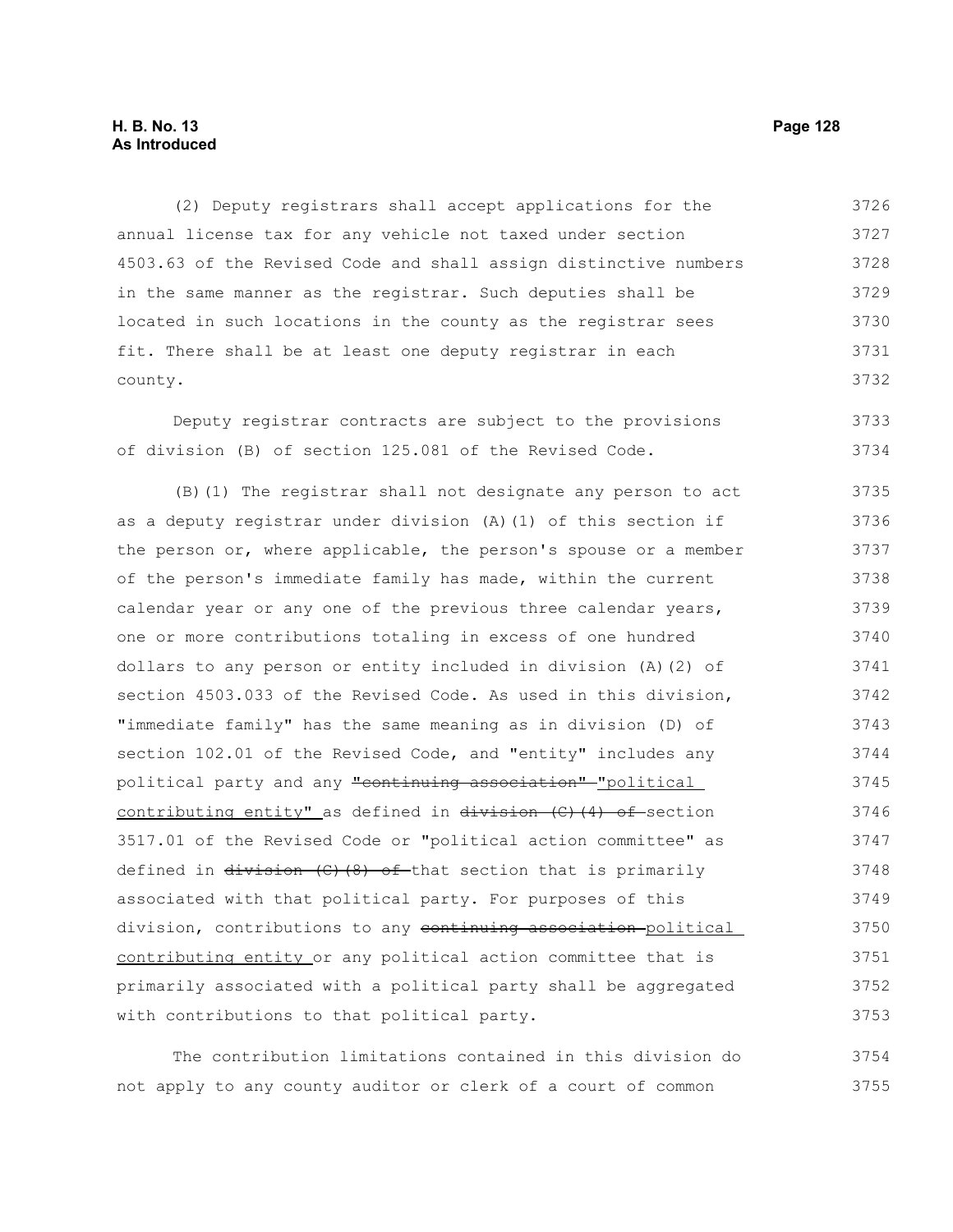## **H. B. No. 13 Page 129 As Introduced**

pleas. A county auditor or clerk of a court of common pleas is not required to file the disclosure statement or pay the filing fee required under section 4503.033 of the Revised Code. The limitations of this division also do not apply to a deputy registrar who, subsequent to being awarded a deputy registrar contract, is elected to an office of a political subdivision. 3756 3757 3758 3759 3760 3761

(2) The registrar shall not designate either of the following to act as a deputy registrar: 3762 3763

(a) Any elected public official other than a county auditor or, as authorized by division  $(A)$   $(1)$   $(b)$  of this section, a clerk of a court of common pleas, acting in an official capacity, except that, the registrar shall continue and may renew a contract with any deputy registrar who, subsequent to being awarded a deputy registrar contract, is elected to an office of a political subdivision; 3764 3765 3766 3767 3768 3769 3770

(b) Any person holding a current, valid contract to conduct motor vehicle inspections under section 3704.14 of the Revised Code. 3771 3772 3773

(3) As used in division (B) of this section, "political subdivision" has the same meaning as in section 3501.01 of the Revised Code. 3774 3775 3776

(C)(1) Except as provided in division (C)(2) of this section, deputy registrars are independent contractors and neither they nor their employees are employees of this state, except that nothing in this section shall affect the status of county auditors or clerks of courts of common pleas as public officials, nor the status of their employees as employees of any of the counties of this state, which are political subdivisions of this state. Each deputy registrar shall be responsible for 3777 3778 3779 3780 3781 3782 3783 3784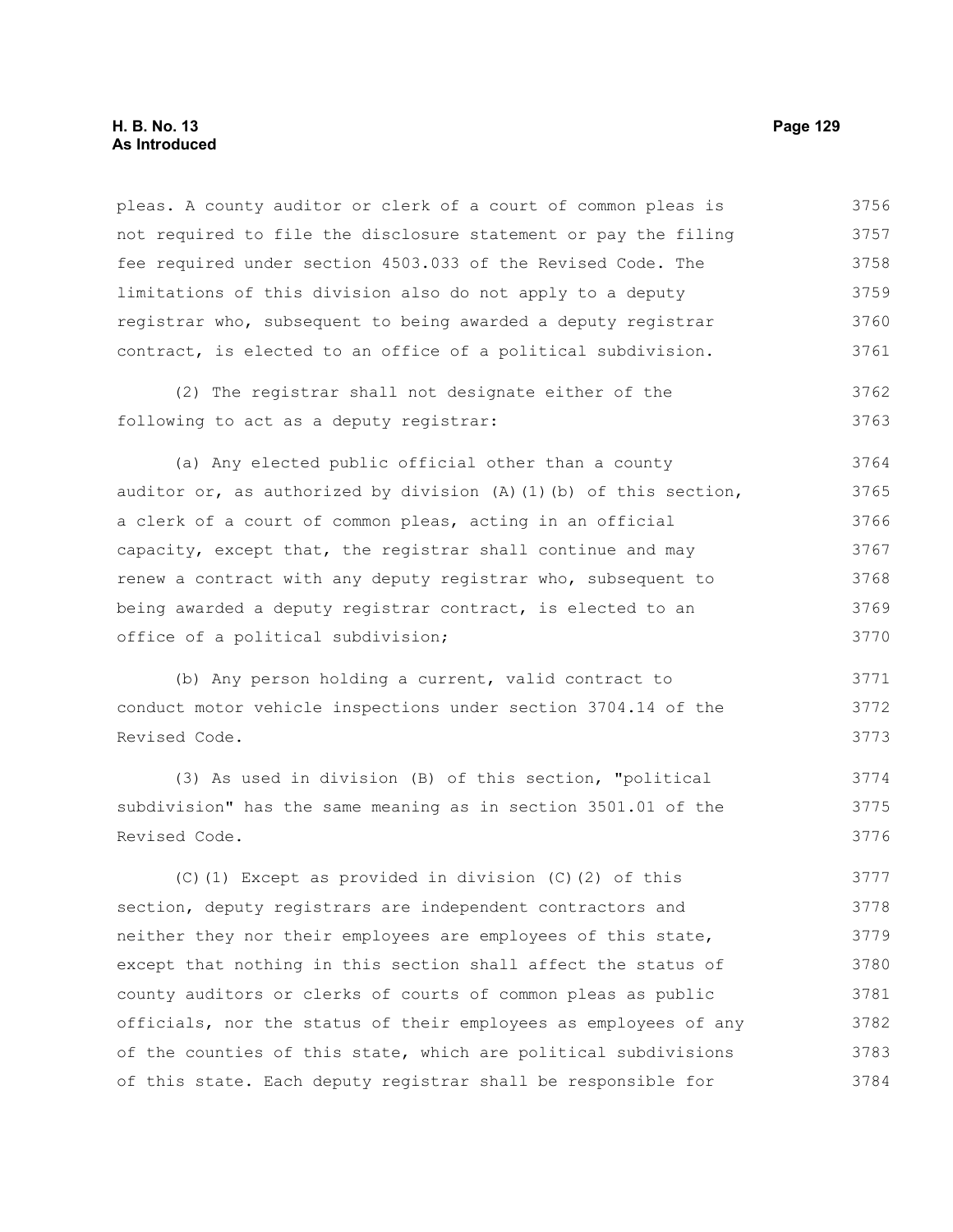the payment of all unemployment compensation premiums, all workers' compensation premiums, social security contributions, and any and all taxes for which the deputy registrar is legally responsible. Each deputy registrar shall comply with all applicable federal, state, and local laws requiring the withholding of income taxes or other taxes from the compensation of the deputy registrar's employees. Each deputy registrar shall maintain during the entire term of the deputy registrar's contract a policy of business liability insurance satisfactory to the registrar and shall hold the department of public safety, the director of public safety, the bureau of motor vehicles, and the registrar harmless upon any and all claims for damages arising out of the operation of the deputy registrar agency. 3785 3786 3787 3788 3789 3790 3791 3792 3793 3794 3795 3796 3797

(2) For purposes of Chapter 4141. of the Revised Code, determinations concerning the employment of deputy registrars and their employees shall be made under Chapter 4141. of the Revised Code. 3798 3799 3800 3801

(D)(1) With the approval of the director, the registrar shall adopt rules governing deputy registrars. The rules shall do all of the following: 3802 3803 3804

(a) Establish requirements governing the terms of the contract between the registrar and each deputy registrar and the services to be performed; 3805 3806 3807

(b) Establish requirements governing the amount of bond to be given as provided in this section; 3808 3809

(c) Establish requirements governing the size and location of the deputy's office; 3810 3811

(d) Establish requirements governing the leasing of equipment necessary to conduct the vision screenings required 3812 3813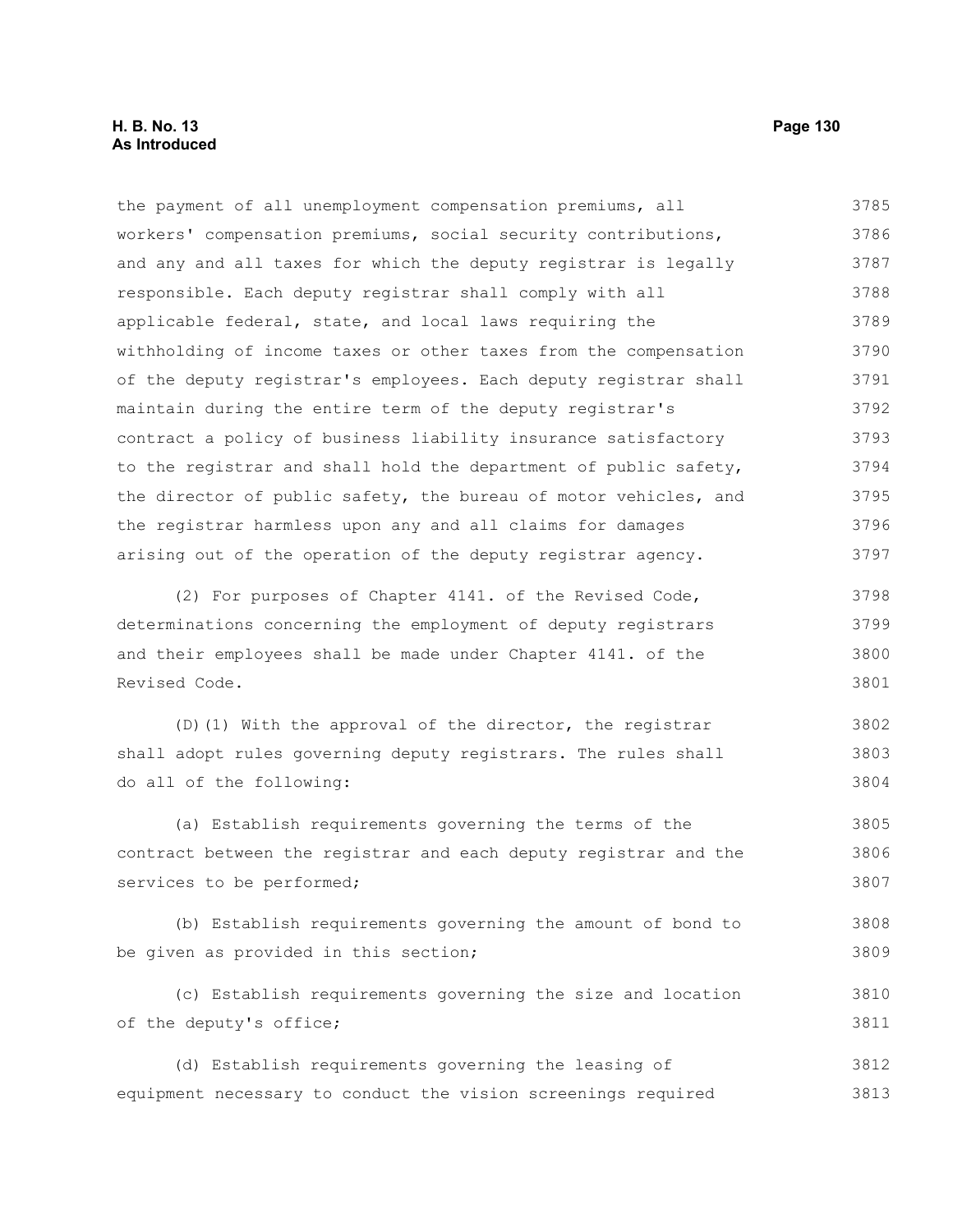3833

#### under section 4507.12 of the Revised Code and training in the use of the equipment; (e) Encourage every deputy registrar to inform the public of the location of the deputy registrar's office and hours of operation by means of public service announcements; (f) Allow any deputy registrar to advertise in regard to the operation of the deputy registrar's office, including allowing nonprofit corporations operating as a deputy registrar to advertise that a specified amount of proceeds collected by the nonprofit corporation are directed to a specified charitable organization or philanthropic cause; (g) Specify the hours the deputy's office is to be open to the public and require as a minimum that one deputy's office in each county be open to the public for at least four hours each weekend, provided that if only one deputy's office is located within the boundary of the county seat, that office is the office that shall be open for the four-hour period each weekend; (h) Specify that every deputy registrar, upon request, provide any person with information about the location and 3814 3815 3816 3817 3818 3819 3820 3821 3822 3823 3824 3825 3826 3827 3828 3829 3830 3831 3832

(i) Allow a deputy registrar contract to be awarded to a nonprofit corporation formed under the laws of this state; 3834 3835

office hours of all deputy registrars in the county;

(j) Except as provided in division (D)(2) of this section, prohibit any deputy registrar from operating more than one deputy registrar's office at any time; 3836 3837 3838

(k) For the duration of any deputy registrar contract, require that the deputy registrar occupy a primary residence in a location that is within a one-hour commute time from the deputy registrar's office or offices. The rules shall require 3839 3840 3841 3842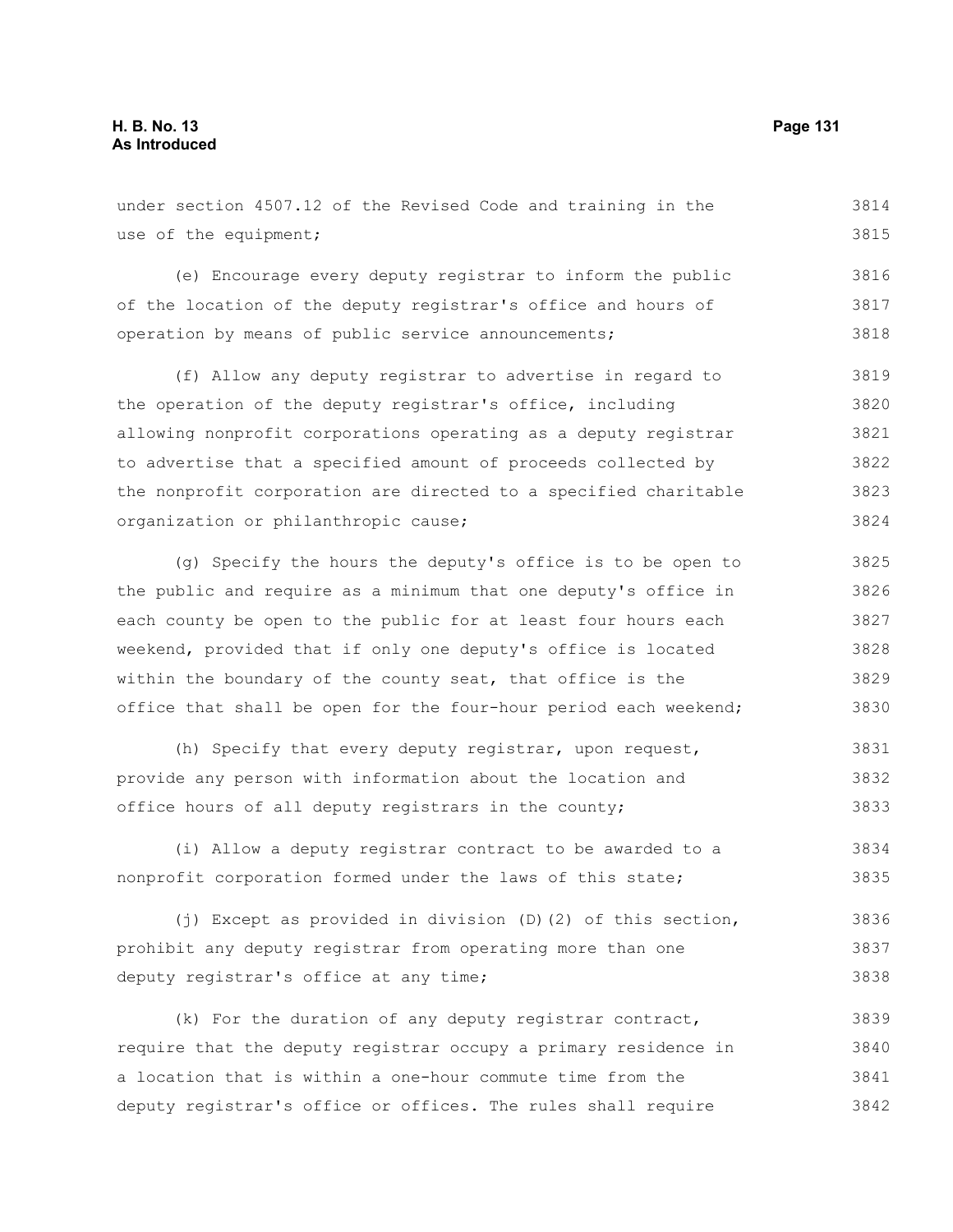the registrar to determine commute time by using multiple established internet-based mapping services. 3843 3844

(l) Establish procedures for a deputy registrar to request the authority to collect reinstatement fees under sections 4507.1612, 4507.45, 4509.101, 4509.81, 4510.10, 4510.22, 4510.72, and 4511.191 of the Revised Code and to transmit the reinstatement fees and two dollars of the service fee collected under those sections. The registrar shall ensure that at least one deputy registrar in each county has the necessary equipment and is able to accept reinstatement fees. The registrar shall deposit the service fees received from a deputy registrar under those sections into the public safety - highway purposes fund created in section 4501.06 of the Revised Code and shall use the money for deputy registrar equipment necessary in connection with accepting reinstatement fees. 3845 3846 3847 3848 3849 3850 3851 3852 3853 3854 3855 3856 3857

(m) Establish standards for a deputy registrar, when the deputy registrar is not a county auditor or a clerk of a court of common pleas, to sell advertising rights to third party businesses to be placed in the deputy registrar's office; 3858 3859 3860 3861

(n) Allow any deputy registrar that is not a county auditor or a clerk of a court of common pleas to operate a vending machine; 3863 3864

(o) Establish such other requirements as the registrar and director consider necessary to provide a high level of service. 3865 3866

(2) Notwithstanding division (D)(1)(j) of this section, the rules may allow both of the following: 3867 3868

(a) The registrar to award a contract to a deputy registrar to operate more than one deputy registrar's office if determined by the registrar to be practical; 3869 3870 3871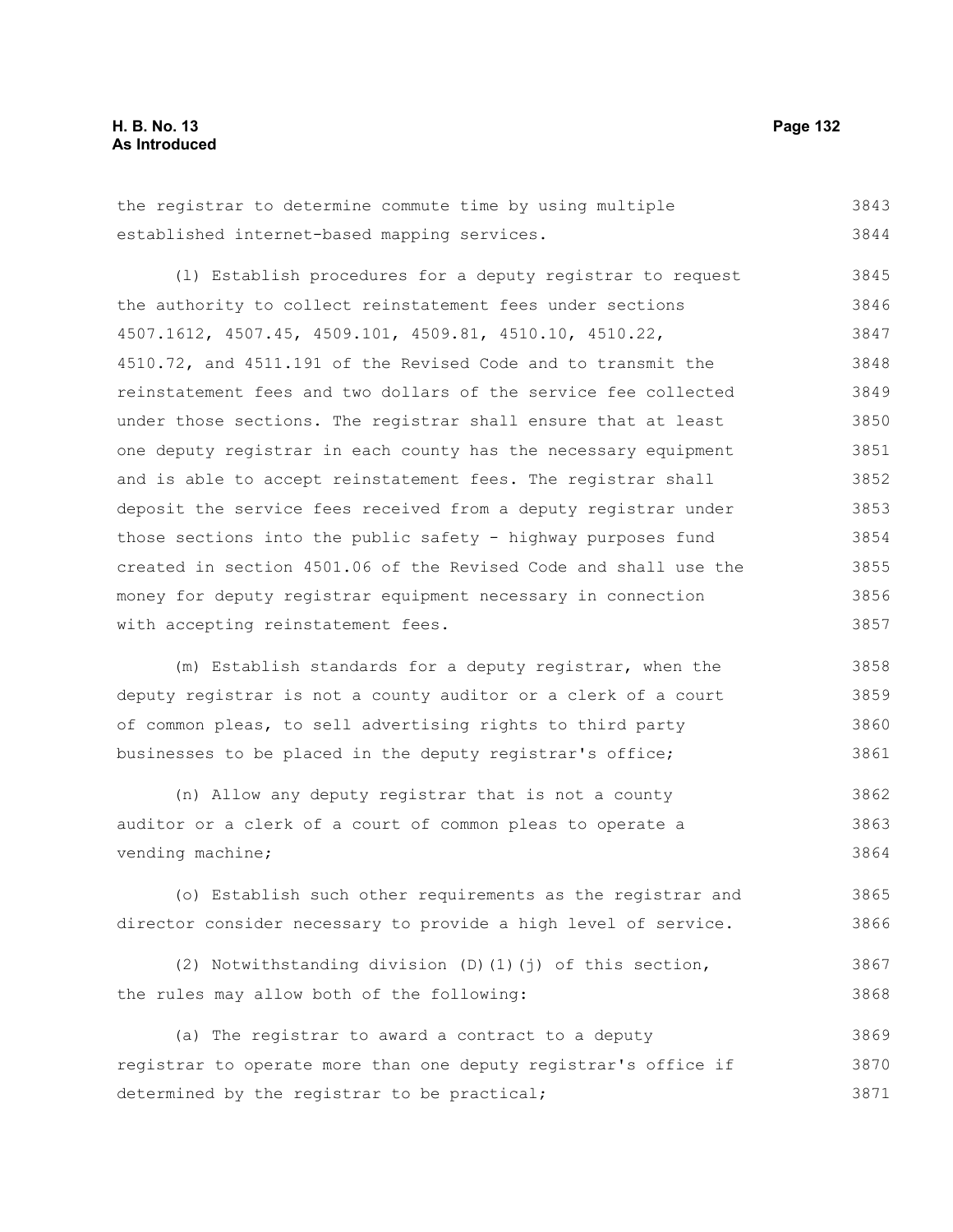# **H. B. No. 13 Page 133 As Introduced**

(b) A nonprofit corporation formed for the purposes of providing automobile-related services to its members or the public and that provides such services from more than one location in this state to operate a deputy registrar office at any location. 3872 3873 3874 3875 3876

(3) As a daily adjustment, the bureau of motor vehicles shall credit to a deputy registrar the amount established under section 4503.038 of the Revised Code for each damaged license plate or validation sticker the deputy registrar replaces as a service to a member of the public. 3877 3878 3879 3880 3881

(4)(a) With the prior approval of the registrar, each deputy registrar may conduct at the location of the deputy registrar's office any business that is consistent with the functions of a deputy registrar and that is not specifically mandated or authorized by this or another chapter of the Revised Code or by implementing rules of the registrar. 3882 3883 3884 3885 3886 3887

(b) In accordance with guidelines the director of public safety shall establish, a deputy registrar may operate or contract for the operation of a vending machine at a deputy registrar location if products of the vending machine are consistent with the functions of a deputy registrar. 3888 3889 3890 3891 3892

(c) A deputy registrar may enter into an agreement with the Ohio turnpike and infrastructure commission pursuant to division (A)(11) of section 5537.04 of the Revised Code for the purpose of allowing the general public to acquire from the deputy registrar the electronic toll collection devices that are used under the multi-jurisdiction electronic toll collection agreement between the Ohio turnpike and infrastructure commission and any other entities or agencies that participate in such an agreement. The approval of the registrar is not 3893 3894 3895 3896 3897 3898 3899 3900 3901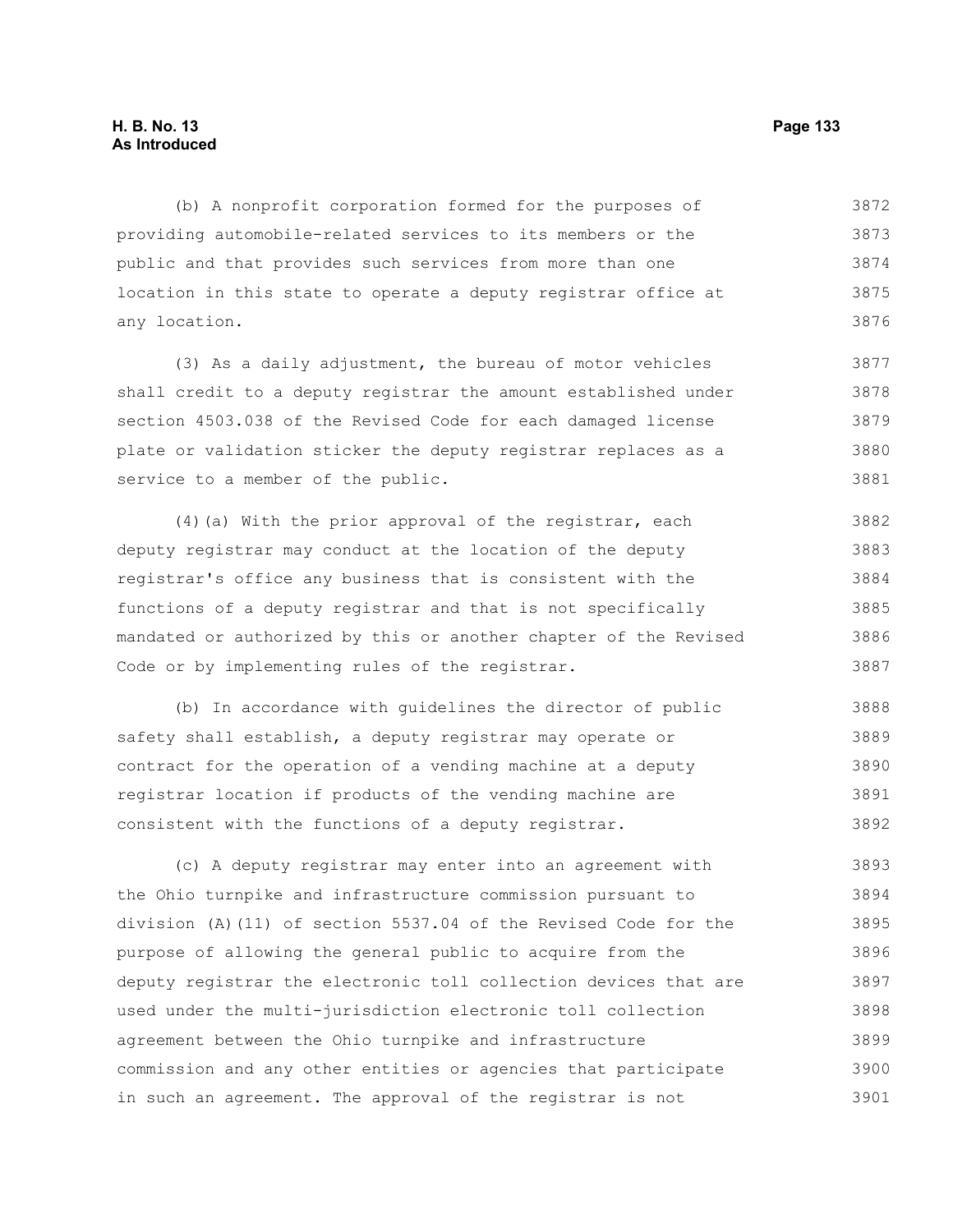necessary if a deputy registrar engages in this activity. 3902

(5) As used in this section and in section 4507.01 of the Revised Code, "nonprofit corporation" has the same meaning as in section 1702.01 of the Revised Code. 3903 3904 3905

(E)(1) Unless otherwise terminated and except for interim contracts lasting not longer than one year, contracts with deputy registrars shall be entered into through a competitive selection process and shall be limited in duration as follows: 3906 3907 3908 3909

(a) For contracts entered into between July 1, 1996 and June 29, 2014, for a period of not less than two years, but not more than three years; 3910 3911 3912

(b) For contracts entered into on or after June 29, 2014, for a period of five years, unless the registrar determines that a shorter contract term is appropriate for a particular deputy registrar. 3913 3914 3915 3916

(2) All contracts with deputy registrars shall expire on the last Saturday of June in the year of their expiration. Prior to the expiration of any deputy registrar contract, the registrar, with the approval of the director, may award a oneyear contract extension to any deputy registrar who has provided exemplary service based upon objective performance evaluations. 3918 3919 3920 3921 3922

(3)(a) The auditor of state may examine the accounts, reports, systems, and other data of each deputy registrar at least every two years. The registrar, with the approval of the director, shall immediately remove a deputy who violates any provision of the Revised Code related to the duties as a deputy, any rule adopted by the registrar, or a term of the deputy's contract with the registrar. The registrar also may remove a deputy who, in the opinion of the registrar, has engaged in any 3923 3924 3925 3926 3927 3928 3929 3930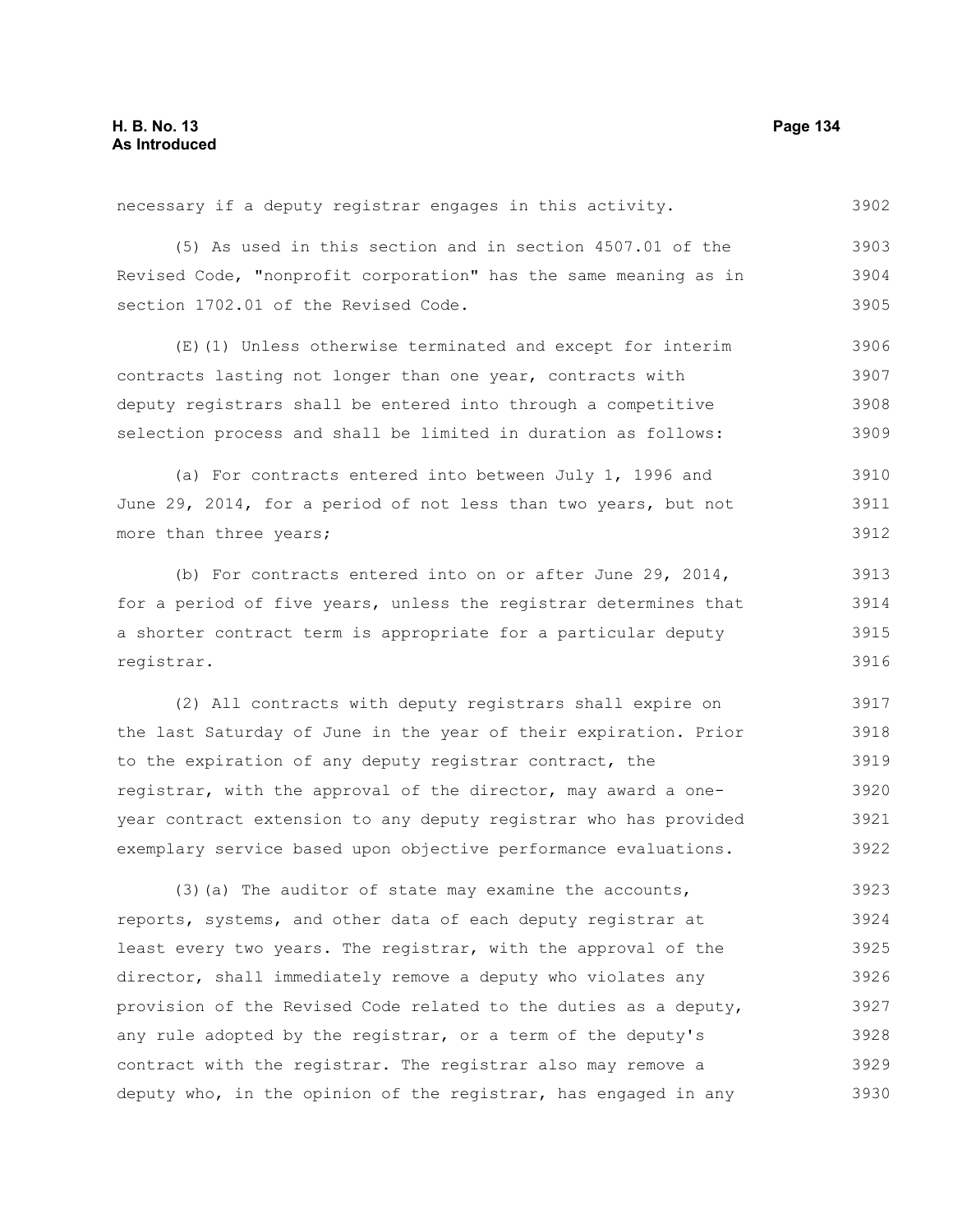conduct that is either unbecoming to one representing this state or is inconsistent with the efficient operation of the deputy's office. 3931 3932 3933

(b) If the registrar, with the approval of the director, determines that there is good cause to believe that a deputy registrar or a person proposing for a deputy registrar contract has engaged in any conduct that would require the denial or termination of the deputy registrar contract, the registrar may require the production of books, records, and papers as the registrar determines are necessary, and may take the depositions of witnesses residing within or outside the state in the same manner as is prescribed by law for the taking of depositions in civil actions in the court of common pleas, and for that purpose the registrar may issue a subpoena for any witness or a subpoena duces tecum to compel the production of any books, records, or papers, directed to the sheriff of the county where the witness resides or is found. Such a subpoena shall be served and returned in the same manner as a subpoena in a criminal case is served and returned. The fees of the sheriff shall be the same as that allowed in the court of common pleas in criminal cases. Witnesses shall be paid the fees and mileage provided for under section 119.094 of the Revised Code. The fees and mileage shall be paid from the fund in the state treasury for the use of the agency in the same manner as other expenses of the agency are paid. 3934 3935 3936 3937 3938 3939 3940 3941 3942 3943 3944 3945 3946 3947 3948 3949 3950 3951 3952 3953 3954 3955

In any case of disobedience or neglect of any subpoena served on any person or the refusal of any witness to testify to any matter regarding which the witness lawfully may be interrogated, the court of common pleas of any county where the disobedience, neglect, or refusal occurs or any judge of that court, on application by the registrar, shall compel obedience 3956 3957 3958 3959 3960 3961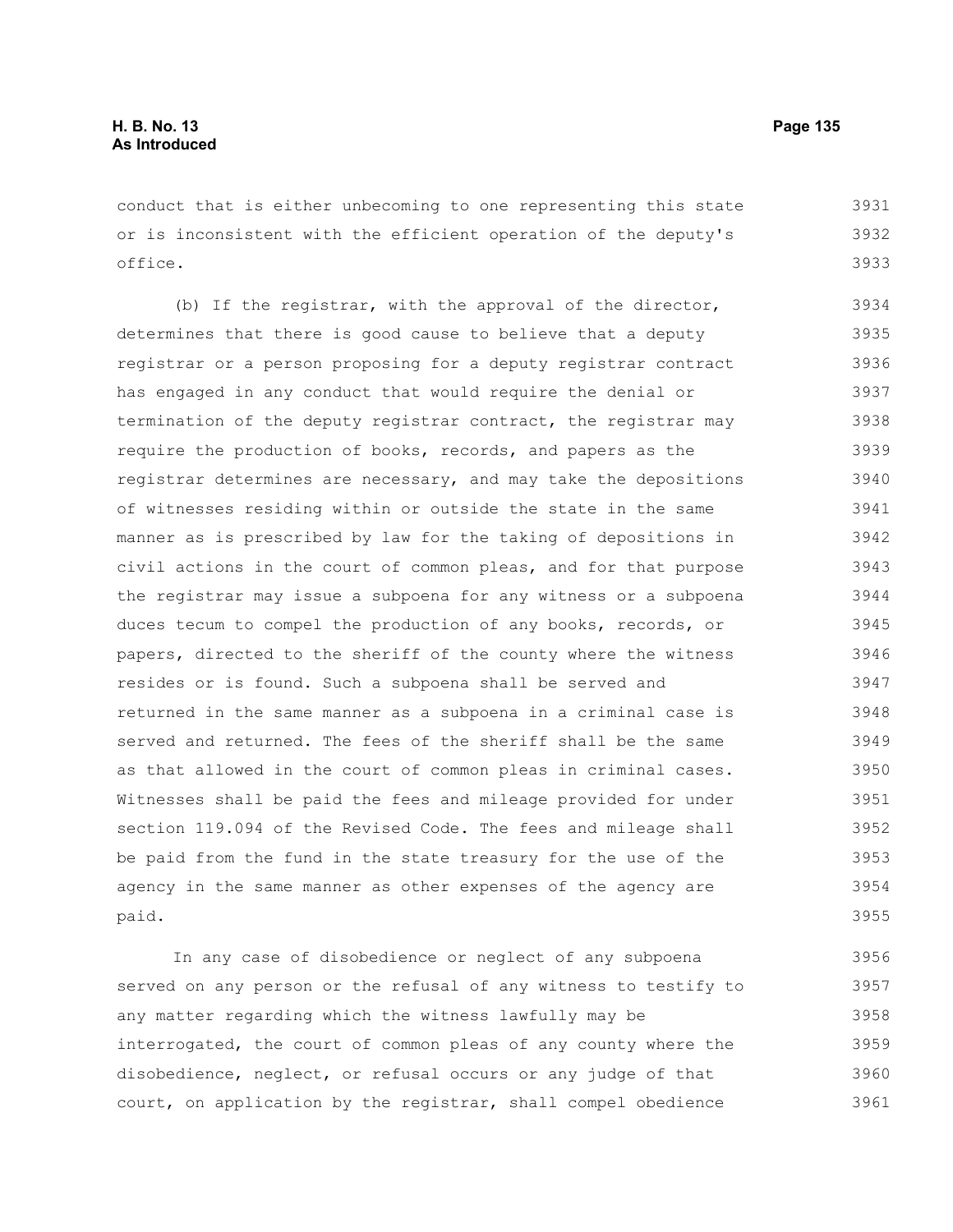# **H. B. No. 13 Page 136 As Introduced**

by attachment proceedings for contempt, as in the case of disobedience of the requirements of a subpoena issued from that court, or a refusal to testify in that court. 3962 3963 3964

(4) Nothing in division (E) of this section shall be construed to require a hearing of any nature prior to the termination of any deputy registrar contract by the registrar, with the approval of the director, for cause. 3965 3966 3967 3968

(F) Except as provided in section 2743.03 of the Revised Code, no court, other than the court of common pleas of Franklin county, has jurisdiction of any action against the department of public safety, the director, the bureau, or the registrar to restrain the exercise of any power or authority, or to entertain any action for declaratory judgment, in the selection and appointment of, or contracting with, deputy registrars. Neither the department, the director, the bureau, nor the registrar is liable in any action at law for damages sustained by any person because of any acts of the department, the director, the bureau, or the registrar, or of any employee of the department or bureau, in the performance of official duties in the selection and appointment of, and contracting with, deputy registrars. 3969 3970 3971 3972 3973 3974 3975 3976 3977 3978 3979 3980 3981

(G) The registrar shall assign to each deputy registrar a series of numbers sufficient to supply the demand at all times in the area the deputy registrar serves, and the registrar shall keep a record in the registrar's office of the numbers within the series assigned. Each deputy shall be required to give bond in the amount of at least twenty-five thousand dollars, or in such higher amount as the registrar determines necessary, based on a uniform schedule of bond amounts established by the registrar and determined by the volume of registrations handled by the deputy. The form of the bond shall be prescribed by the 3982 3983 3984 3985 3986 3987 3988 3989 3990 3991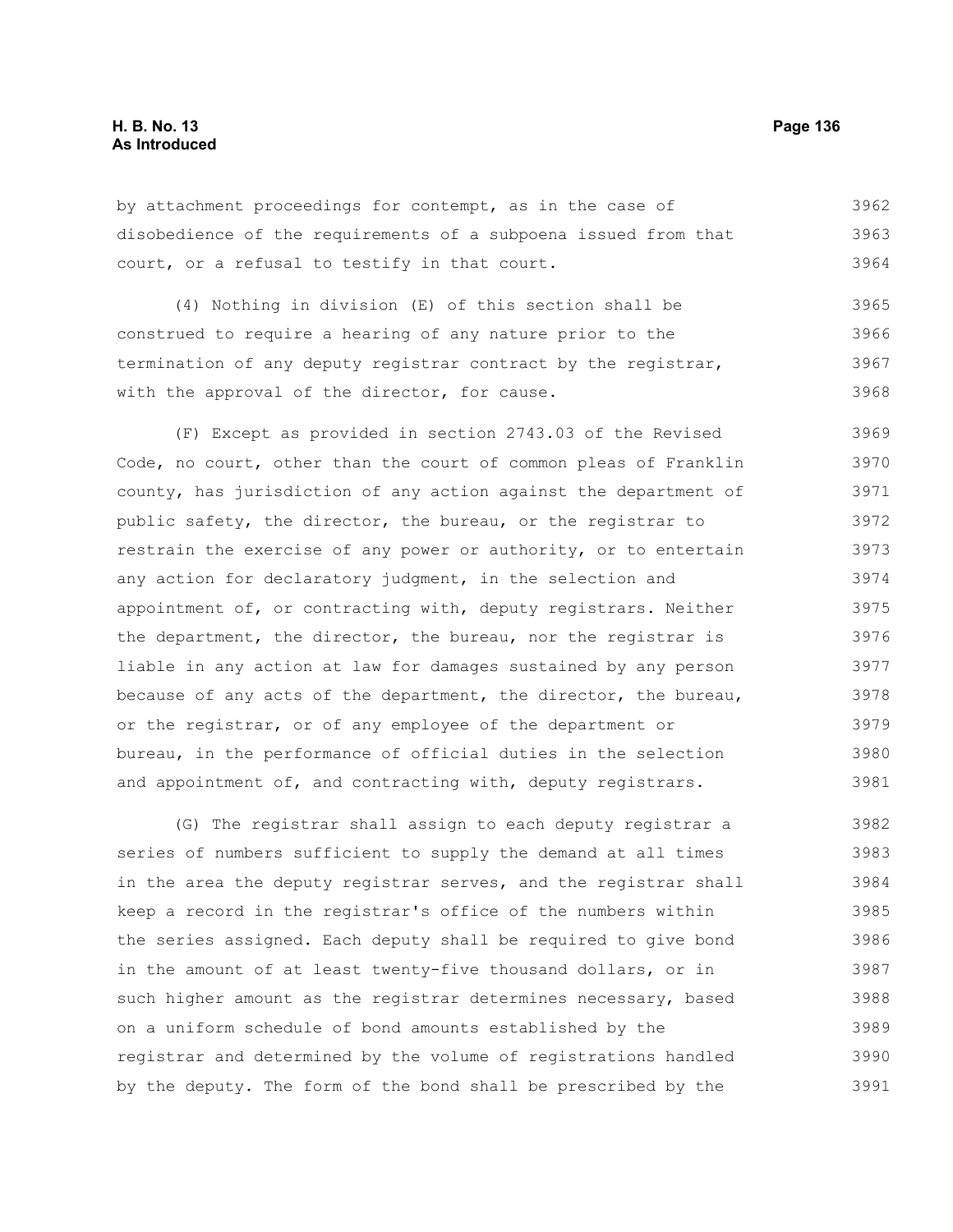registrar. The bonds required of deputy registrars, in the discretion of the registrar, may be individual or schedule bonds or may be included in any blanket bond coverage carried by the department. 3992 3993 3994 3995

(H) Each deputy registrar shall keep a file of each application received by the deputy and shall register that motor vehicle with the name and address of its owner. 3996 3997 3998

(I) Upon request, a deputy registrar shall make the physical inspection of a motor vehicle and issue the physical inspection certificate required in section 4505.061 of the Revised Code. 3999 4000 4001 4002

(J) Each deputy registrar shall file a report semiannually with the registrar of motor vehicles listing the number of applicants for licenses the deputy has served, the number of voter registration applications the deputy has completed and transmitted to the board of elections, and the number of voter registration applications declined. 4003 4004 4005 4006 4007 4008

**Sec. 5727.61.** Every public utility required by law to make returns, statements, or reports to the tax commissioner under sections 5727.01 to 5727.62 of the Revised Code shall file therewith, in such form as the commissioner prescribes, an affidavit subscribed and sworn to by a person or officer having knowledge of the facts setting forth that such public utility has not, during the preceding year, except as permitted  $by$ sections 3517.082, 3599.03, and 3599.031 under Title XXXV of the Revised Code, directly or indirectly paid, used or offered, consented, or agreed to pay or use any of its money or property for or in aid of or opposition-to make a contribution to a political party, a candidate for election or nomination to public office,  $\theta$  a political action committee, or legislative 4009 4010 4011 4012 4013 4014 4015 4016 4017 4018 4019 4020 4021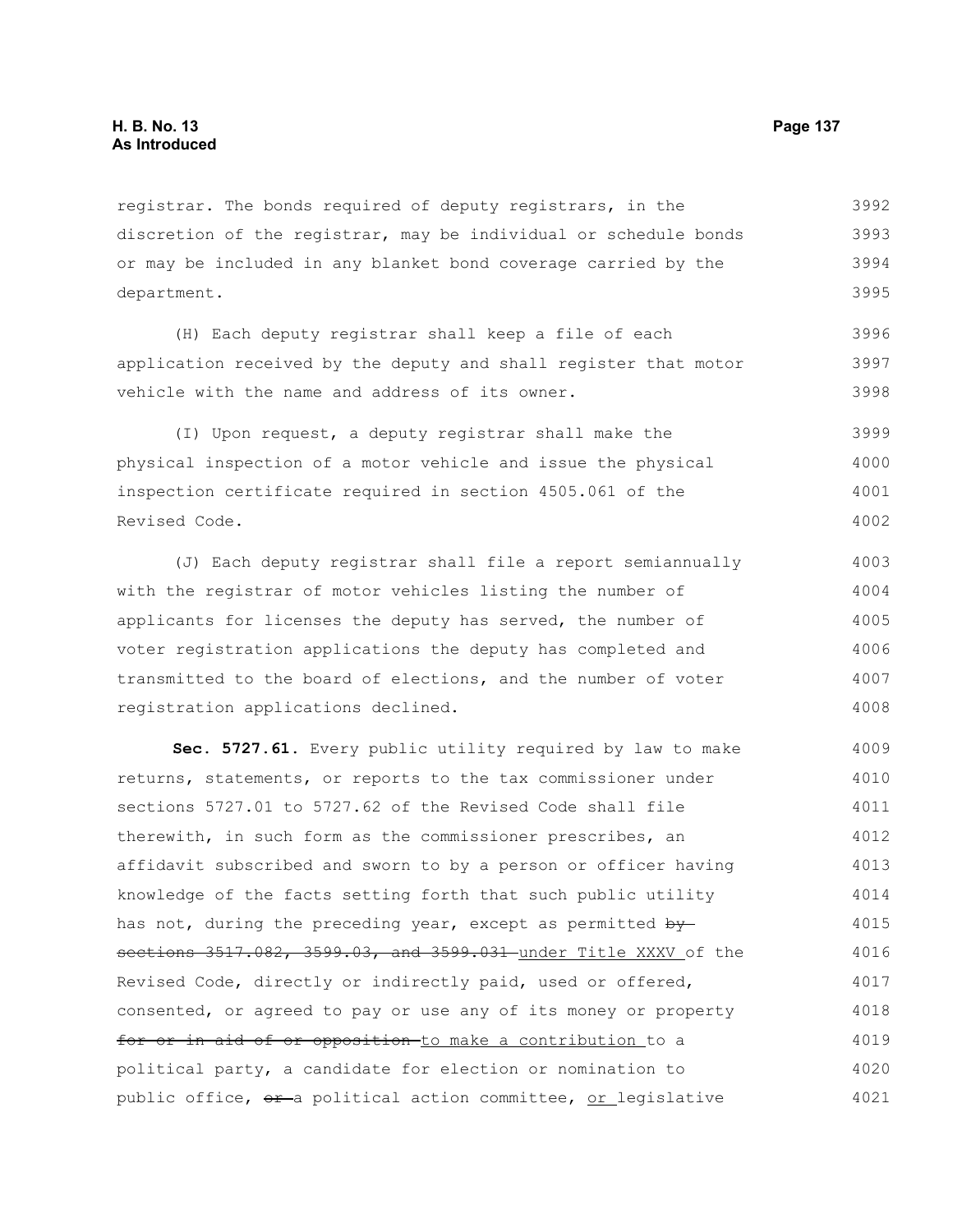campaign fund, or organization that supports or opposes any suchcandidate or in any manner used any of its money or property for any partisan political purpose whatever, or for the reimbursement or indemnification of any person for money or property so used. Such forms of affidavit as the commissioner prescribes shall be attached to or made a part of the return, statement, or report required to be made by such public utility under sections 5727.01 to 5727.62 of the Revised Code. 4022 4023 4024 4025 4026 4027 4028 4029

**Sec. 5733.27.** Every corporation required by law to make returns, statements, or reports to the tax commissioner shall file therewith, in such form as the commissioner prescribes, an affidavit subscribed and sworn to by a person or officer having knowledge of the facts setting forth that such corporation has not, during the preceding year, except as permitted by sections-3517.082, 3599.03, and 3599.031 under Title XXXV of the Revised Code, directly or indirectly paid, used or offered, consented, or agreed to pay or use any of its money or property for or inaid of or opposition-to make a contribution to a political party, a candidate for election or nomination to public office, or-a political action committee, or legislative campaign fund or organization that supports or opposes any such candidate or in any manner used any of its money or property for any partisan political purpose whatever, or for the reimbursement or indemnification of any person for money or property so used. Such forms of affidavit as the commissioner prescribes shall be attached to or made a part of the return, statement, or report required to be made by such corporation. 4030 4031 4032 4033 4034 4035 4036 4037 4038 4039 4040 4041 4042 4043 4044 4045 4046 4047 4048

**Section 2.** That existing sections 3517.01, 3517.08, 3517.10, 3517.102, 3517.105, 3517.106, 3517.1011, 3517.11, 3517.13, 3517.154, 3517.992, 3599.03, 3921.22, 4503.03, 5727.61, and 5733.27 of the Revised Code are hereby repealed. 4049 4050 4051 4052